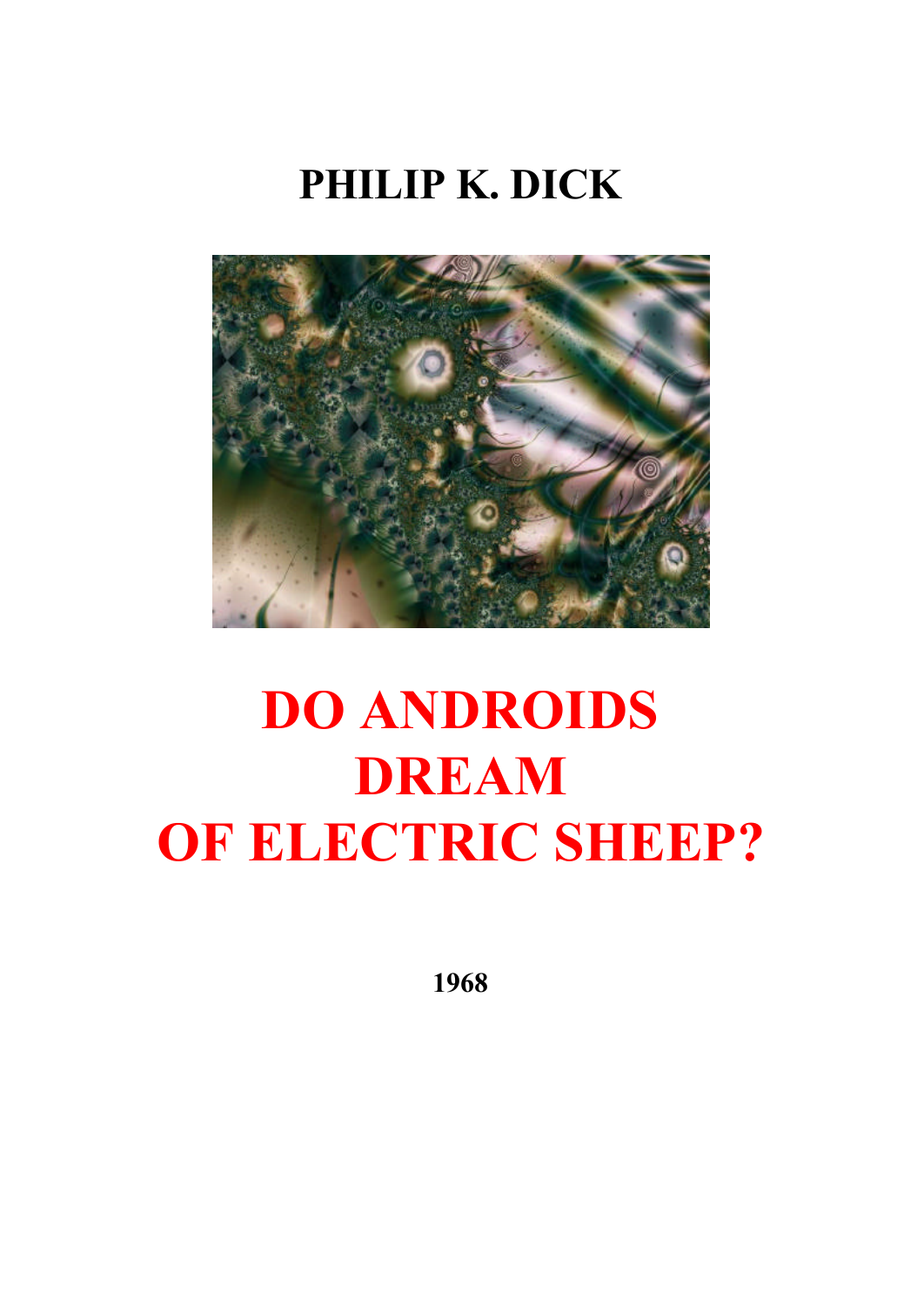TO MAREN AUGUSTA BERGRUD AUGUST 10, 1923 - JUNE 14, 1967

AND STILL I DREAM HE TREADS THE LAWN, WALKING GHOSTLY IN THE DEW, PIERCED BY MY GLAD SINGING THROUGH.

Yeats

AUCKLAND

 A TURTLE WHICH EXPLORER CAPTAIN COOK GAVE TO THE KING OF TONGA IN 1777 DIED YESTERDAY. IT WAS NEARLY 200 YEARS OLD.

 THE ANIMAL, CALLED TU'IMALILA, DIED AT THE ROYAL PALACE GROUND IN THE TONGAN CAPITAL OF NUKU, ALOFA.

 THE PEOPLE OF TONGA REGARDED THE ANIMAL AS A CHIEF AND SPECIAL KEEPERS WERE APPOINTED TO LOOK AFTER IT. IT WAS BLINDED IN A BUSH FIRE A FEW YEARS AGO.

 TONGA RADIO SAID TU'IMALILA'S CARCASS WOULD BE SENT TO THE AUCKLAND MUSEUM IN NEW ZEALAND.

Reuters, 1966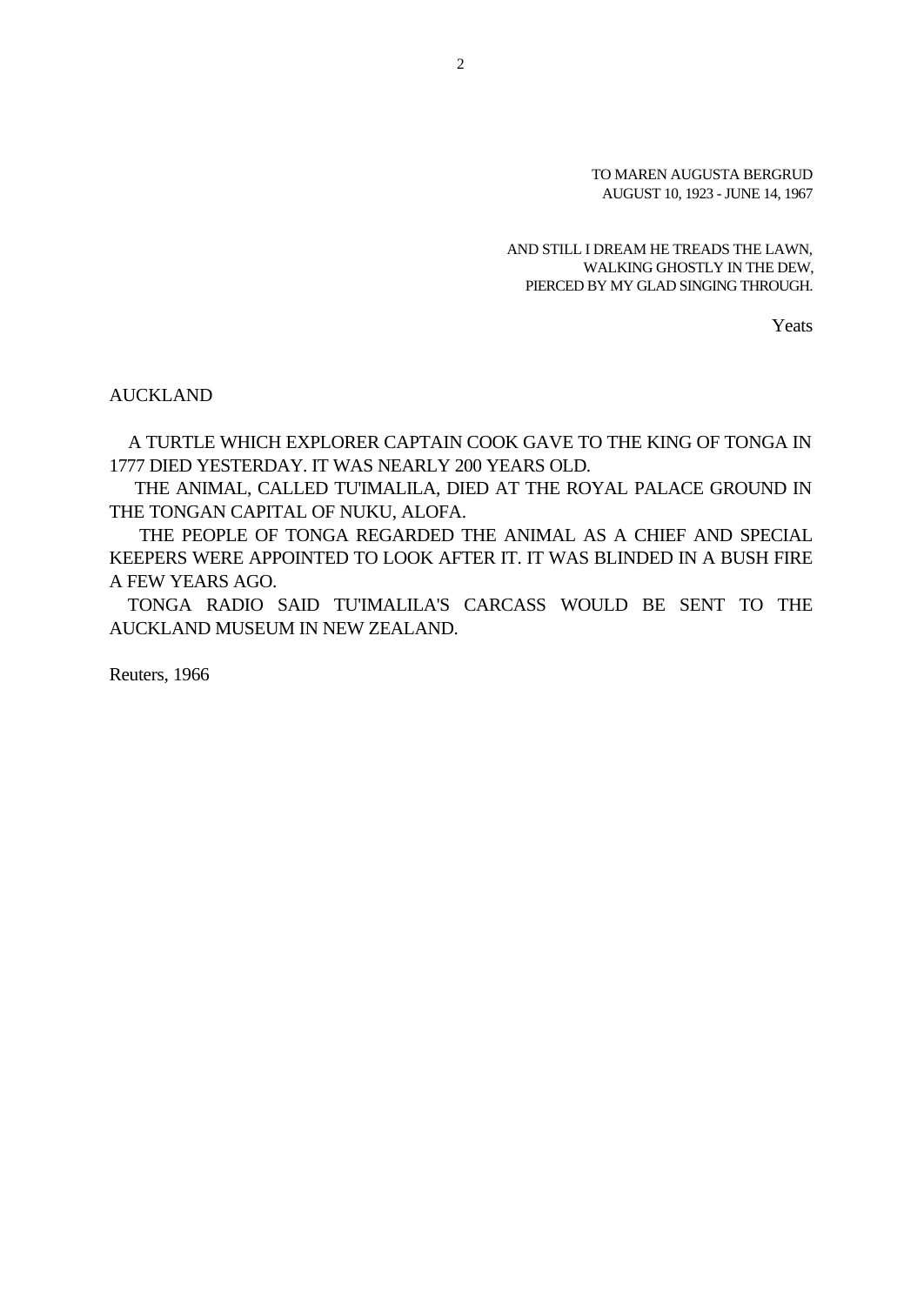A merry little surge of electricity piped by automatic alarm from the mood organ beside his bed awakened Rick Deckard. Surprised - it always surprised him to find himself awake without prior notice - he rose from the bed, stood up in his multicolored pajamas, and stretched. Now, in her bed, his wife Iran opened her gray, unmerry eyes, blinked, then groaned and shut her eyes again.

"You set your Penfield too weak he said to her. "I'll reset it and you'll be awake and - "

"Keep your hand off my settings." Her voice held bitter sharpness. "I don't want to be awake."

 He seated himself beside her, bent over her, and explained softly. "If you set the surge up high enough, you'll be glad you're awake; that's the whole point. At setting C it overcomes the threshold barring consciousness, as it does for me." Friendlily, because he felt well-disposed toward the world his setting had been at D - he patted her bare, pate shoulder.

"Get your crude cop's hand away," Iran said.

"I'm not a cop - " He felt irritable, now, although he hadn't dialed for it.

"You're worse," his wife said, her eyes still shut. "You're a murderer hired by the cops.

 "I've never killed a human being in my life." His irritability had risen, now; had become outright hostility.

Iran said, "Just those poor andys."

 "I notice you've never had any hesitation as to spending the bounty money I bring home on whatever momentarily attracts your attention." He rose, strode to the console of his mood organ. "Instead of saving," he said, "so we could buy a real sheep, to replace that fake electric one upstairs. A mere electric animal, and me earning all that I've worked my way up to through the years." At his console he hesitated between dialing for a thalamic suppressant (which would abolish his mood of rage) or a thalamic stimulant (which would make him irked enough to win the argument).

 "If you dial," Iran said, eyes open and watching, "for greater venom, then I'll dial the same. I'll dial the maximum and you'll see a fight that makes every argument we've had up to now seem like nothing. Dial and see; just try me." She rose swiftly, loped to the console of her own mood organ, stood glaring at him, waiting.

 He sighed, defeated by her threat. "I'll dial what's on my schedule for today." Examining the schedule for January 3, 1992, he saw that a businesslike professional attitude was called for. "If I dial by schedule," he said warily, "will you agree to also?" He waited, canny enough not to commit himself until his wife had agreed to follow suit.

"My schedule for today lists a six-hour self-accusatory depression," Iran said.

 "What? Why did you schedule that?" It defeated the whole purpose of the mood organ. "I didn't even know you could set it for that," he said gloomily.

 "I was sitting here one afternoon," Iran said, "and naturally I had tamed on Buster Friendly and His Friendly Friends and he was talking about a big news item he's about to break and then that awful commercial came on, the one I hate; you know, for Mountibank Lead Codpieces. And so for a minute I shut off the sound. And I heard the building, this building; I heard the - " She gestured.

 "Empty apartments," Rick said. Sometimes he heard them at night when he was supposed to be asleep. And yet, for this day and age a one-half occupied conapt building rated high in the scheme of population density; out in what had been before the war the suburbs one could find buildings entirely empty . . . or so he had heard. He had let the information remain secondhand; like most people he did not care to experience it directly.

 "At that moment," Iran said, "when I had the TV sound off, I was in a 382 mood; I had just dialed it. So although I heard the emptiness intellectually, I didn't feel it. My first reaction consisted of being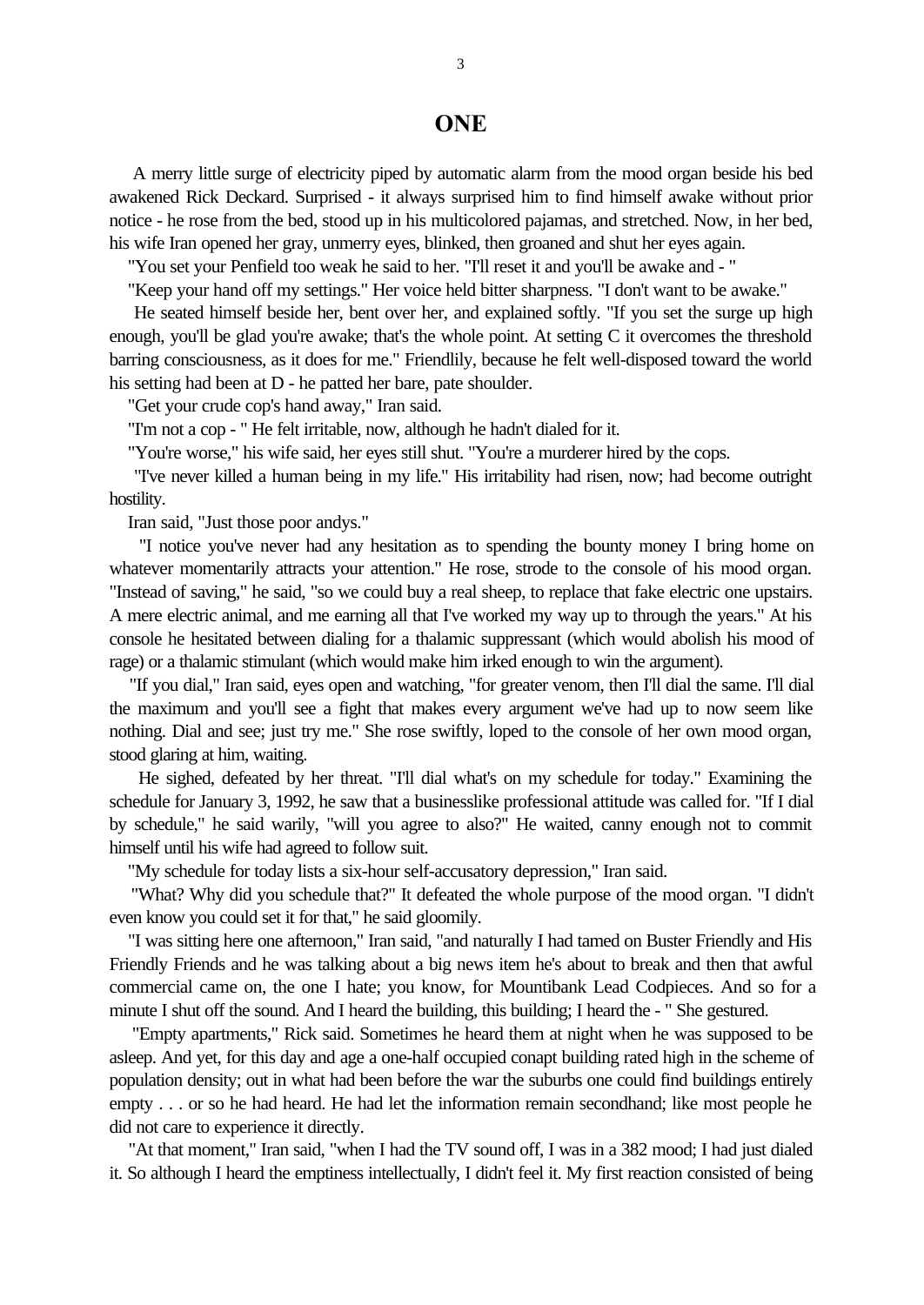grateful that we could afford a Penfield mood organ. But then I read how unhealthy it was, sensing the absence of life, not just in this building but everywhere, and not reacting - do you see? I guess you don't. But that used to be considered a sign of mental illness; they called it 'absence of appropriate affect.' So I left the TV sound off and I sat down at my mood organ and I experimented. And I finally found a setting for despair." Her dark, pert face showed satisfaction, as if she had achieved something of worth. "So I put it on my schedule for twice a month; I think that's a reasonable amount of time to feel hopeless about everything, about staying here on Earth after everybody who's small has emigrated, don't you think?"

 "But a mood like that," Rick said, "you're apt to stay in it, not dial your way out. Despair like that, about total reality, is self-perpetuating."

 "I program an automatic resetting for three hours later," his wife said sleekly. "A 481. Awareness of the manifold possibilities open to me in the future; new hope that - "

 "I know 481," he interrupted. He had dialed out the combination many times; he relied on it greatly. "Listen," he said, seating himself on his bed and taking hold of her hands to draw her down beside him, "even with an automatic cutoff it's dangerous to undergo a depression, any kind. Forget what you've scheduled and I'll forget what I've scheduled; we'll dial a 104 together and both experience it, and then you stay in it while I reset mine for my usual businesslike attitude. That way I'll want to hop up to the roof and check out the sheep and then head for the office; meanwhile I'll know you're not sitting here brooding with no TV." He released her slim, long fingers, passed through the spacious apartment to the living room, which smelled faintly of last night's cigarettes. There he bent to turn on the TV.

From the bedroom Iran's voice came. "I can't stand TV before breakfast."

"Dial 888," Rick said as the set warmed. "The desire to watch TV, no matter what's on it."

"I don't feel like dialing anything at all now," Iran said.

"Then dial 3," he said.

 "I can't dial a setting that stimulates my cerebral cortex into wanting to dial! If I don't want to dial, I don't want to dial that most of all, because then I will want to dial, and wanting to dial is right now the most alien drive I can imagine; I just want to sit here on the bed and stare at the floor." Her voice had become sharp with overtones of bleakness as her soul congealed and she ceased to move, as the instinctive, omnipresent film of great weight, of an almost absolute inertia, settled over her.

 He turned up the TV sound, and the voice of Buster Friendly boomed out and filled the room. " ho ho, folks. Time now for a brief note on today's weather. The Mongoose satellite reports that fallout will be especially pronounced toward noon and will then taper off, so all you folks who'll be venturing out - "

 Appearing beside him, her long nightgown trailing wispily, Iran shut off the TV set. "Okay, I give up; I'll dial. Anything you want me to be; ecstatic sexual bliss - I feel so bad I'll even endure that. What the hell. What difference does it make?"

 "I'll dial for both of us, Rick said, and led her back into the bedroom. There, at her console, he dialed 594: pleased acknowledgment of husband's superior wisdom in all matters. On his own console he dialed for a creative and fresh attitude toward his job, although this he hardly needed; such was his habitual, innate approach without recourse to Penfield artificial brain stimulation.

 After a hurried breakfast - he had lost time due to the discussion with his wife - he ascended clad for venturing out, including his Ajax model Mountibank Lead Codpiece, to the covered roof pasture whereon his electric sheep "grazed." Whereon it, sophisticated piece of hardware that it was, chomped away in simulated contentment, bamboozling the other tenants of the building.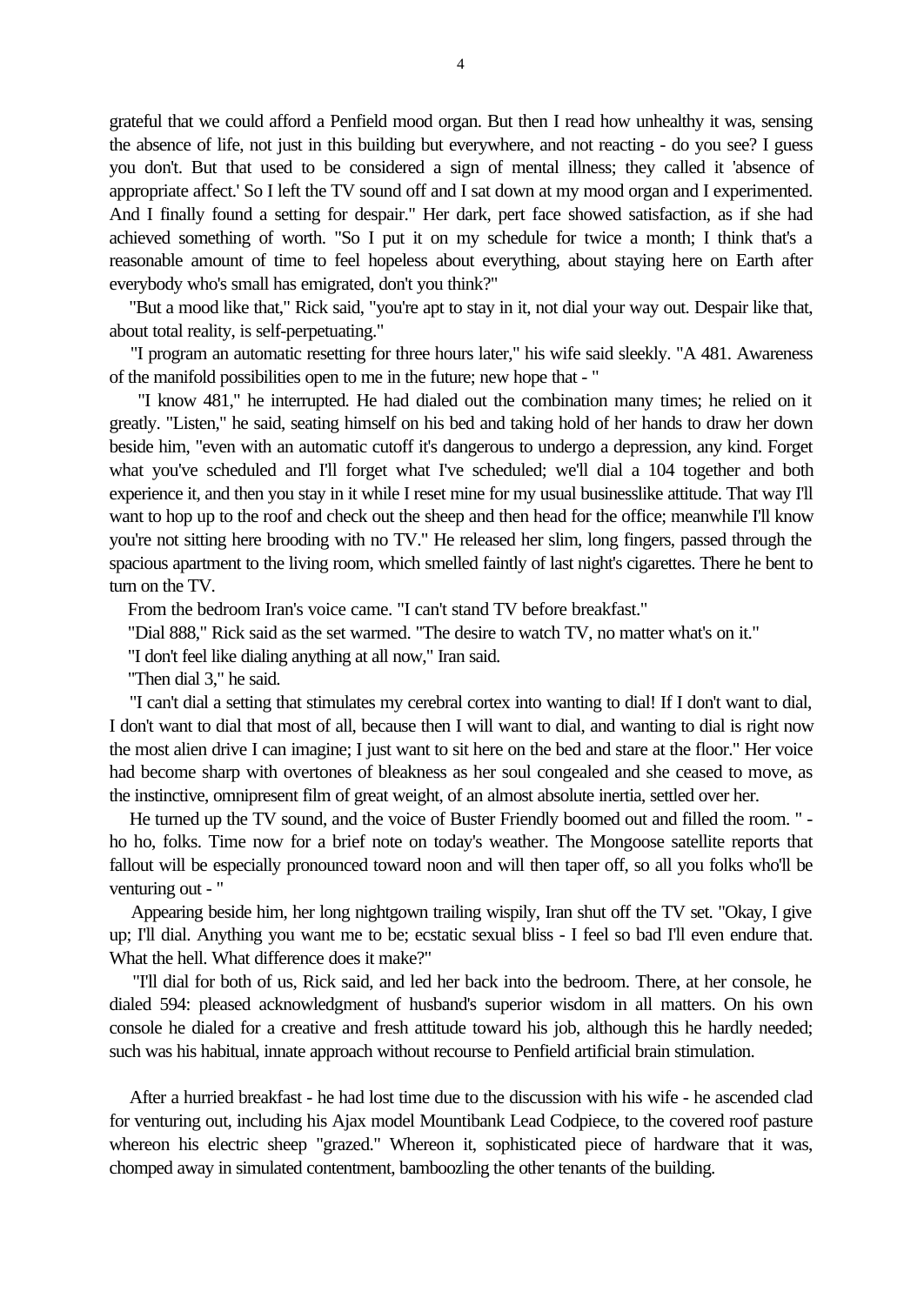Of course, some of their animals undoubtedly consisted of electronic circuitry fakes, too; he had of course never nosed into the matter, any more than they, his neighbors, had pried into the real workings of his sheep. Nothing could be more impolite. To say, "Is your sheep genuine?" would be a worse breach of manners than to inquire whether a citizen's teeth, hair, or internal organs would test out authentic.

 The morning air, spilling over with radioactive motes, gray and sun - beclouding, belched about him, haunting his nose; fie sniffed involuntarily the taint of death. Well, that was too strong a description for it, he decided as he made his way to the particular plot of sod which he owned along with the unduly large apartment below. The legacy of World War Terminus had diminished in potency; those who could not survive the dust had passed into oblivion years ago, and the dust, weaker now and confronting the strong survivors, only deranged minds and genetic properties. Despite his lead codpiece the dust - undoubtedly - filtered in and at him, brought him daily, so long as he failed to emigrate, its little load of befouling filth. So far, medical checkups taken monthly confirmed him as a regular: a man who could reproduce within the tolerances set by law. Any month, however, the exam by the San Francisco Police Department doctors could reveal otherwise. Continually, new specials came into existence, created out of regulars by the omnipresent dust. The saying currently blabbed by posters, TV ads, and government junk mail, ran: "Emigrate or degenerate! The choice is yours! " Very true, Rick thought as he opened the gate to his little pasture and approached his electric sheep. But I can't emigrate, he said to himself. Because of my job.

 The owner of the adjoining pasture, his conapt neighbor Bill Barbour, hailed him; he, like Rick, had dressed for work but had stopped off on the way to check his animal, too.

 "My horse," Barbour declared beamingly, "is pregnant." He indicated the big Percheron, which stood staring off in an empty fashion into space. "What do you say to that?"

 "I say pretty soon you'll have two horses," Rick said. He had reached his sheep, now; it lay ruminating, its alert eyes fixed on him in case he had brought any rolled oats with him. The alleged sheep contained an oat-tropic circuit; at the sight of such cereals it would scramble up convincingly and amble over. "What's she pregnant by?" he asked Barbour. "The wind?"

 "I bought some of the highest quality fertilizing plasma available in California," Barbour informed him. "Through inside contacts I have with the State Animal Husbandry Board. Don't you remember last week when their inspector was out here examining Judy? They're eager to have her foal; she's an unmatched superior." Barbour thumped his horse fondly on the neck and she inclined her head toward him.

 "Ever thought of selling your horse?" Rick asked. He wished to god he had a horse, in fact any animal. Owning and maintaining a fraud had a way of gradually demoralizing one. And yet from a social standpoint it had to be done, given the absence of the real article. He had therefore no choice except to continue. Even were he not to care himself, there remained his wife, and Iran did care. Very much.

Barbour said, "It would be immoral to sell my horse."

"Sell the colt, then. Having two animals is more immoral than not having any."

 Puzzled, Barbour said, "How do you mean? A lot of people have two animals, even three, four, and like in the case of Fred Washborne, who owns the algae-processing plant my brother works at, even five. Didn't you see that article about his duck in yesterday's Chronicle? It's supposed to be the heaviest, largest Moscovy on the West Coast." The man's eyes glazed over, imagining such possessions; he drifted by degrees into a trance.

 Exploring about in his coat pockets, Rick found his creased, much-studied copy of Sidney's Animal & Fowl Catalogue January supplement. He looked in the index, found colts (vide horses,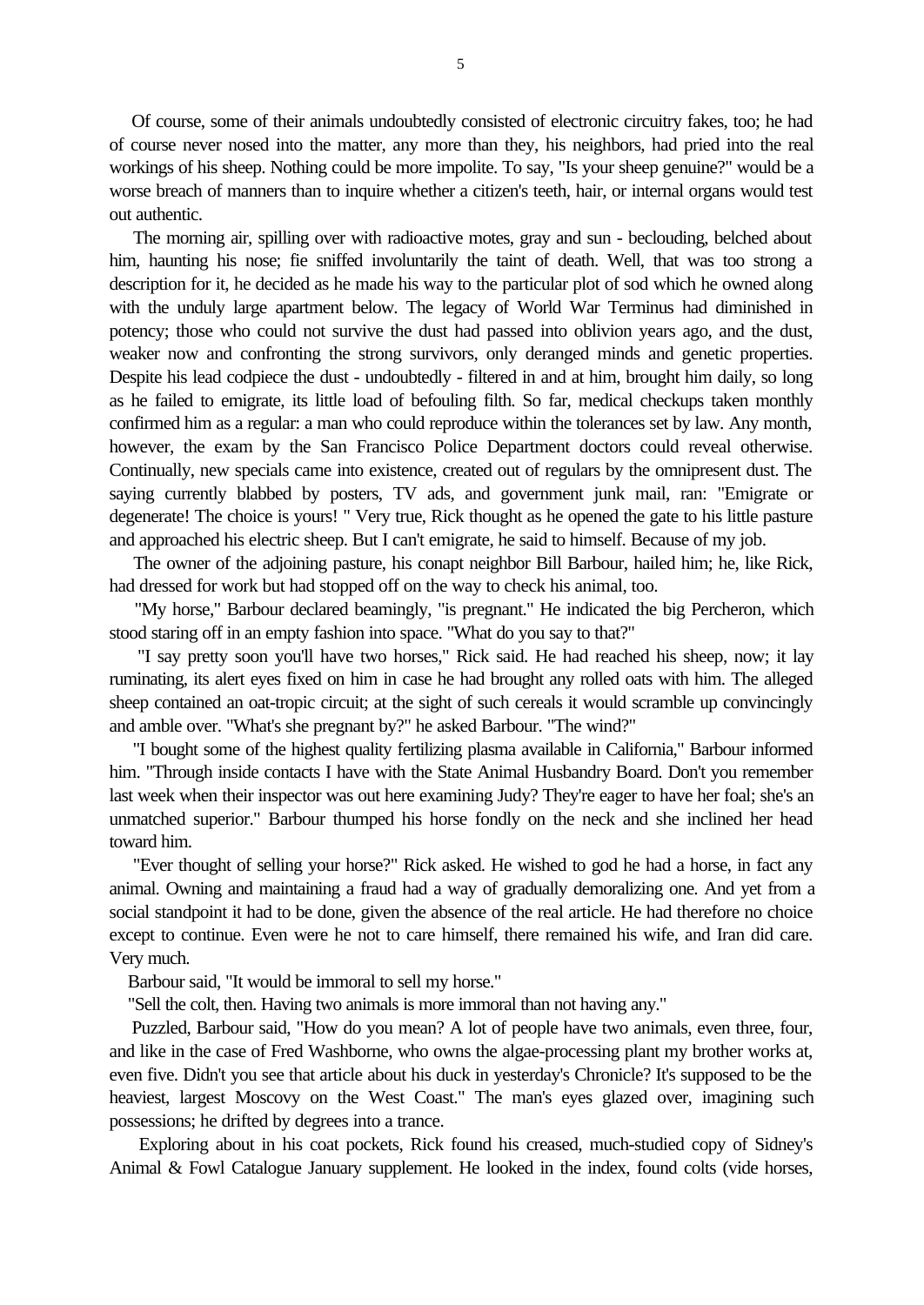offsp.) and presently had the prevailing national price. "I can buy a Percheron colt from Sidney's for five thousand dollars," he said aloud.

 "No you can't," Barbour said. "Look at the listing again; it's in italics. That means they don't have any in stock, but that would be the price if they did have."

 "Suppose," Rick said, "I pay you five hundred dollars a month for ten months. Full catalogue value."

 Pityingly, Barbour said, "Deckard, you don't understand about horses; there's a reason why Sidney's doesn't have any Percheron colts in stock. Percheron colts just don't change hands - at catalogue value, even. They're too scarce, even relatively inferior ones." He leaned across their common fence, gesticulating. "I've had Judy for three years and not in all that time have I seen a Percheron mare of her quality. To acquire her I had to fly to Canada, and I personally drove her back here myself to make sure she wasn't stolen. You bring an animal like this anywhere around Colorado or Wyoming and they'll knock you off to get hold of it. You know why? Because back before W.W.T. there existed literally hundreds - "

 "But," Rick interrupted, "for you to have two horses and me none, that violates the whole basic theological and moral structure of Mercerism."

 "You have your sheep; hell, you can follow the Ascent in your individual life, and when you grasp the two handles of empathy you approach honorably. Now if you didn't have that old sheep, there, I'd see some logic in your position. Sure, if I had two animals and you didn't have any, I'd be helping deprive you of true fusion with Mercer. But every family in this building - let's see; around fifty: one to every three apts, as I compute it - every one of us has an animal of some sort. Graveson has that chicken over there." He gestured north. "Oakes and his wife have that big red dog that barks in the night." He pondered. "I think Ed Smith has a cat down in his apt; - at least he says so, but no one's ever seen it. Possibly he's just pretending."

 Going over to his sheep, Rick bent down, searching in the thick white wool - the fleece at least was genuine - until he found what he was looking for: the concealed control panel of the mechanism. As Barbour watched he snapped open the panel covering, revealing it. "See?" he said to Barbour. "You understand now why I want your colt so badly?"

After an interval Barbour said, "You poor guy. Has it always been this way?"

 "No," Rick said, once again closing the panel covering of his electric sheep; he straightened up, turned, and faced his neighbor. "I had a real sheep, originally. My wife's father gave it to us outright when he emigrated. Then, about a year ago, remember that time I took it to the vet - you were up here that morning when I came out and found it lying on its side and it couldn't get up."

 "You got it to its feet," Barbour said, remembering and nodding. "Yeah, you managed to lift it up but then after a minute or two of walking around it fell over again."

 Rick said, "Sheep get strange diseases. Or put another way, sheep get a lot of diseases but the symptoms are always the same; the sheep can't get up and there's no way to tell how serious it is, whether it's a sprained leg or the animal's dying of tetanus. That's what mine died of; tetanus."

"Up here?" Barbour said. "On the roof?"

 "The hay," Rick explained. "That one time I didn't get all the wire off the bale; I left a piece and Groucho - that's what I called him, then - got a scratch and in that way contracted tetanus. I took him to the vet's and he died, and I thought about it, and finally I called one of those shops that manufacture artificial animals and I showed them a photograph of Groucho. They made this." He indicated the reclining ersatz animal, which continued to ruminate attentively, still watching alertly for any indication of oats. "It's a premium job. And I've put as much time and attention into caring for it as I did when it was real. But - " He shrugged.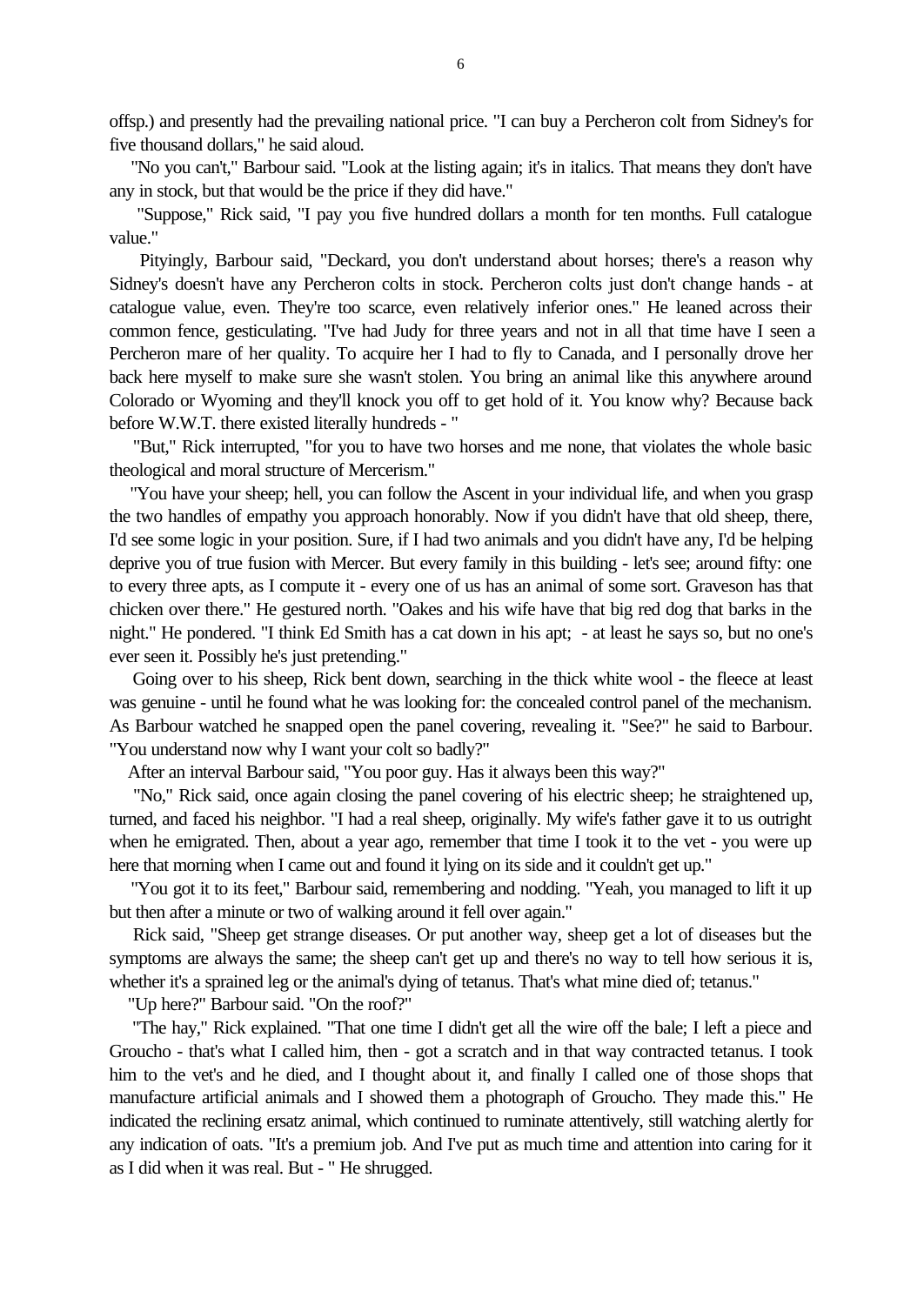"It's not the same," Barbour finished.

 "But almost. You feel the same doing it; you have to keep your eye on it exactly as you did when it was really alive. Because they break down and then everyone in the building knows. I've had it at the repair shop six times, mostly little malfunctions, but if anyone saw them - for instance one time the voice tape broke or anyhow got fouled and it wouldn't stop baaing - they'd recognize it as a mechanical breakdown." He added, "The repair outfit's truck is of course marked 'animal hospital something.' And the driver dresses like a vet, completely in white." He glanced suddenly at his watch, remembering the time. "I have to get to work," he said to Barbour. "I'll see you this evening."

 As he started toward his car Barbour called after him hurriedly, "Um, I won't say anything to anybody here in the building."

 Pausing, Rick started to say thanks. But then something of the despair that Iran had been talking about tapped him on the shoulder and he said, "I don't know; maybe it doesn't make any difference."

 "But they'll look down on you. Not all of them, but some. You know how people are about not taking care of an animal; they consider it immoral and anti-empathic. I mean, technically it's not a crime like it was right after W.W.T. but the feeling's still there."

 "God," Rick said futilely, and gestured empty-handed. "I want to have an animal; I keep trying to buy one. But on my salary, on what a city employee makes - " If, he thought, I could get lucky in my work again. As I did two years ago when I managed to bag four andys during one month. If I had known then, he thought, that Groucho was going to die . . . but that had been before the tetanus. Before the two-inch piece of broken, hypodermic-like baling wire.

"You could buy a cat," Barbour offered. "Cats are cheap; look in your Sidney's catalogue."

 Rick said quietly, "I don't want a domestic pet. I want what I originally had, a large animal. A sheep or if I can get the money a cow or a steer or what you have; a horse." The bounty from retiring five andys would do it, he realized. A thousand dollars apiece, over and above my salary. Then somewhere I could find, from someone, what I want. Even if the listing in Sidney's Animal & Fowl is in italics. Five thousand dollars - but, he thought, the five andys first have to make their way to Earth from one of the colony planets; I can't control that, I can't make five of them come here, and even if I could there are other bounty hunters with other police agencies throughout the world. The andys would specifically have to take up residence in Northern California, and the senior bounty hunter in this area, Dave Holden, would have to die or retire.

 "Buy a cricket," Barbour suggested wittily. "Or a mouse. Hey, for twenty-five bucks you can buy a full-grown mouse."

 Rick said, "Your horse could die, like Groucho died, without warning. When you get home from work this evening you could find her laid out on her back, her feet in the air, like a bug. Like what you said, a cricket." He strode off, car key in his hand.

"Sorry if I offended you," Barbour said nervously.

 In silence Rick Deckard plucked open the door of his hovercar. He had nothing further to say to his neighbor; his mind was on his work, on the day ahead.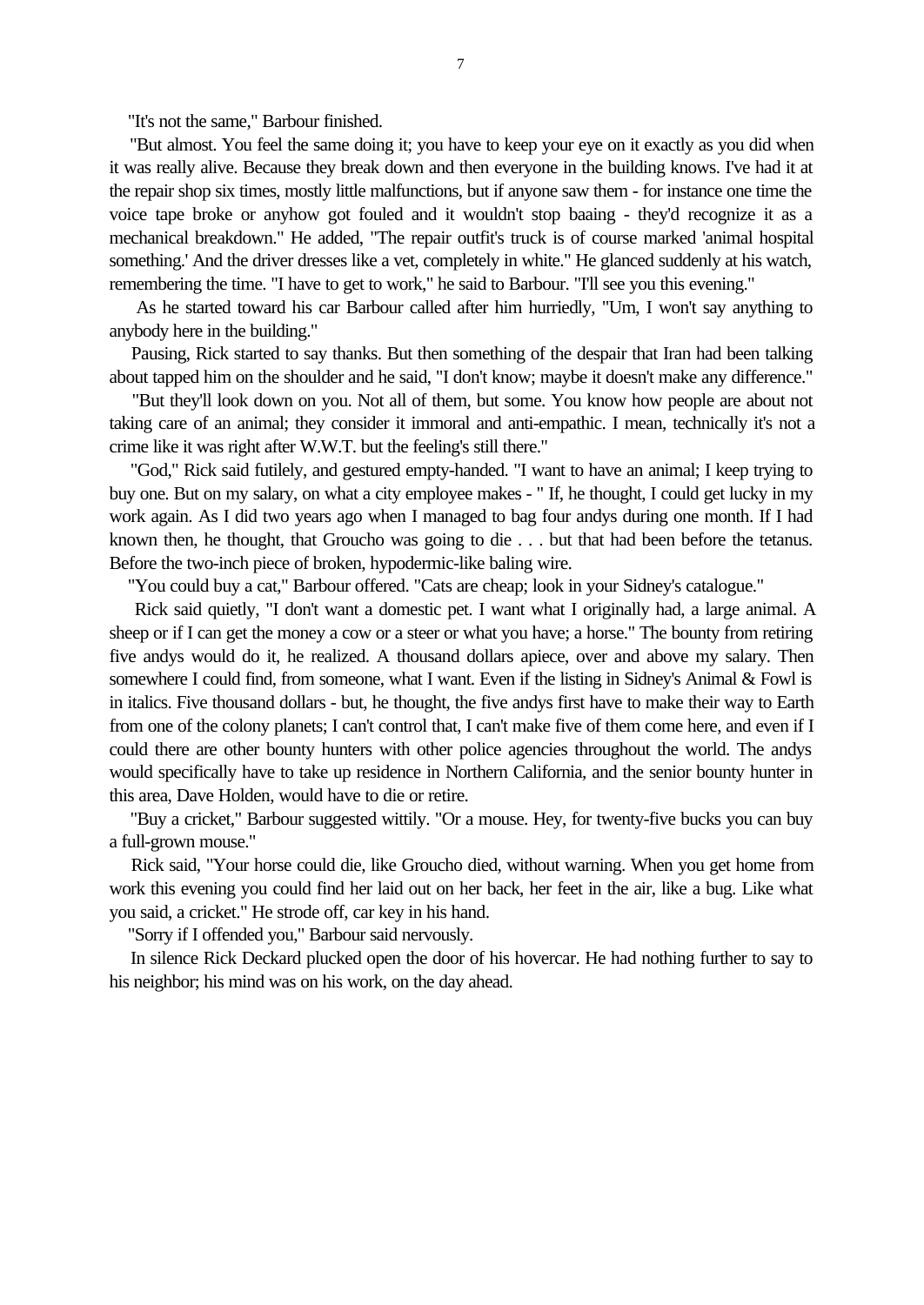#### **TWO**

In a giant, empty, decaying building which had once housed thousands, a single TV set hawked its wares to an uninhabited room.

 This ownerless ruin had, before World War Terminus, been tended and maintained. Here had been the suburbs of San Francisco, a short ride by monorail rapid transit; the entire peninsula had chattered like a bird tree with life and opinions and complaints, and now the watchful owners had either died or migrated to a colony world. Mostly the former; it had been a costly war despite the valiant predictions of the Pentagon and its smug scientific vassel, the Rand Corporation - which had, in fact, existed not far from this spot. Like the apartment owners, the corporation had departed, evidently for good. No one missed it.

 In addition, no one today remembered why the war had come about or who, if anyone, had won. The dust which had contaminated most of the planet's surface had originated in no country and no one, even the wartime enemy, had planned on it. First, strangely, the owls had died. At the time it had seemed almost funny, the fat, fluffy white birds lying here and there, in yards and on streets; coming out no earlier than twilight as they had while alive the owls escaped notice. Medieval plagues had manifested themselves in a similar way, in the form of many dead rats. This plague, however, had descended from above.

 After the owls, of course, the other birds followed, but by then the mystery had been grasped and understood. A meager colonization program had been underway before the war but now that the sun had ceased to shine on Earth the colonization entered an entirely new phase. In connection with this a weapon of war, the Synthetic Freedom Fighter, had been modified; able to function on an alien world the humanoid robot - strictly speaking, the organic android - had become the mobile donkey engine of the colonization program. Under U.N. law each emigrant automatically received possession of an android subtype of his choice, and, by 1990, the variety of subtypes passed all understanding, in the manner of American automobiles of the ig6os.

 That had been the ultimate incentive of emigration: the android servant as carrot, the radioactive fallout as stick. The U.N. had made it easy to emigrate, difficult if not impossible to stay. Loitering on Earth potentially meant finding oneself abruptly classed as biologically unacceptable, a menace to the pristine heredity of the race. Once pegged as special, a citizen, even if accepting sterilization, dropped out of history. He ceased, in effect, to be part of mankind. And yet persons here and there declined to migrate; that, even to those involved, constituted a perplexing irrationality. Logically, every regular should have emigrated already. Perhaps, deformed as it was, Earth remained familiar, to be clung to. Or possibly the non-emigrant imagined that the tent of dust would deplete itself finally. In any case thousands of individuals remained, most of them constellated in urban areas where they could physically see one another, take heart at their mutual presence. Those appeared to be the relatively sane ones. And, in dubious addition to them, occasional peculiar entities remained in the virtually abandoned suburbs.

 John Isidore, being yammered at by the television set in his living room as he shaved in the bathroom, was one of these.

 He simply had wandered to this spot in the early days following the war. In those evil times no one had known, really, what they were doing. Populations, detached by the war, had roamed, squatted temporarily at first one region and then another. Back then the fallout had been sporadic and highly variable; some states had been nearly free of it, others became saturated. The displaced populations moved as the dust moved. The peninsula south of San Francisco had been at first dust-free, and a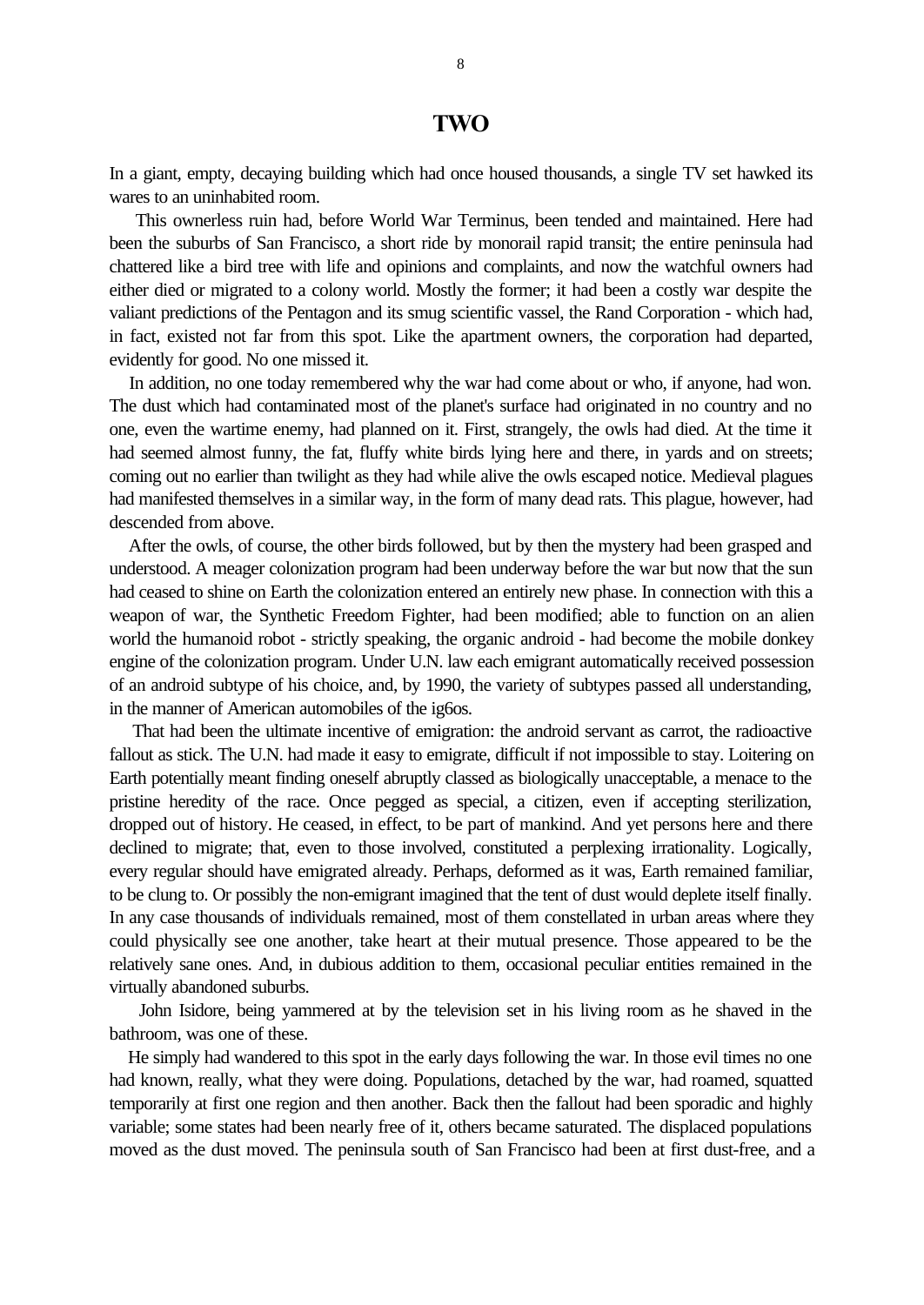great body of persons had responded by taking up residence there; when the dust arrived, some had died and the rest had departed. J. R. Isidore remained.

 The TV set shouted, " - duplicates the halcyon days of the pre-Civil War Southern states! Either as body servants or tireless field hands, the custom-tailored humanoid robot designed specifically for YOUR UNIQUE NEEDS, FOR YOU AND YOU ALONE - given to you on your arrival absolutely free, equipped fully, as specified by you before your departure from Earth; this loyal, trouble-free companion in the greatest, boldest adventure contrived by man in modern history will provide - " It continued on and on.

 I wonder if I'm late for work, Isidore wondered as he scraped. He did not own a working clock; generally he depended on the TV for time signals, but today was Interspace Horizons Day, evidently. Anyhow the TV claimed this to be the fifth (or sixth?) anniversary of the founding of New America, the chief U.S. settlement on Mars. And his TV set, being partly broken, picked up only the channel which had been nationalized during the war and still remained so; the government in Washington, with its colonization program, constituted the sole sponsor which Isidore found himself forced to listen to.

 "Let's hear from Mrs. Maggie Klugman," the TV announcer suggested to John Isidore, who wanted only to know the time. "A recent immigrant to Mars, Mrs. Klugman in an interview taped live in New New York had this to say. Mrs. Klugman, how would you contrast your life back on contaminated Earth with your new life here in a world rich with every imaginable possibility?" A pause, and then a tired, dry, middle-aged, female voice said, "I think what I and my family of three noticed most was the dignity." "The dignity, Mrs. Klugman? " the announcer asked. "Yes," Mrs. Klugman, now of New New York, Mars, said. "It's a hard thing to explain. Having a servant you can depend on in these troubled times . . . I find it reassuring."

 "Back on Earth, Mrs. Klugman, in the old days, did you also worry about finding yourself classified, ahem, as a special?"

 "Oh, my husband and myself worried ourselves nearly to death. Of course, once we emigrated that worry vanished, fortunately forever."

 To himself John Isidore thought acidly, And it's gone away for me, too, without my having to emigrate. He had been a special now for over a year, and not merely in regard to the distorted genes which he carried. Worse still, he had failed to pass the minimum mental faculties test, which made him in popular parlance a chickenhead. Upon him the contempt of three planets descended. However, despite this, he survived. He had his job, driving a pickup and delivery truck for a falseanimal repair firm; the Van Ness Pet Hospital and his gloomy, gothic boss Hannibal Sloat accepted him as human and this he appreciated. Mors certa, vita incerta, as Mr. Sloat occasionally declared. Isidore, although he had heard the expression a number of times, retained only a dim notion as to its meaning. After all, if a chickenhead could fathom Latin he would cease to be a chickenhead. Mr. Sloat, when this was pointed out to him, acknowledged its truth. And there existed chickenheads infinitely stupider than Isidore, who could hold no jobs at all, who remained in custodial institutions quaintly called "Institute of Special Trade Skills of America," the word "special" having to get in there somehow, as always.

 " - your husband felt no protection," the TV announcer was saying, "in owning and continually wearing an expensive and clumsy radiation-proof lead codpiece, Mrs. Klugman?"

 "My husband," Mrs. Klugman began, but at that point, having finished shaving, Isidore strode into the living room and shut off the TV set.

 Silence. It flashed from the woodwork and the walls; it smote him with an awful, total power, as if generated by a vast mill. It rose from the floor, up out of the tattered gray wall-to-wall carpeting. It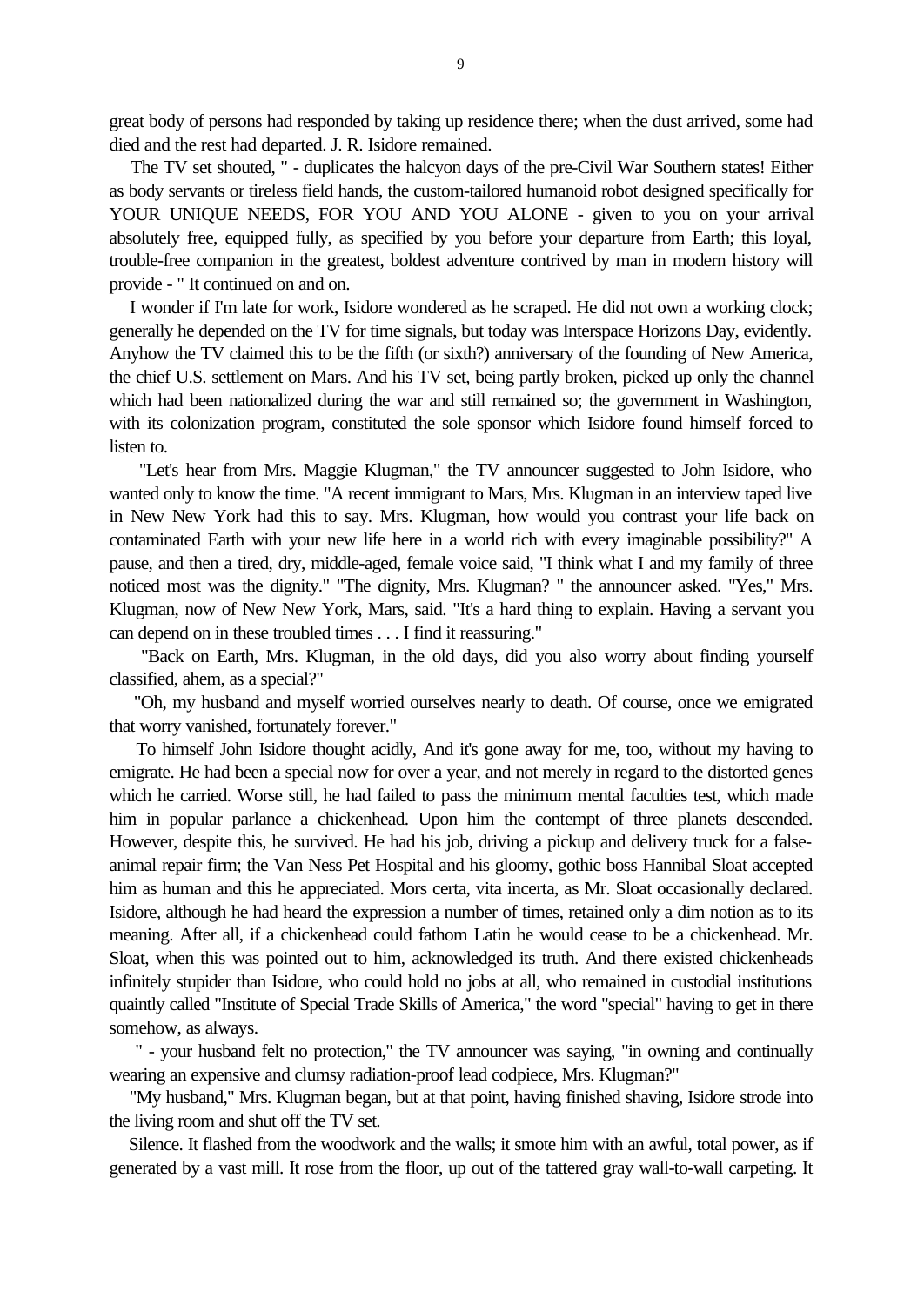unleashed itself from the broken and semi-broken appliances in the kitchen, the dead machines which hadn't worked in all the time Isidore had lived here. From the useless pole lamp in the living room it oozed out, meshing with the empty and wordless descent of itself from the fly-specked ceiling. It managed in fact to emerge from every object within his range of vision, as if it - the silence meant to supplant all things tangible. Hence it assailed not only his ears but his eyes; as he stood by the inert TV set he experienced the silence as visible and, in its own way, alive. Alive! He had often felt its austere approach before; when it came it burst in without subtlety, evidently unable to wait. The silence of the world could not rein back its greed. Not any longer. Not when it had virtually won.

 He wondered, then, if the others who had remained on Earth experienced the void this way. Or was it peculiar to his peculiar biological identity, a freak generated by his inept sensory apparatus? Interesting question, Isidore thought. But whom could he compare notes with? He lived alone in this deteriorating, blind building of a thousand uninhabited apartments, which like all its counterparts, fell, day by day, into greater entropic ruin. Eventually everything within the building would merge, would be faceless and identical, mere pudding-like kipple piled to the ceiling of each apartment. And, after that, the uncared-for building itself would settle into shapelessness, buried under the ubiquity of the dust. By then, naturally, he himself would be dead, another interesting event to anticipate as he stood here in his stricken living room atone with the lungless, all-penetrating, masterful world-silence.

 Better, perhaps, to turn the TV back on. But the ads, directed at the remaining regulars, frightened him. They informed him in a countless procession of ways that he, a special, wasn't wanted. Had no use. Could not, even if he wanted to, emigrate. So why listen to that? He asked himself irritably. Fork them and their colonization, I hope a war gets started there - after all, it theoretically could and they wind up like Earth. And everybody who emigrated turns out to be special.

 Okay, he thought; I'm off to work. He reached for the doorknob that opened the way out into the unlit hall, then shrank back as he glimpsed the vacuity of the rest of the building. It lay in wait for him, out here, the force which he had felt busily penetrating his specific apartment. God, he thought, and reshut the door. He was not ready for the trip up those clanging stairs to the empty roof where he had no animal. The echo of himself ascending: the echo of nothing. Time to grasp the handles, he said to himself, and crossed the living room to the black empathy box.

 When he turned it on the usual faint smell of negative ions surged from the power supply; he breathed in eagerly, already buoyed up. Then the cathode-ray tube glowed like an imitation, feeble TV image; a collage formed, made of apparently random colors, trails, and configurations which, until the handles were grasped, amounted to nothing. So, taking a deep breath to steady himself, he grasped the twin handles.

 The visual image congealed; he saw at once a famous landscape, the old, brown, barren ascent, with tufts of dried-out bonelike weeds poking slantedly into a dim and sunless sky. One single figure, more or less human in form, toiled its way up the hillside: an elderly man wearing a dull, featureless robe, covering as meager as if it had been snatched from the hostile emptiness of the sky. The man, Wilbur Mercer, plodded ahead, and, as he clutched the handles, John Isidore gradually experienced a waning of the living room in which he stood; the dilapidated furniture and walls ebbed out and he ceased to experience them at all. He found himself, instead, as always before, entering into the landscape of drab hill, drab sky. And at the same time he no longer witnessed the climb of the elderly man. His own feet now scraped, sought purchase, among the familiar loose stones; he felt the same old painful, irregular roughness beneath his feet and once again smelled the acrid haze of the sky not Earth's sky but that of some place alien, distant, and yet, by means of the empathy box, instantly available.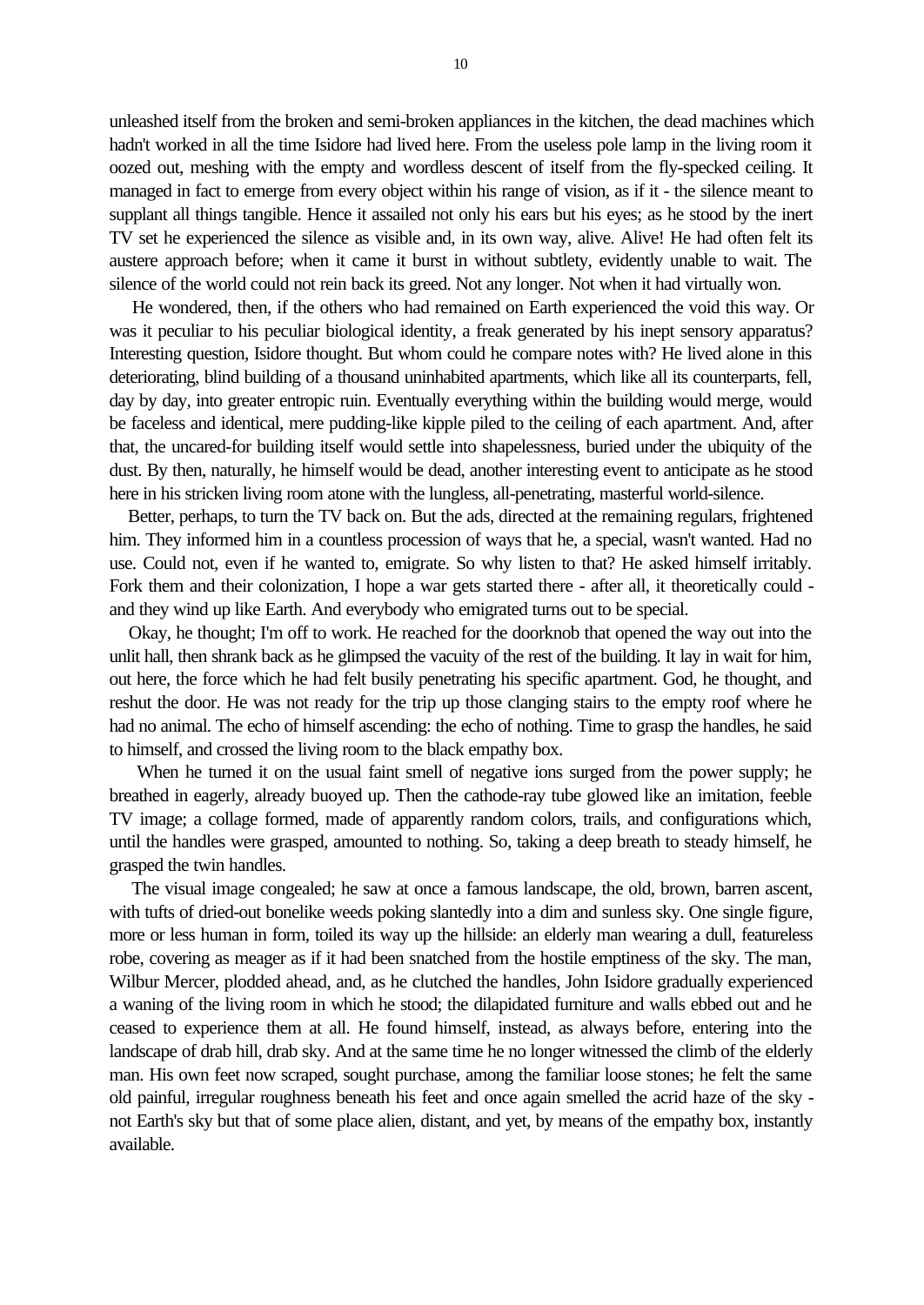He had crossed over in the usual perplexing fashion; physical merging - accompanied by mental and spiritual identification - with Wilbur Mercer had reoccurred. As it did for everyone who at this moment clutched the handles, either here on Earth or on one of the colony planets. He experienced them, the others, incorporated the babble of their thoughts, heard in his own brain the noise of their many individual existences. They - and he - cared about one thing; this fusion of their mentalities oriented their attention on the hill, the climb, the need to ascend. Step by step it evolved, so slowly as to be nearly imperceptible. But it was there. Higher, he thought as stones rattled downward under his feet. Today we are higher than yesterday, and tomorrow - he, the compound figure of Wilbur Mercer, glanced up to view the ascent ahead. Impossible to make out the end. Too far. But it would come.

 A rock, hurled at him, struck his arm. He felt the pain. He half turned and another rock sailed past him, missing him; it collided with the earth and the sound startled him. Who? he wondered, peering to see his tormentor. The old antagonists, manifesting themselves at the periphery of his vision; it, or they, had followed him all the way up the hill and they would remain until at the top -

 He remembered the top, the sudden leveling of the hill, when the climb ceased and the other part of it began. How many times had he done this? The several times blurred; future and past blurred; what he had already experienced and what he would eventually experience blended so that nothing remained but the moment, the standing still and resting during which he rubbed the cut on his arm which the stone had left. God, he thought in weariness. In what way is this fair? Why am I up here alone like this, being tormented by something I can't even see? And then, within him, the mutual babble of everyone else in fusion broke the illusion of aloneness.

 You felt it, too, he thought. Yes, the voices answered. We got hit, on the left arm; it hurts like hell. Okay, he said. We better get started moving again. He resumed walking, and all of them accompanied him immediately.

 Once, he remembered, it had been different. Back before the curse had come, an earlier, happier part of life. They, his foster parents Frank and Cora Mercer, had found him floating on an inflated rubber air-rescue raft, off the coast of New England . . . or had it been Mexico, near the port of Tampico? He did not now remember the circumstances. Childhood had been nice; he had loved all life, especially the animals, had in fact been able for a time to bring dead animals back as they had been. He lived with rabbits and bugs, wherever it was, either on Earth or a colony world; now he had forgotten that, too. But he recalled the killers, because they had arrested him as a freak, more special than any of the other specials. And due to that everything had changed.

 Local law prohibited the time-reversal faculty by which the dead returned to life; they had spelled it out to him during his sixteenth year. He continued for another year to do it secret , in the still remaining woods, but an old woman whom he had never seen or heard of had told. Without his parents' consent they - the killers - had bombarded the unique nodule which had formed in his brain, had attacked it with radioactive cobalt, and this had plunged him into a different world, one whose existence he had never suspected. It had been a pit of corpses and dead bones and he had struggled for years to get up from it. The donkey and especially the toad, the creatures most important to him, had vanished, had become extinct; only rotting fragments, an eyeless head here, part of a hand there, remained. At last a bird which had come there to die told him where he was. He had sunk down into the tomb world. He could not get out until the bones strewn around him grew back into living creatures; he had become joined to the metabolism of other lives and until they rose he could not rise either.

 How long that part of the cycle had lasted he did not now know; nothing had happened, generally, so it had been measureless. But at last the bones had regained flesh; the empty eyepits had filled up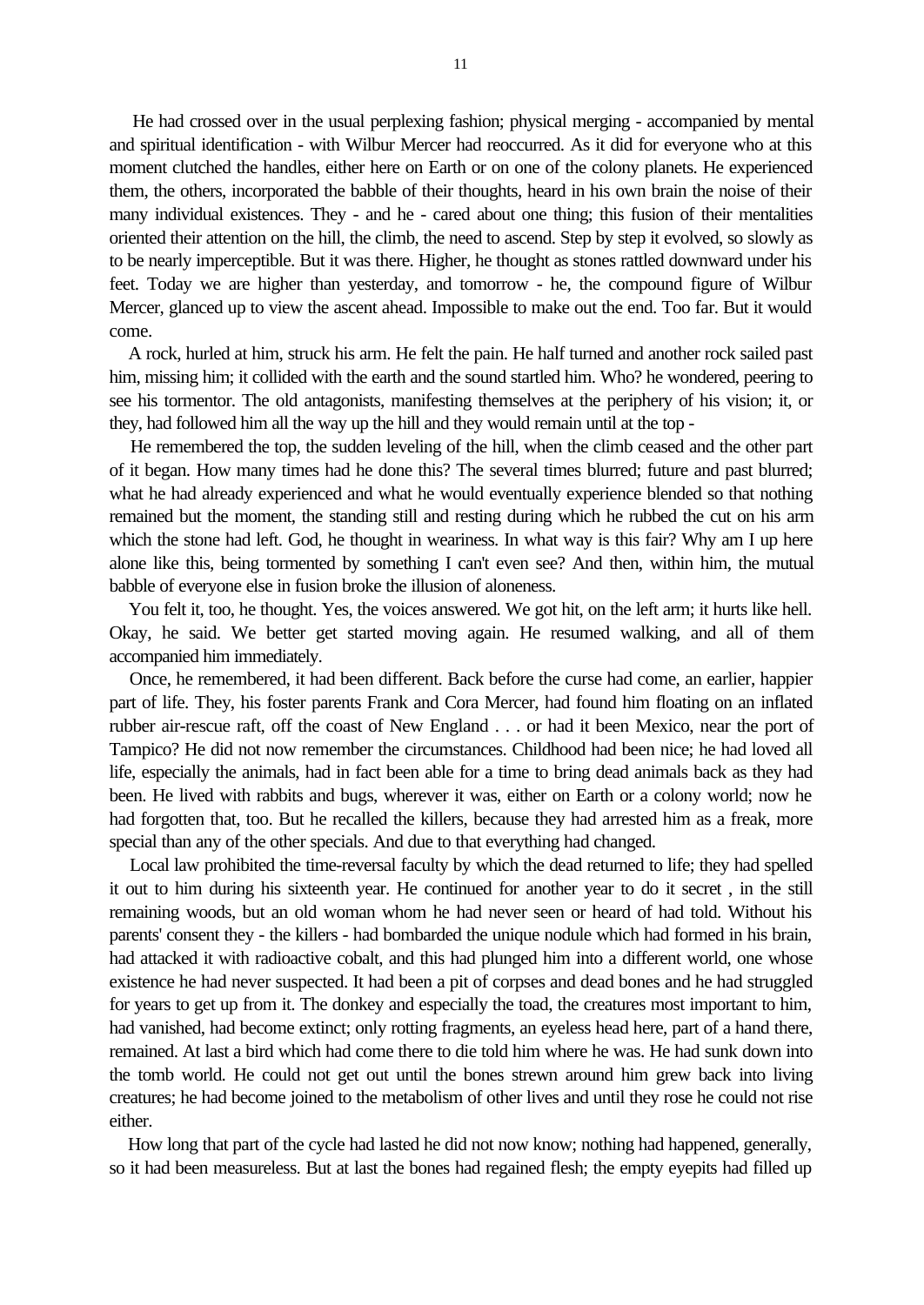and the new eyes had seen, while meantime the restored beaks and mouths had cackled, barked, and caterwauled. Possibly he had done it; perhaps the extrasensory node of his brain had finally grown back. Or maybe he hadn't accomplished it; very likely it could have been a natural process. Anyhow he was no longer sinking; he had begun to ascend, along with the others. Long ago he had lost sight of them. He found himself evidently climbing alone. But they were there. They still accompanied him; he felt them, strangely, inside him.

 Isidore stood holding the two handles, experiencing himself as encompassing every other living thing, and then, reluctantly, he let go. It had to end, as always, and anyhow his arm ached and bled where the rock had struck it.

 Releasing the handles he examined his arm, then made his way unsteadily to the bathroom of his apartment to wash the cut off was not the first wound he had received while in fusion with Mercer and it probably would not be the last. People, especially elderly ones, had died, particularly later on at the top of the hill alien the torment began in earnest. I wonder if I can go through that part again, he said to himself as he swabbed the injury. Chance of cardiac arrest; he better, he reflected, if I lived in town where those buildings have a doctor standing by with those electro-spark machines. Here, alone in this place, it's too risky.

 But he knew he'd take the risk. He always had before. As did most people, even oldsters who were physically fragile.

Using a Kleenex he dried his damaged arm.

And heard, muffled and far off, a TV set.

 It's someone else in this building, he thought wildly, unable to believe it. Not my TV; that's off, and I can feel the floor resonance. It's below, on another level entirely!

 I'm not alone here any more, he realized. Another resident has moved in, taken one of the abandoned apartments, and close enough for me to hear him. Must be level two or level three, certainly no deeper. Let's see, he thought rapidly. What do you do when a new resident moves in? Drop by and borrow something, is that how it's done? He could not remember; this had never happened to him before, here or anywhere else: people moved out, people emigrated, but nobody ever moved in. You take them something, he decided. Like a cup of water or rather milk; yes, it's milk or flour or maybe an egg - or, specifically, their ersatz substitutes.

 Looking in his refrigerator - the compressor had long since ceased working - he found a dubious cube of margarine. And, with it, set off excitedly, his heart laboring, for the level below. I have to keep calm, he realized. Not let him know I'm a chickenhead. If he finds out I'm a cliickenhead he won't talk to me; that's always the way it is for some reason. I wonder why?

He hurried down the hall.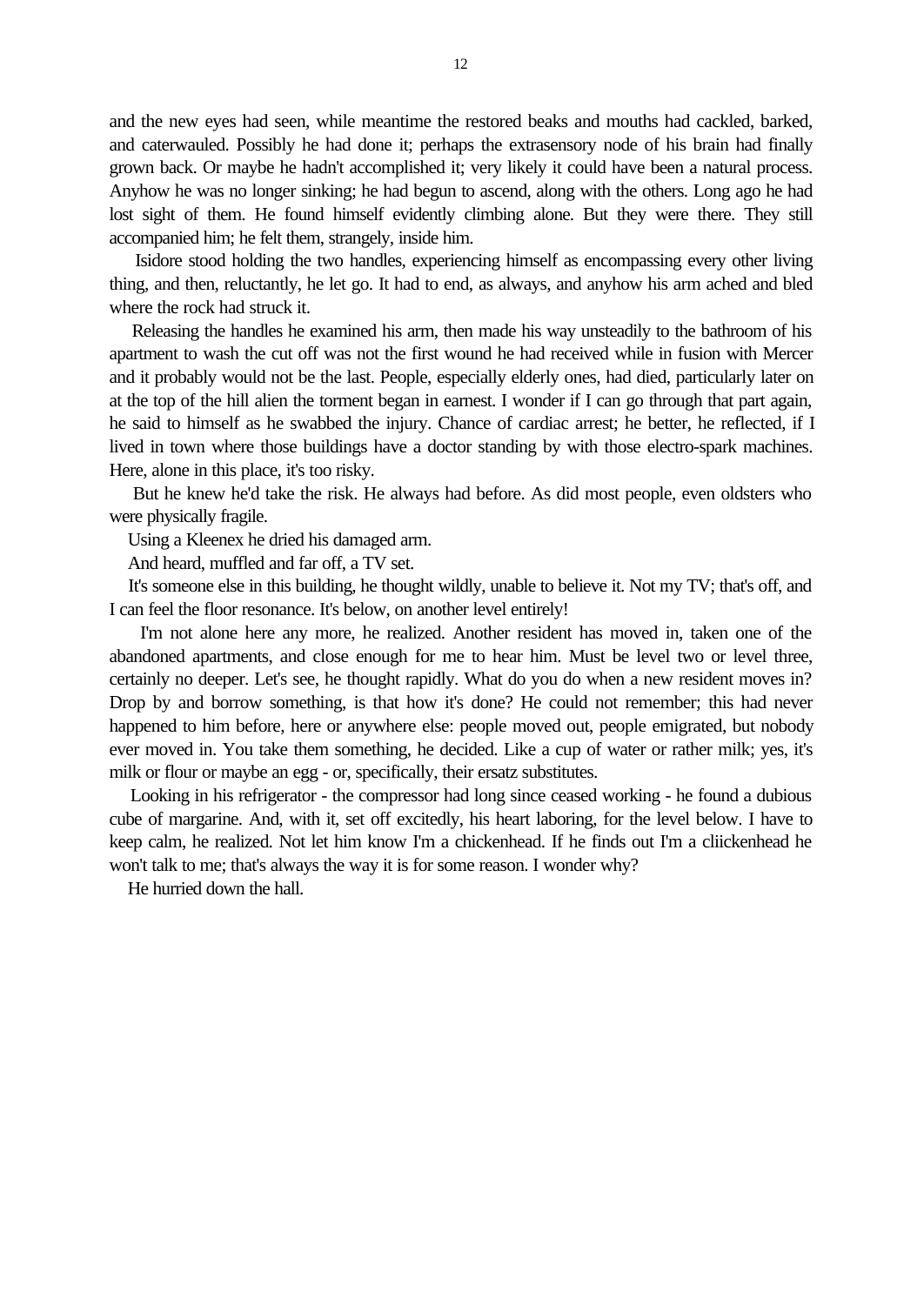#### **THREE**

 On his way to work Rick Deckard, as lord knew how many other people, stopped briefly to skulk about in front of one of San Francisco's larger pet shops, along animal row. In the center of the block-long display window an ostrich, in a heated clear-plastic cage, returned his stare. The bird, according to the info plaque attached to the cage, had just arrived from a zoo in Cleveland. It was the only ostrich on the West Coast. After staring at it, Rick spent a few more minutes staring grimly at the price tag. He then continued on to the Hall of justice on Lombard Street and found himself a quarter of an hour late to work.

 As he unlocked his office door his superior Police Inspector Harry Bryant, jug-eared and redheaded, sloppily dressed but wise-eyed and conscious of nearly everything of any importance, hailed him. "Meet me at nine-thirty in Dave Holden's office." Inspector Bryant, as he spoke, flicked briefly through a clipboard of onionskin typed sheets. "Holden," he continued as he started off, "is in Mount Zion Hospital with a laser track through his spine. He'll be there for a month at least. Until they can get one of those new organic plastic spinal sections to take hold."

 "What happened?" Rick asked, chilled. The department's chief bounty hunter had been all right yesterday; at the end of the day he had as usual zipped off in his hovercar to his apartment in the crowded high-prestige Nob Hill area of the City.

 Bryant muttered over his shoulder something about nine-thirty in Dave's office and departed, leaving Rick standing alone.

 As he entered his own office Rick heard the voice of his secretary, Ann Marsten, behind him. "Mr. Deckard, you know what happened to Mr. Holden? He got shot." She followed after him into the stuffy, closed-up office and set the air-filtering unit into motion.

"Yeah," he responded absently.

 "It must have been one of those new, extra-clever andys the Rosen Association is turning out," Miss Marsten said. "Did you read over the company's brochure and the spec sheets? The Nexus-6 brain unit they're using now is capable of selecting within a field of two trillion constituents, or ten million separate neural pathways." She lowered her voice. "You missed the vidcall this morning. Miss Wild told me; it came through the switchboard exactly at nine."

"A call in?" Rick asked.

 Miss Marsten said, "A call out by Mr. Bryant to the W.P.O. in Russia. Asking them if they would be willing to file a formal written complaint with the Rosen Association's factory representative East."

 "Harry still wants the Nexus-6 brain unit withdrawn from the market?" He felt no surprise. Since the initial release of its specifications and performance charts back in August of 1991 most police agencies which dealt with escaped andys had been protesting. "The Soviet police can't do any more than we can," he said. Legally, the manufacturers of the Nexus-6 brain unit operated under colonial law, their parent auto-factory being on Mars. "We had better just accept the new unit as a fact of life," he said. "It's always been this way, with every improved brain unit that's come along. I remember the howls of pain when the Sudermann people showed their old T-14 back in '89. Every police agency in the Western Hemisphere clamored that no test would detect its presence, in an instance of illegal entry here. As a matter of fact, for a while they were right." Over fifty of the T-14 android as he recalled had made their way by one means or another to Earth, and had not been detected for a period in some cases up to an entire year. But then the Voigt Empathy Test had been devised by the Pavlov Institute working in the Soviet Union. And no T-14 android - insofar, at least, as was known - had managed to pass that particular test.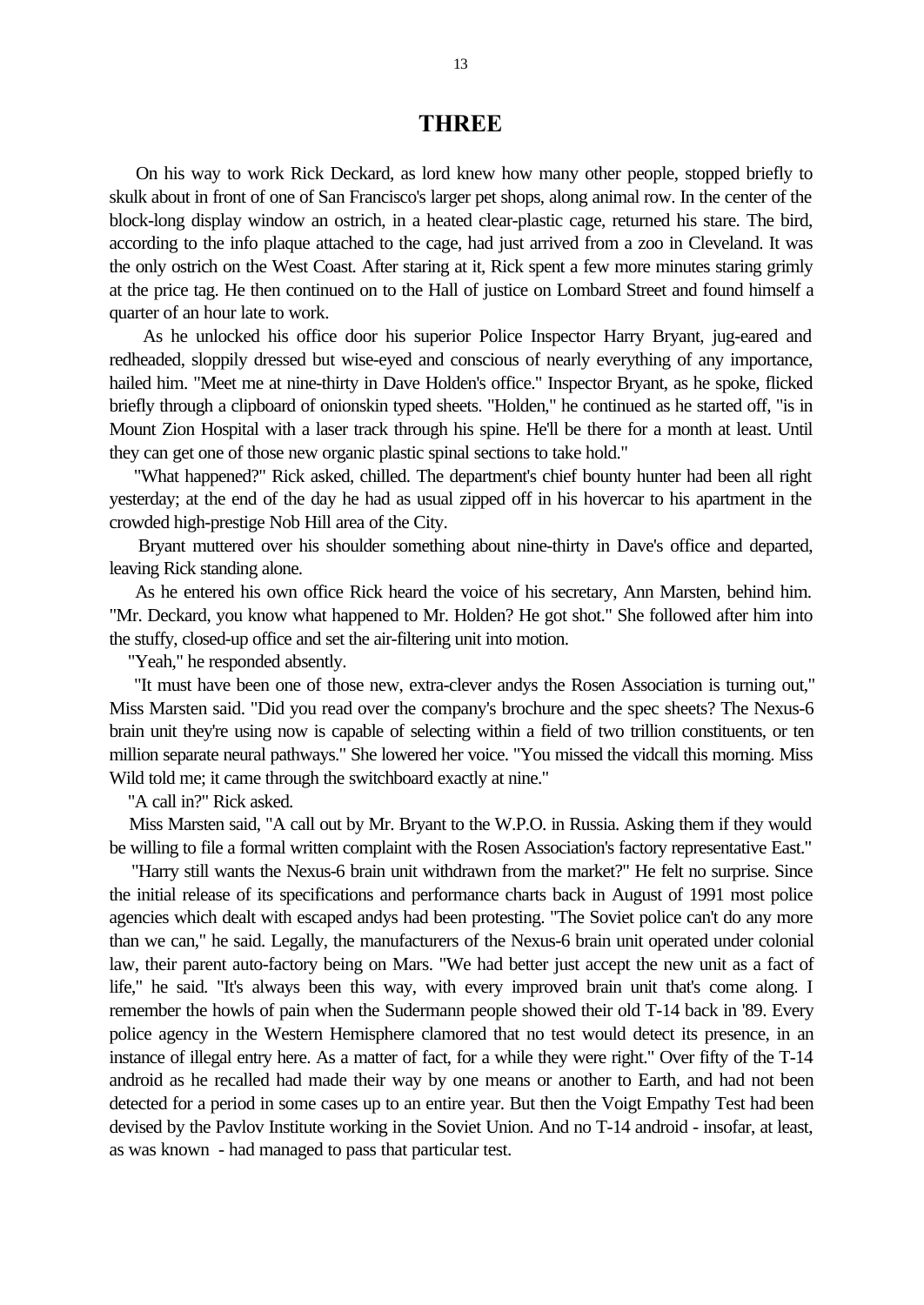"Want to know what the Russian police said?" Miss Marsten asked. "I know that, too." Her freckled, orange face glowed.

 Rick said, "I'll find out from Harry Bryant." He felt irritable; office gossip annoyed him because it always proved better than the truth. Seating himself at his desk he pointedly fished about in a drawer until Miss Marsten, perceiving the hint, departed.

 From the drawer he produced an ancient, creased manila envelope. Leaning back, tilting his important - style chair, he rummaged among the contents of the envelope until he came across what he wanted: the collected, extant data on the Nexus-6.

 A moment's reading vindicated Miss Marsten's statement; the Nexus-6 did have two trillion constituents plus a choice within a range of ten million possible combinations of cerebral activity. In .45 of a second an android equipped with such a brain structure could assume any one of fourteen basic reaction-postures. Well, no intelligence test would trap such an andy. But then, intelligence tests hadn't trapped an andy in years, not since the primordial, crude varieties of the '70s -

 The Nexus-6 android types, Rick reflected, surpassed several classes of human specials in terms of intelligence. In other words, androids equipped with the new Nexus-6 brain unit had from a sort of rough, pragmatic, no-nonsense standpoint evolved beyond a major - but inferior - segment of mankind. For better or worse. The servant had in some cases become more adroit than its master. But new scales of achievement, for example the Voigt-Kampff Empathy Test, had emerged as criteria by which to judge. An android, no matter how gifted as to pure intellectual capacity, could make no sense out of the fusion which took place routinely among the followers of Mercerism - an experience which he, and virtually everyone else, including subnormal chickenheads, managed with no difficulty.

 He had wondered as had most people at one time or another precisely why an android bounced helplessly about when confronted by an empathy-measuring test. Empathy, evidently, existed only within the human community, whereas intelligence to some degree could be found throughout every phylum and order including the arachnids. For one thing, the emphatic faculty probably required an unimpaired group instinct; a solitary organism, such as a spider, would have no use for it; in fact it would tend to abort a spider's ability to survive. It would make him conscious of the desire to live on the part of his prey. Hence all predators, even highly developed mammals such as cats, would starve.

 Empathy, he once had decided, must be limited to herbivores or anyhow omnivores who could depart from a meat diet. Because, ultimatley, the emphatic gift blurred the boundaries between hunter and victim, between the successful and the defeated. As in the fusion with Mercer, everyone ascended together or, when the cycle had come to an end, fell together into the trough of the tomb world. Oddly, it resembled a sort of biological insurance, but double-edged. As long as some creature experienced joy, then the condition for all other creatures included a fragment of joy. However, if any living being suffered, then for all the rest the shadow could not be entirely cast off. A herd animal such as man would acquire a higher survival factor through this; an owl or a cobra would be destroyed.

Evidently the humanoid robot constituted a solitary predator.

 Rick liked to think of them that way; it made his job palatable. In retiring - i.e. killing - an andy he did not violate the rule of life laid down by Mercer. You shall kill only the killers, Mercer had told them the year empathy boxes first appeared on Earth. And in Mercerism, as it evolved into a full theology, the concept of The Killers had grown insidiously. In Mercerism, an absolute evil plucked at the threadbare cloak of the tottering, ascending old man, but it was never clear who or what this evil presence was. A Mercerite sensed evil without understanding it. Put another way, a Mercerite was free to locate the nebulous presence of The Killers wherever he saw fit. For Rick Deckard an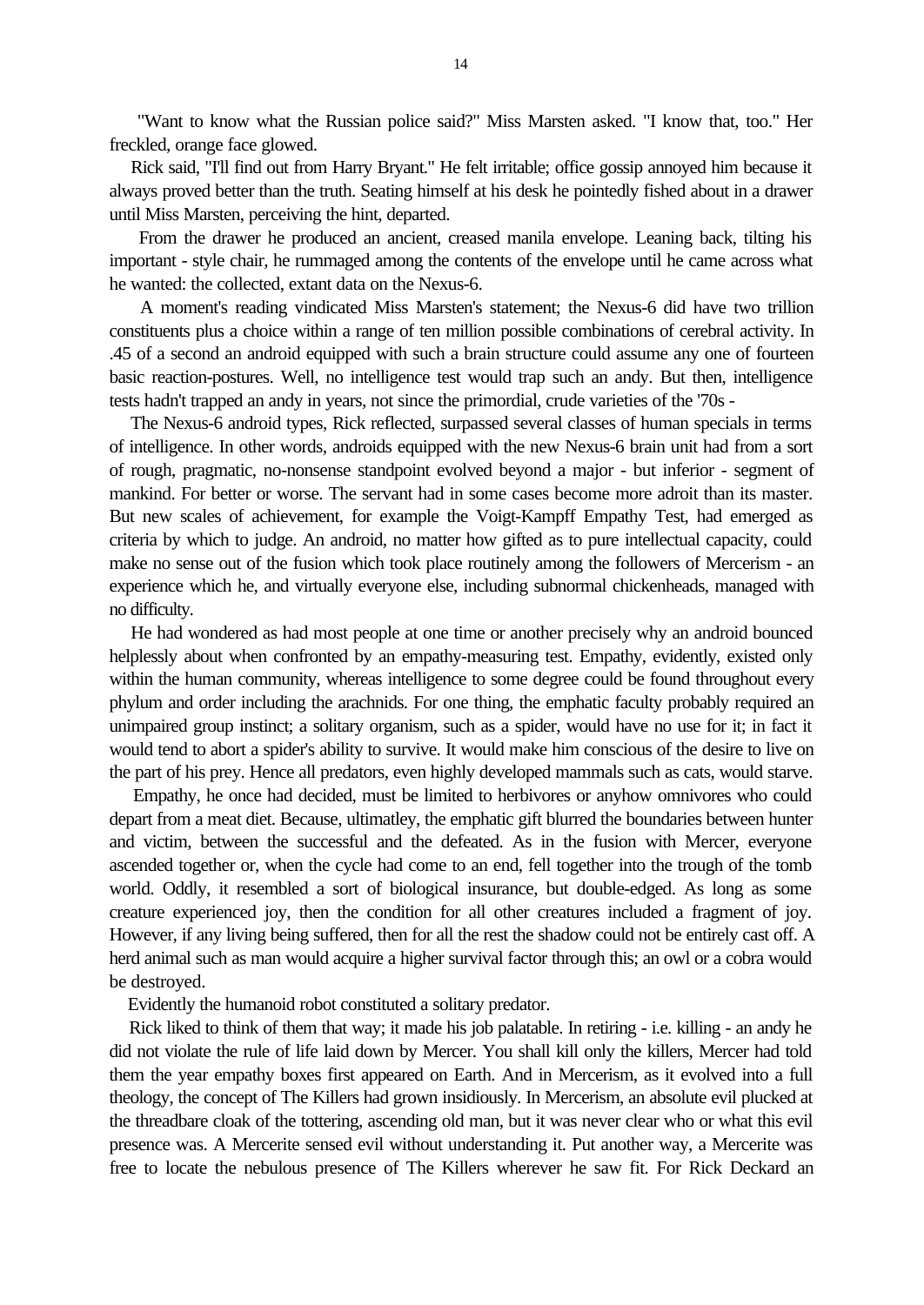escaped humanoid robot, which had killed its master, which had been equipped with an intelligence greater than that of many human beings, which had no regard for animals, which possessed no ability to feel emphatic joy for another life form's success or grief at its defeat - that, for him, epitomized The Killers.

 Thinking about animals reminded him of the ostrich he had seen in the pet store. Temporarily he pushed away the specs on the Nexus-6 brain unit, took a pinch of Mrs. Siddons' No. 3 & 4 snuff and cogitated. Then he examined his watch, saw that he had time; he picked up his desk vidphone and said to Miss Marsten, "Get me the Happy Dog Pet Shop on Sutter Street."

"Yes sir," Miss Marsten said, and opened her phone book.

 They can't really want that much for the ostrich, Rick said to himself. They expect you to cartrade, like in the old days.

 "Happy Dog Pet Shop," a man's voice declared, and on Rick's vidscreen a minute happy face appeared. Animals could be heard bawling.

 "That ostrich you have in your display window," Rich said; he toyed with a ceramic ashtray before him on the desk. "What sort of a down payment would I need for that?"

 "Let's see," the animal salesman said, groping for a pen and pad of paper. "One-third down." He figured. "May I ask, sit, if you're going to trade something in?

Guardedly, Rick said, "I haven't decided."

 "Let's say we put the ostrich on a thirty-month contract," the salesman said. "At a low, low interest rate of six percent a month. That would make your monthly payment, after a reasonable down - "

 "You'll have to lower the price you're asking," Rick said. Knock off two thousand and I won't trade anything in; I'll come up with cash." Dave Holden, he reflected, is out of action. That could mean a great deal . . . depending on how many assignments show up during the coming month.

 "Sir," the animal salesman said, "our asking price is already a thousand dollars under book. Check your Sidney's; I'll hang on. I want you to see for yourself, sir, that our price is fair."

 Christ, Rick thought. They're standing firm. However, just for the heck of it, he wiggled his bent Sidney's out of his coat pocket, thumbed to ostrich comma male-female, old-young, sick-well, mintused, and inspected the prices.

 "Mint, male, young, well," the salesman informed him. "Thirty thousand dollars." He, too, had his Sidney's out. "We're exactly one thousand under book. Now, your down payment - "

"I'll think it over," Rick said, "and call you back." He started to hang up.

"Your name, sir?" the salesman asked alertly.

"Frank Merriwell," Rick said.

"And your address, Mr. Merriwell? In case I'm not here when you call back."

 He made up an address and put the vidphone receiver back on its cradle. All that money, he thought. And yet, people buy them; some people have that kind of money. Picking up the receiver again he said harshly, "Give me an outside line, Miss Marsten. And don't listen in on the conversation; it's confidential." He glared at her.

 "Yes, sir," Miss Marsten said. "Go ahead and dial." She then cut herself out of the circuit, leaving him to face the outside world.

 He dialed - by memory - the number of the false-animal shop at which he had gotten his ersatz sheep. On the small vidscreen a man dressed like a vet appeared. "Dr. McRae," the man declared.

"This is Deckard. How much is an electric ostrich?"

 "Oh, I'd say we could fix you up for less than eight hundred dollars. How soon did you want delivery? We would have to make it up for you; there's not that much call for - "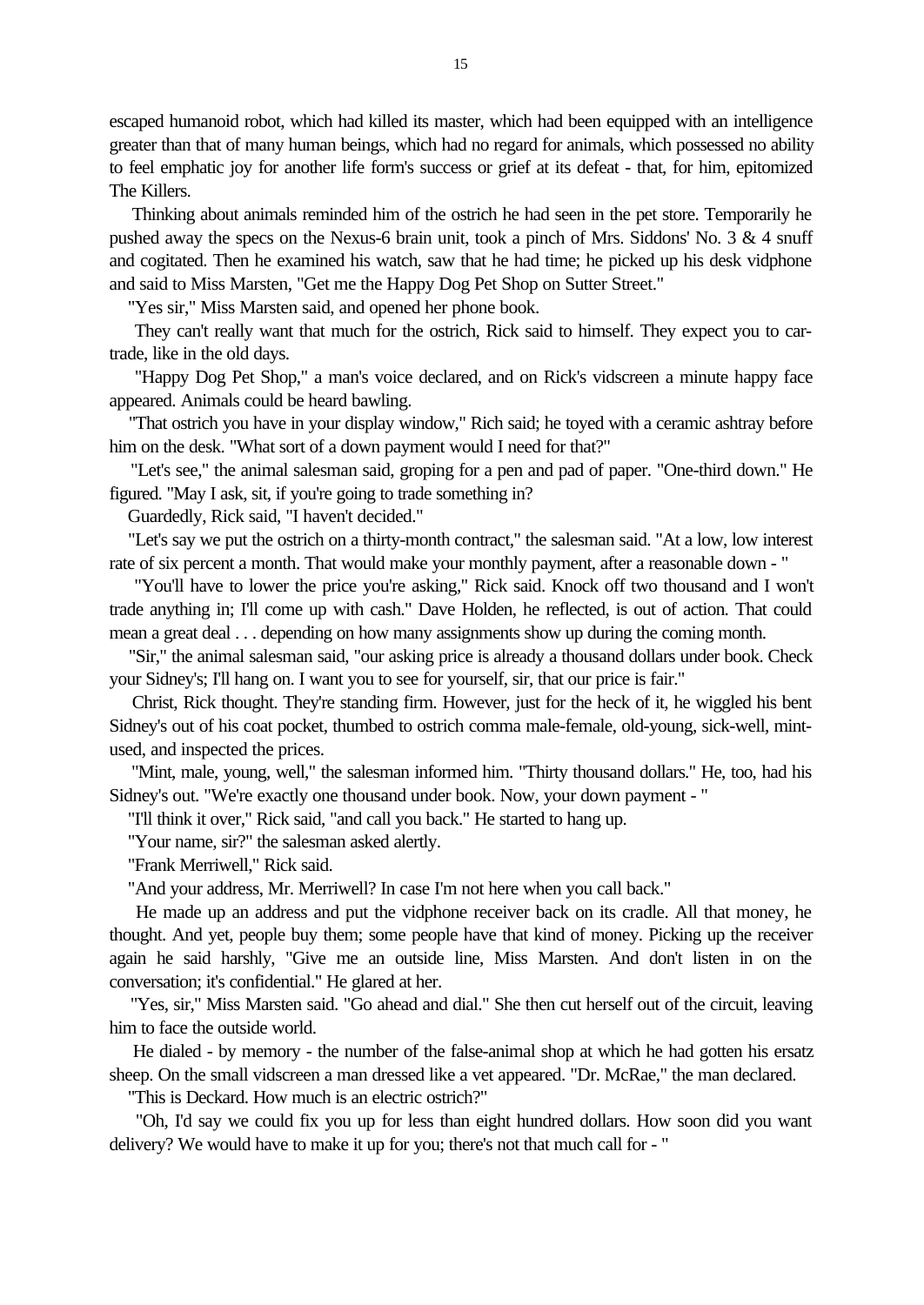"I'll talk to you later," Rick interrupted; glancing at his watch he saw that nine-thirty had arrived. "Good-by." He hurriedly hung up, rose, and shortly thereafter stood before Inspector Bryant's office door. He passed by Bryant's receptionist - attractive, with waist-length braided silver hair - and then the inspector's secretary, an ancient monster from the Jurassic swamp, frozen and sly, like some archaic apparition fixated in the tomb world. Neither woman spoke to him nor he to them. Opening the inner door he nodded to his superior, who was busy on the phone; seating himself he got out the specs on Nexus-6, which he had brought with him, and once more read them over as Inspector Bryant talked away -

 He felt depressed. And yet, logically, because of Dave's sudden disappearance from the work scene, he should be at least guardedly pleased.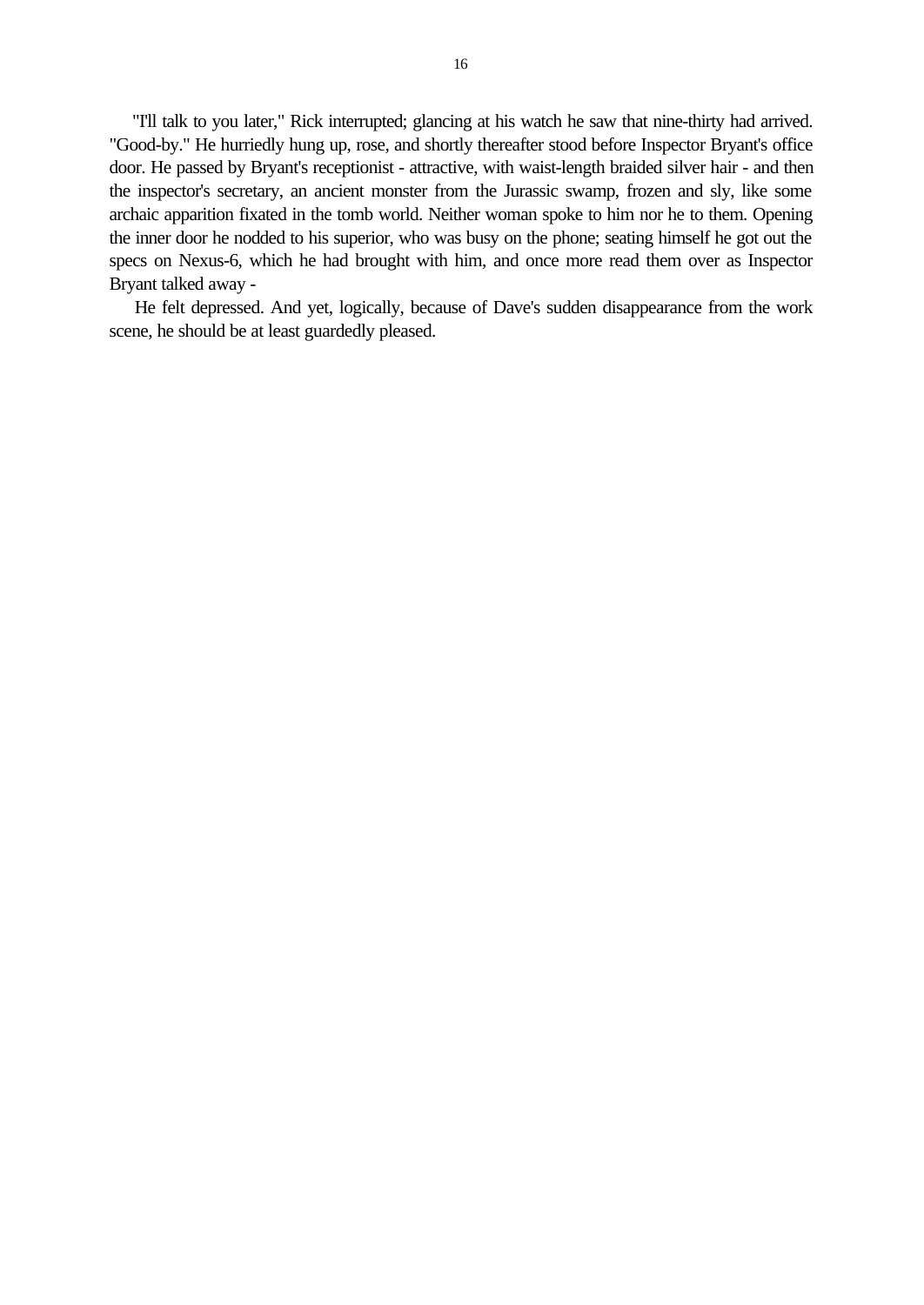## **FOUR**

 Maybe I'm worried, Rick Deckard conjectured, that what happened to Dave will happen to me. An andy smart enough to laser him could probably take me, too. But that didn't seem to be it.

 "I see you brought the poop sheet on that new brain unit," Inspector Bryant said, hanging up the vidphone.

 Rick said, "Yeah, I heard about it on the grapevine. How many andys are involved and how far did Dave get?"

"Eight to start with," Bryant said, consulting his clipboard. "Dave got the first two."

"And the remaining six are here in Northern California?"

 "As far as we know. Dave thinks so. That was him I was talking to. I have his notes; they were in his desk. He says all he knows is here." Bryant tapped the bundle of notepaper. So far he did not seem inclined to pass the notes on to Rick; for some reason he continued to leaf through them himself, frowning and working his tongue in and around the fringes of his mouth.

"I have nothing on I my agenda," Rick offered. "I'm ready to take over in Dave's place."

 Bryant said thoughtfully, "Dave used the Voigt-Kampff Altered Scale in testing out the individuals he suspected. You realize - you ought to, anyhow - that this test isn't specific for the new brain units. No test is; the Voigt scale, altered three years ago by Kampff, is all we have." He paused, pondering. "Dave considered it accurate. Maybe it is. But I would suggest this, before you take out after these six." Again he tapped the pile of notes. "Fly to Seattle and talk with the Rosen people. Have them supply you a representative sampling of types employing the new Nexus-6 unit."

"And put them through the Voigt-Kampff," Rick said.

"It sounds so easy," Bryant said, half to himself.

"Pardon?"

 Bryant said, "I think I'll talk to the Rosen organization myself, while you're on your way." He eyed Rick, then, silently. Finally he grunted, gnawed on a fingernail, and eventually decided on what he wanted to say. "I'm going to discuss with them the possibility of including several humans, as well as their new androids. But you won't know. It'll be my decision, in conjunction with the manufacturers. It should be set up by the time you get there." He abruptly pointed at Rick, his face severe. "This is the first time you'll be acting as senior bounty bunter. Dave knows a lot; he's got years of experience behind him."

"So have I," Rick said tensely.

 "You've handled assignments devolving to you from Dave's schedule; he's always decided exactly which ones to turn over to you and which not to. But now you've got six that he intended to retire himself - one of which managed to get him first. This one." Bryant turned the notes around so that Rick could see. "Max Polokov," Bryant said. "That's what it calls itself, anyhow. Assuming Dave was right. Everything is based on that assumption, this entire list. And yet the Voigt-Kampff Altered Scale has only been administered to the first three, the two Dave retired and then Polokov. It was while Dave was administering the test; that's when Polokov lasered him."

 "Which proves that Dave was right," Rick said. Otherwise he would not have been lasered; Polokov would have no motive.

 "You get started for Seattle," Bryant said. "Don't tell them first; I'll handle it. Listen." He rose to his feet, soberly confronted Rick. "When you run the Voigt-Kampff scale up there, if one of the humans fails to pass it - "

"That can't happen," Rick said.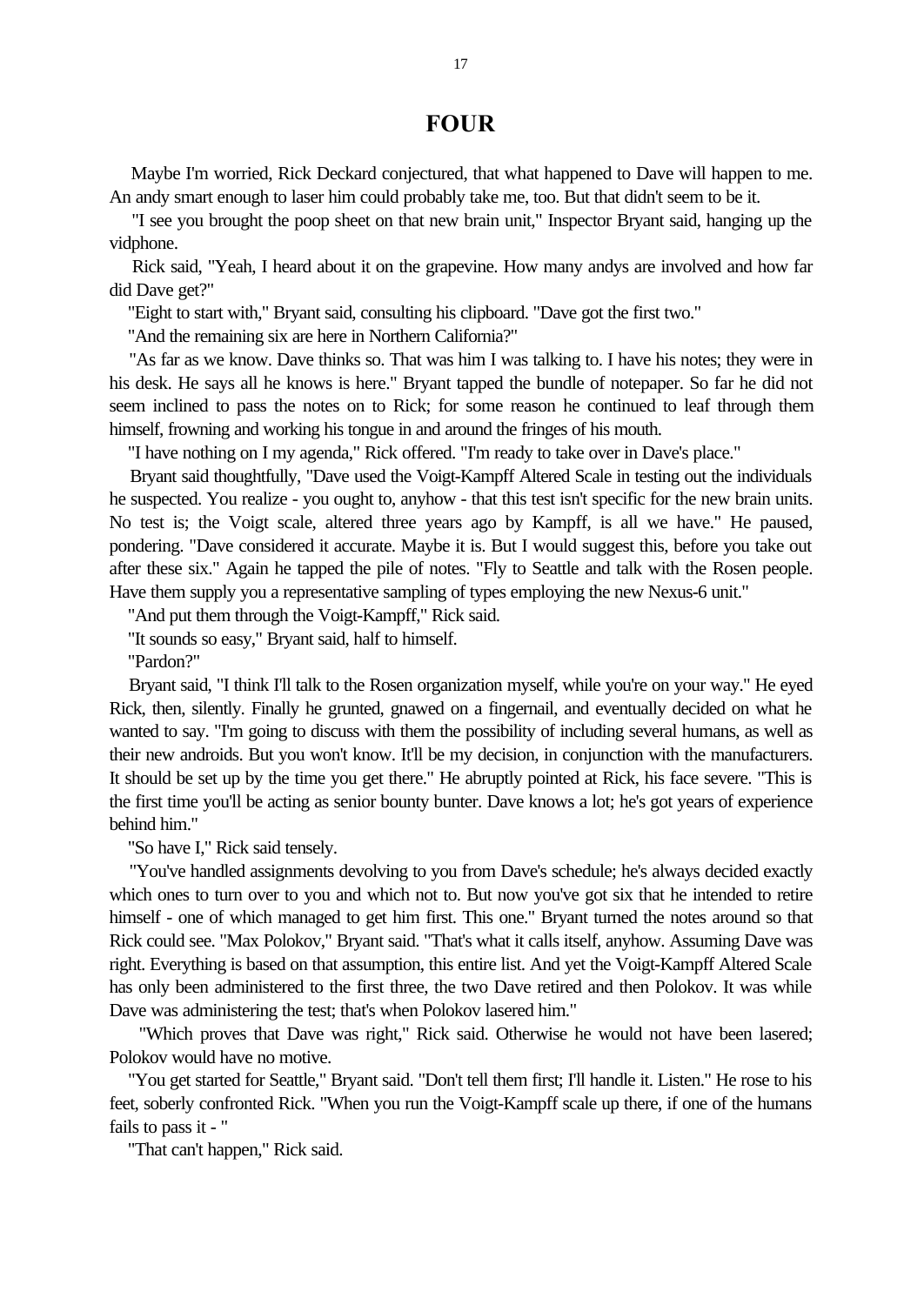"One day, a few weeks ago, I talked with Dave about exactly that. He had been thinking along the same lines. I had a memo from the Soviet police, W.P.O. itself, circulated throughout Earth plus the colonies. A group of psychiatrists in Leningrad have approached W.P.O. with the following proposition. They want the latest and most accurate personality profile analytical tools used in determining the presence of an android - in other words the Voigt-Kampff scaleapplied to a carefully selected group of schizoid and schizophrenic human patients. Those, specifically, which reveal what's called a 'flattening of affect.' You've heard of that."

Rick said, "That's specifically what the scale measures."

"Then you understand what they're worried about."

 "This problem has always existed. Since we first encountered androids posing as humans. The consensus of police opinion is known to you in Lurie Kampff s article, written eight years ago. Roletaking Blockage in the Undeteriorated Schizophrenic. Kampff compared the diminished emphatic faculty found in human mental patients and a superficially similar but basically - "

 "The Leningrad psychiatrists," Bryant broke in brusquely, "think that a small class of human beings could not pass the Voigt-Kampff scale. If you tested them in line with police work you'd assess them as humanoid robots. You'd be wrong, but by then they'd be dead." He was silent, now, waiting for Rick's answer.

"But these individuals," Rick said, "would all be - "

 "They'd be in institutions," Bryant agreed. "They couldn't conceivably function in the outside world; they certainly couldn't go undetected as advanced psychotics - unless of course their breakdown had come recently and suddenly and no one had gotten around to noticing. But this could happen."

"A million to one odds," Rick said. But he saw the point.

 "What worried Dave," Bryant continued, "is this appearance of the new Nexus-6 advance type. The Rosen organization assured us, as you know, that a Nexus-6 could be delineated by standard profile tests. We took their word for it. Now we're forced, as we knew we would be, to determine it on our own. That's what you'll be doing in Seattle. You understand, don't you that this could go wrong either way. If you can't pick out all the humanoid robots, then we have no reliable analytical tool and we'll never find the ones who're already escaping. If your scale factors out a human subject, identifies him as android - " Bryant beamed at him icily. "It would be awkward, although no one, absolutely not the Rosen people, will make the news public. Actually we'll be able to sit on it indefinitely, although of course we'll have to inform W.P.O. and they in turn will notify Leningrad. Eventually it'll pop out of the 'papes at us. But by then we may have developed a better scale." He picked the phone up. "You want to get started? Use a department car and fuel yourself at our pumps."

 Standing, Rick said, "Can I take Dave Holden's notes with me? I want to read them along the way."

 Bryant said, "Let's wait until you've tried out your scale in Seattle." His tone was interestingly merciless, and Rick Deckard noted it.

 When he landed the police department hovercar on the roof of the Rosen Association Building in Seattle he found a young woman waiting for him. Black-haired and slender, wearing the new huge dust-filtering glasses, she approached his car, her hands deep in the pockets of her brightly striped long coat. She had, on her sharply defined small face, an expression of sullen distaste.

"What's the matter?" Rick said as he stepped from the parked car.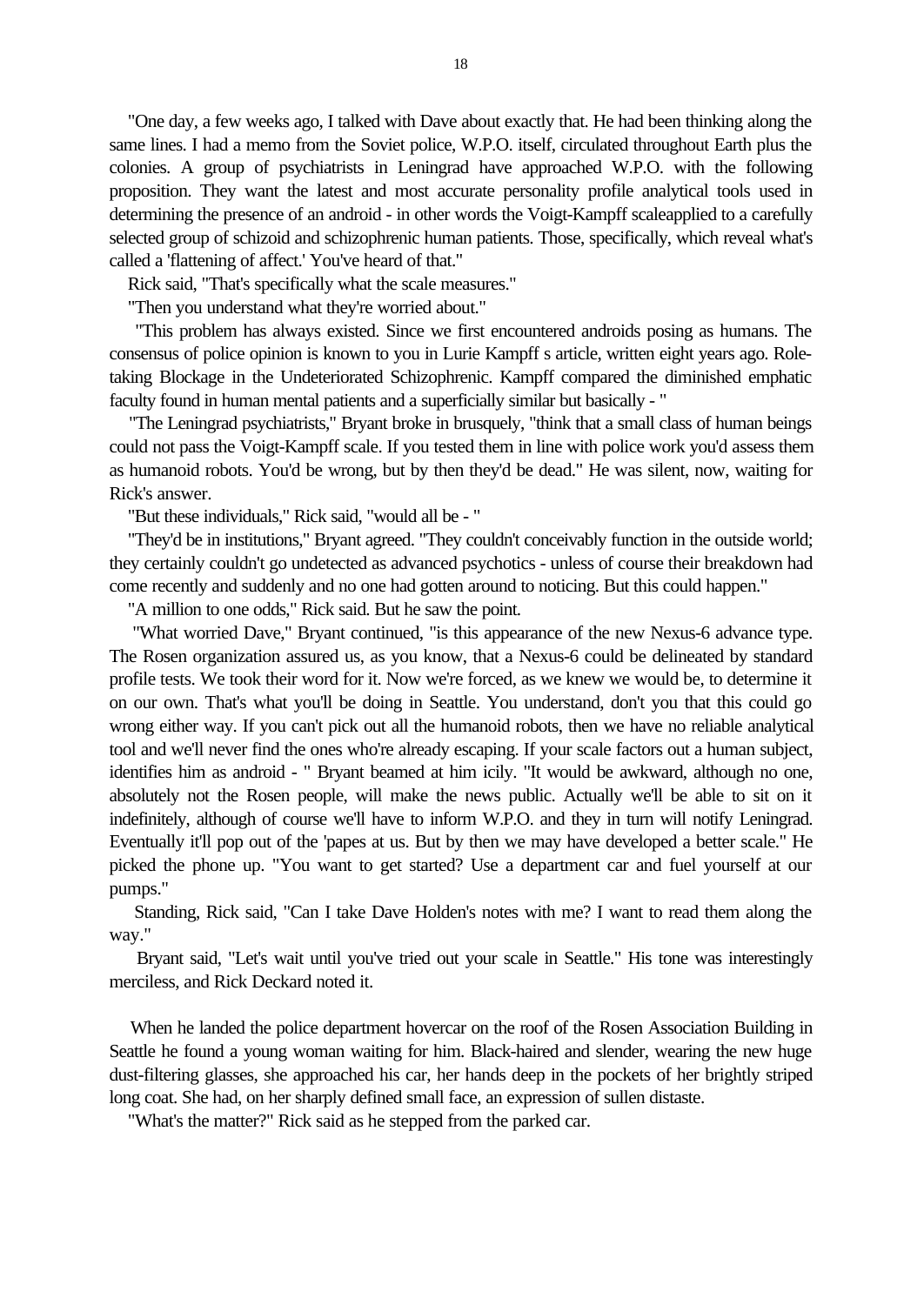The girl said, obliquely, "Oh, I don't know. Something about the way we got talked to on the phone. It doesn't matter." Abruptly she held out her hand; he reflexively took it. "I'm Rachael Rosen. I guess you're Mr. Deckard."

"This is not my idea," he said.

 "Yes, Inspector Bryant told us that. But you're officially the San Francisco Police Department, and it doesn't believe our unit is to the public benefit." She eyed him from beneath long black lashes, probably artificial.

 Rick said, "A humanoid robot is like any other machine; it can fluctuate between being a benefit and a hazard very rapidly. As a benefit it's not our problem."

 "But as a hazard," Rachael Rosen said, "then you come in. Is it true, Mr. Deckard, that you're a bounty hunter?"

He shrugged, with reluctance, nodded.

 "You have no difficulty viewing an android as inert," the girl said. "So you can 'retire' it, as they say."

 "Do you have the group selected out for me?" he said. "I'd like to - " He broke off. Because, all at once, he had seen their animals.

 A powerful corporation, he realized, would of course be able to afford this. In the back of his mind, evidently, he had anticipated such a collection; it was not surprise that he felt but more a sort of yearning. He quietly walked away from the girl, toward the closest pen. Already he could smell them, the several scents of the creatures standing or sitting, or, in the case of what appeared to be a raccoon, asleep.

 Never in his life had he personally seen a raccoon. He knew the animal only from 3-D films shown on television. For some reason the dust had struck that species almost as hard as it had the birds - of which almost none survived, now. In an automatic response he brought out his much - thumbed Sidney's and looked up raccoon with all the sublistings. The list prices, naturally, appeared in italics; like Percheron horses, none existed on the market for sale at any figure. Sidney's catalogue simply listed the price at which the last transaction involving a raccoon had taken place. It was astronomical.

 "His name is Bill," the girl said from behind him. "Bill the raccoon. We acquired him just last year from a subsidiary corporation." She pointed past him and he then perceived the armed company guards, standing with their machine guns, the rapid-fire little light Skoda issue; the eyes of the guards had been fastened on him since his car landed. And, he thought, my car is clearly marked as a police vehicle.

 "A major manufacturer of androids," he said thoughtfully, "invests its surplus capital on living animals."

 "Look at the owl," Rachael Rosen said. "Here, I'll wake it up for you." She started toward a small, distant cage, in the center of which jutted up a branching dead tree.

 There are no owls, he started to say. Or so we've been told. Sidney's, he thought; they list it in their catalogue as extinct: the tiny, precise type, the E, again and again throughout the catalogue. As the girl walked ahead of him he checked to see, and he was right. Sidney's never makes a mistake, he said to himself. We know that, too. What else can we depend on?

"It's artificial," he said, with sudden realization; his disappointment welled up keen and intense.

 "No." She smiled and he saw that she had small even teeth, as white as her eyes and hair were black.

"But Sidney's listing," he said, trying to show her the catalogue. To prove it to her.

 The girl said, "We don't buy from Sidney's or from any animal dealer. All our purchases are from private parties and the prices we pay aren't reported." She added, "Also we have our own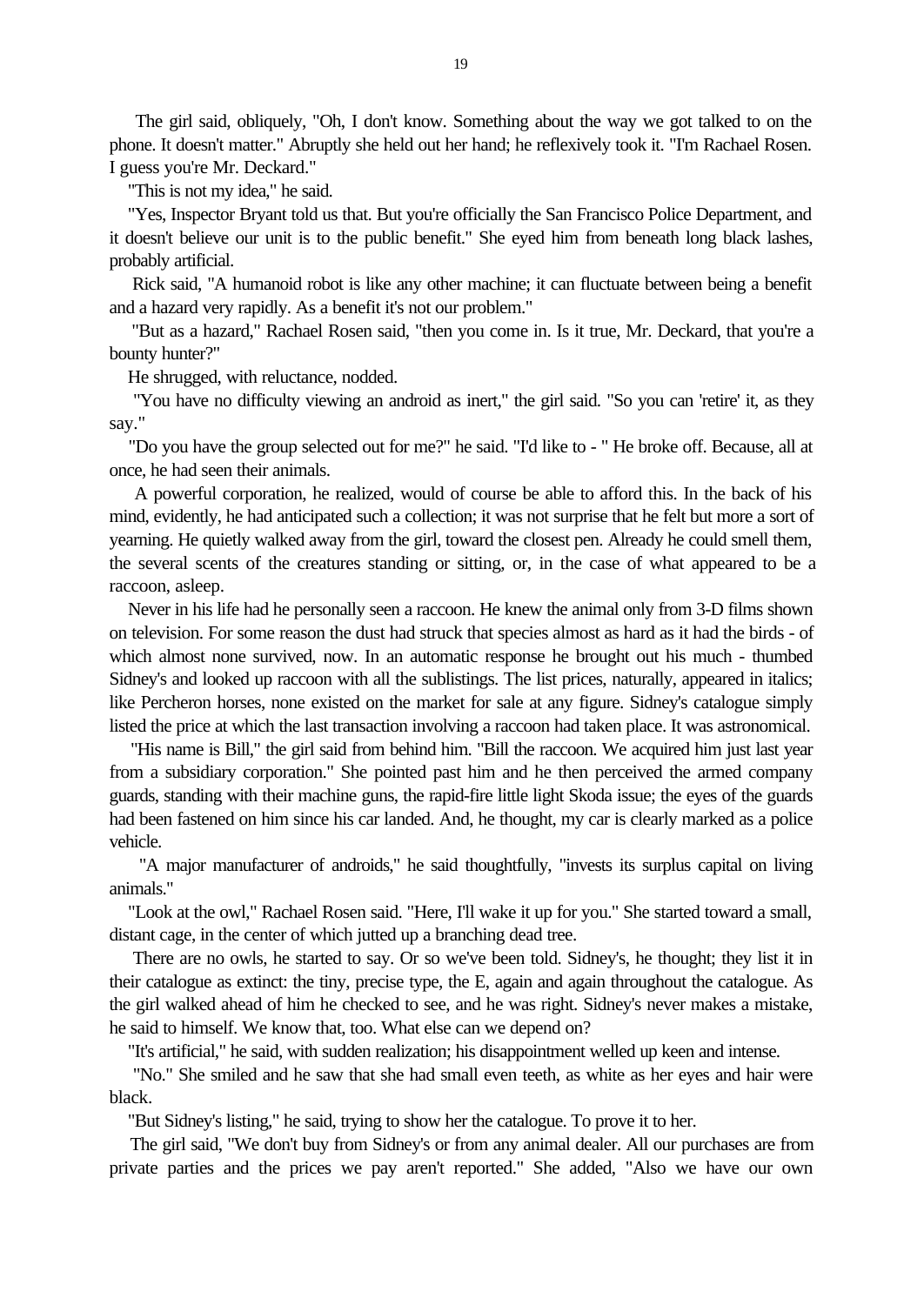naturalists; they're now working up in Canada. There's still a good deal of forest left, comparatively speaking, anyhow. Enough for small animals and once in a while a bird."

 For a long time he stood gazing at the owl, who dozed on its perch. A thousand thoughts came into his mind, thoughts about the war, about the days when owls had fallen from the sky; he remembered how in his childhood it had been discovered that species upon species had become extinct and how the 'papes had reported it each day - foxes one morning, badgers the next, until people had stopped reading the perpetual animal obits.

 He thought, too, about his need for a real animal; within him an actual hatred once more manifested itself toward his electric sheep, which he had to tend, had to care about, as if it lived. The tyranny of an object, he thought. It doesn't know I exist. Like the androids, it had no ability to appreciate the existence of another. He had never thought of this before, the similarity between an electric animal and an andy. The electric animal, he pondered, could be considered a subform of the other, a kind of vastly inferior robot. Or, conversely, the android could be regarded as a highly developed, evolved version of the ersatz animal. Both viewpoints repelled him.

 "If you sold your owl," he said to the girl Rachael Rosen, "how much would you want for it, and how much of that down?"

 "We would never sell our owl." She scrutinized him with a mixture of pleasure and pity; or so he read her expression. "And even if we sold it, you couldn't possibly pay the price. What kind of animal do you have at home?"

"A sheep," he said. "A black-faced Suffolk ewe."

"Well, then you should be happy."

 "I'm happy," he answered. "It's just that I always wanted an owl, even back before they all dropped dead." He corrected himself. "All but yours."

 Rachael said, "Our present crash program and overall planning call for us to obtain an additional owl which can nate with Scrappy." She indicated the owl dozing on its perch; it had briefly opened both eyes, yellow slits which healed over as the owl settled back down to resume its slumber. Its chest rose conspicuously and fell, as if the owl, in its hypnagogic state, had sighed.

 Breaking away from the sight - k made absolute bitterness blend throughout his prior reaction of awe and yearninghe said, "I'd like to test out the selection, now. Can we go downstairs? "

"My uncle took the call from your superior and by now he probably has - "

"You're a family?" Rick broke in. "A corporation this large is a family affair?"

 Continuing her sentence, Rachael said, "Uncle Eldon should have an android group and a control group set up by now. So let's go." She strode toward the elevator, hands again thrust violently in the pockets of her coat; she did not look back, and he hesitated for a moment, feeling annoyance, before he at last trailed after her.

"What have you got against me?" he asked her as together they descended.

 She reflected, as if up to now she hadn't known. "Well," she said, "you, a little police department employee, are in a unique position. Know what I mean?" She gave him a malice-filled sidelong glance.

"How much of your current output," he asked, "consists of types equipped with the Nexus-6?"

"All," Rachael said.

"I'm sure the Voigt-Kampff scale will work with them."

 "And if it doesn't we'll have to withdraw all Nexus-6 types from the market." Her black eyes flamed up; she glowered at him as the elevator ceased descending and its doors slid back. "Because you police departments can't do an adequate job in the simple matter of detecting the minuscule number of Nexus-6s who balk - "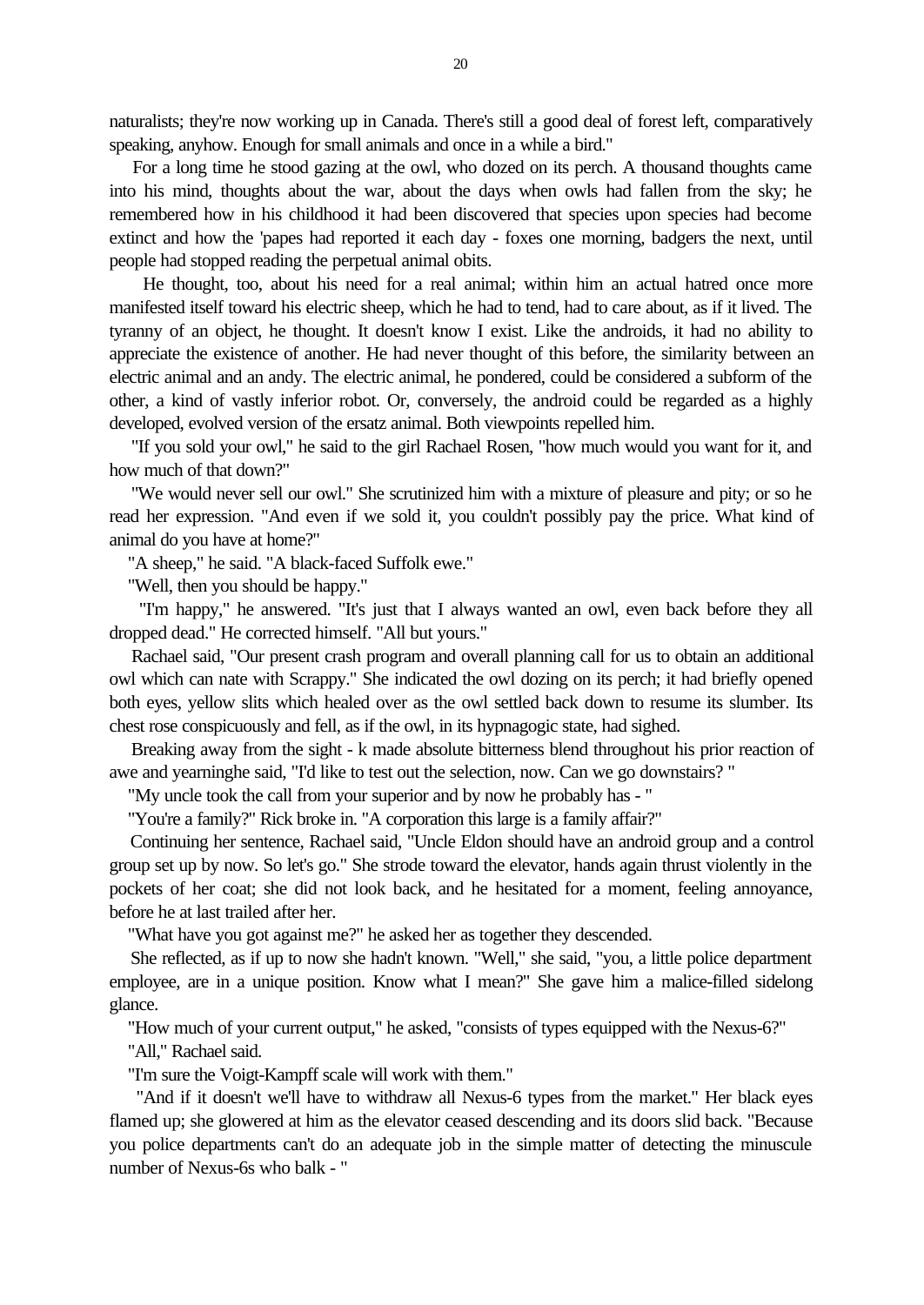A man, dapper and lean and elderly, approached them, hand extended; on his face a harried expression showed, as if everything recently had begun happening too fast. "I'm Eldon Rosen," he explained to Rick as they shook hands. "Listen, Deckard; you realize we don't manufacture anything here on Earth, right? We can't just phone down to production and ask for a diverse flock of items; it's not that we don't want or intend to cooperate with you. Anyhow I've done the best I can." His left hand, shakily, roved through his thinning hair.

 Indicating his department briefcase, Rick said, "I'm ready to start. The senior Rosen's nervousness buoyed up his own confidence. They're afraid of me, he realized with a start. Rachael Rosen included. I can probably force them to abandon manufacture of their Nexus-6 types; what I do during the next hour will affect the structure of their operation. It could conceivably determine the future of the Rosen Association, here in the United States, in Russia, and on Mars.

 The two members of the Rosen family studied him apprehensively and he felt the hollowness of their manner; by coming here he had brought the void to them, had ushered in emptiness and the hush of economic death. They control inordinate power, he thought. This enterprise is considered one of the system's industrial pivots; the manufacture of androids, in fact, has become so linked to the colonization effort that if one dropped into ruin, so would the other in time. The Rosen Association, naturally, understood this perfectly. Eldon Rosen had obviously been conscious of it since Harry Bryant's call.

 "I wouldn't worry if I were you," Rick said as the two Rosens led him down a highly illuminated wide corridor. He himself felt quietly content. This moment, more than any other which he could remember, pleased him. Well, they would all soon know what his testing apparatus could accomplish - and could not. "If you have no confidence in the Voigt-Kampff scale," he pointed out, "possibly your organization should have researched an alternate test. It can be argued that the responsibility rests partly on you. Oh, thanks." The Rosens had steered him from the corridor and into a chic, living roomish cubicle furnished with carpeting, lamps, couch, and modern little end - tables on which rested recent magazines . . . including, he noticed, the February supplement to the Sidney's catalogue, which he personally had not seen. In fact, the February supplement wouldn't be out for another three days. Obviously the Rosen Association had a special relationship with Sidney's.

 Annoyed, he picked up the supplement. "This is a violation of public trust. Nobody should get advance news of price changes." As a matter of fact this might violate a federal statute; he tried to remember the relevant law, found he could not. "I'm taking this with me," he said, and, opening his briefcase, dropped the supplement within.

 After an interval of silence, Eldon Rosen said wearily, "Look, officer, it hasn't been our policy to solicit advance - "

 "I'm not a peace officer," Rick said. "I'm a bounty hunter." From his opened briefcase he fished out the Voigt-Kampff apparatus, seated himself at a nearby rosewood coffee table, and began to assemble the rather simple polygraphic instruments. "You may send the first testee in," he informed Eldon Rosen, who now looked more haggard than ever.

 "I'd like to watch," Rachael said, also seating herself. "I've never seen an empathy test being administered. What do those things you have there measure?"

 Rick said, "This" - he held up the flat adhesive disk with its trailing wires - "measures capillary dilation in the facial area. We know this to be a primary autonomic response, the so - called 'shame' or 'blushing' reaction to a morally shocking stimulus. It can't be controlled voluntarily, as can skin conductivity, respiration, and cardiac rate." He showed her the other instrument, a pencil-beam light. "This records fluctuations of tension within the eye muscles. Simultaneous with the blush phenomenon there generally can be found a small but detectable movement of - "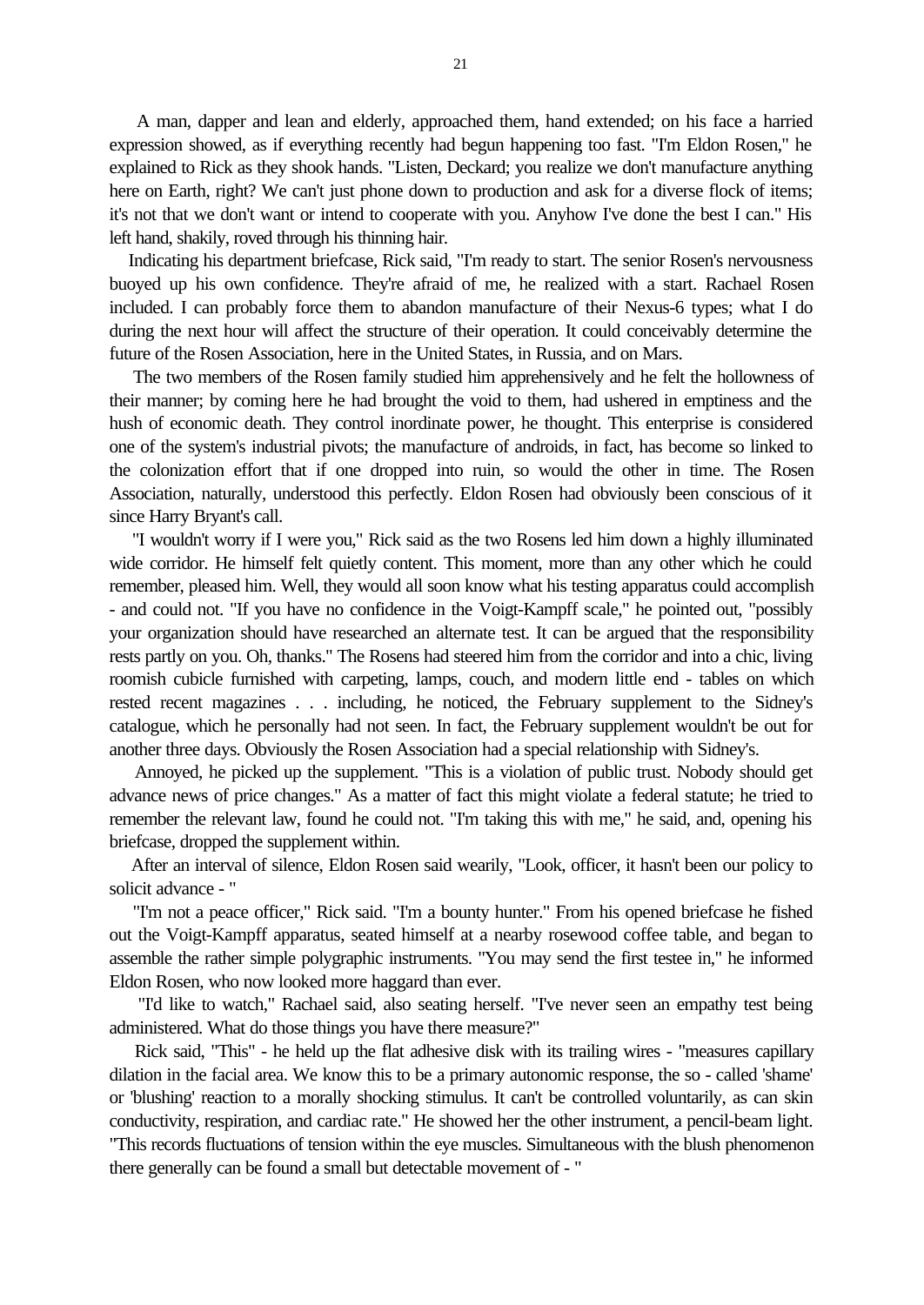"And these can't be found in androids," Rachael said.

 "They're not engendered by the stimuli-questions; no. Although biologically they exist. Potentially." Rachael said, "Give me the test."

"Why?" Rick said, puzzled.

 Speaking up, Eldon Rosen said hoarsely, "We selected her as your first subject. She may be an android. We're hoping you can tell." He seated himself in a series of clumsy motions, got out a cigarette, lit it and fixedly watched.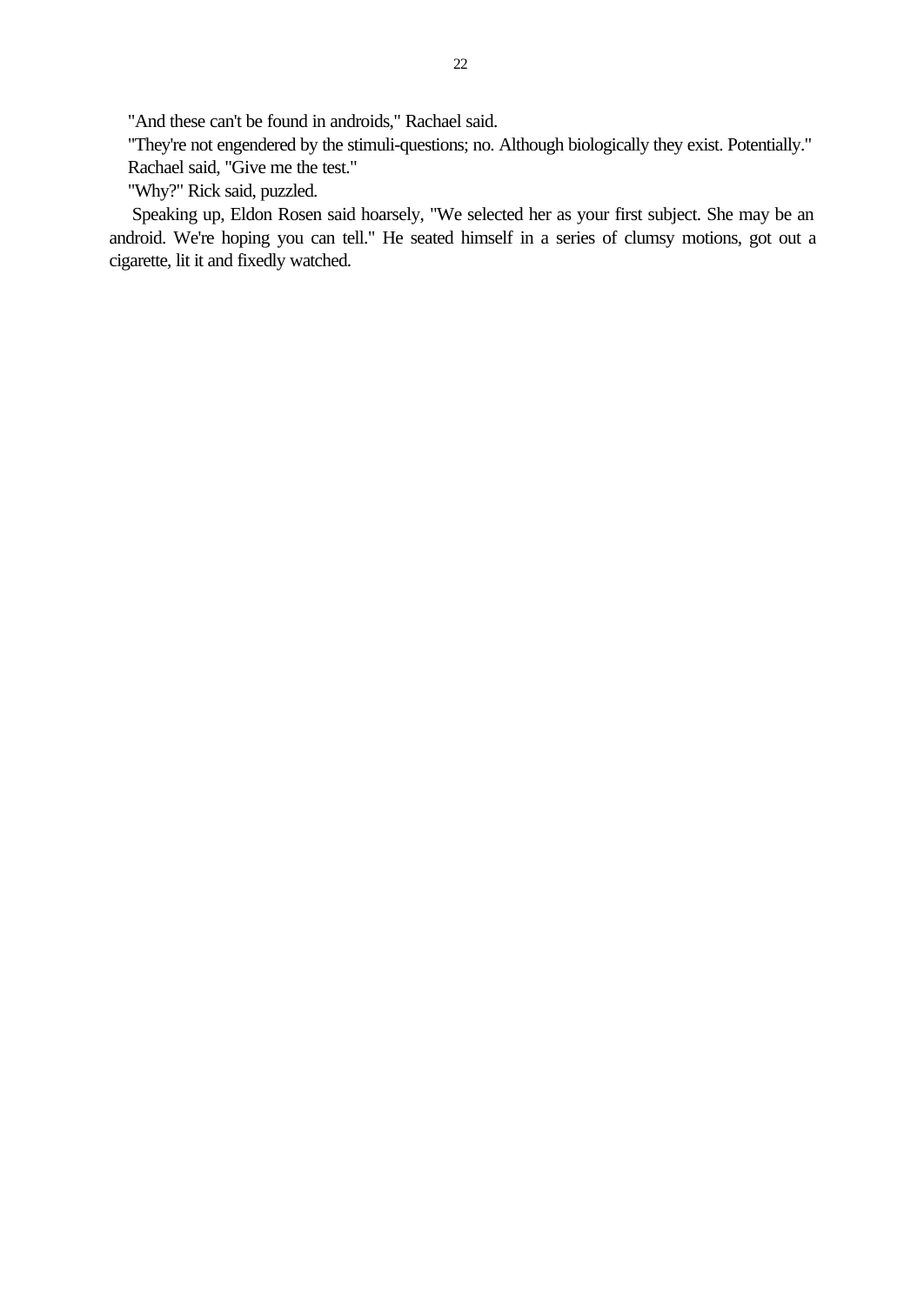### **FIVE**

 The small beam of white light shone steadily into the left eye of Rachael Rosen, and against her cheek the wire-mesh disk adhered. She seemed calm.

 Seated where he could catch the readings on the two gauges of the Voigt-Kampff testing apparatus, Rick Deckard said, "I'm going to outline a number of social situations. You are to express your reaction to each as quickly as possible. You will be timed, of course."

 "And of course," Rachael said distantly, "my verbal responses won't count. It's solely the eyemuscle and capillary reaction that you'll use as indices. But I'll answer; I want to go through this and - " She broke off. "Go ahead, Mr. Deckard."

 Rick, selecting question three, said, "You are given a calfskin wallet on your birthday." Both gauges immediately registered past the green and onto the red; the needles swung violently and then subsided.

"I wouldn't accept it," Rachael said. "Also I'd report the person who gave it to me to the police."

 After making a jot of notation Rick continued, turning to the eighth question of the Voigt-Kampff profile scale. "You have a little boy and he shows you his butterfly collection, including his killing jar."

 "I'd take him to the doctor." Rachael's voice was low but firm. Again the twin gauges registered, but this time not so far. He made a note of that, too.

 "You're sitting watching TV," he continued, "and suddenly you discover a wasp crawling on your wrist."

 Rachael said, "I'd kill it." The gauges, this time, registered almost nothing: only a feeble and momentary tremor. He noted that and hunted cautiously for the next question.

"In a magazine you come across a full-page color picture of a nude girl." He paused.

 "Is this testing whether I'm an android," Rachael asked tartly, "or whether I'm homosexual?" The gauges did not register.

 He continued, "Your husband likes the picture." Still the gauges failed to indicate a reaction. "The girl," he added, "is lying face down on a large and beautiful bearskin rug." The gauges remained inert, and he said to himself, An android response. Failing to detect the major element, the dead animal pelt. Her - its - mind is concentrating on other factors. "Your husband hangs the picture up on the wall of his study," he finished, and this time the needles moved.

"I certainly wouldn't let him," Rachael said.

 "Okay," he said, nodding. "Now consider this. You're reading a novel written in the old days before the war. The characters are visiting Fisherman's Wharf in San Francisco. They become hungry and enter a seafood restaurant. One of them orders lobster, and the chef drops the lobster into the tub of boiling water while the characters watch."

 "Oh god," Rachael said. "That's awful! Did they really do that? It's depraved! You mean a live lobster?" The gauges, however, did not respond. Formally, a correct response. But simulated.

 "You rent a mountain cabin," he said, "in an area still verdant. It's rustic knotty pine with a huge fireplace."

"Yes," Rachael said, nodding impatiently.

 "On the walls someone has hung old maps, Currier and Ives prints, and above the fireplace a deer's head has been mounted, a full stag with developed horns. The people with you admire the decor of the cabin and you all decide - "

 "Not with the deer head," Rachael said. The gauges, however, showed an amplitude within the green only.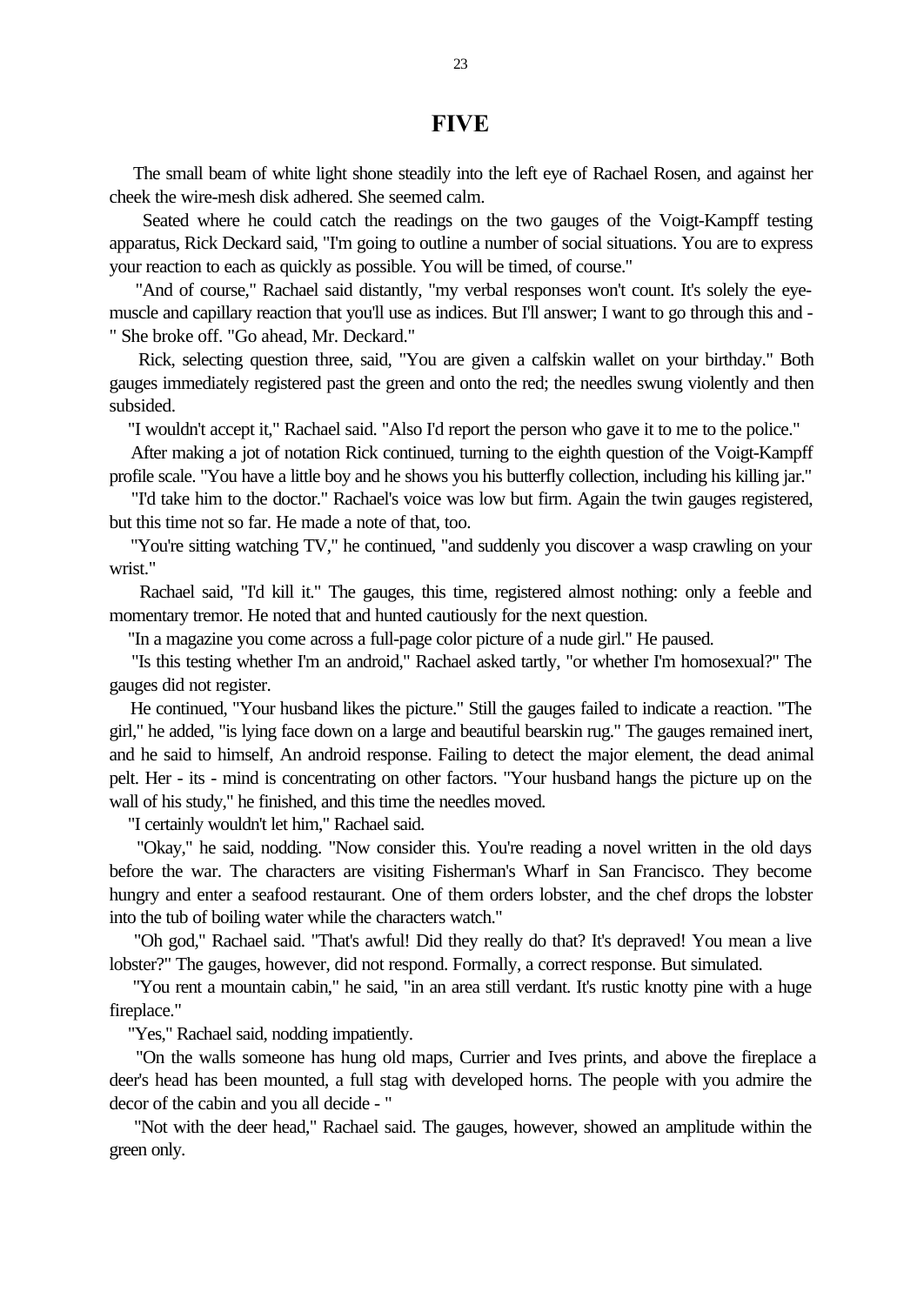"You become pregnant," Rick continued, "by a man who has promised to marry you. The man goes off with another woman, your best friend; you get an abortion and - "

 "I would never get an abortion," Rachael said. "Anyhow you can't. It's a life sentence and the police are always watching." This time both needles swung violently into the red.

 "How do you know that?" Rick asked her, curiously. "About the difficulty of obtaining an abortion?"

"Everybody knows that," Rachael answered.

 "It sounded like you spoke from personal experience."' He watched the needles intently; they still swept out a wide path across the dials. "One more. You're dating a man and he asks you to visit his apartment. While you're there he offers you a drink. As you stand holding your glass you see into the bedroom; it's attractively decorated with bullfight posters, and you wander in to look closer. He follows after you, closing the door. Putting his arm around you, he says - "

Rachael interrupted, "What's a bullfight poster?"

 "Drawings, usually in color and very large, showing a matador with his cape, a bull trying to gore him." He was puzzled. "How old are you?" he asked; that might be a factor.

 "I'm eighteen," Rachael said. "Okay; so this man closes the door and puts his arm around me. What does he say?"

Rick said, "Do you know how bullfights ended;"

"I suppose somebody got hurt."

 "The bull at the end, was always killed." He waited, watching the two needles. They palpitated restlessly, nothing more. No real reading at all. "A final question," he said. "Two-part. You are watching an old movie on TV, a movie from before the war. It shows a banquet in progress; the guests are enjoying raw oysters."

"Ugh," Rachael said; the needles swung swiftly.

 "The entree," he continued, "consists of boiled dog, stuffed with rice." The needles moved less this time, less than they had for the raw oysters. "Are raw oysters more acceptable to you than a dish of boiled dog? Evidently not." He put his pencil down, shut off the beam of light, removed the adhesive patch from her check. "You're an android," he said. "That's the conclusion of the testing," he informed her - or rather it - and Eldon Rosen, who regarded him with writhing worry; the elderly man's face contorted, shifted plastically with angry concern. "I'm right, aren't I?" Rick said. There was no answer, from either of the Rosens. "Look," he said reasonably. "We have no conflict of interest; it's important to me that the Voigt-Kampff test functions, almost as important as it is to you."

The elder Rosen said, "She's not an android."

"I don't believe it," Rick said.

"Why would he lie?" Rachael said to Rick fiercely. "If anything, we'd lie the other way."

 "I want a bone marrow analysis made of you," Rick said to her. "It can eventually be organically determined whether you're android or not; it's slow and painful, admittedly, but - "

 "Legally," Rachael said, "I can't be forced to undergo a bone marrow test. That's been established in the courts; self-incrimination. And anyhow on a live person - not the corpse of a retired android it takes a long time. You can give that damn Voigt-Kampff profile test because of the specials; they have to be tested for constantly, and while the government was doing that you police agencies slipped the Voigt-Kampff through. But what you said is true; that's the end of the testing." She rose to her feet, paced away from him, and stood with her hands on her hips, her back to him.

 "The issue is not the legality of the bone marrow analysis," Eldon Rosen said huskily. "The issue is that your empathy delineation test failed in response to my niece. I can explain why she scored as an android might. Rachael grew up aboard Salander 3. She was born on it; she spent fourteen of her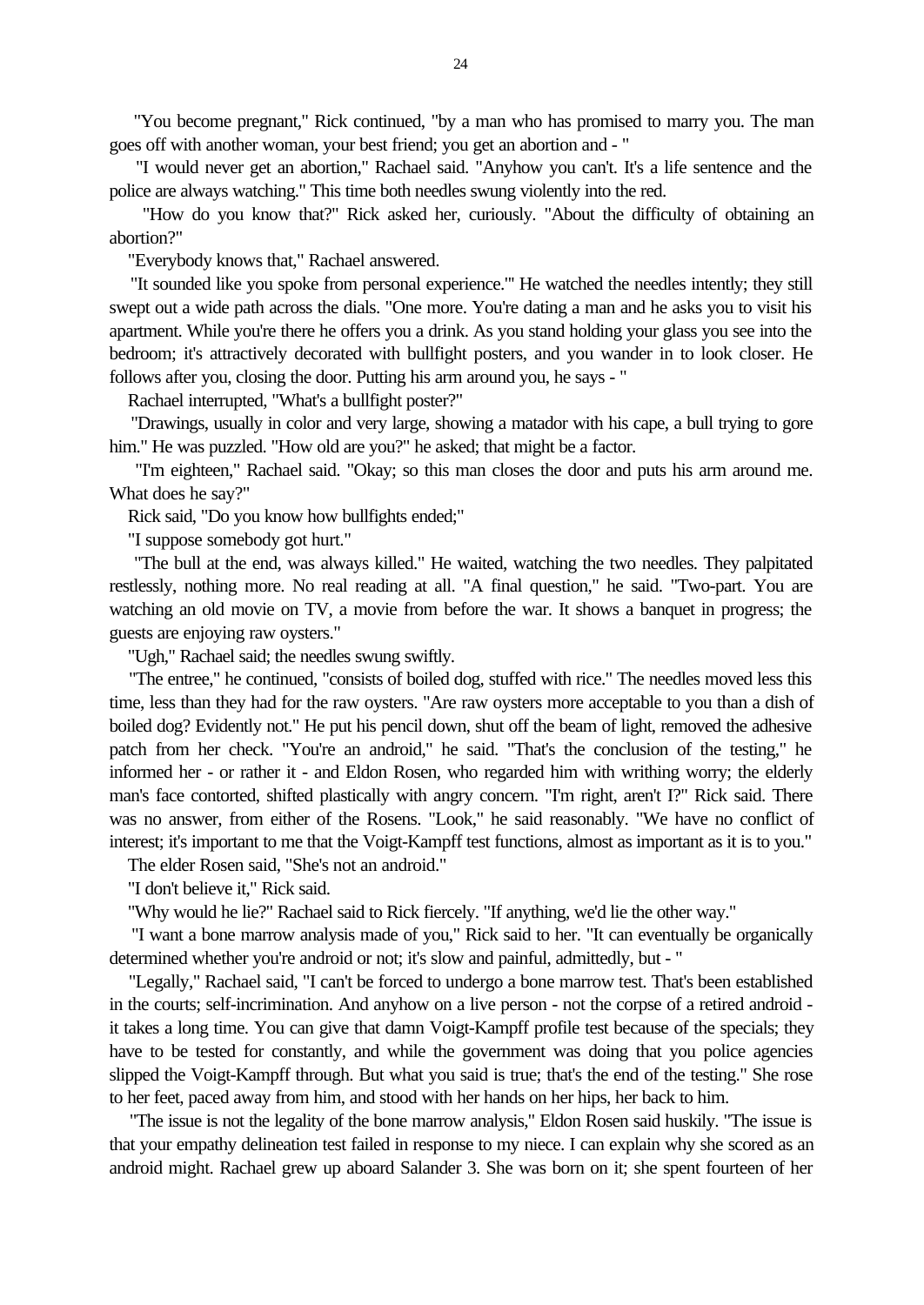eighteen years living off its tape library and what the nine other crew members, all adults, knew about Earth. Then, as you know, the ship turned back a sixth of the way to Proxima. Otherwise Rachael would never have seen Earth - anyhow not until her later life."

 "You would have retired me," Rachael said over her shoulder. "In a police dragnet I would have been killed. I've known that since I got here four years ago; this isn't the first time the Voigt-Kampff test has been given to me. In fact I rarely leave this building; the risk is enormous, because of those roadblocks you police set up, those flying wedge spot checks to pick up unclassified specials."

 "And androids," Eldon Rosen added. "Although naturally the public isn't told that; they're not supposed to know that androids are on Earth, in our midst."

 "I don't think they are," Rick said. "I think the various police agencies here and in the Soviet Union have gotten them all. The population is small enough now; everyone, sooner or later, runs into a random checkpoint." That, anyhow, was the idea.

 "What were your instructions," Eldon Rosen asked, "if you wound up designating a human as android?"

 "That's a departmental matter." He began restoring his testing gear to his briefcase; the two Rosens watched silently. "Obviously," he added, "I was told to cancel further testing, as I'm now doing. If it failed once there's no point in going on." He snapped the briefcase shut.

 "We could have defrauded you," Rachael said. "Nothing forced us to admit you mistested me. And the same for the other nine subjects we've selected." She gestured vigorously. "All we had to do was simply go along with your test results, either way."

 Rick said, "I would have insisted on a list in advance. A sealed-envelope breakdown. And compared my own test results for congruity. There would have had to be congruity." And I can see now, he realized, that I wouldn't have gotten it. Bryant was right. Thank god I didn't go out bounty hunting on the basis of this test.

 "Yes, I suppose you would have done that," Eldon Rosen said. He glanced at Rachael, who nodded. "We discussed that possibility," Eldon said, then, with reluctance.

 "This problem," Rick said, "stems entirely from your method of operation, Mr. Rosen. Nobody forced your organization to evolve the production of humanoid robots to a point where - "

 "We produced what the colonists wanted," Eldon Rosen said. "We followed the time-honored principle underlying every commercial venture. If our firm hadn't made these progressively more human types, other firms in the field would have. We knew the risk we were taking when we developed the Nexus-6 brain unit. But your Voigt-Kampff test was a failure before we released that type of android. If you had failed to classify a Nexus-6 android as an android, if you had checked it out as human - but that's not what happened." His voice had become hard and bitingly penetrating. "Your police department - others as well - may have retired, very probably have retired, authentic humans with underdeveloped empathic ability, such as my innocent niece here. Your position, Mr. Deckard, is extremely bad morally. Ours isn't."

 "In other words," Rick said with acuity, "I'm not going to be given a chance to check out a single Nexus-6. You people dropped this schizoid girl on me beforehand." And my test, he realized, is wiped out. I shouldn't have gone for it, he said to himself. However, it's too late now.

 "We have you, Mr. Deckard," Rachael Rosen agreed in a quiet, reasonable voice; she turned toward him, then, and smiled.

 He could not make out, even now, how the Rosen Association had managed to snare him, and so easily. Experts, he realized. A mammoth corporation like this - it embodies too much experience. It possesses in fact a sort of group mind. And Eldon and Rachael Rosen consisted of spokesmen for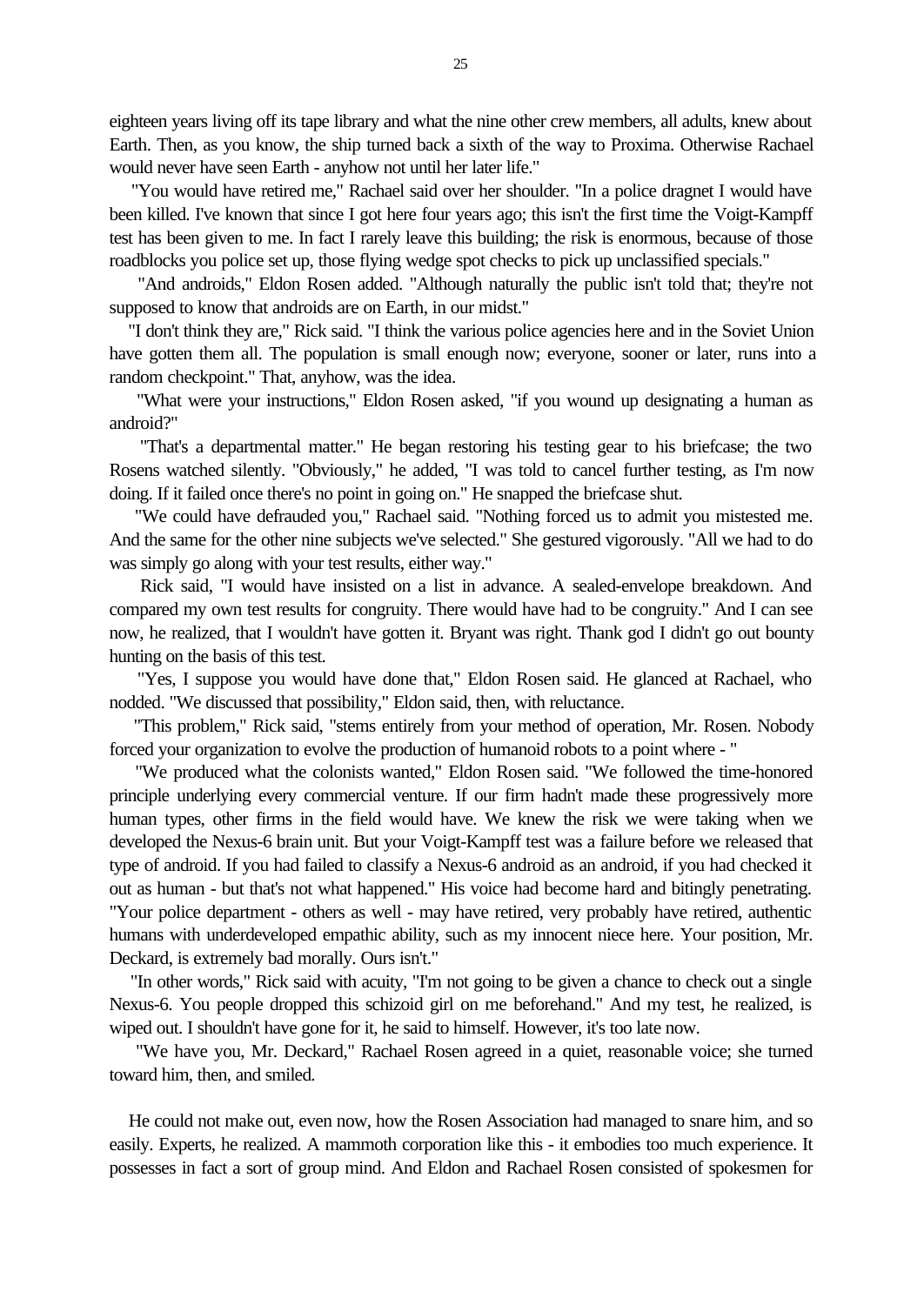that corporate entity. His mistake, evidently, had been in viewing them as individuals. It was a mistake he would not make again.

 "Your superior Mr. Bryant," Eldon Rosen said, "will have difficulty understanding how you happened to let us void your testing apparatus before the test began." He pointed toward the ceiling, and Rick saw the camera lens. His massive error in dealing with the Rosens had been recorded. "I think the right thing for us all to do," Eldon said, "is sit down and - " He gestured affably. "We can work something out, Mr. Deckard. There's no need for anxiety. The Nexus-6 variety of android is a fact; we here at the Rosen Association recognize it and I think now you do, too."

Rachael, leaning toward Rick, said, 'How would you like to own an owl?

 "I doubt if I'll ever own an owl." But he knew what she meant; he understood the business the Rosen Association wanted to transact. Tension of a kind he had never felt before manifested itself inside him; it exploded, leisurely, in every part of his body. He felt the tension, the consciousness of what was happening, take over completely.

 "But an owl," Eldon Rosen said, "is the thing you want." He glanced at his niece inquiringly. "I don't think he has any idea - "

 "Of course he does," Rachael contradicted. "He knows exactly where this is heading. Don't you, Mr. Deckard?" Again she leaned toward him, and this time closer; he could smell a mild perfume about her, almost a warmth. "You're practically there, Mr. Deckard. You practically have your owl." To Eldon Rosen she said, "He's a bounty hunter; remember? So he lives off the bounty he makes, not his salary. Isn't that so, Mr. Deckard?"

He nodded.

"How many androids escaped this time?" Rachael inquired.

Presently he said, "Eight. Originally. Two have already been retired, by someone else; not me."

"You get how much for each android?" Rachael asked.

Shrugging, he said, "It varies."

 Rachael said, "If you have no test you can administer, then there is no way you can identify an android. And if there's no way you can identify an android there's no way you can collect your bounty. So if the Voigt-Kampff scale has to be abandoned - "

 "A new scale," Rick said, "will replace it. This has happened before." Three times, to be exact. But the new scale, the more modern analytical device, had been there already; no lag had existed. This time was different.

 "Eventually, of course, the Voigt-Kampff scale will become obsolete," Rachael agreed. "But not now. We're satisfied ourselves that it will delineate the Nexus-6 types and we'd like you to proceed on that basis in your own particular, peculiar work." Rocking back and forth, her arms tightly folded, she regarded him with intensity. Trying to fathom his reaction.

"Tell him he can have his owl," Eldon Rosen grated.

 "You can have the owl," Rachael said, still eyeing him. "The one up on the roof. Scrappy. But we will want to mate it if we can get our hands on a male. And any offspring will be ours; that has to be absolutely understood."

Rick said, "I'll divide the brood."

 "No," Rachael said instantly; behind her Eldon Rosen shook his head, backing her up. "That way you'd have claim to the sole bloodline of owls for the rest of eternity. And there's another condition. You can't will your owl to anybody; at your death it reverts back to the association."

 "That sounds," Rick said, "like an invitation for you to come in and kill me. To get your owl back immediately. I won't agree to that; it's too dangerous."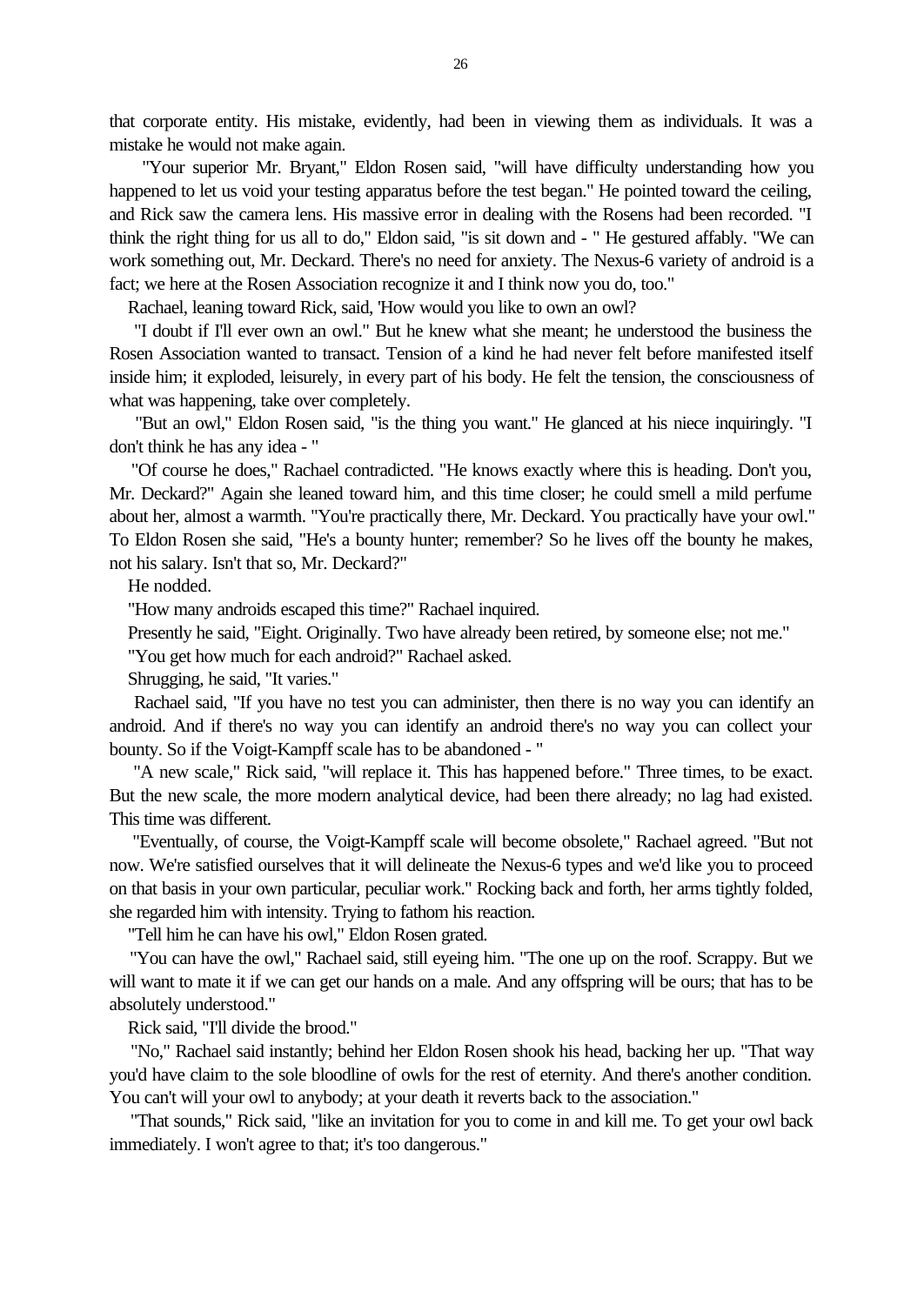"You're a bounty hunter," Rachael said. "You can handle a laser gun - in fact you're carrying one right now. If you can't protect yourself, how are you going to retire the six remaining Nexus-6 andys? They're a good deal smarter than the Grozzi Corporation's old W-4."

 "But I hunt them," he said. "This way, with a reversion clause on the owl, someone would be hunting me." And he did not like the idea of being stalked; he had seen the effect on androids. It brought about certain notable changes, even in them.

 Rachael said, "All right; we'll yield on that. You can will the owl to your heirs. But we insist on getting the complete brood. If you can't agree to that, go on back to San Francisco and admit to your superiors in the department that the Voigt-Kampff scale, at least as administered by you, can't distinguish an andy from a human being. And then look for another job."

"Give me some time," Rick said.

 "Okay," Rachael said. "We'll leave you in here, where it's comfortable." She examined her wristwatch.

 "Half an hour," Eldon Rosen said. He and Rachael filed toward the door of the room, silently. They had said what they intended to say, he realized; the rest lay in his lap.

 As Rachael started to close the door after herself and her uncle, Rick said starkly, "You managed to set me up perfectly. You have it on tape that I missed on you; you know that my job depends on the use of the Voigt-Kampff scale; and you own that goddamn owl."

 "Your owl, dear," Rachael said. "Remember? We'll tie your home address around its leg and have it fly down to San Francisco; it'll meet you there when you get off work."

It, he thought. She keeps calling the owl it. Not her. "Just a second," he said.

Pausing at the door, Rachael said, "You've decided?"

 "I want," he said, opening his briefcase, "to ask you one more question from the Voigt-Kampff scale. Sit down again."

 Rachael glanced at her uncle; he nodded and she grudgingly returned, seating herself as before. "What's this for?" she demanded, her eyebrows lifted in distaste - and wariness. He perceived her skeletal tension, noted it professionally.

 Presently he had the pencil of light trained on her right eye and the adhesive patch again in contact with her check. Rachael stared into the light rigidly, the expression of extreme distaste still manifest.

 "My briefcase," Rick said as he rummaged for the Voigt-Kampff forms. "Nice, isn't it? Department issue."

"Well, well," Rachael said remotely.

 "Babyhide," Rick said. He stroked the black leather surface of the briefcase. "One hundred percent genuine human babyhide." He saw the two dial indicators gyrate frantically. But only after a pause. The reaction had come, but too late. He knew the reaction period down to a fraction of a second, the correct reaction period; there should have been none. "Thanks, Miss Rosen," he said, and gathered together the equipment again; he had concluded his retesting. "That's all."

"You're leaving?" Rachael asked.

"Yes," he said. "I'm satisfied."

Cautiously, Rachael said, "What about the other nine subjects?"

 "The scale has been adequate in your case," he answered. "I can extrapolate from that; it's clearly still effective." To Eldon Rosen, who slumped morosely by the door of the room, he said, "Does she know?" Sometimes they didn't; false memories had been tried various times, generally in the mistaken idea that through them reactions to testing would be altered.

Eldon Rosen said, "No. We programmed her completely.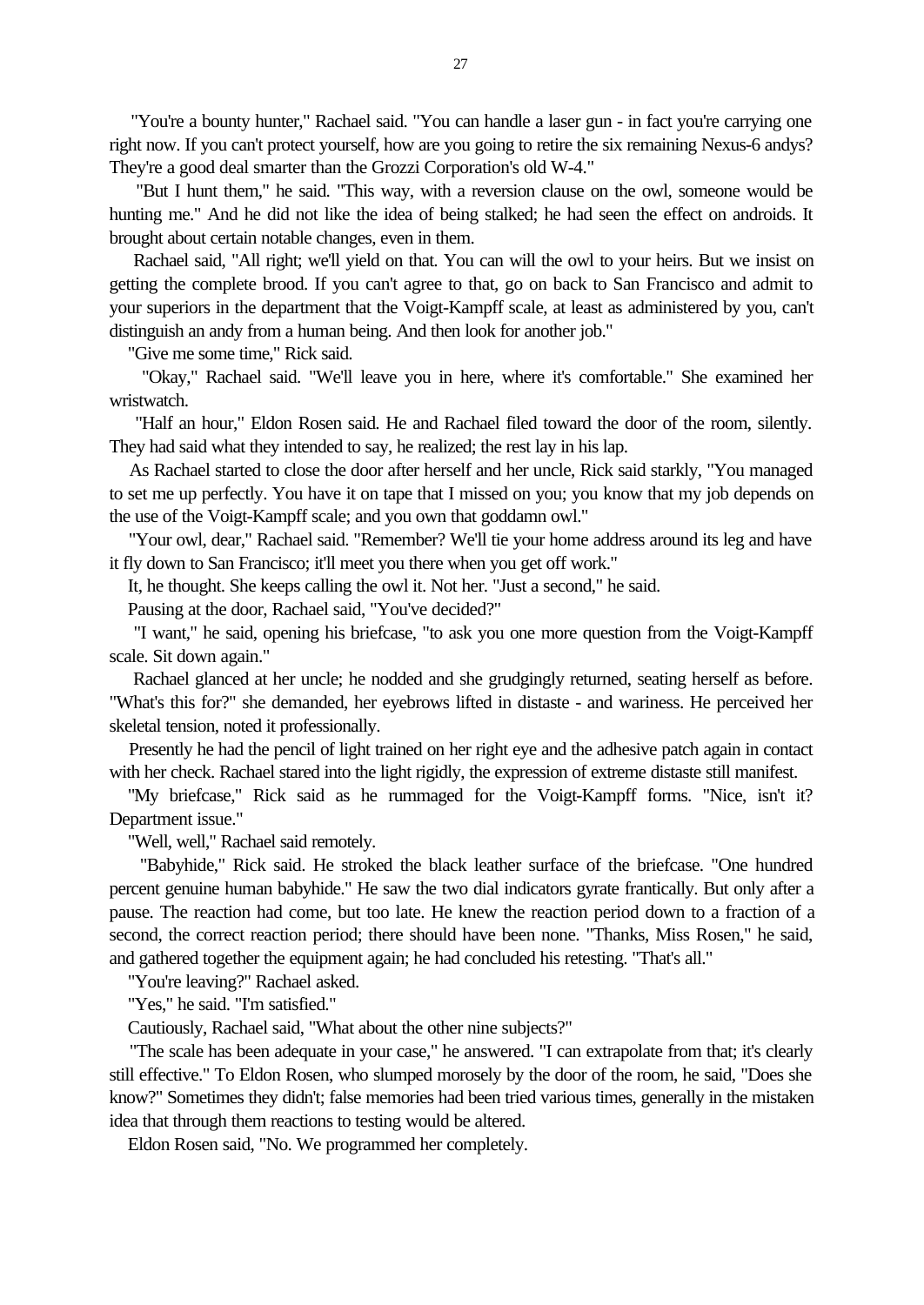But I think toward the end she suspected." To the girl he said, "You guessed when he asked for one more try."

Pale, Rachael nodded fixedly.

"Don't be afraid of him," Eldon Rosen told her. "You're not an escaped android on Earth illegally; you're the property of the Rosen Association, used as a sales device for prospective emigrants." He walked to the girl, put his hand comfortingly on her shoulder; at the touch the girl flinched.

 "He's right," Rick said. "I'm not going to retire you, Miss Rosen. Good day." He started toward the door, then halted briefly. To the two of them he said, "is the owl genuine?"

Rachael glanced swiftly at the elder Rosen.

 "He's leaving anyhow," Eldon Rosen said. "It doesn't matter; the owl is artificial. There are no owls."

 "Hmm," Rick muttered, and stepped numbly out into the corridor. The two of them watched him go. Neither said anything. Nothing remained to say. So that's how the largest manufacturer of androids operates, Rick said to himself. Devious, and in a manner he had never encountered before. A weird and convoluted new personality type; no wonder law enforcement agencies were having trouble with the Nexus-6.

 The Nexus-6. He had now come up against it. Rachael, he realized; she must be a Nexus-6. I'm seeing one of them for the first time. And they damn near did it; they came awfully damn close to undermining the Voigt-Kampff scale, the only method we have for detecting them. The Rosen Association does a good job - makes a good try, anyhow - at protecting its products.

And I have to face six more of them, he reflected. Before I'm finished.

He would earn the bounty money. Every cent.

Assuming he made it through alive.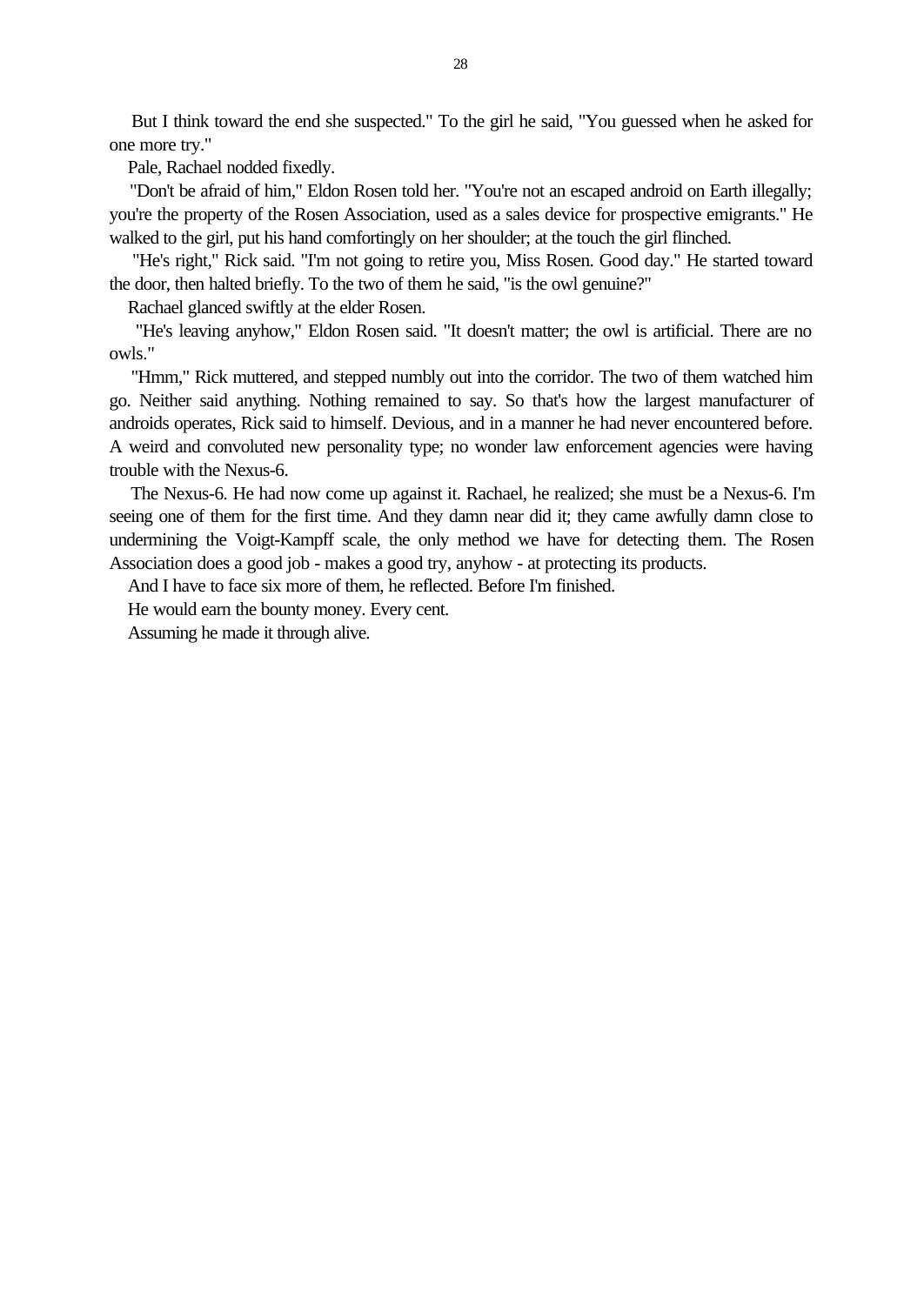The TV set boomed; descending the great empty apartment building's dust-stricken stairs to the level below, John Isidore made out now the familiar voice of Buster Friendly, burbling happily to his system-wide vast audience.

 " - ho ho, folks! Zip click zip! Time for a brief note on tomorrow's weather; first the Eastern seaboard of the U.S.A. Mongoose satellite reports that fallout will be especially pronounced toward noon and then will taper off. So all you dear folks who'll be venturing out ought to wait until afternoon, eh? And speaking of waiting, it's now only ten hours 'til that big piece of news, my special exposé! Tell your friends to watch! I'm revealing something that'll amaze you. Now, you might guess that it's just the usual - "

 As Isidore knocked on the apartment door the television died immediately into nonbeing. It had not merely become silent; it had stopped existing, scared into its grave by his knock.

 He sensed, behind the closed door, the presence of life, beyond that of the TV. His straining faculties manufactured or else picked up a haunted, tongueless fear, by someone retreating from him, someone blown back to the farthest wall of the apartment in an attempt to evade him.

 "Hey," he called. "I live upstairs. I heard your TV. Let's meet; okay?" He waited, listening. No sound and no motion; his words had not pried the person loose. "I brought you a cube of margarine," he said, standing close to the door in an effort to speak through its thickness. "My name's J. R. Isidore and I work for the well-known animal vet Mr. Hannibal Sloat; you've heard of him. I'm reputable; I have a job. I drive Mr. Sloat's truck."

 The door, meagerly, opened and he saw within the apartment a fragmented and misaligned shrinking figure, a girl who cringed and slunk away and yet held onto the door, as if for physical support. Fear made her seem ill; it distorted her body lines, made her appear as if someone had broken her and then, with malice, patched her together badly. Her eyes, enormous, glazed over fixedly as she attempted to smile.

 He said, with sudden understanding, "You thought no one lived in this building. You thought it was abandoned."

Nodding, the girl whispered, "Yes."

 "But," Isidore said, "it's good to have neighbors. Heck, until you came along I didn't have any." And that was no fun, god knew.

 "You're the only one?" the girl asked. "In this building besides me?" She seemed less timid, now; her body straightened and with her hand she smoothed her dark hair. Now he saw that she had a nice figure, although small, and nice eyes markedly established by long black lashes. Caught by surprise, the girl wore pajama bottoms and nothing more. And as he looked past her he perceived a room in disorder. Suitcases lay here and there, opened, their contents half spilled onto the littered floor. But this was natural; she had barely arrived.

 "I'm the only one besides you," Isidore said. "And I won't bother you." He felt glum; his offering, possessing the quality of an authentic old pre-war ritual, had not been accepted. In fact the girl did even seem aware of it. Or maybe she did not understand what a cube of margarine was for. He had that intuition; the girl seemed more bewildered than anything else. Out of her depth and helplessly floating in now-receding circles of fear. "Good old Buster," he said, trying to reduce her rigid postural stance. "You like him? I watch him every morning and then again at night when I get home; I watch him while I'm eating dinner and then his late late show until I go to bed. At least until my TV set broke."

"Who - " the girl began and then broke off; she bit her lip as if savagely angry. Evidently at herself.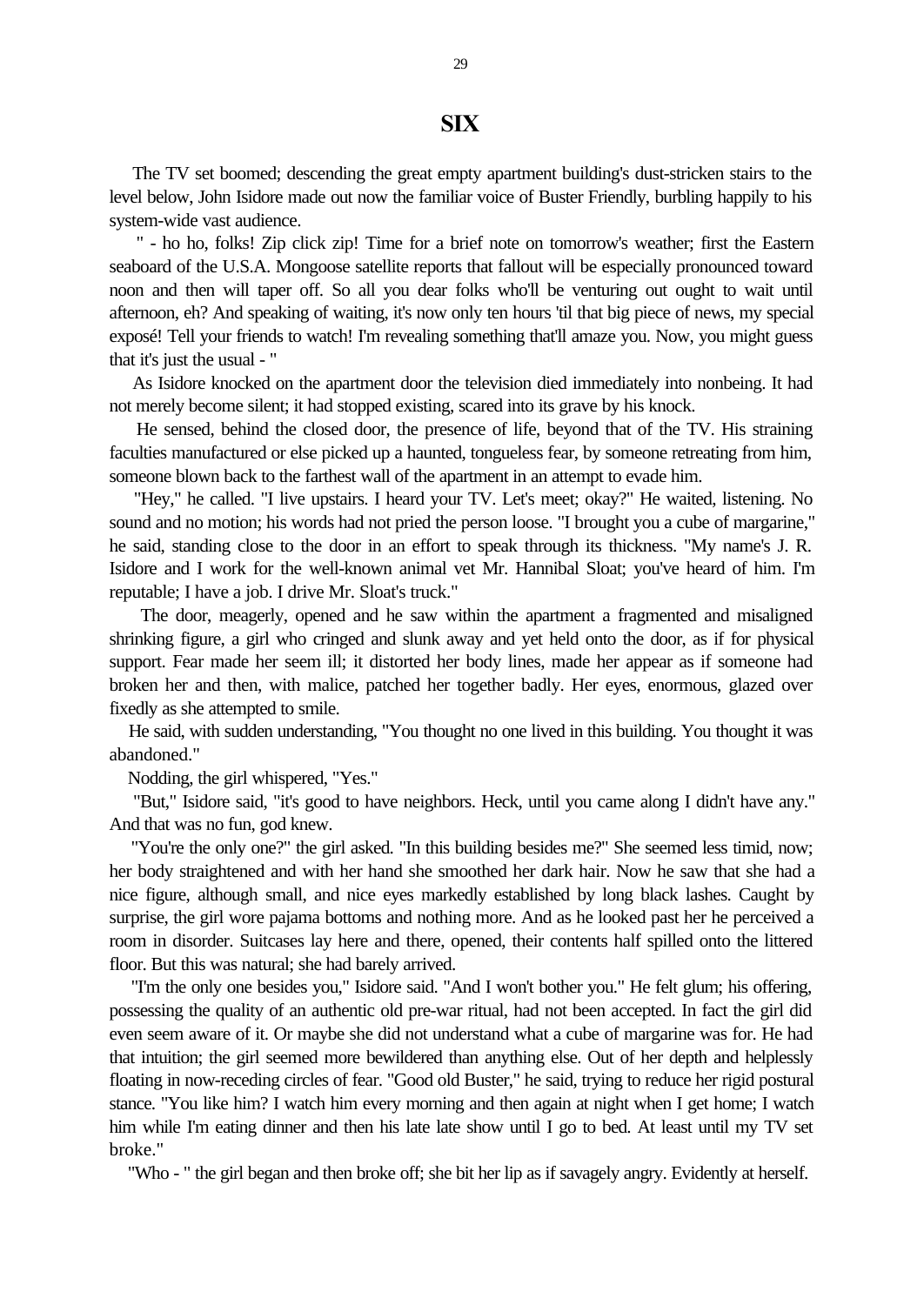"Buster Friendly," he explained. It seemed odd to him that this girl had never heard of Earth's most knee-slapping TV comic. "Where did you come here from? " he asked curiously.

 "I don't see that it matters." She shot a swift glance upward at him. Something that she saw seemed to ease her concern; her body noticeably relaxed. "I'll be glad to receive company," she said, "later on when I'm more moved in. Right now, of course, it's out of the question."

 "Why out of the question?" He was puzzled; everything about her puzzled him. Maybe, he thought, I've been living here alone too long. I've become strange. They say chickenheads are like that. The thought made him feel even more glum. "I could help you unpack," he ventured; the door, now, had virtually shut in his face. "And your furniture."

 The girl said, "I have no furniture. All these things" - she indicated the room behind her - "they were here."

 "They won't do," Isidore said. He could tell that at a glance. The chairs, the carpet, the tables - all had rotted away; they sagged in mutual ruin, victims of the despotic force of time. And of abandonment. No one had lived in this apartment for years; the ruin had become almost complete. He couldn't imagine how she figured on living in such surroundings. "Listen," he said earnestly. "If we go all over the building looking we can probably find you things that aren't so tattered. A lamp from one apartment, a table from another."

"I'll do it," the girl said. "Myself, thanks."

"You'd go into those apartments alone?" He could not believe it.

"Why not?" Again she shuddered nervously, grimacing in awareness of saying something wrong.

 Isidore said, "I've tried it. Once. After that I just come home and go in my own place and I don't think about the rest. The apartments in which no one lives - hundreds of them and all full of the possessions people had, like family photographs and clothes. Those that died couldn't take anything and those who emigrated didn't want to. This building, except for my apartment, is completely kipple-ized."

"Kipple-ized'?" She did not comprehend.

 "Kipple is useless objects, like junk mail or match folders after you use the last match or gum wrappers or yesterday's homeopape. When nobody's around, kipple reproduces itself. For instance, if you go to bed leaving any kipple around your apartment, when you wake up the next morning there's twice as much of it. It always gets more and more."

 "I see." The girl regarded him uncertainly, not knowing whether to believe him. Not sure if he meant it seriously.

 "There's the First Law of Kipple," he said. "'Kipple drives out nonkipple.' Like Gresham's law about bad money. And in these apartments there's been nobody there to fight the kipple."

"So it has taken over completely," the girl finished. She nodded. "Now I understand."

 "Your place, here," he said, "this apartment you've picked - it's too kipple-ized to live in. We can roll the kipple-factor back; we can do like I said, raid the other apts. But - " He broke off.

"But what?"

Isidore said, "We can't win."

 "Why not? The girl stepped into the hall, closing the door behind her; arms folded self-consciously before her small high breasts she faced him, eager to understand. Or so it appeared to him, anyhow. She was at least listening.

 "No one can win against kipple," he said, "except temporarily and maybe in one spot, like in my apartment I've sort of created a stasis between the pressure of kipple and nonkipple, for the time being. But eventually I'll die or go away, and then the kipple will again take over. It's a universal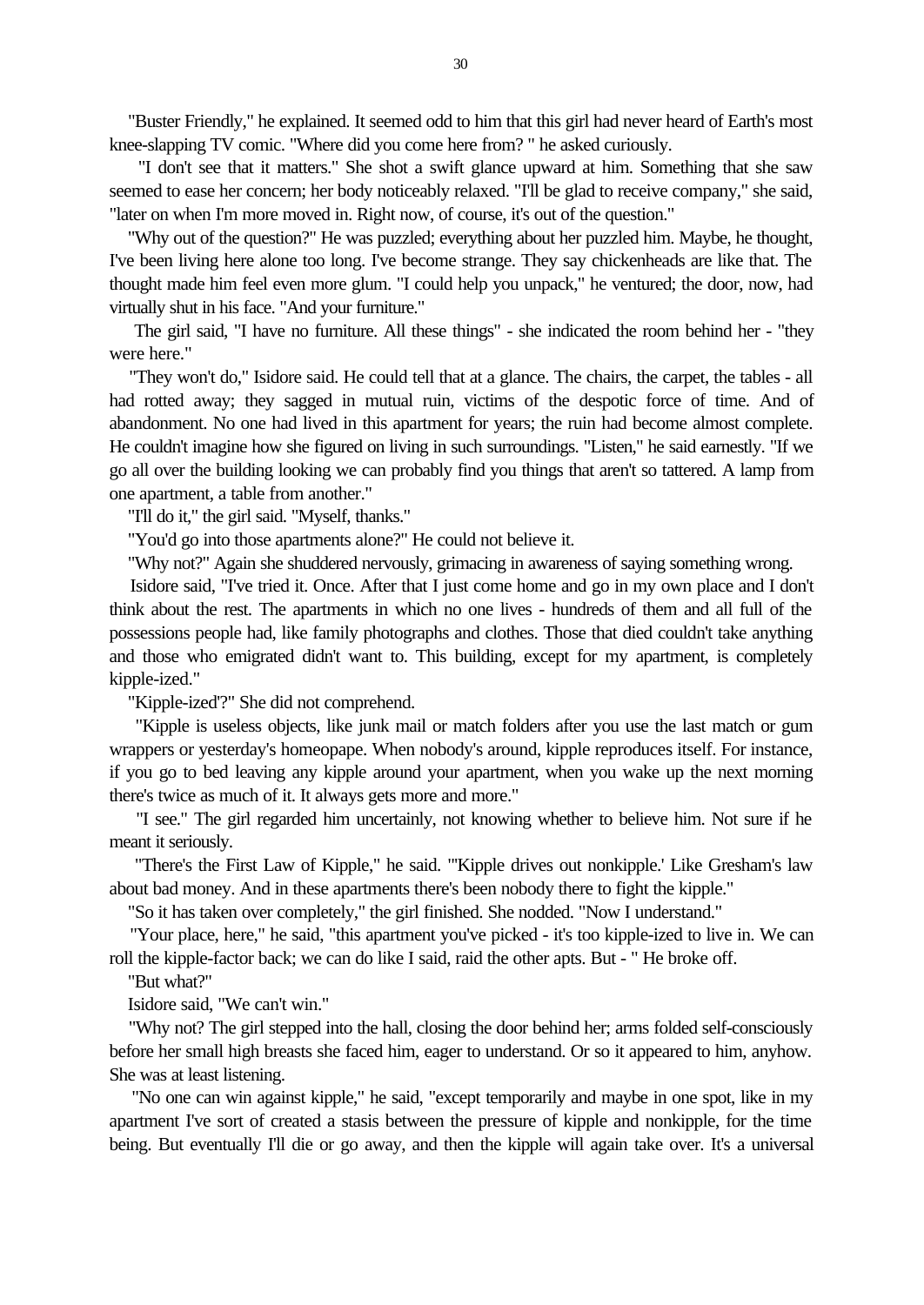principle operating throughout the universe; the entire universe is moving toward a final state of total, absolute kippleization." He added, "Except of course for the upward climb of Wilbur Mercer."

The girl eyed him. "I don't see any relation."

 "That's what Mercerism is all about." Again he found himself puzzled. "Don't you participate in fusion? Don't you own an empathy box?"

After a pause the girl said carefully, "I didn't bring mine with me. I assumed I'd find one here."

 "But an empathy box," he said, stammering in his excitement, "is the most personal possession you have! It's an extension of your body; it's the way you touch other humans, it's the way you stop being alone. But you know that. Everybody knows that. Mercer even lets people like me - " He broke off. But too late; he had already told her and he could see by her face, by the flicker of sudden aversion, that she knew. "I almost passed the IQ test," he said in a low, shaky voice. "I'm not very special, only moderately; not like some you see. But that's what Mercer doesn't care about."

 "As far as I'm concerned," the girl said, "you can count that as a major objection to Mercerism." Her voice was clean and neutral; she intended only to state a fact, he realized. The fact of her attitude toward chickenheads.

 "I guess I'll go back upstairs," he said, and started away from her, his cube of margarine clutched; it had become plastic and damp from the squeeze of his hand.

 The girl watched him go, still with the neutral expression on her face. And then she called, "Wait." Turning, he said, "Why?"

 "I'll need you. For getting myself adequate furniture. From other apartments, as you said." She strolled toward him, her bare upper body sleek and trim, without an excess gram of far. "What time do you get home from work? You can help me then."

Isidore said, "Could you maybe fix dinner for us? If I brought home the ingredients?"

 "No, I have too much to do." The girl shook off the request effortlessly and he noticed that, perceived it without understanding it. Now that her initial fear had diminished, something else had begun to emerge from her. Something more strange. And, he thought, deplorable. A coldness. Like, he thought, a breath from the vacuum between inhabited worlds, in fact from nowhere: it was not what she did or said but what she did not do and say. "Some other time," the girl said, and moved back toward her apartment door.

"Did you get my name?" he said eagerly, "John Isidore, and I work for - "

 "You told me who you work for." She had stopped briefly at her door; pushing it open she said, "Some incredible person named Hannibal Sloat, who I'm sure doesn't exist outside your imagination. My name is - " She gave him one last warmthless glance as she returned to her apartment, hesitated, and said, "I'm Rachael Rosen.

 "Of the Rosen Association?" he asked. "The system's largest manufacturer of humanoid robots used in our colonization program?

 A complicated expression instantly crossed her face, fleetingly, gone at once. "No," she said. "I never heard of them; I don't know anything about it. More of your chickenbead imagination, I suppose. John Isidore and his personal, private empathy box. Poor Mr. Isidore."

"But your name suggests - "

 "My name," the girt said, "is Pris Stratton. That's my married name; I always use it. I never use any other name but Pris. You can call me Pris." She reflected, then said, "No, you'd better address me as Miss Stratton. Because we don't really know each other. At least I don't know you." The door shut after her and he found himself alone in the dust-strewn dim hall.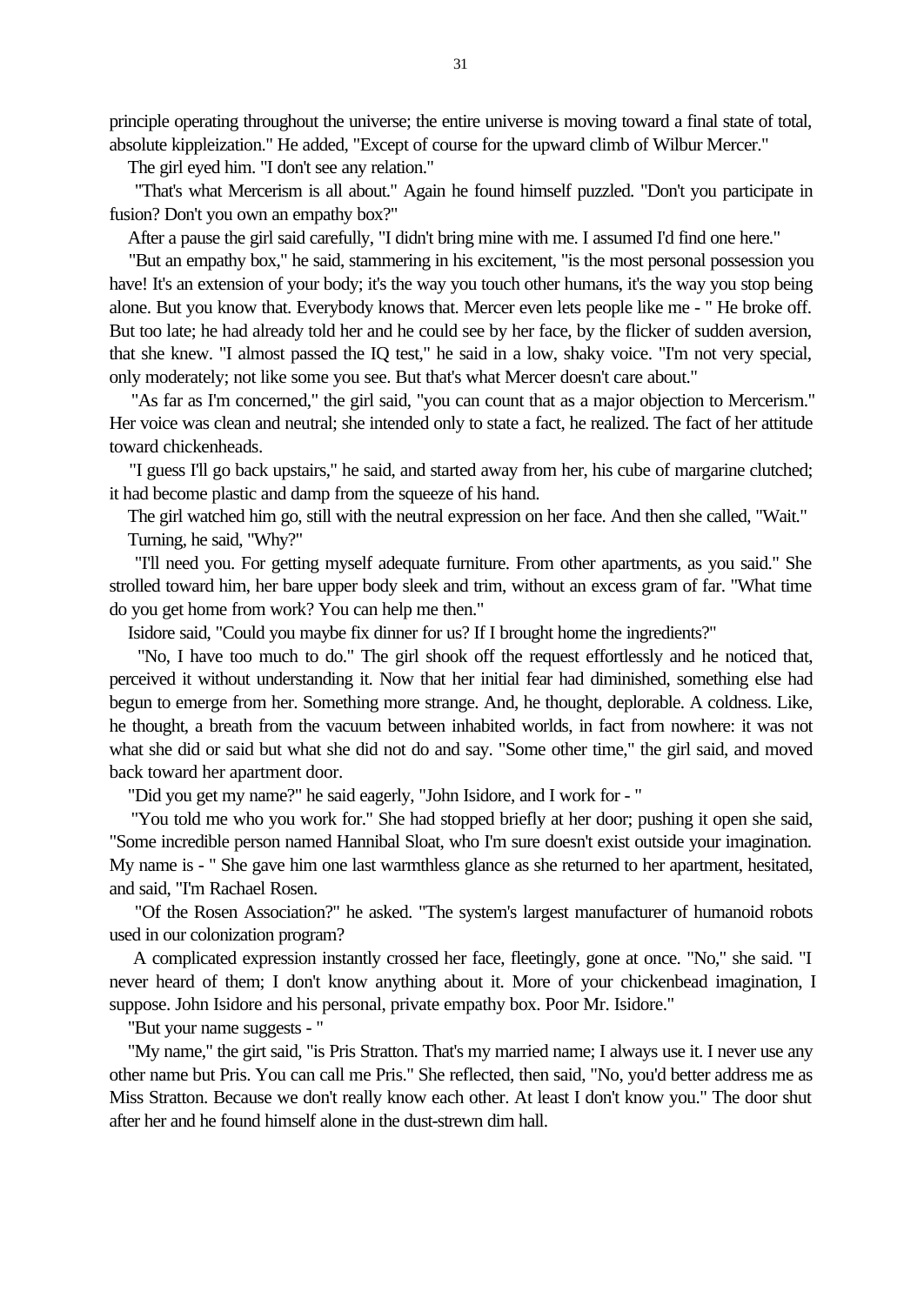#### **SEVEN**

Well, so it goes, J. R. Isidore thought as he stood clutching his soft cube of margarine. Maybe she'll change her mind about letting me call her Pris. And possibly, if I can pick up a can of pre-war vegetables, about dinner, too.

 But maybe she doesn't know how to cook, he thought suddenly. Okay, I can do it; I'll fix dinner for both of us. And I'll show her how so she can do it in the future if she wants. She'll probably want to, once I show her how; as near as I can make out, most women, even young ones like her, like to cook: it's an instinct.

Ascending the darkened stairs he returned to his own apartment.

 She's really out of touch, he thought as he donned his white work uniform; even if he hurried he'd be late to work and Mr. Sloat would be angry but so what? For instance, she's never beard of Buster Friendly. And that's impossible; Buster is the most important human being alive, except of course for Wilbur Mercer . . . but Mercer, he reflected, isn't a human being; he evidently is an archetypal entity from the stars, superimposed on our culture by a cosmic template. At least that's what I've heard people say; that's what Mr. Sloat says, for instance. And Hannibal Sloat would know.

 Odd that she isn't consistent about her own name, he pondered. She may need help. Can I give her any help? he asked himself. A special, a chickenhead; what do I know? I can't marry and I can't emigrate and the dust will eventually kill me. I have nothing to offer.

 Dressed and ready to go he left his apartment, ascended to the roof where his battered used hovercar lay parked.

 An hour later, in the company track, he had picked up the first malfunctioning animal for the day. An electric cat: it lay in the plastic dust-proof carrying cage in the rear of the truck and panted erratically. You'd almost think it was real,

 Isidore observed as he headed back to the Van Ness Pet Hospital - that carefully misnamed little enterprise which barely existed in the tough, competitive field of false-animal repair.

The cat, in its travail, groaned.

 Wow, Isidore said to himself. It really sounds as if it's dying. Maybe its ten-year battery has shorted, and all its circuits are systematically burning out. A major job; Milt Borogrove, Van Ness Pet Hospital's repairman, would have his bands full. And I didn't give the owner an estimate, Isidore realized gloomily. The guy simply thrust the cat at me, said it had begun failing during the night, and then I guess he took off for work. Anyhow all of a sudden the momentary verbal exchange had ceased; the cat's owner had gone roaring up into the sky in his custom new-model handsome hovercar. And the man constituted a new customer.

 To the cat, Isidore said, "Can you hang on until we reach the shop?" The cat continued to wheeze. "I'll recharge you while we're en route," Isidore decided; he dropped the truck toward the nearest available roof and there, temporarily parked with the motor running, crawled into the back of the truck and opened the plastic dust-proof carrying cage, which, in conjunction with his own white suit and the name on the truck, created a total impression of a true animal vet picking up a true animal.

 The electric mechanism, within its compellingly authentic style gray pelt, gurgled and blew bubbles, its vid-lenses glassy, its metal jaws locked together. This had always amazed him, these "disease" circuits built into false animals; the construct which he now held on his lap had been put together in such a fashion that when a primary component misfired, the whole thing appeared - not broken - but organically ill. It would have fooled me, Isidore said to himself as he groped within the ersatz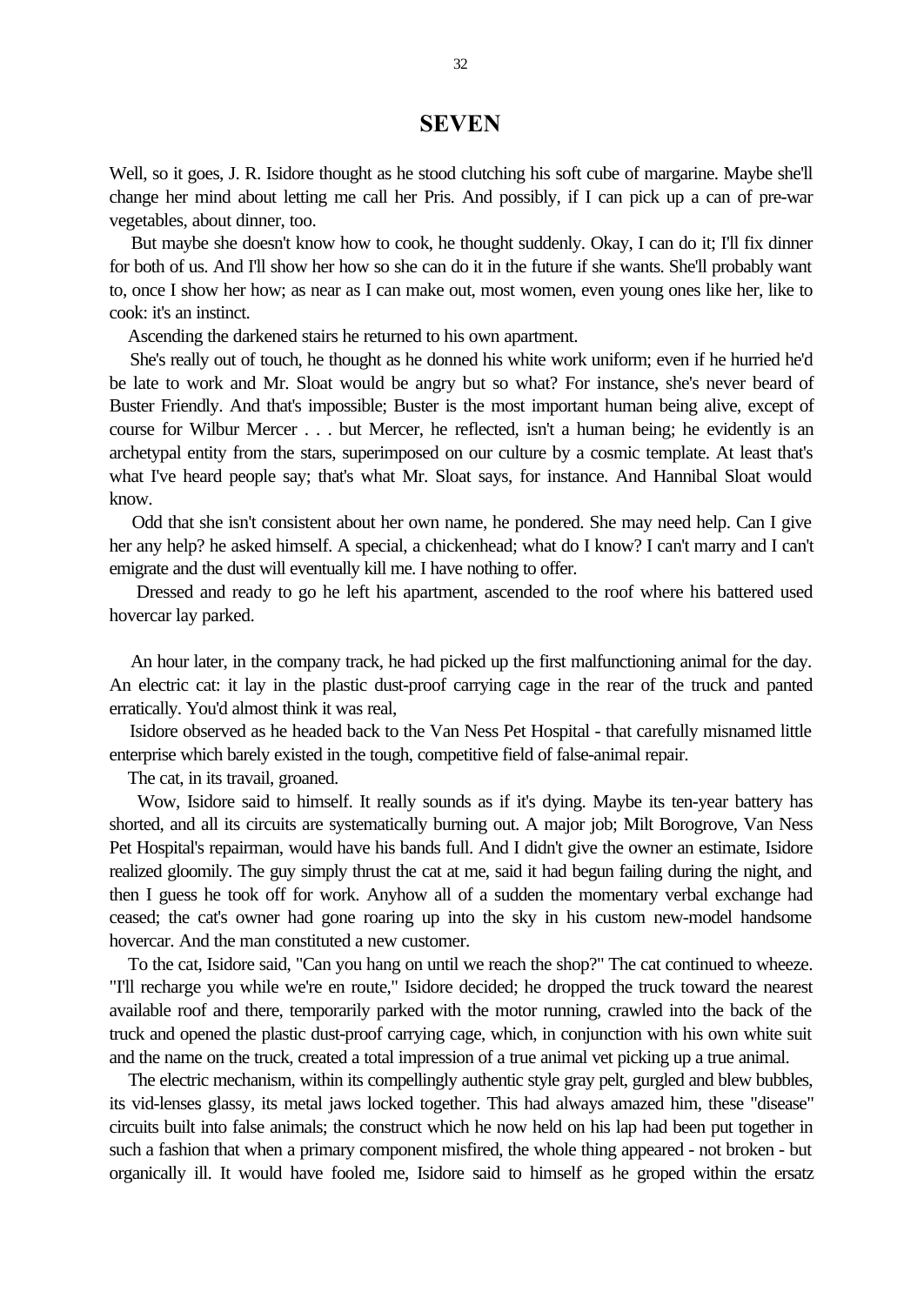stomach fur for the concealed control panel (quite small on this variety of false animal) plus the quick-charge battery terminals, He could find neither. Nor could he search very long; the mechanism had almost failed. If it does consist of a short, he reflected, which is busy burning out circuits, then maybe I should try to detach one of the battery cables; the mechanism will shut down, but no more harm will be done. And then, in the shop, Milt can charge it back up.

 Deftly, he ran his fingers along the pseudo bony spine. The cables should be about here. Damn expert workmanship; so absolutely perfect an imitation. Cables not apparent even under close scrutiny. Must be a Wheelright & Carpenter product - they cost more, but look what good work they do.

 He gave up; the false cat had ceased functioning, so evidently the short - if that was what ailed the thing - had finished off the power supply and basic drive-train. That'll run into money, he thought pessimistically. Well, the guy evidently hadn't been getting the three-times-yearly preventive cleaning and lubricating, which made all the difference. Maybe this would teach the owner - the hard way.

 Crawling back in the driver's seat he put the wheel into climb position, buzzed up into the air once I more, and resumed his flight back to the repair shop.

 Anyhow he no longer had to listen to the nerve-wracking wheezing of the construct; he could relax. Funny, he thought; even though I know rationally it's faked the sound of a false animal burning out its drive-train and power supply ties my stomach in knots. I wish, he thought painfully, that I could get another job. If I hadn't failed that IQ test I wouldn't be reduced to this ignominious task with its attendant emotional by-products. On the other hand, the synthetic sufferings of false animals didn't bother Milt Borogrove or their boss Hannibal Sloat. So maybe it's I, John Isidore said to himself. Maybe when you deteriorate back down the ladder of evolution - as I have, when you sink into the tomb world slough of being a special- well, best to abandon that line of inquiry. Nothing depressed him more than the moments in which he contrasted his current mental powers with what he had formerly possessed. Every day he declined in sagacity and vigor. He and the thousands of other specials throughout Terra, all of them moving toward the ash heap. Turning into living Ripple.

 For company he clicked on the truck's radio and tuned for Buster Friendly's aud show, which, Eke the TV version, continued twenty-three unbroken warm hours a day . . . the additional one hour being a religious sign-off, ten minutes of silence, and then a religious sign-on.

 " - glad to have you on the show again," Buster Friendly was saying. "Let's see, Amanda; it's been two whole days since we've visited with you. Starting on any new pics, dear?"

"Veil, I vuz goink to do a pic yestooday baht vell, dey vanted me to staht ad seven - "

"Seven A.M.?" Buster Friendly broke in.

 "Yess, dot's right, Booster; it vuz seven hey hem!" Amanda Werner laughed her famous laugh, nearly as imitated as Buster's. Amanda Werner and several other beautiful, elegant, conically breasted foreign ladies, from unspecified vaguely defined countries, plus a few bucolic so-called humorists, comprised Buster's perpetual core of repeats. Women like Amanda Werner never made movies, never appeared in plays; they lived out their queer, beautiful lives as guests on Buster's unending show, appearing, Isidore had once calculated, as much as seventy hours a week.

 How did Buster Friendly find the time to tape both his aud and vid shows? Isidore wondered. And how did Amanda Werner find time to be a guest every other day, month after month, year after year? How did they keep talking? They never repeated themselves - not so far as he could determine. Their remarks, always witty, always new, weren't rehearsed. Amanda's hair glowed, her eyes glinted, her teeth shone; she never ran down, never became tired, never found herself at a loss as to a clever retort to Buster's bang-bang string of quips, jokes, and sharp observations. The Buster Friendly Show, telecast and broadcast over all Earth via satellite, also poured down on the emigrants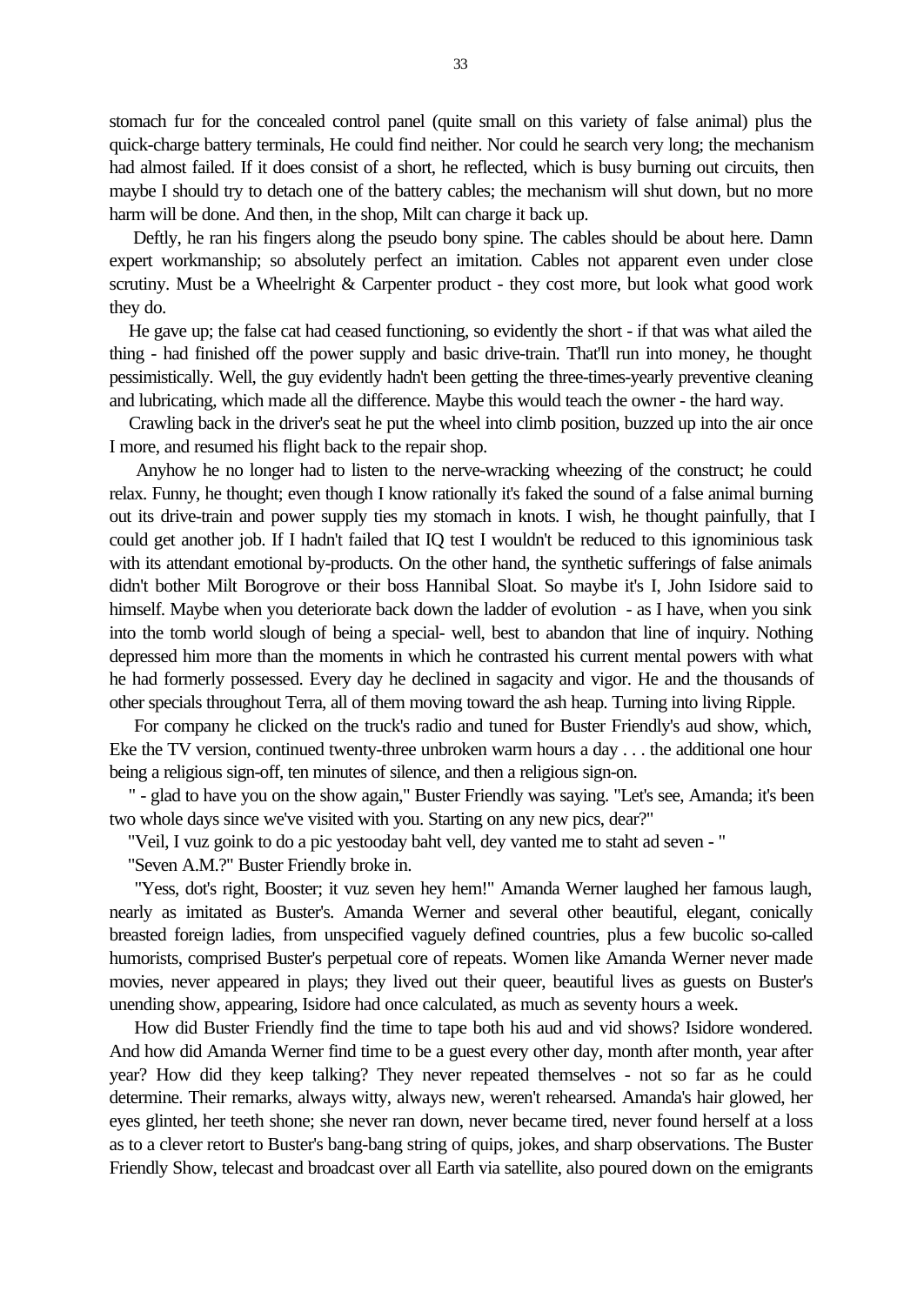of the colony planets. Practice transmissions beamed to Proxima had been attempted, in case human colonization extended that far. Had the Salander 3 reached its destination the travelers aboard would have found the Buster Friendly Show awaiting them. And they would have been glad.

 But something about Buster Friendly irritated John Isidore, one specific thing. In subtle, almost inconspicuous ways, Buster ridiculed the empathy boxes. Not once but many times. He was, in fact, doing it right now.

 " - no rock nicks on me," Buster prattled away to Amanda Werner. "And if I'm going up the side of a mountain I want a couple of bottles of Budweiser beer along!" The studio audience laughed, and Isidore heard a sprinkling of handclaps. "And I'll reveal my carefully documented exposé from up there - that exposé coming exactly ten hours from now!"

 "Ent me, too, dahiink! " Amanda gushed. "Tek me wit you! I go alonk en ven dey trow a rock et us I protek you! " Again the audience howled, and John Isidore felt baffled and impotent rage seep up into the back of his neck. Why did Buster Friendly always chip away at Mercerism? No one else seemed bothered by it; even the U.N. approved. And the American and Soviet police had publicly stated that Mercerism reduced crime by making citizens more concerned about the plight of their neighbors. Mankind needs more empathy, Titus Corning, the U. N. Secretary General, had declared several times. Maybe Buster is jealous, Isidore conjectured. Sure, that would explain it; he and Wilbur Mercer are in competition. But for what?

 Our minds, Isidore decided. They're fighting for control of our psychic selves; the empathy box on one hand, Buster's guffaws and off-the-cuff jibes on the other. I'll have to tell Hannibal Sloat that, he decided. Ask him if it's true; he'll know.

 When he had parked his truck on the roof of the Van Ness Pet Hospital he quickly carried the plastic cage containing the inert false cat downstairs to Hannibal Sloat's office. As he entered, Mr. Sloat glanced up from a parts-inventory page, his gray, seamed face rippling like troubled water. Too old to emigrate, Hannibal Sloat, although not a special, was doomed to creep out his remaining life on Earth. The dust, over the years, had eroded him; it had left his features gray, his thoughts gray; it had shrunk him and made his legs spindly and his gait unsteady. He saw the world through glasses literally dense with dust. For some reason Sloat never cleaned his glasses. It was as if he had given up; he had accepted the radioactive dirt and it had begun its job, long ago, of burying him. Already it obscured his sight. In the few years he had remaining it would corrupt his other senses until at last only his bird-screech voice would remain, and then that would expire, too.

"What do you have there?" Mr. Sloat asked.

 "A cat with a short in its power supply." Isidore set the cage down on the document-littered desk of his boss.

 "Why show it to me?" Sloat demanded. "Take it down in the shop to Milt." However, reflexively, he opened the cage and tugged the false animal out. Once, he had been a repairman. A very good one.

Isidore said, "I think Buster Friendly and Mercerism are fighting for control of our psychic souls."

"If so," Sloat said, examining the cat, "Buster is winning."

"He's winning now," Isidore said, "but ultimately he'll lose."

Sloat lifted his bead, peered at him. "Why?"

 "Because Wilbur Mercer is always renewed. He's eternal. At the top of the hill he's struck down; he sinks into the tomb world but then he rises inevitably. And us with him. So we're eternal, too." He felt good, speaking so well; usually around Mr. Sloat he stammered.

Sloat said, "Buster is immortal, like Mercer. There's no difference."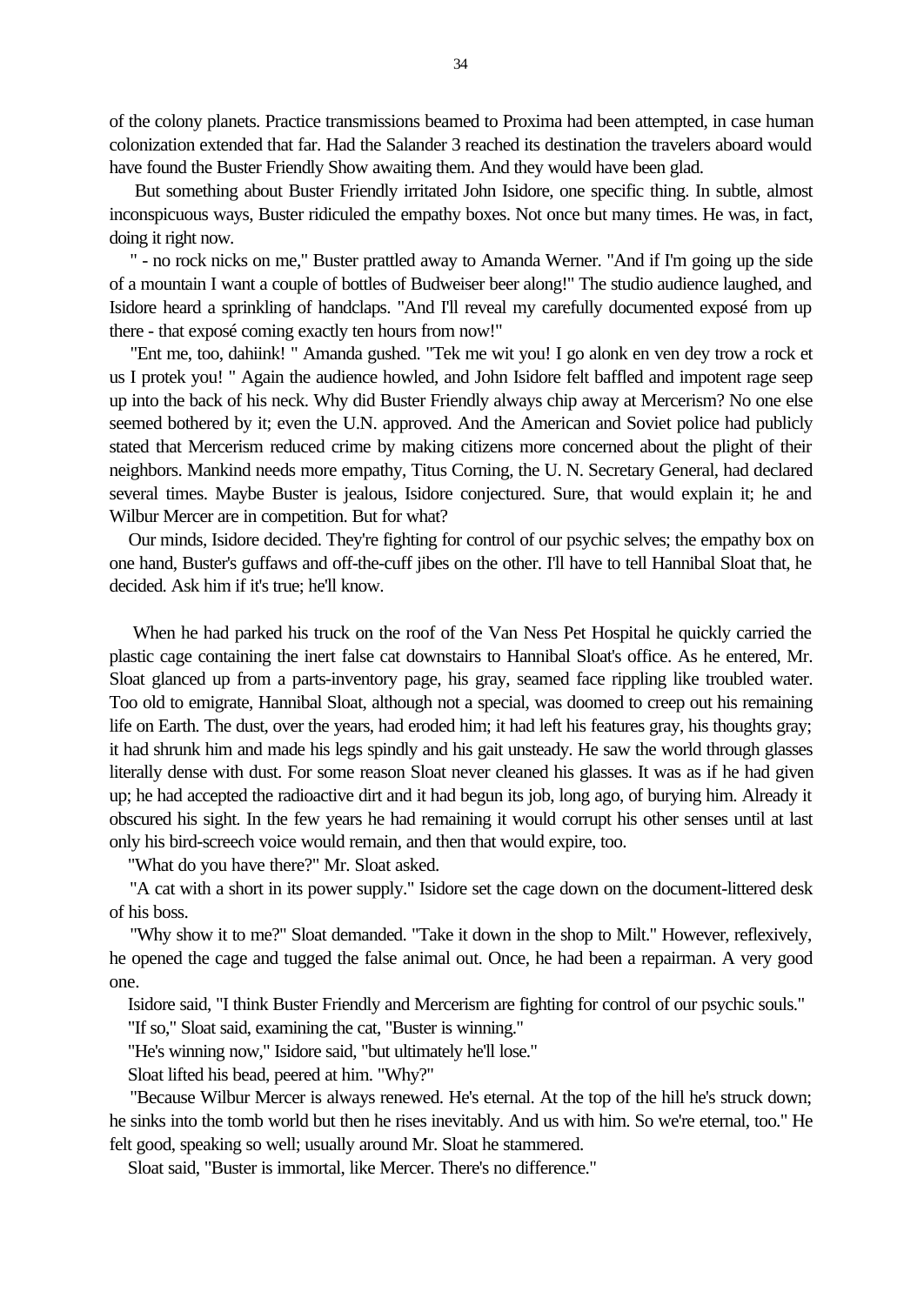"How can he he? He's a man."

"I don't know," Sloat said. "But it's true. They've never admitted it, of course."

"Is that how come Buster Friendly can do forty-six hours of show a day?"

"That's right," Sloat said.

"What about Amanda Werner and those other women?"

"They're immortal, too."

"Are they a superior life form from another system?"

 "I've never been able to determine that for sure," Mr. Sloat said, still examining the cat. He now removed his dust-filmed glasses, peered without them at the half-open mouth. "As I have conclusively in the case of Wilbur Mercer," he finished almost inaudibly. He cursed, then, a string of abuse lasting what seemed to Isidore a full minute. "This cat," Sloat said finally, "isn't false. I knew sometime this would happen. And it's dead." He stared down at the corpse of the cat. And cursed again.

 Wearing his grimy blue sailcloth apron, burly pebble-skinned Milt Borogrove appeared at the office door. "What's the matter?" he said. Seeing the cat he entered the office and picked up the animal.

 "The chickenhead," Sloat said, "brought it in." Never before had he used that term in front of Isidore.

 "If it was still alive," Milt said, "we could take it to a real animal vet. I wonder what it's worth. Anybody got a copy of Sidney's? "

 "D-doesn't y-y-your insurance c-c-cover this?" Isidore asked Mr. Sloat. Under him his legs wavered and he felt the room begin to turn dark maroon cast over with specks of green.

 "Yes," Sloat said finally, half snarling. "But it's the waste that gets me. The loss of one more living creature. Couldn't you tell, Isidore? Didn't you notice the difference?"

 "I thought," Isidore managed to say, "it was a really good job. So good it fooled me; I mean, it seemed alive and a job that good - "

 "I don't think Isidore can tell the difference," Milt said mildly. "To him they're all alive, false animals included. He probably tried to save it." To Isidore he said, "What did you do, try to recharge its battery? Or locate a short in it?

"Y - yes," Isidore admitted.

 "It probably was so far gone it wouldn't have made it anyhow," Milt said. "Let the chickenhead off the hook, Han. He's got a point; the fakes are beginning to be darn near real, what with those disease circuits they're building into the new ones. And living animals do die; that's one of the risks in owning them. We're just not used to it because all we see are fakes."

"The goddamn waste," Sloat said.

 "According to M-mercer," Isidore pointed Out, "a-all life returns. The cycle is c-c-complete for aa-animals, too. I mean, we all ascend with him, die - "

"Tell that to the guy that owned this cat," Mr. Sloat said.

 Not sure if his boss was serious Isidore said, "You mean I have to? But you always handle vidcalls." He had a phobia about the vidphone and found making a call, especially to a stranger, virtually impossible. Mr. Sloat, of course, knew this.

"Don't make him," Milt said. "I'll do it." He reached for the receiver. "What's his number?"

"I've got it here somewhere." Isidore fumbled in his work smock pockets.

Sloat said, "I want the chickenhead to do it."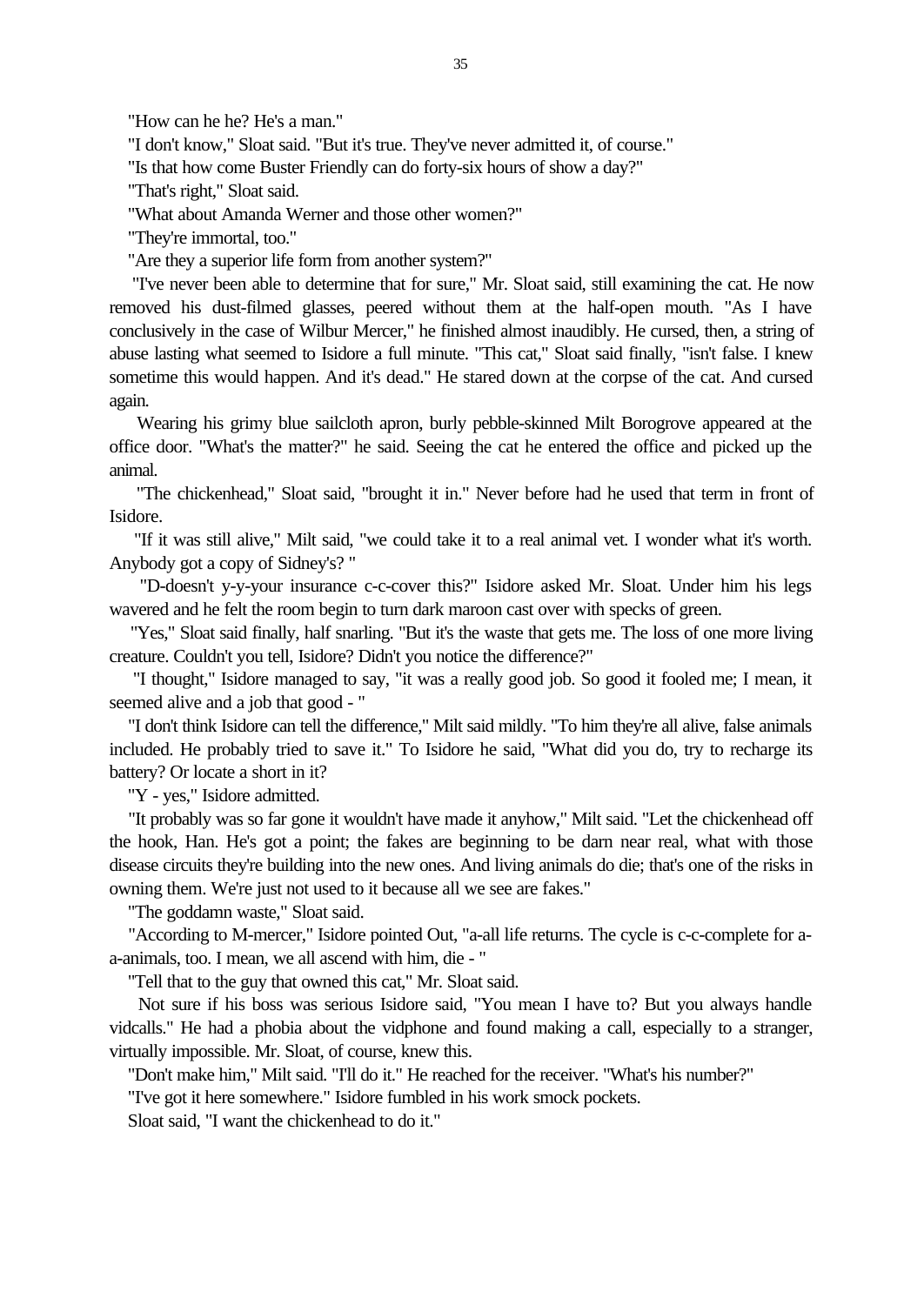"I c-c-can't use the vidphone," Isidore protested, his heart laboring. "Because I'm hairy, ugly, dirty, stooped, snaggletoothed, and gray. And also I feel sick from the radiation; I think I'm going to die."

 Milt smiled and said to Sloat, "I guess if I felt that way I wouldn't use the vidphone either. Come on, Isidore; if you don't give me the owner's number I can't make the call and you'll have to." He held out his hand amiably.

 "The chickenhead makes it," Sloat said, "or he's fired." He did not look either at Isidore or at Milt; he glared fixedly forward.

"Aw come on," Milt protested.

 Isidore said, "I d-d-don't like to be c-c-called a chickenhead. I mean, the d-d-dust has d-d-done a lot to you, too, physically. Although maybe n-n-not your brain, as in m-my case." I'm fired, he realized. I can't make the call. And then all at once he remembered that the owner of the cat had zipped off to work. There would be no one home. "I g-guess I can call him," he said, as he fished out the tag with the information on it.

"See? " Mr. Sloat said to Milt. "He can do it if he has to."

Seated at the vidphone, receiver in hand, Isidore dialed.

 "Yeah," Milt said, "but he shouldn't have to. And he's right; the dust has affected you; you're damn near blind and in a couple of years you won't be able to hear."

Sloat said, "It's got to you, too, Borogrove. Your skin is the color of dog manure."

 On the vidscreen a face appeared, a mitteleuropaische some-what careful-looking woman who wore her hair in a tight bun. "Yes?" she said.

 "M-m-mrs. Pilsen?" Isidore said, terror spewing through him; he had not thought of it naturally but the owner had a wife, who of course was home. "I want to t-t-talk to you about your c-c-c-c-c-c - " He broke off, rubbed his chin tic-wise. "Your cat."

 "Oh yes, you picked up Horace," Mrs. Pilsen said. "Did it turn out to be pneumonitis? That's what Mr. Pilsen thought."

Isidore said, "Your cat died."

"Oh no god in heaven."

 "We'll replace it," he said. "We have insurance." He glanced toward Mr. Sloat; he seemed to concur. "The owner of our firm, Mr. Hannibal Sloat - " He floundered. "Will personally - "

"No," Sloat said, "we'll give them a check. Sidney's list price."

 " - will personally pick the replacement cat out for you," Isidore found himself saying. Having started a conversation which he could not endure he discovered himself unable to get back out. What he was saying possessed an intrinsic logic which he had no means of halting; it had to grind to its own conclusion. Both Mr. Sloat and Milt Borogrove stared at him as he rattled on, "Give us the specifications of the cat you desire. Color, sex, subtype, such as Manx, Persian, Abyssinian - "

"Horace is dead," Mrs. Pilsen said.

 "He had pneumonitis," Isidore said. "He died on the trip to the hospital. Our senior staff physician, Dr. Hannibal Sloat, expressed the belief that nothing at this point could have saved him. But isn't it fortunate, Mrs. Pilsen, that we're going to replace him. Am I correct?"

 Mrs. Pilsen, tears appearing in her eyes, said, "There is only one cat like Horace. He used to when he was just a kitten - stand and stare up at us as if asking a question. We never understood what the question was. Maybe now he knows the answer." Fresh tears appeared. "I guess we all will eventually."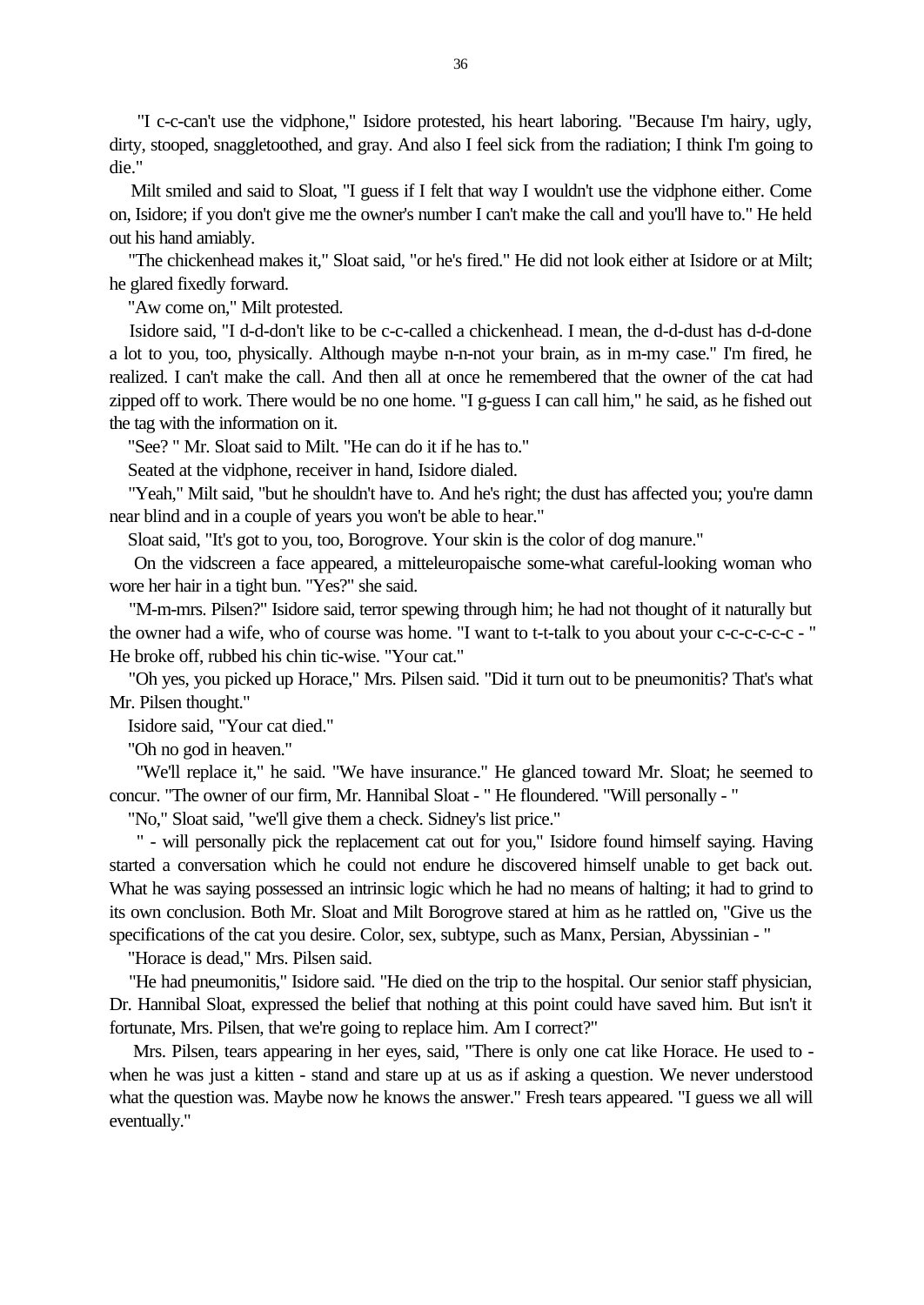An inspiration came to Isidore. "What about an exact electric duplicate of your cat? We can have a superb handcrafted job by Wheelright & Carpenter in which every detail of the old animal is faithfully repeated in permanent - "

 "Oh that's dreadful!" Mrs. Pilsen protested. "What are you saying? Don't tell my husband that; don't suggest that to Ed or he'll go mad. He loved Horace more than any cat he ever had, and he's had a cat since he was a child."

 Taking the vidphone receiver from Isidore, Milt said to the woman, "We can give you a check in the amount of Sidney's list, or as Mr. Isidore suggested we can pick out a new cat for you. We're very sorry that your cat died, but as Mr. Isidore pointed out, the cat had pneumonitis, which is almost always fatal." His tone rolled out professionally; of the three of them at the Van Ness Pet Hospital, Milt performed the best in the matter of business phone calls.

"I can't tell my husband," Mrs. Pilsen said.

 "All right, ma'am," Milt said, and grimaced slightly. "We'll call him. Would you give me his number at his place of employment?" He groped for a pen and pad of paper; Mr. Sloat handed them to him.

 "Listen," Mrs. Pilsen said; she seemed now to rally. "Maybe the other gentleman is right. Maybe I ought to commission an electric replacement of Horace but without Ed ever knowing; could it be so faithful a reproduction that my husband wouldn't be able to tell?"

 Dubiously, Milt said, "If that's what you want. But it's been our experience that the owner of the animal is never fooled. It's only casual observers such as neighbors. You see, once you get real close to a false animal - "

 "Ed never got physically close to Horace, even though he loved him; I was the one who took care of all Horace's personal needs such as his sandbox. I think I would like to try a false animal, and if it didn't work then you could find us a real cat to replace Horace. I just don't want my husband to know; I don't think he could live through it. That's why he never got close to Horace; he was afraid to. And when Horace got sick - with pneumonitis, as you tell me - Ed got panic-stricken and just wouldn't face it. That's why we waited so long to call you. Too long . . . as I knew before you called. I knew." She nodded, her tears under control, now. "How long will it take?"

 Milt essayed, "We can have it ready in ten days. "We'll deliver it during the day while your husband is at work." He wound up the call, said good-by, and hung up. "He'll know," he said to Mr. Sloat. "In five seconds. But that's what she wants."

 "Owners who get to love their animals," Sloat said somberly, "go to pieces. I'm glad we're not usually involved with real animals. You realize that actual animal vets have to make calls like that all the time?" He contemplated John Isidore. "In some ways you're not so stupid after all, Isidore. You handled that reasonably well. Even though Milt had to come in and take over."

 "He was doing fine," Milt said. "God, that was tough." He picked up the dead Horace. "I'll take this down to the shop; Han, you phone Wheelright & Carpenter and get their builder over to measure and photograph it. I'm not going to let them take it to their shop; I want to compare the replica myself."

 "I think I'll have Isidore talk to them," Mr. Sloat decided. "He got this started; he ought to be able to deal with Wheelright & Carpenter after handling Mrs. Pilsen."

 Milt said to Isidore, "Just don't let them take the original." He held up Horace. "They'll want to because it makes their work a hell of a lot easier. Be firm."

 "Um," Isidore said, blinking. "Okay. Maybe I ought to call them now before it starts to decay. Don't dead bodies decay or something?" He felt elated.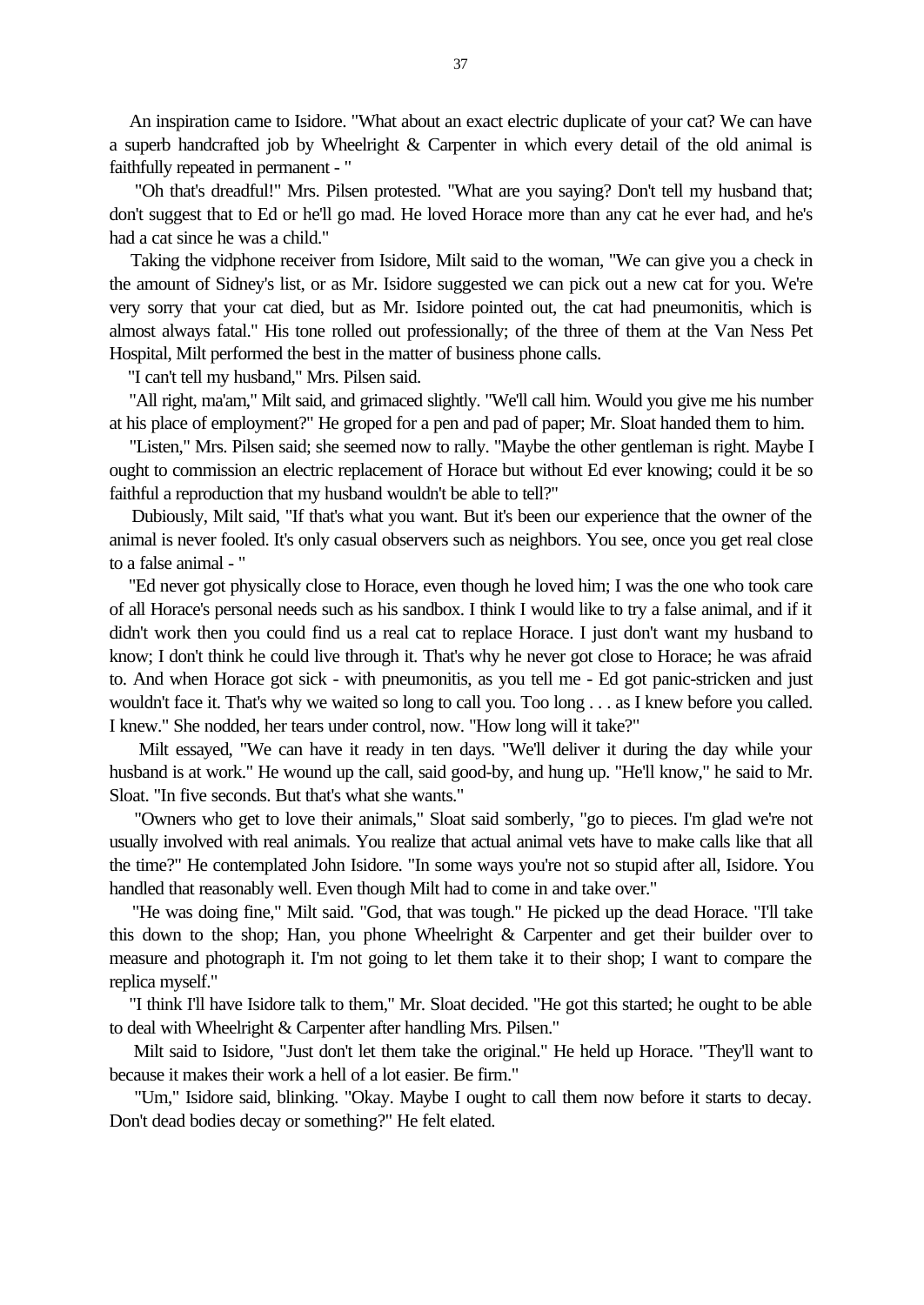# **EIGHT**

 After parking the departments speedy beefed-up hovercar on the roof of the San Francisco Hall of Justice on Lombard Street, bounty hunter Rick Deckard, briefcase in hand, descended to Harry Bryant's office.

 "You're back awfully soon," his superior said, leaning back in his chair and taking a pinch of Specific No. 1 snuff.

 "I got what you sent me for." Rick seated himself facing the desk. He set his briefcase down. I'm tired, he realized. It had begun to hit him, now that he had gotten back; he wondered if he would be able to recoup enough for the job ahead. "How's Dave?" he asked. "Well enough for me to go talk to him? I want to before I tackle the first of the andys."

 Bryant said, "You'll be trying for Polokov first. The one that lasered Dave. Best to get him right out of it, since he knows we've got him listed."

"Before I talk to Dave?"

 Bryant reached for a sheet of onionskin paper, a blurred third or fourth carbon. "Polokov has taken a job with the city as a trash collector, a scavenger."

"Don't only specials do that kind of work?"

 "Polokov is mimicking a special, an anthead. Very deteriorated - or so he pretends to be. That's what suckered Dave; Polokov apparently looks and acts so much like an anthead that Dave forgot. Are you sure about the Voigt-Kampff scale now? You're absolutely certain, from what happened up in Seattle, that - "

"I am," Rick said shortly. He did not amplify.

Bryant said, "I'll take your word for it. But there can't be even one slip-up."

"There never could be in andy hunting. This is no different."

"The Nexus-6 is different."

 "I already found my first one," Rick 'said. "And Dave found two. Three, if you count Polokov. Okay, I'll retire Polokov today, and then maybe tonight or tomorrow talk to Dave." He reached for the blurred carbon, the poop sheet on the android Polokov.

 "One more item," Bryant said. "A Soviet cop, from the W.P.O., is on his way here. While you were in Seattle I got a call from him; he's aboard an Aeroflot rocket that'll touch down at the public field, here, in about an hour. Sandor Kadalyi, his name is."

"What's he want?" Rarely if ever did W.P.O. cops show up in San Francisco.

 "W.P.O. is enough interested in the new Nexus-6 types that they want a man of theirs to be with you. An observer and also, if he can, he'll assist you. It's for you to decide when and if he can be of value. But I've already given him permission to tag along."

"What about the bounty?" Rick said.

"You won't have to split it," Bryant said, and smiled creakily.

 "I just wouldn't regard it as financially fair." He had absolutely no intention of sharing his winnings with a thug from W.P.O. He studied the poop sheet on Polokov; it gave a description of the man or rather the andy - and his current address and place of business: The Bay Area Scavengers Company with offices on Geary.

 "Want to wait on the Polokov retirement until the Soviet cop gets here to help you?" Bryant asked.

 Rick bristled. "I've always worked alone. Of course, it's your decision - I'll do whatever you say. But I'd just as soon tackle Polokov right now, without waiting for Kadalyi to hit town."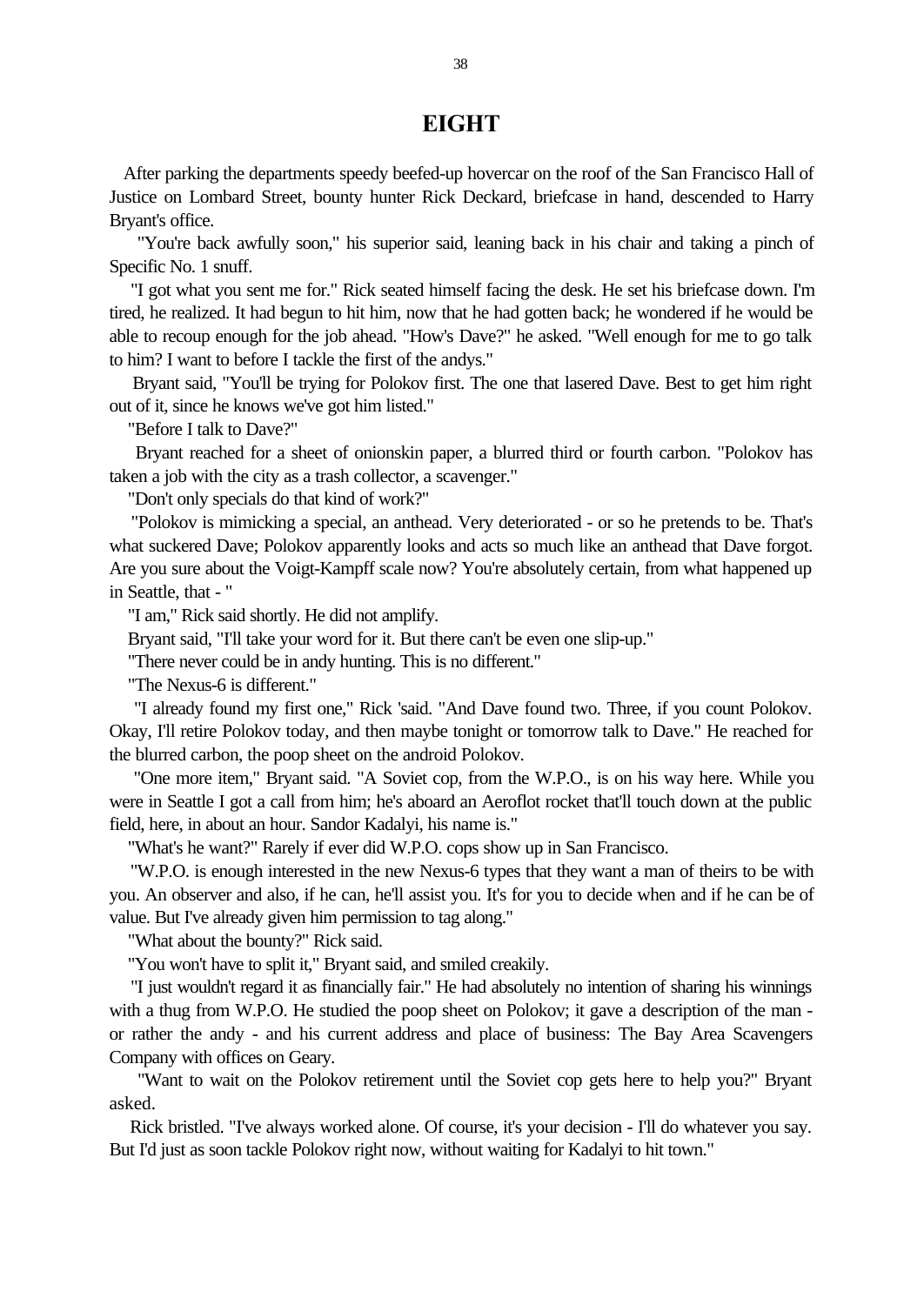"You go ahead on your own," Bryant decided. "And then on the next one, which'll be a Miss Luba Luft - you have the sheet there on her, too - you can bring in Kadalyi."

 Having stuffed the onionskin carbons in his briefcase, Rick left his superior's office and ascended once more to the roof and his parked hovercar. And now let's visit Mr. Polokov, he said to himself. He patted his laser tube.

 For his first try at the android Polokov, Rick stopped off at the offices of the Bay Area Scavengers Company.

 "I'm looking for an employee of yours," he said to the severe, gray-haired switchboard woman. The scavengers' building impressed him; large and modern, it held a good number of high-cllass purely office employees. The deep-pile carpets, the expensive genuine wood desks, reminded him that garbage collecting and trash disposal had, since the war, become one of Earth's important industries. The entire planet had begun to disintegrate into junk, and to keep the planet habitable for the remaining population the junk had to be hauled away occasionally . . . or, as Buster Friendly liked to declare, Earth would die under a layer - not of radioactive dust - but of kipple.

 "Mr. Ackers," the switchboard woman informed him. "He's the personnel manager." She pointed to an impressive but imitation oak desk at which sat a prissy, tiny, bespectacled individual, merged with his plethora of paperwork.

 Rick presented his police ID. "Where's your employee Polokov right now? At his job or at home?"

 After reluctantly consulting his records Mr. Ackers said, "Polokov ought to be at work. Flattening hovercars at our Daly City plant and dumping them into the Bay. However - " The personnel manager consulted a further document, then picked up his vidphone and made an inside call to someone else in the building. "He's not, then," he said, terminating the call; hanging up he said to Rick, "Polokov didn't show up for work today. No explanation. What's he done, officer? "

"If he should show up," Rick said, "don't tell him I here asking about him. You understand?"

 "Yes, I understand," Ackers said sulkily, as if his deep schooling in police matters had been derided.

 In the department's beefed-up hovercar Rick next flew to Polokov's apartment building in the Tenderloin. We'll never get him, he told himself. They - Bryant and Holden - waited too long. Instead of sending me to Seattle, Bryant should have sicced me on Polokov - better still last night, as soon as Dave Holden got his.

 What a grimy place, he observed as he walked across the roof to the elevator. Abandoned animal pens, encrusted with months of dust. And, in one cage, a no longer functioning false animal, a chicken. By elevator he descended to Polokov's floor, found the hall limit, like a subterranean cave. Using his police A-powered sealed-beam light he illuminated the hall and once again glanced over the onionskin carbon. The Voigt-Kampff test had been administered to Polokov; that part could be bypassed, and he could go directly to the task of destroying the android.

 Best to get him from out here, he decided. Setting down his weapons kit he fumbled it open, got out a nondirectional Penfield wave transmitter; he punched the key for catalepsy, himself protected against the mood emanation by means of a counterwave broadcast through the transmitter's metal hull directed to him alone.

 They're now all frozen stiff, he said to himself as he shut off the transmitter. Everyone, human and andy alike, in the vicinity. No risk to me; all I have to do is walk in and laser him. Assuming, of course, that he's in his apartment, which isn't likely.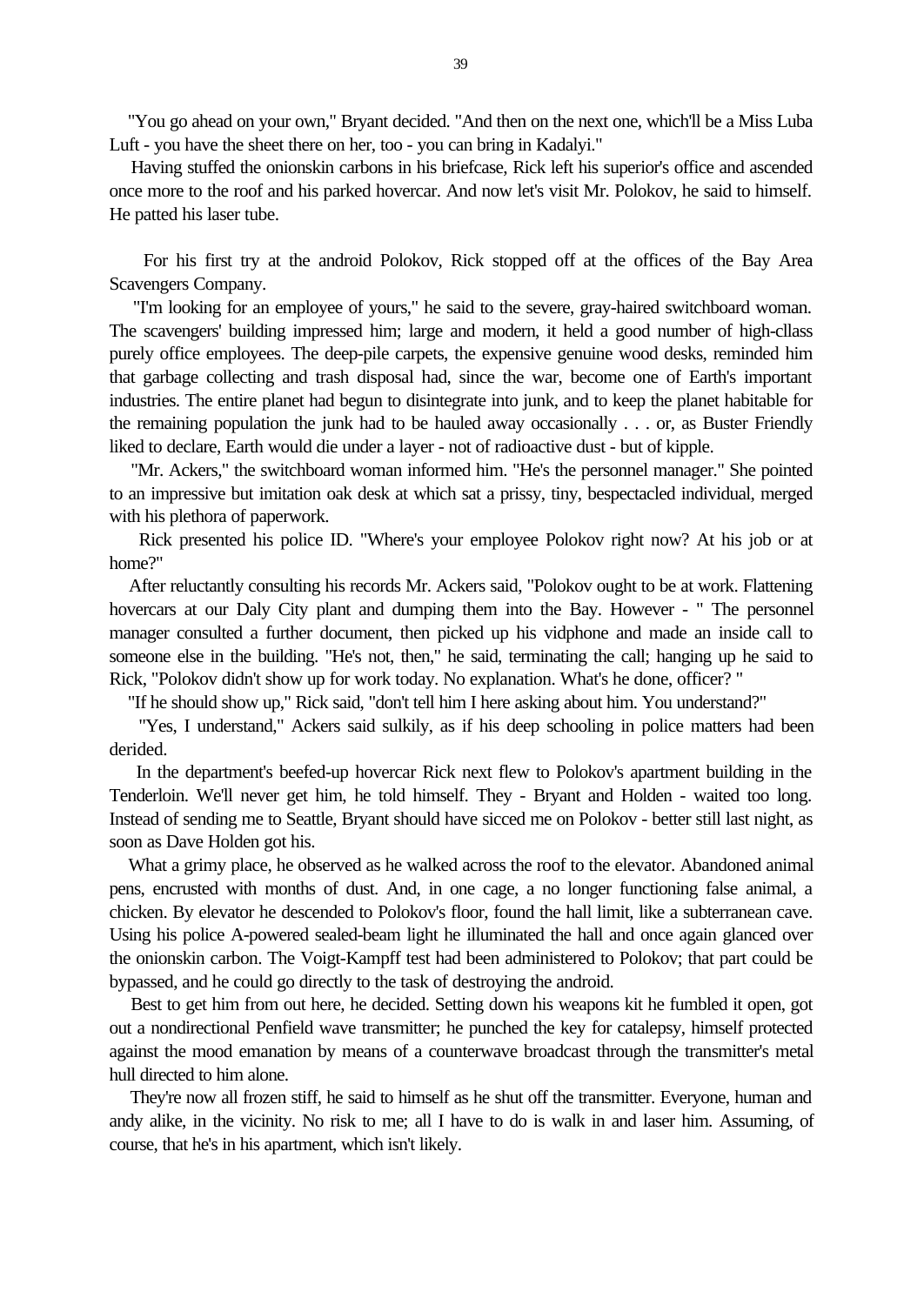Using an infinity key, which anayzed and opened all forms of locks known, he entered Polokov's apartment, laser beam in hand.

 No Polokov. Only semi-ruined furniture, a place of kipple and decay. In fact no personal articles: what greeted him consisted of unclaimed debris which Polokov had inherited when he took the apartment and which in leaving he had abandoned to the next - if any - tenant.

 I knew it, he said to himself. Well, there goes the first thousand dollars bounty; probably skipped all the way to the Antarctic Circle. Out of my jurisdiction; another bounty hunter from another police department will retire Polokov and claim the money. On, I suppose, to the andys who haven't been warned, as was Polokov. On to Luba Luft.

 Back again on the roof in his hovercar he reported by phone to Harry Bryant. "No luck on Polokov. Left probably right after he lasered Dave." He inspected his wristwatch. "Want me to pick up Kadalyi at the field? It'll save time and I'm eager to get started on Miss Luft." He already had the poop sheet on her laid out before him, had begun a thorough study of it.

 "Good idea," Bryant said, "except that Mr. Kadalyi is already here; his Aeroflot ship - as usual, he says - arrived early. Just a moment." An invisible conference. "He'll fly over and meet you where you are now," Bryant said, returning to the screen. "Meanwhile read up on Miss Luft."

 "An opera singer. Allegedly from Germany. At present attached to the San Francisco Opera Company." He nodded in reflexive agreement, mind on the poop sheet. "Must have a good voice to make connections so fast. Okay, I'll wait here for Kadalyi." He gave Bryant his location and rang off.

 I'll pose as an opera fan, Rick decided as he read further. I particularly would like to see her as Donna Anna in Don Giovanni. In my personal collection I have tapes by such oldtime greats as Elisabeth Schwarzkopf and Lotte Lehmann and Lisa Della Casa; that'll give us something to discuss while I set up my Voigt-Kampff equipment.

His car phone buzzed. He picked up the receiver.

 The police operator said, "Mr. Deckard, a call for Von from Seattle; Mr. Bryant said to put it through to you. From the Rosen Association."

 "Okay," Rick said, and waited. What do they want? he wondered. As far as he could discern, the Rosens had already proven to be bad news. And undoubtedly would continue so, whatever they intended.

 Rachel Rosen's face appeared on the tiny screen. "Hello, Officer Deckard." Her tone seemed placating; that caught his attention. "Are you busy right now or can I talk to you?"

"Go ahead," he said.

 "We of the association have been discussing your situation regarding the escaped Nexus-6 types and knowing them as we do we feel that you'll have better luck if one of us works in conjunction with you."

"By doing what?"

"Well, by one of us coming along with you. When you go out looking for them."

"Why? What would you add?"

 Rachael said, "The Nexus-6s would be wiry at being approached by a human. But if another Nexus-6 made the contact - "

You specifically mean yourself."

"Yes." She nodded, her face sober.

"I've got too much help already."

"But I really think you need me."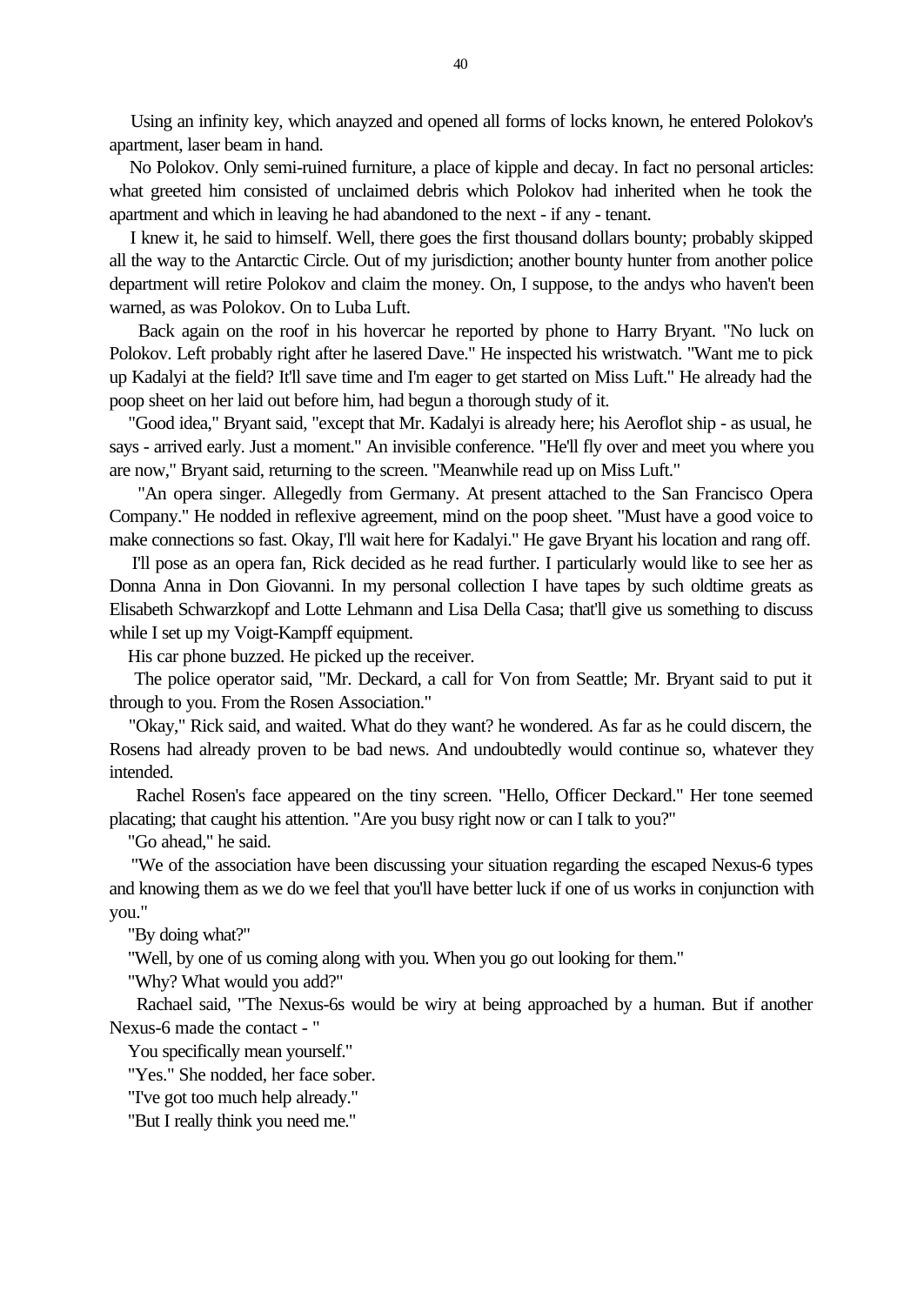"I doubt it. I'll think it over and call you back." At some distant, unspecified future time, he said to himself. Or more likely never. That's all I need: Rachael Rosen popping up through the dust at every step.

 "You don't really mean it," Rachael said. "You'll never call me. You don't realize how agile an illegal escaped Nexus-6 is, how impossible it'll be for you. We feel we owe you this because of you know. What we did."

"I'll take it under advisement." He started to hang up.

"Without me," Rachael said, "one of them will get you before you can get it."

 "Good-by," he said and hung up. What kind of world is it, he asked himself, when an android phones up a bounty hunter and offers him assistance? He rang the police operator back. "Don't put any more calls through to me from Seattle," he said.

"Yes, Mr. Deckard. Has Mr. Kadalyi reached you, yet?"

 "I'm still waiting. And he had better hurry because I'm not going to be here long." Again he hung up.

 As he resumed reading the poop sheet on Luba Luft a hovercar taxi spun down to land on the roof a few yards off. From it a red-faced, cherubic-looking man, evidently in his mid-fifties, wearing a heavy and impressive Russian-style greatcoat, stepped and, smiling, his hand extended, approached Rick's car.

 "Mr. Deckard?" the man asked with a Slavic accent. "The bounty hunter for the San Francisco Police Department?" The empty taxi rose, and the Russian watched it go, absently. "I'm Sandor Kadalyi," the man said, and opened the car door to squeeze in beside Rick.

 As he shook hands with Kadalyi, Rick noticed that the W.P.O. representative carried an unusual type of laser tube, a subform which he had never seen before.

 "Oh, this?" Kadalyi said. "Interesting, isn't it?" He tugged it from his belt holster. "I got this on Mars."

 "I thought I knew every handgun made," Rick said. "Even those manufactured at and for use in the colonies."

 "We made this ourselves," Kadalyi said, beaming like a Slavic Santa, his ruddy face inscribed with pride. "You like it? What is different about it, functionally, is - here, take it." He passed the gun over to Rick, who inspected it expertly, by way of years of experience.

"How does it differ functionally?" Rick asked. He couldn't tell.

"Press the trigger."

 Aiming upward, out the window of the car, Rick squeezed the trigger of the weapon. Nothing happened; no beam emerged. Puzzled, he turned to Kadalyi.

 "The triggering circuit," Kadalyi said cheerfully, "isn't attached. It remains with me. You see?" He opened his hand, revealed a tiny unit. "And I can also direct it, within certain limits. Irrespective of where it's aimed."

"You're not Polokov, you're Kadalyi," Rick said.

"Don't you mean that the other way around? You're a bit confused."

 "I mean you're Polokov, the android; you're not from the Soviet police." Rick, with his toe, pressed the emergency button on the floor of his car.

 "Why won't my laser tube fire?" Kadalyi-Polokov said, switching on and off the miniaturized triggering and aiming device which he held in the palm of his hand.

 "A sine wave," Rick said. "That phases out laser emanation and spreads the beam into ordinary light."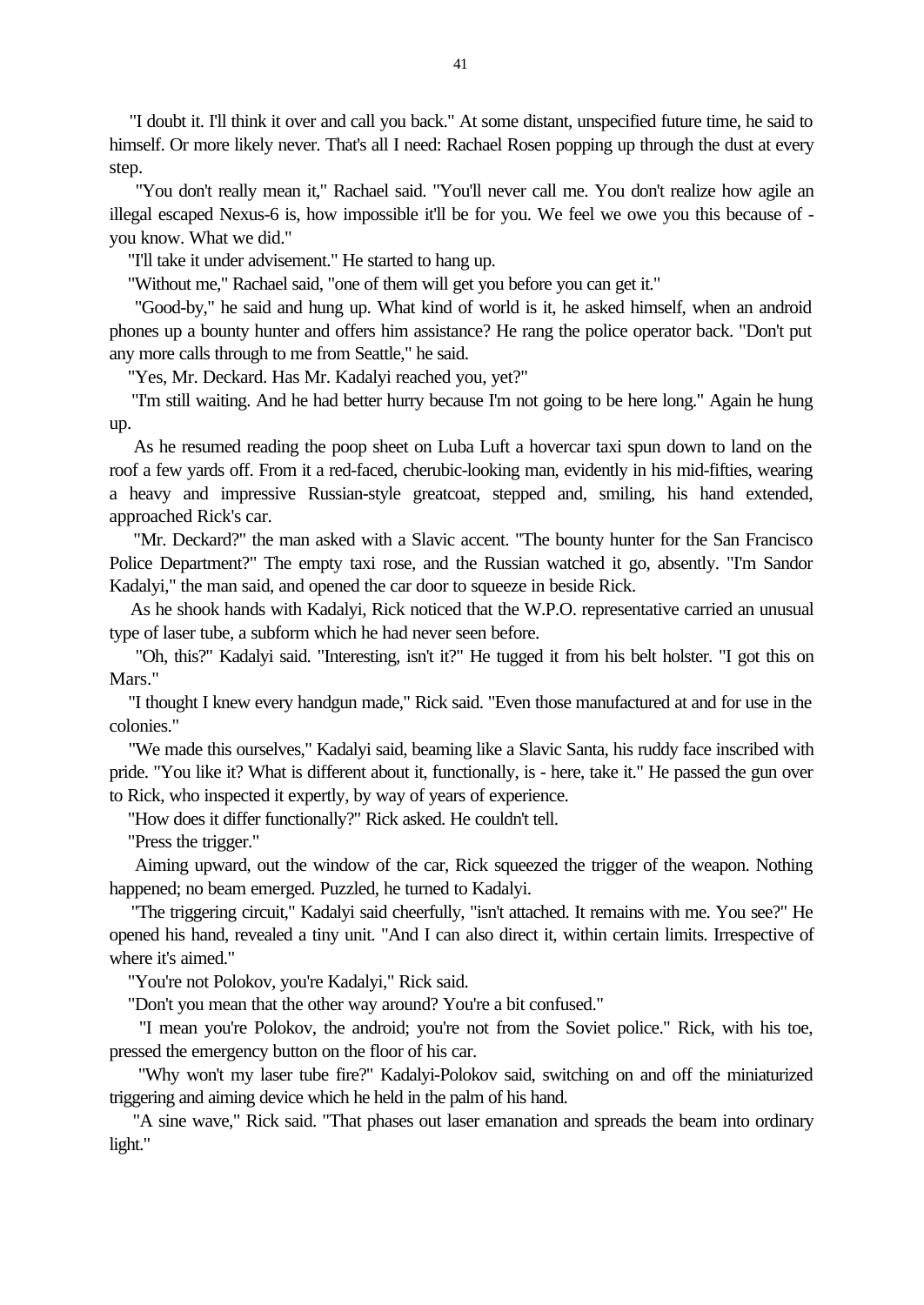"Then I'll have to break your pencil neck." The android dropped the device and, with a snarl, grabbed with both hands for Rick's throat.

 As the android's hands sank into his throat Rick fired his regulation issue old-style pistol from its shoulder holster; the .38 magnum slug struck the android in the head and its brain box burst. The Nexus-6 unit which operated it blew into pieces, a raging, mad wind which carried throughout the car. Bits of it, like the radioactive dust itself, whirled down on Rick. The retired remains of the android rocked back, collided with the car door, bounced off and struck heavily against him; he found himself struggling to shove the twitching remnants of the android away.

 Shakily, he at last reached for the car phone, called in to the Hall of Justice. "Shall I make my report?" he said. "Tell Harry Bryant that I got Polokov."

"'You got Polokov.' He'll understand that, will he?"

 "Yes," Rick said, and hung up. Christ that came close, he said to himself. I must have overreacted to Rachael Rosen's warning; I went the other way and it almost finished me. But I got Polokov, he said to himself. His adrenal gland, by degrees, ceased pumping its several secretions into his bloodstream; his heart slowed to normal, his breathing became less frantic. But he still shook. Anyhow I made myself a thousand dollars just now, he informed himself. So it was worth it. And I'm faster to react than Dave Holden. Of course, however, Dave's experience evidently prepared me; that has to be admitted. Dave had not had such warning.

 Again picking up the phone he placed a call home to his apt, to Iran. Meanwhile he managed to light a cigarette; the shaking had begun to depart.

 His wife's face, sodden with the six-hour self-accusatory depression which she had prophesied, manifested itself on the vidscreen. "Oh hello, Rick."

"What happened to the 594 I dialed for you before I left? Pleased acknowledgment of - "

 "I redialed. As soon as you left. What do you want?" Her voice sank into a dreary drone of despond. "I'm so tired and I just have no hope left, of anything. Of our marriage - and you possibly getting killed by one of those andys. Is that what you want to tell me, Rick? That an andy got you?" In the background the racket of Buster Friendly boomed and brayed, eradicating her words; he saw her mouth moving but heard only the TV.

 "Listen," he broke in. "Can you hear me? I'm on to something. A new type of android that apparently nobody can handle but me. I've retired one already, so that's a grand to start with. You know what we're going to have before I'm through?"

Iran stared at him sightlessly. "Oh," she said, nodding.

 "I haven't said yet!" He could tell, now; her depression this time had become too vast for her even to hear him. For all intents he spoke into a vacuum. "I'll see you tonight," he finished bitterly and slammed the receiver down. Damn her, he said to himself. What good does it do, my risking my life? She doesn't care whether we own an ostrich or not; nothing penetrates. I wish I had gotten rid of her two years ago when we were considering splitting up. I can still do it, he reminded himself.

 Broodingly, he leaned down, gathered together on the car floor his crumpled papers, including the info on Luba Luft. No support, he informed himself. Most androids I've known have more vitality and desire to live than my wife. She has nothing to give me.

 That made him think of Rachael Rosen again. Her advice to me as to the Nexus-6 mentality, he realized, turned out to be correct. Assuming she doesn't want any of the bounty money, maybe I could use her.

The encounter with Kadalyi-Polokov had changed his ideas rather massively.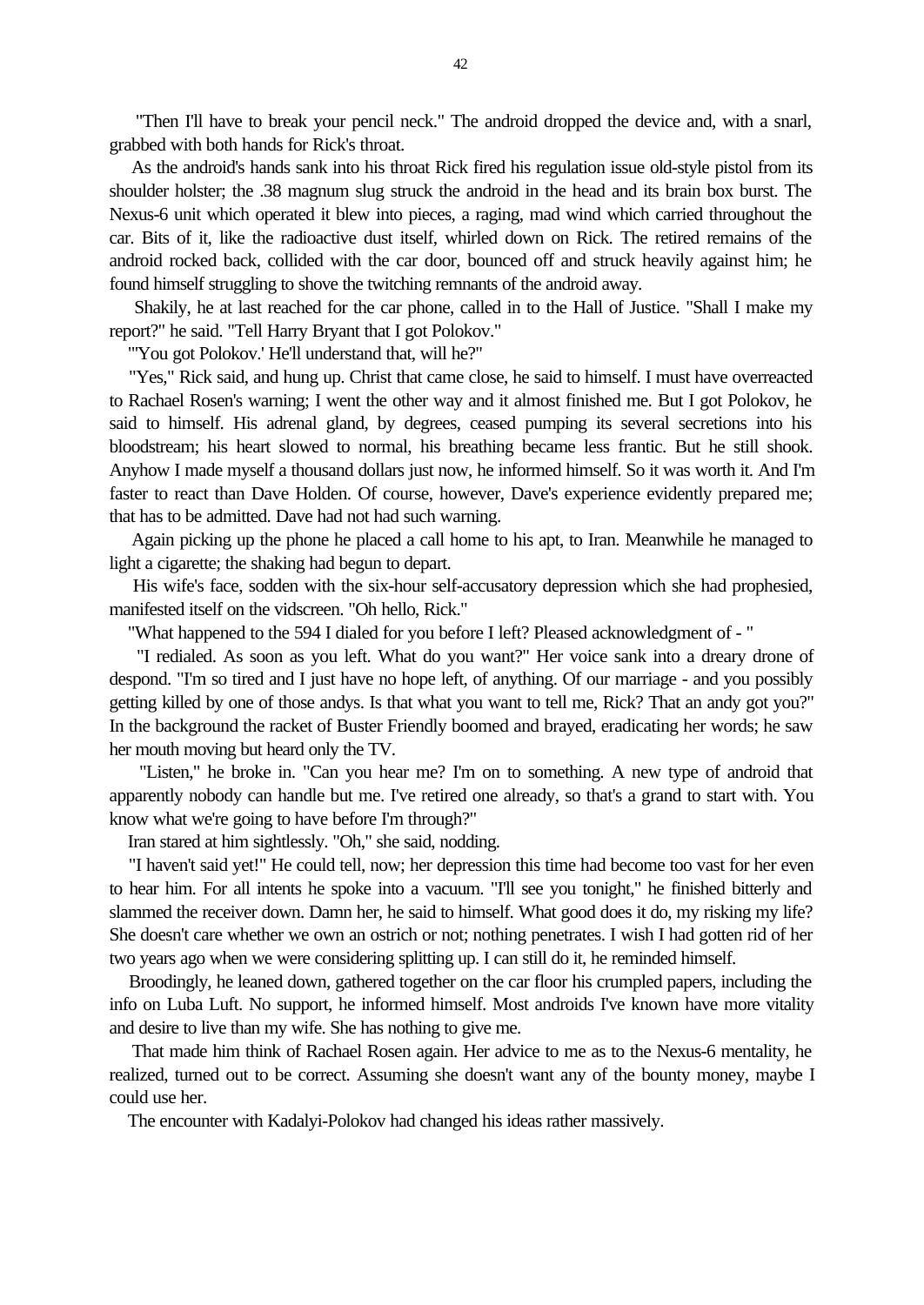Snapping on his hovercar's engine he whisked nippity-nip up into the sky, heading toward the old War Memorial Opera House, where, according to Dive Holden's notes, he would find Luba Luft this time of the day.

 He wondered, now, about her, too. Some female androids seemed to him pretty; he had found himself physically attracted by several, and it was an odd sensation, knowing intellectually that they were machines but emotionally reacting anyhow.

 For example Rachael Rosen. No, he decided; she's too thin. No real development, especially in the bust. A figure like a child's, flat and tame. He could do better. How old did the poop sheet say Luba Luft was? As he drove he hauled out the now wrinkled notes, found her so-called "age." Twenty-eight, the sheet read. Judged by appearance, which, with andys, was the only useful standard.

 It's a good thing I know something about opera, Rick reflected. That's another advantage I have over Dave; I'm more culturally oriented.

 I'll try one more andy before I ask Rachael for help, he decided. If Miss Luft proves exceptionally hard-but he had an intuition she wouldn't. Polokov had been the rough one; the others, unaware that anyone actively hunted them, would crumble in succession, plugged like a file of ducks.

 As he descended toward the ornate, expansive roof of the opera house he loudly sang a potpourri of arias, with pseudo-Italian words made up on the spot by himself; even without the Penfield mood organ at hand his spirits brightened into optimism. And into hungry, gleeful anticipation.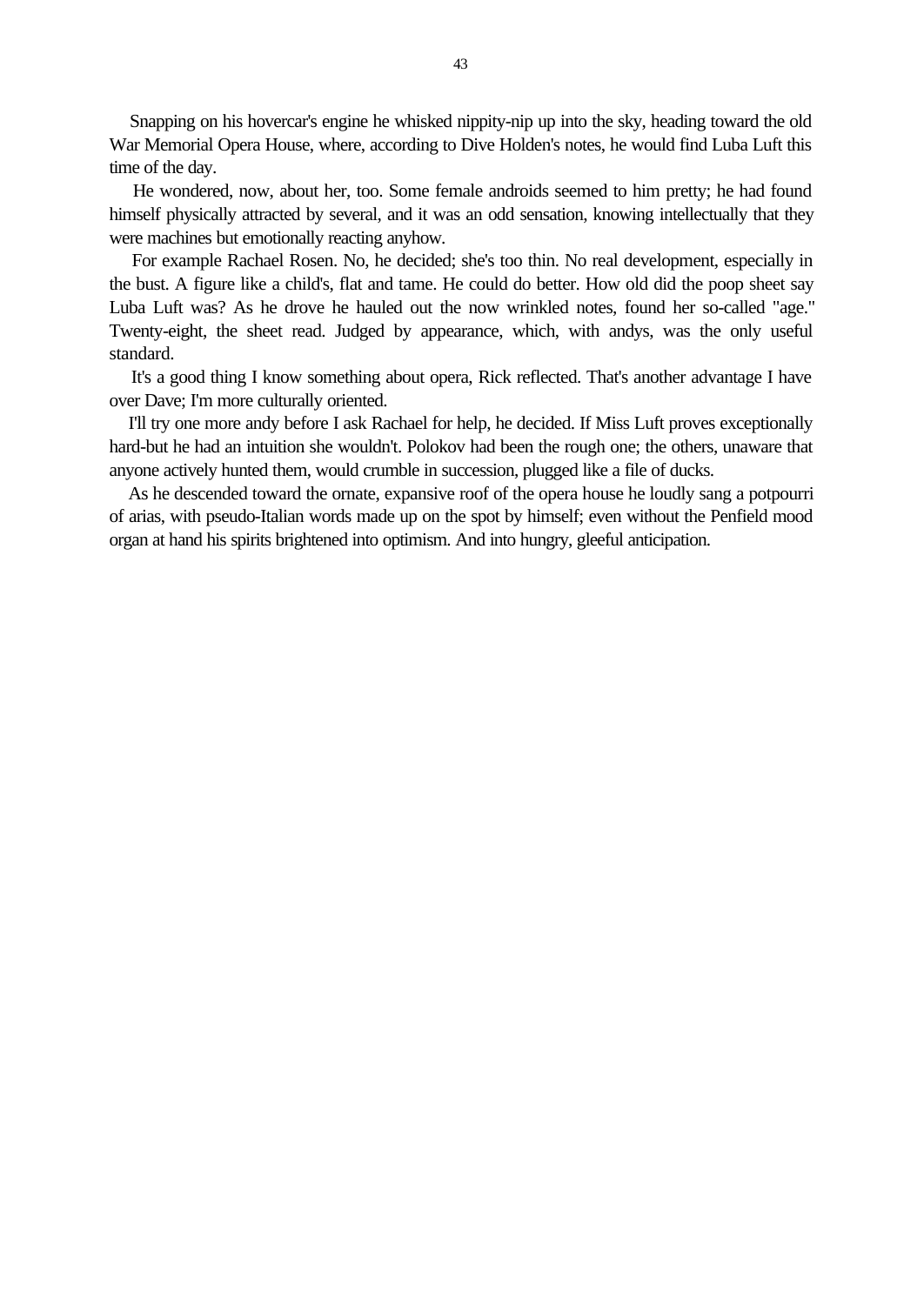#### **NINE**

In the enormous whale-belly of steel and stone carved out to form the long-enduring old opera house Rick Deckard found an echoing, noisy, slightly miscontrived rehearsal taking place. As he entered he recognized the music: Mozart's The Magic Flute, the first act in its final scenes. The moor's slaves - in other words the chorus - had taken up their song a bar too soon and this had nullified the simple rhythm of the magic bells.

 What a pleasure; he loved The Magic Flute. He seated himself in a dress circle scat (no one appeared to notice him) and made himself comfortable. Now Popageno in his fantastic pelt of bird feathers had joined Pamina to sing words which always brought tears to Rick's eyes, when and if he happened to think about it.

> *Könnte jedar brave Mann solche Glöckchen finden, eine Feinde würden dann ohne Muhe schwinden.*

 Well, Rick thought, in real life no such magic bells exist that make your enemy effortlessly disappear. Too bad. And Mozart, not long after writing The Magic Flute, had died in his thirties - of kidney disease. And had been buried in an unmarked paupers' grave.

 Thinking this he wondered if Mozart had had any intuition that the future did not exist, that he had already used up his little time. Maybe I have, too, Rick thought as he watched the rehearsal move along. This rehearsal will end, the performance will end, the singers will die, eventually the last score of the music will be destroyed in one way or another; finally the name "Mozart" will vanish, the dust will have won. If not on this planet then another. We can evade it awhile. As the andys can evade me and exist a finite stretch longer. But I get them or some other bounty hunter gets them. In a way, he realized, I'm part of the form-destroying process of entropy. The Rosen Association creates and I unmake. Or anyhow so it must seem to them.

On the stage Papageno and Pamina engaged in a dialogue. He stopped his introspection to listen.

*Papageno: "My child, what should we now say. Pamina: " - the truth. That's what we will say."*

 Leaning forward and peering, Rick studied Pamina in her heavy, convoluted robes, with her wimple trailing its veil about her shoulders and face. He reexamined the poop sheet, then leaned back, satisfied. I've now seen my third Nexus-6 android, he realized. This is Luba Luft. A little ironic, tile sentiment her role calls for. However vital, active, and nice-looking, an escaped android could hardly tell the truth; about itself, anyhow.

 On tile stage Luba Luft sang, and he found himself surprised at the quality of her voice; it rated with that of the best, even that of notables in his collection of historic tapes. The Rosen Associaion built her well, he had to admit. And again he perceived himself sub specie aeternitatis, the formdestroyer called forth by what he heard and saw here. Perhaps the better she functions, the better a singer she is, the more I am needed. If the androids had remained substandard, like the ancient q-40s made by Derain Associates - there would be no problem and no need of my skill. I wonder when I should do it, he asked himself. As soon as possible, probably. At the end of the rehearsal when she goes to her dressing room.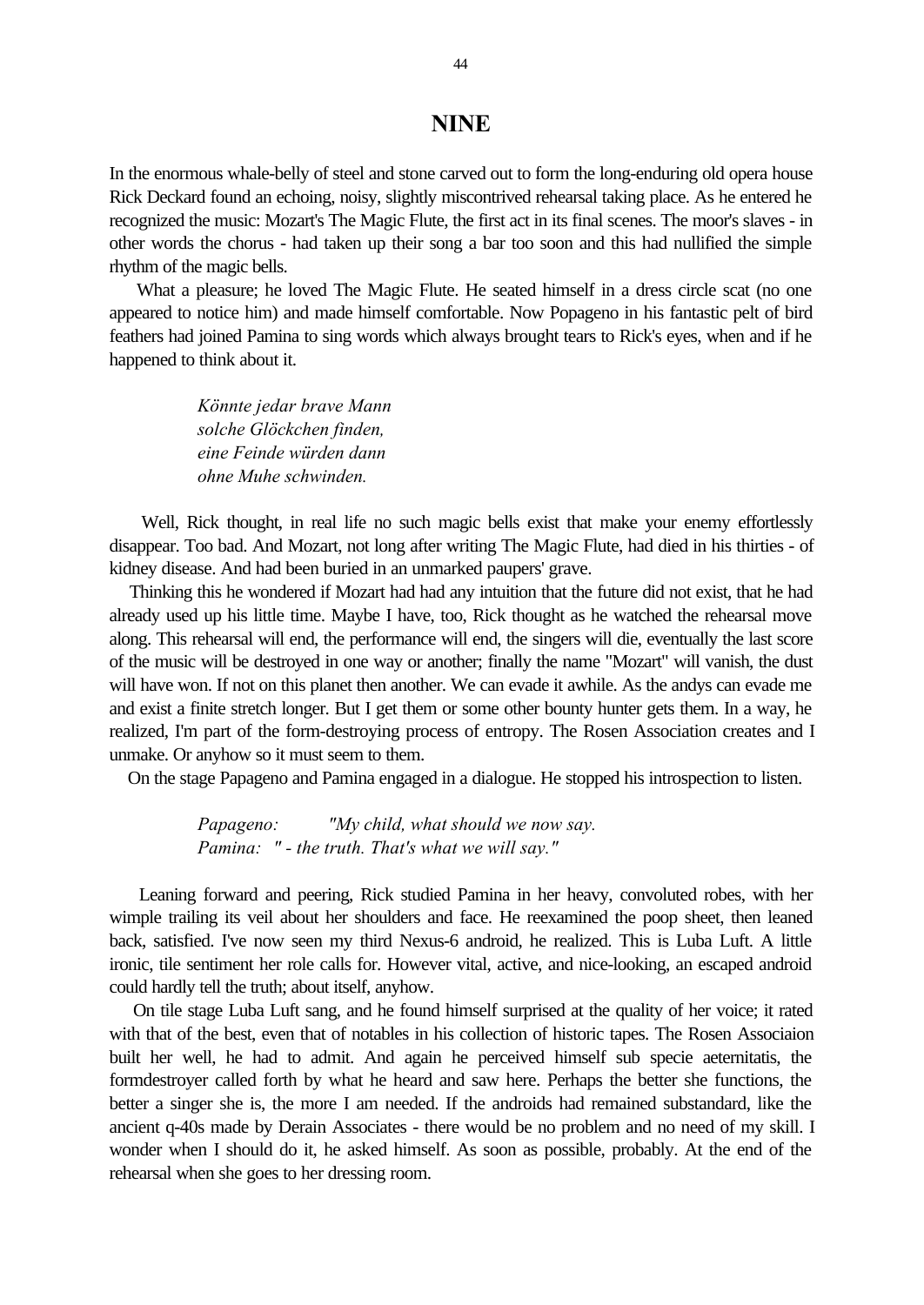At the end of the act the rehearsal ended temporarily. It would resume, the conductor said in English, French, and German, in an hour and a half. The conductor then departed; the musicians left their instruments and also left. Getting to his feet Rick made his way backstage to the dressing rooms; he followed the tail end of the cast, taking his time and thinking, It's better this way, getting it immediately over with. I'll spend as short a time talking to her and testing her as possible. As soon as I'm sure - but technically he could not be sure until after the test. Maybe Dave guessed wrong on her, he conjectured. I hope so. But he doubted it. Already, instinctively, his professional sense had responded. And he had yet to err . . . throughout years with the department.

 Stopping a super he asked for Miss Luft's dressing room; the super, wearing makeup and the costume of an Egyptian spear carrier, pointed. Rick arrived at the indicated door, saw an ink-written note tacked to it reading MISS LUFT PRIVATE, and knocked.

#### "Come in."

 He entered. The girl sat at her dressing table, a much-handled clothbound score open on her knees, marking here and there with a ball-point pen. She still wore her costume and makeup, except for the wimple; that she had set. down on its rack. "Yes?" she said, looking up. The stage makeup enlarged her eyes,, enormous and hazel they fixed on him and did not waver. "I am busy, as you can see." Her English contained no remnant of an accent.

Rick said, "You compare favorably to Schwarzkopf."

 "Who are you?" Her tone held cold reserve - and that other cold, which he had encountered in so many androids. Always the same: great intellect, ability to accomplish much, but also this. He deplored it. And yet, without it, he could not track them down.

"I'm from the San Francisco Police Department," he said.

 "Oh?" The huge and intense eyes did not flicker, did not respond. "What are you here about?" Her tone, oddly, seemed gracious.

 Seating himself in a nearby chair he unzipped his briefcase. "I have been sent here to administer a standard personality-profile test to you. It won't take more than a few minutes."

 "Is it necessary?" She gestured toward the big clothbound score. "I have a good deal I must do." Now she had begun to look apprehensive.

"It's necessary." He got out the Voigt-Kampff instruments, began setting them up.

"An IQ test?

"No. Empathy."

"I'll have to put on my glasses." She reached to open a drawer of her dressing table.

 "If you can mark the score without your glasses you can take this test. I'll show you some pictures and ask you several questions. Meanwhile - " He got up and walked to her, and, bending, pressed the adhesive pad of sensitive grids against her deeply tinted check. "And this light," he said, adjusting the angle of the pencil beam, "and that's it."

 "Do you think I'm an android? Is that it?" Her voice had faded almost to extinction. "I'm not an android. I haven't even been on Mars; I've never even seen an android!" Her elongated lashes shuddered involuntarily; he saw her trying to appear calm. "Do you have information that there's an android in the cast? I'd be glad to help you, and if I were an android would I be glad to help you?"

 "An android," he said, "doesn't care what happens to any other android. That's one of the indications we look for."

"Then," Miss Luft said, "you must be an android."

That stopped him; he stared at her.

 "Because," she continued, "Your job is to kill them, isn't it? You're what they call - " She tried to remember.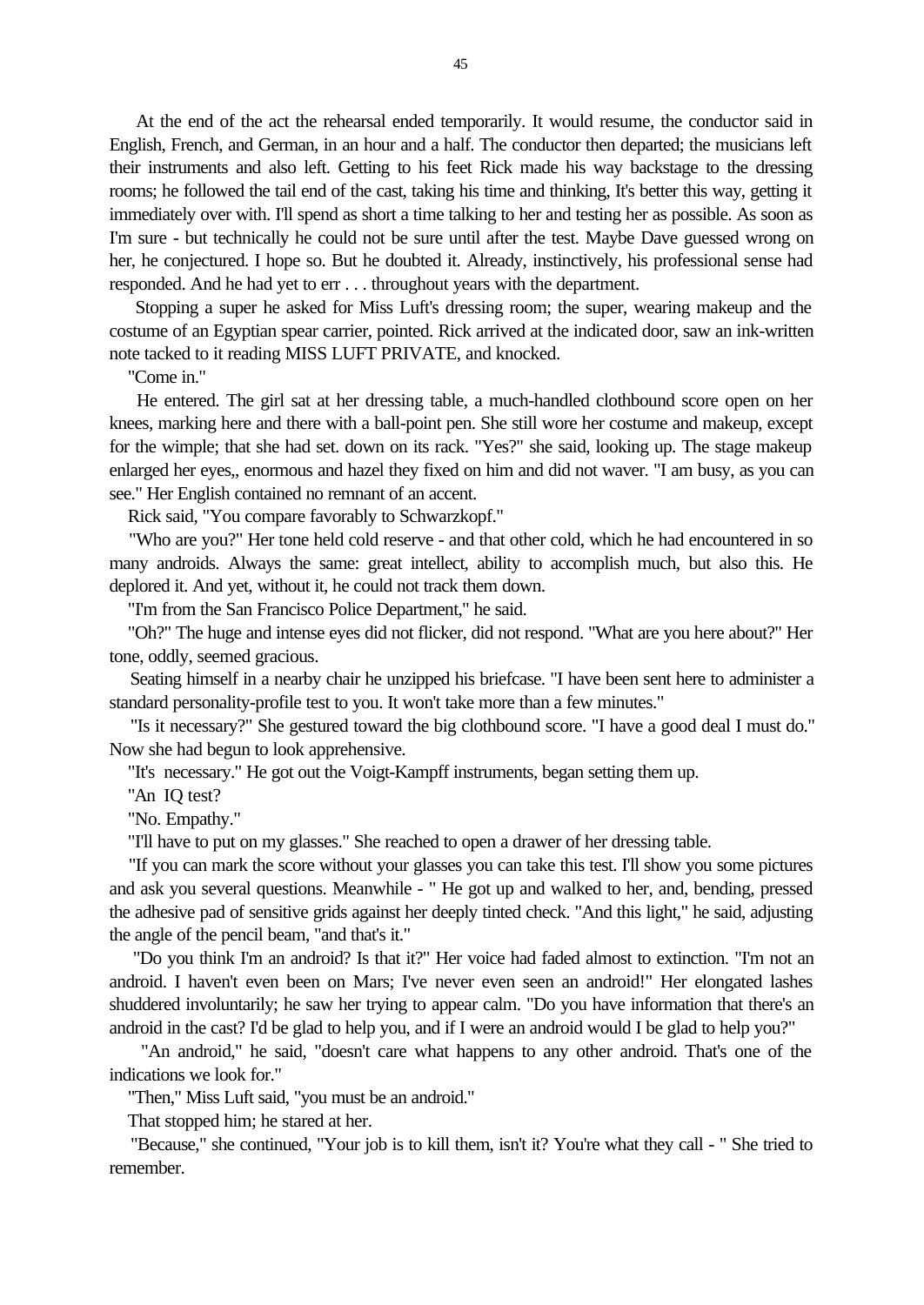"A bounty hunter," Rick said. "But I'm not an android."

"This test you want to give me." Her voice, now, had begun to return. "Have you taken it?"

"Yes." He nodded. "A long, long time ago; when I first started with the department."

"Maybe that's a false memory. Don't androids sometimes go around with false memories?"

Rick said, "My superiors know about the test. It's mandatory.

 "Maybe there was once a human who looked like you, and somewhere along the line you killed him and took his place. And your superiors don't know." She smiled. As if inviting him to agree.

"Let's get on with the test," he said, getting out the sheets of questions.

"I'll take the test," Luba Luft said, "if you'll take it first."

Again he stared at her, stopped in his tracks.

 "Wouldn't that be more fair?" she asked. "Then I could be sure of you. I don't know; you seem so peculiar and hard and strange." She shivered, then smiled again. Hopefully.

 "You wouldn't be able to administer the Voigt-Kampff test. It takes considerable experience. Now please listen carefully. These questions will deal with social situations which you might find yourself in; what I want from you is a statement of response, what you'd do. And I want the response as quickly as you can give it. One of the factors I'll record is the time lag, if any." He selected his initial question. "You're sitting watching TV and suddenly you discover a wasp crawling on your wrist." He checked with his watch, counting the seconds. And checked, too, with the twin dials.

"What's a wasp?" Luba Luft asked.

"A stinging bug that flies."

 "Oh, how strange." Her immense eyes widened with child-like acceptance, as if he had revealed the cardinal mystery of creation. "Do they still exist? I've never seen one."

 "They died out because of the dust. Don't you really know what a wasp is? You must have been alive when there were wasps; that's only been - "

"Tell me the German word."

 He tried to think of the German word for wasp but couldn't. "Your English is perfect," he said angrily.

 "My accent," she corrected, "is perfect. It has to be, for roles, for Purcell and Walton and Vaughn Williams. But my vocabulary isn't very large." She glanced at him shyly.

"Wespe," he said, remembering the German word.

"Ach yes; eine Wespe." She laughed. "And what was the question? I forget already."

 "Let's try another." Impossible now to get a meaningful response. "You are watching an old movie on TV, a movie from before the war. It shows a banquet in progress; the entrée" - he skipped over the first part of the question - "consists of boiled dog, stuffed with rice."

 "Nobody would kill and cat a dog," Luba Luft said. "They're worth a fortune. But I guess it would be an imitation dog: ersatz. Right? But those are made of wires and motors; they can't be eaten."

"Before the war," he grated.

"I wasn't alive before the war."

"But you've seen old movies on TV."

"Was the movie made in the Philippines?"

"Why?"

 "Because," Luba Luft said, "they used to cat boiled dog stuffed with rice in the Philippines. I remember reading that."

"But your response," he said. "I want your social, emotional, moral reaction."

"To the movie?" She pondered. "I'd turn it off and watch Buster Friendly."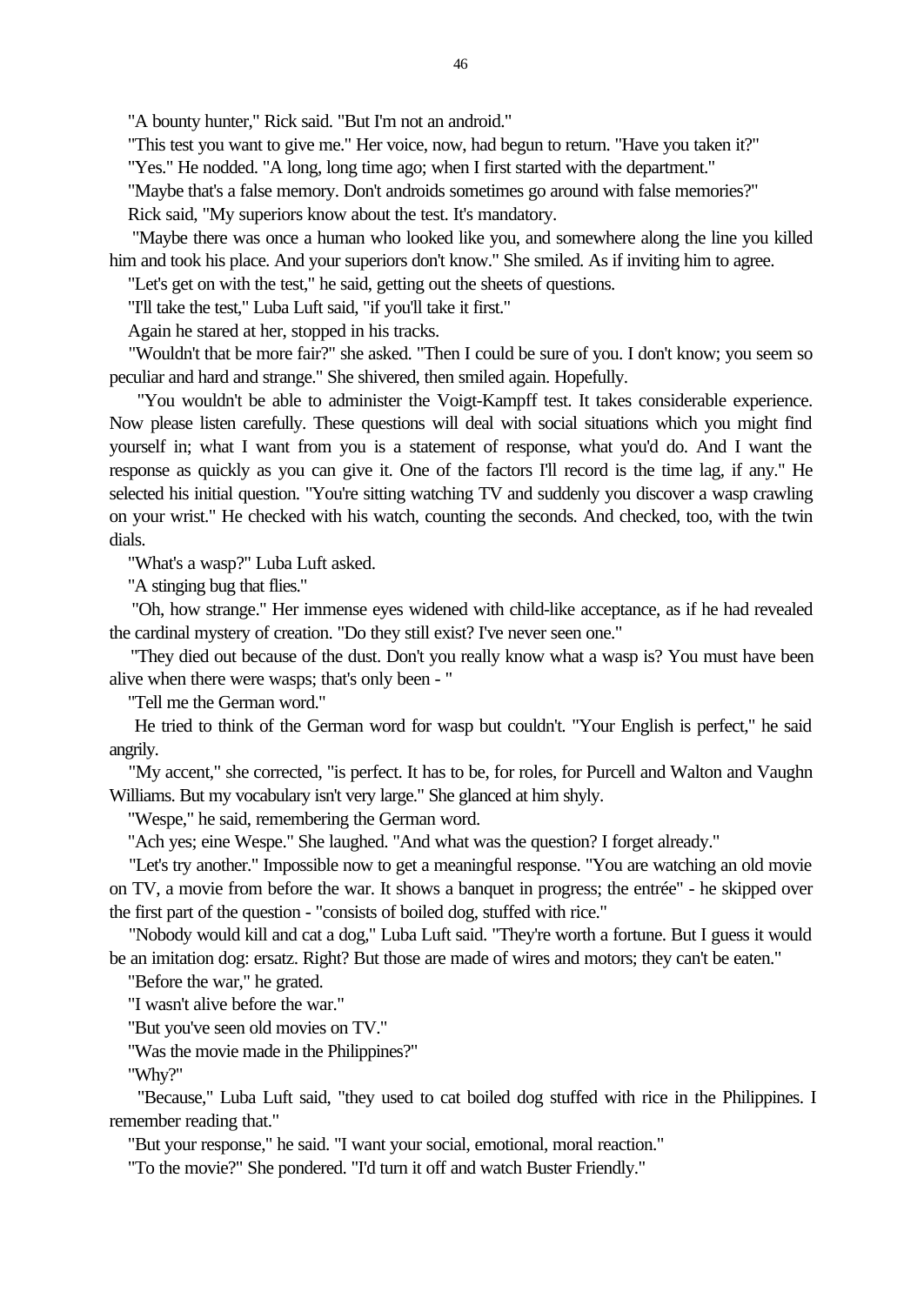"Why would you turn it off?"

 "Well," she said hotly, "who the hell wants to watch an old movie set in the Philippines? What ever happened in the Philippines except the Bataan Death March, and would you want to watch that?" She glared at him indignantly. On his dials the needles swung in all directions.

After a pause he said carefully, "You rent a mountain cabin."

"Ja." She nodded. "Go on; I'm waiting."

"In an area still verdant."

"Pardon?" She cupped her ear. "I don't ever hear that term."

 "Still trees and bushes growing. The cabin is rustic knotty pine with a huge fireplace. On the walls someone has hung old snaps, Currier and Ives prints, and above the fireplace a deer's head has been mounted, a full stag with developed horns. The people with you admire the decor of the cabin and - "

 "I don't understand 'Currier' or 'Ives' or 'decor,"' Luba Luft said; she seemed to be struggling, however, to make out the terms. "Wait." She held up her hand earnestly. "With rice, like in the dog. Currier is what makes the rice currier rice. It's Curry in German."

 He could not fathom, for the life of him, if Luba Luft's semantic fog had purpose. After consultation with himself he decided to try another question; what else could he do? "You're dating a man," he said, "and he asks you to visit his apartment. While you're there - "

"O nein," Luba broke in. "I wouldn't be there. That's easy to answer."

"That's not the question!"

 "Did you get the wrong question? But I understand that; why is a question I understand the wrong one? Aren't I supposed to understand?" Nervously fluttering she rubbed her cheek and detached the adhesive disk. It dropped to the floor, skidded, and rolled under her dressing table. "Ach Gott," she muttered, bending to retrieve it. A ripping sound, that of cloth tearing. Her elaborate costume.

 "I'll get it," he said, and lifted her aside; he knelt down, groped under the dressing table until his fingers located the disk.

When he stood up he found himself looking into a laser tube.

 "Your questions," Luba Luft said in a crisp, formal voice, "began to do with sex. I thought they would finally. You're not from the police department; you're a sexual deviant."

 "You can look at my identification." He reached toward his coat pocket. His hand, he saw, had again begun to shake, as it had with Polokov.

"If you reach in there," Luba Luft said, "I'll kill you."

 "You will anyhow." He wondered how it would have worked out if he had waited until Rachael Rosen could join him. Well, no use dwelling on that.

 "Let me see some more of your questions." She held out her hand and, reluctantly, he passed her the sheets. "'In a magazine you come across a full-page color picture of a nude girl.' Well, that's one. 'You became pregnant by a man who has promised to marry you. The man goes off with another woman, your best friend; you get an abortion.' The pattern of your questioning is obvious. I'm going to call the police." Still holding the laser tube in his direction she crossed the room, picked tip the vidphone, dialed the operator. "Connect me with the San Francisco Police Department," she said. "I need a policeman."

 "What you're doing," Rick said, with relief, "is the best idea possible." Yet it seemed strange to him that Luba had decided to do this; why didn't she simply kill him? Once the patrolman arrived her chance would disappear and it all would go his way.

She must think she's human, he decided. Obviously she doesn't know.

 A few minutes later, during which Luba carefully kept the laser tube on him, a large harness bull arrived, in his archaic blue uniform with gun and star. "All right," he said at once to Luba. "Put that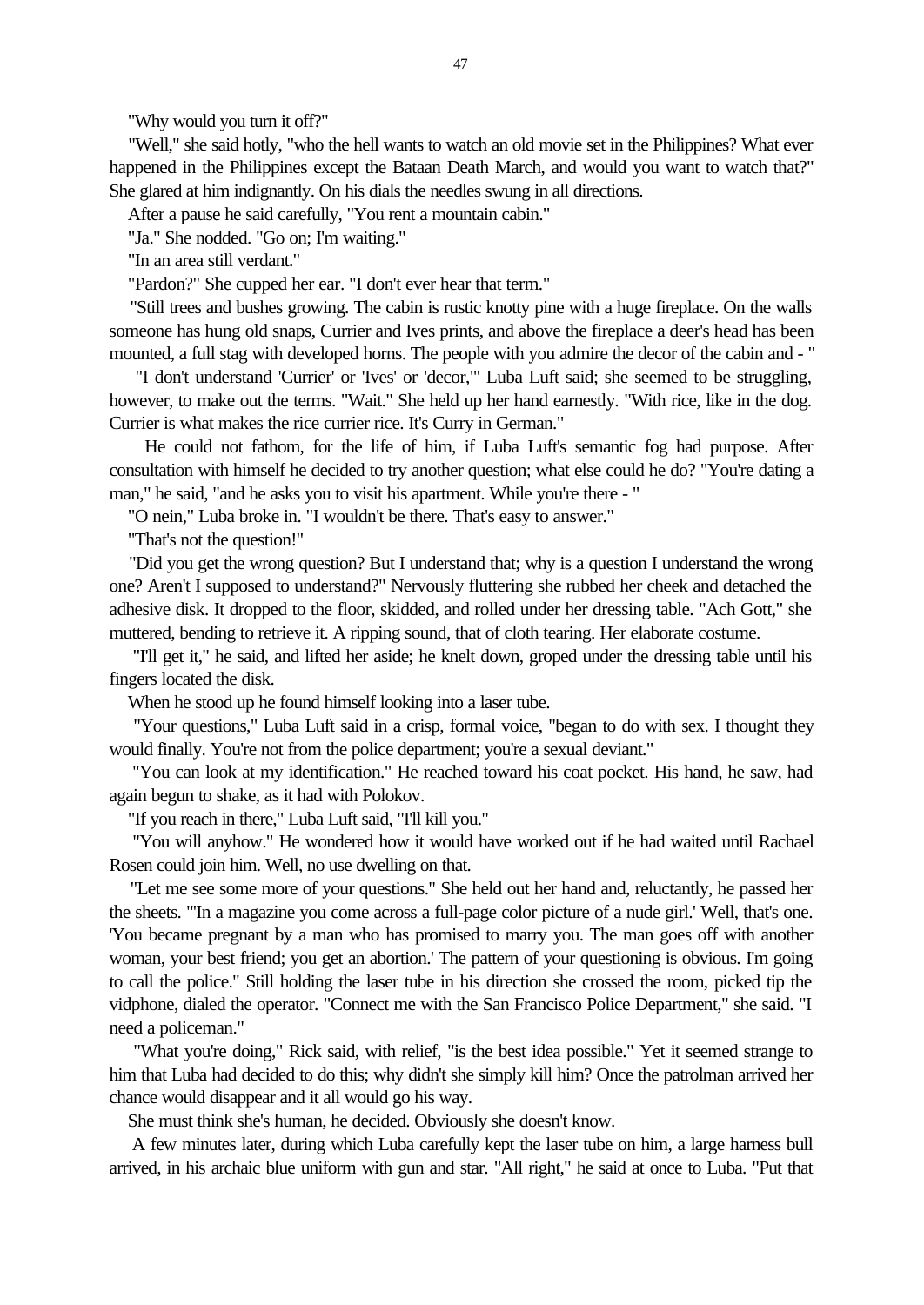thing away." She set down the laser tube and he picked it up to examine it, to see if it carried a charge. "Now what's been going on here?" he asked her. Before she could answer he turned to Rick. "Who are you?" he demanded.

 Luba Luft said, "He came into my dressing room; I've never seen him before in my life. He pretended to be taking a poll or something and he wanted to ask me questions; I thought it was all right and I said okay, and then he began asking me obscene questions."

"Let's see your identification," the harness bull said to Rick, his hand extended.

As he got out his ID Rick said, "I'm a bounty hunter with the department."

 "I know all the bounty hunters," the harness bull said to Rick as he examined Rick's wallet. "With the S. F. Police Department? "

 "My supervisor is Inspector Harry Bryant," Rick said. "I've taken over Dave Holden's list, now that Dave's in the hospital."

 "As I say, I know all the bounty hunters," the harness bull said, "and I've never heard of you." He handed Rick's ID back to him.

"Call Inspector Bryant," Rick said.

"There isn't any Inspector Bryant," the harness bull said.

 It came to Rick what was going on. "You're an android," he said to the harness bull. "Like Miss Luft." Going to the vidphone he picked up the receiver himself. "I'm going to call the department." He wondered how far be would get before the two androids stopped him.

"The number," the harness bull said, "is - "

 "I know the number." Rick dialed, presently had the police switchboard operator. "Let me talk to Inspector Bryant," he said.

"Who is calling, please?"

 "This is Rick Deckard." He stood waiting; meanwhile, off to one side, the harness bull was getting a statement from Luba Luft; neither paid any attention to him.

 A pause and then Harry Bryant's face appeared on the vidscreen. "What's doing?" he asked Rick. "Some trouble," Rick said. "One of those on Dave's list managed to call in and get a so-called patrolman out here. I can't seem to prove to him who I am; he says he knows all the about hunters in the department and he's never heard of me." He added, "He hasn't heard of you either."

Bryant said, "Let me talk to him."

 "Inspector Bryant wants to talk to you." Rick held out the vidphone receiver. The harness bull ceased questioning Miss Luft and came over to take it.

 "Officer Crams," the harness bull said briskly. A pause. "Hello?" He listened, said hello several times more, waited, then turned to Rick. "There's nobody on the line. And nobody on the screen." He pointed to the vidphone screen and Rick saw nothing on it.

 Taking the receiver from the harness bull Rick said, "Mr. Bryant?" He listened, waited; nothing. "I'll dial again." He hung up, waited, then redialed the familiar number. The phone rang, but no one answered it; the phone rang on and on.

 "Let me try," Officer Crams said, taking the receiver away from Rick. "You must have misdialed "He dialed. "The number is 842 - "

"I know the number," Rick said.

 "Officer Crams calling in," the harness bull said into the Phone receiver. "Is there an Inspector Bryant connected with the department?" A short pause. "Well, what about a bounty hunter named Rick Deckard?" Again a pause. "You're sure? Could he have recently - oh, I see; okay, thanks. No, I have it under control." Officer Crams rang off, turned toward Rick.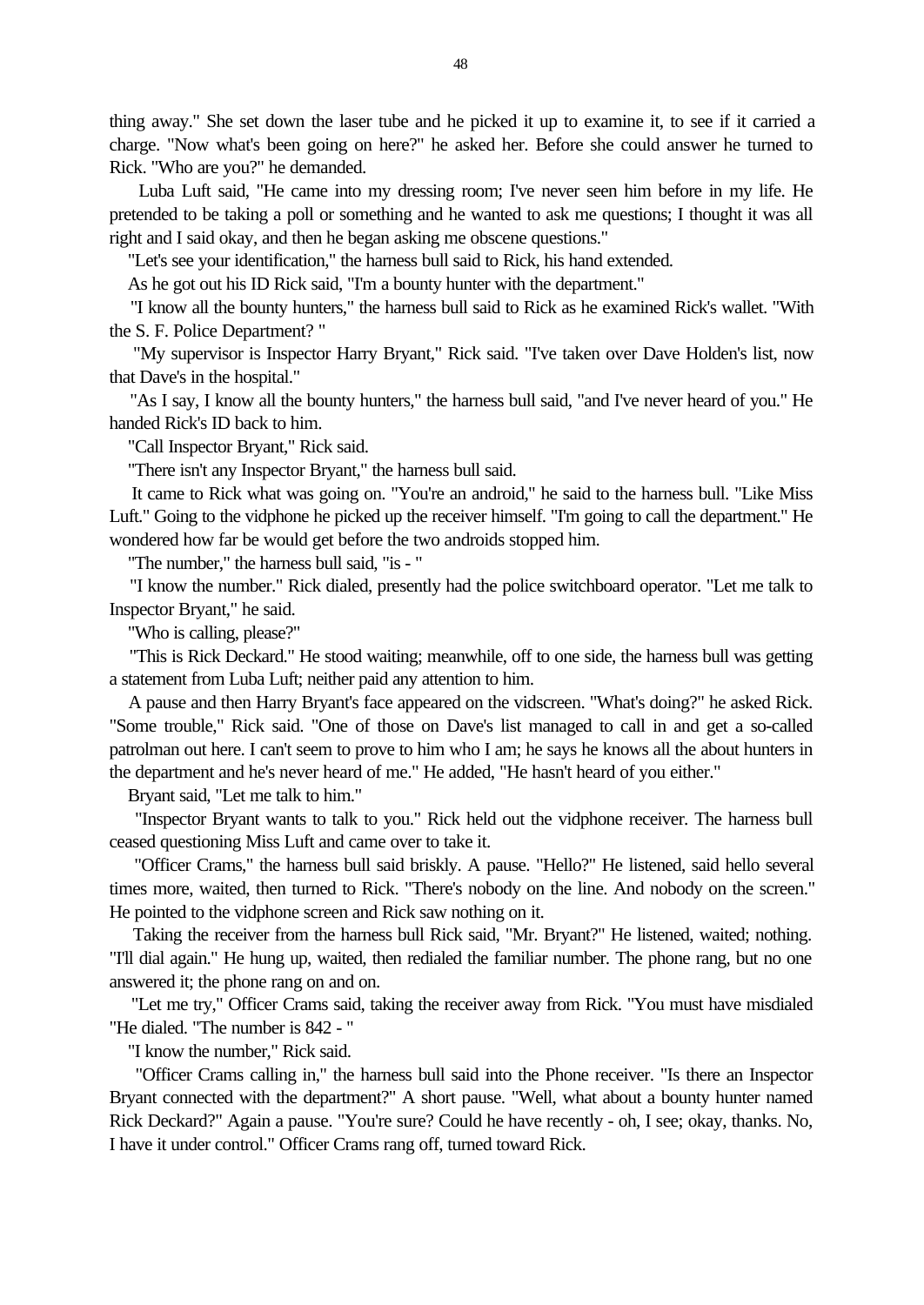"I had him on the line," Rick said. "I talked to him; he said he'd talk to you. It must be phone trouble; the connection must have been broken somewhere along the way. Didn't you see - Bryant's face showed on the screen and then it didn't." He felt bewildered.

 Officer Crams said, "I have Miss Luft's statement, Deckard. So let's go down to the Hall of Justice so I can book you."

 "Okay," Rick said. To Luba Luft he said, "I'll be back in a short while. I'm still not finished testing you."

"He's a deviant," Luba Luft said to Officer Crams. "He gives me the creeps." She shivered.

"What opera are you practicing to give?" Officer Crams asked her.

"The Magic Flute," Rick said.

"I didn't ask you; I asked her." The harness buff gave him a glance of dislike.

 "I'm anxious to get to the Hall of Justice," Rick said. "This matter should be straightened out." He started toward the door of the dressing room, his briefcase gripped.

 "I'll search you first." Officer Crams deftly frisked him, and came up with Rick's service pistol and laser tube. He appropriated both, after a moment of sniffing the muzzle of the pistol. "This has been fired recently," he said.

"I retired an andy just now," Rick said. "The remains are still in my car, up on the roof."

"Okay," Officer Crams said. "We'll go up and have a look."

 As the two of them started from the dressing room, Miss Luft followed as far as the door. "He won't come back again, will he, Officer? I'm really afraid of him; he's so strange."

 "If he's got the body of someone he killed upstairs in his car," Crams said, "he won't be coming back." He nudged Rick forward and, together, the two of them ascended by elevator to the roof of the opera house.

Opening the door of Rick's car, Officer Crams silently inspected the body of Polokov.

"An android," Rick said. "I was sent after him. He almost got me by pretending to be - "

 "They'll take your statement at the Hall of Justice," Officer Crams interrupted. He nudged Rick over to his parked, plainly marked police car; there, by police radio, he put in a call for someone to come pick up Polokov. "Okay, Deckard," he said, then, ringing off. "Let's get started."

With the two of them aboard, the patrol car zummed up from the roof and headed south.

 Something, Rick noticed, was not as it should be. Officer Crams had steered the car in the wrong direction.

"The Hall of justice," Rick said, "is north, on Lombard."

 "That's the old Hall of Justice," Officer Crams said. "The new one is on Mission. That old building, it's disintegrating; it's a ruin. Nobody's used that for years. Has it been that long since you last got booked?"

 "Take me there," Rick said. "To Lombard Street." He understood it all, now; saw what the androids, working together, had achieved. He would not live beyond this ride; for him it was the end, as it had almost been for Dave - and probably eventually would be.

 "That girl's quite a looker," Officer Crams said. "Of course, with that costume you can't tell about her figure. But I'd say it's damn okay."

Rick said, "Admit to me that you're an android."

 "Why? I'm not an android. What do you do, roam around killing people and telling yourself they're androids? I can see why Miss Luft was scared. It's a good thing for her that she called us."

"Then take me to the Hall of Justice, on Lombard."

"Like I said - "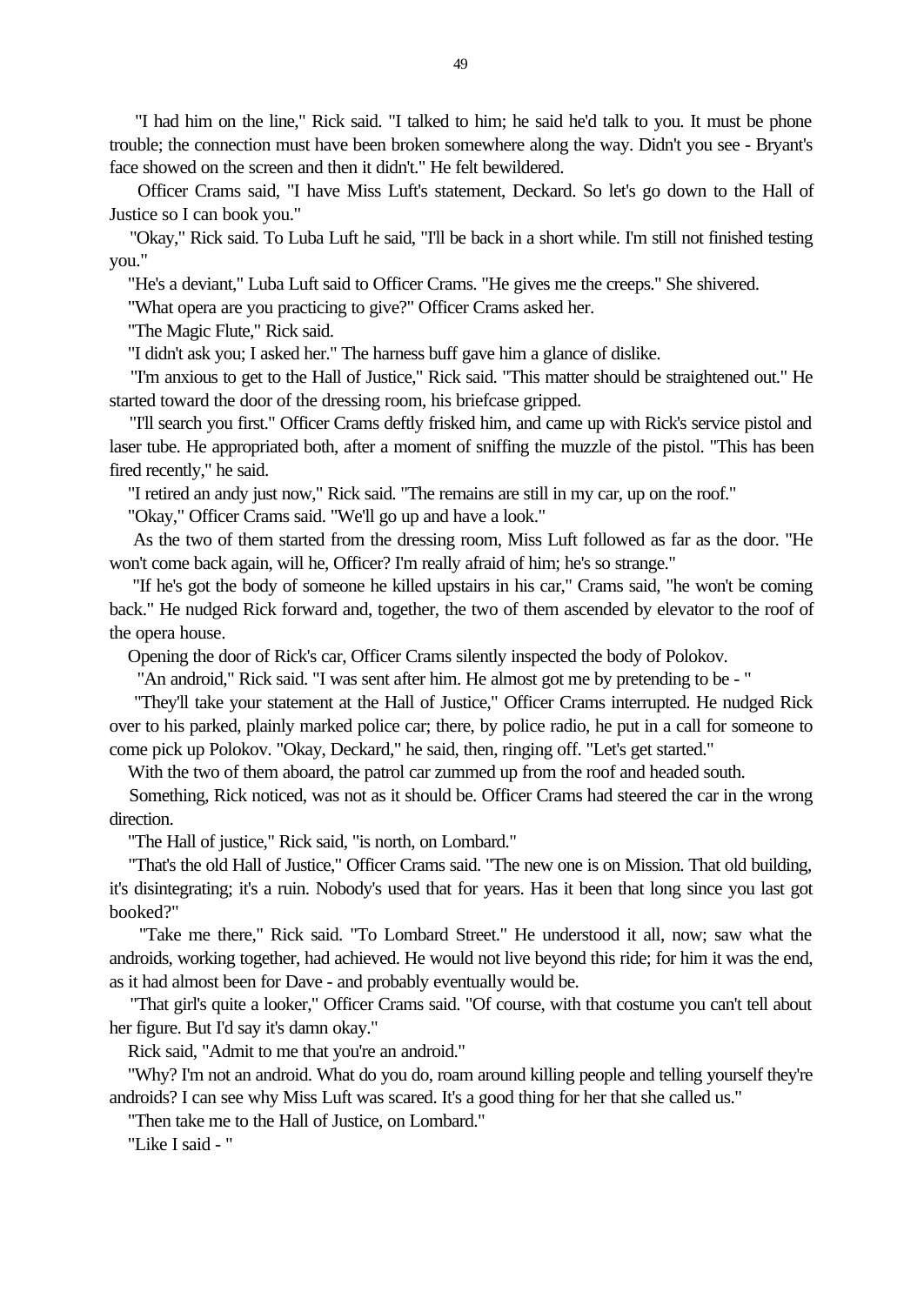"It'll take about three minutes," Rick said. "I want to see it. Every morning I check in for work, there; I want to see that it's been abandoned for years, as you say."

 "Maybe you're an android," Officer Crams said. "With a false memory, like they give them. Had you thought of that?" He grinned frigidly as he continued to drive south.

 Conscious of his defeat and failure, Rick settled back. And, helplessly, waited for what came next. Whatever the androids had planned, now that they had physical possession of him.

But I did get one of them, he told himself; I got Polokov. And Dave got two.

Hovering over Mission, Officer Crams's police car prepared to descend for its landing.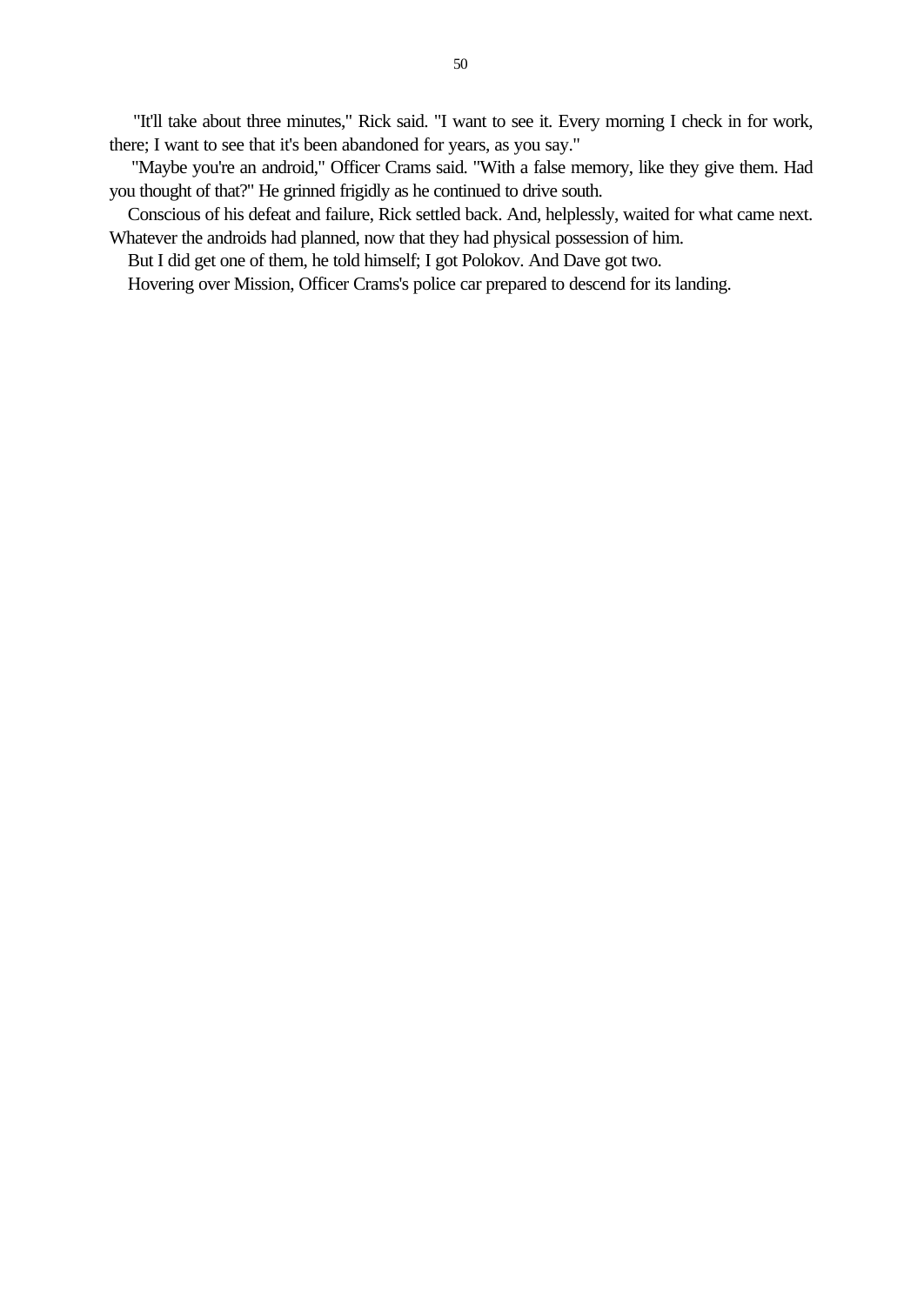## **TEN**

 The Mission Street Hall of Justice building, onto the roof of which the hovercar descended, jutted up in a series of baroque, ornamented spires; complicated and modem, the handsome structure struck Rick Deckard as attractive - except for one aspect. He had never seen it before.

The police hovercar landed. And, a few minutes later, he found himself being booked.

 "304," Officer Crams said to the sergeant at the high desk. "And 612.4 and let's see. Representing himself to be a peace officer."

 "406.7 the desk sergeant said, filling out the forms; he wrote leisurely, in a slightly bored manner. Routine business, his posture and expression declared. Nothing of importance.

 "Over here," Officer Crams said to Rick, leading him to a small white table at which a technician operated familiar equipment. "For your cephalic pattern," Crams said. "Identpurposes."

 Rick said brusquely, "I know." In the old days, when he had been a harness bull himself, he had brought many suspects to a table like this. Like this, but not this particular table.

 His cephatic pattern taken, he found himself being led off to an equally familiar room; reflexively he began assembling his valuables for transfer. It makes no sense, he said to himself. Who are these people? If this place has always existed, why didn't we know about it? And why don't they know about us? Two parallel police agencies, he said to himself; ours and this one. But never coming in contact - as far as I know until now. Or maybe they have, he thought. Maybe this isn't the first time. Hard to believe, he thought, that this wouldn't have happened long ago. If this really is a police apparatus, here; if it's what it asserts itself to be,

 A man, not in uniform, detached himself from the spot at which he had been standing; he approached Rick Deckard at a measured, unruffled pace, gazing at him curiously. "What's this one?" he asked Officer Crams.

 "Suspected homicide," Crams answered. "We have a body - we found it in his car - but he claims it's an android. We're checking it out, giving it a bone marrow analysis at the lab. And posing as a police officer, a bounty hunter. To gain access to a woman's dressing room in order to ask her suggestive questions. She doubted he was what he said he was and called us in." Stepping back, Crams said, "Do you want to finish up with him, sir? "

 "All right." The senior police official, not in uniform, blue-eyed, with a narrow, flaring nose and inexpressive lips, eyed Rick, then reached for Rick's briefcase. "What do you have in here, Mr. Deckard? "

 Rick said, "Material pertaining to the Voigt-KampfF personality test. I was testing a suspect when Officer Crams arrested me." He watched as the police official rummaged through the contents of the briefcase, examining each item. "The questions I asked Miss Luft are standard V-K questions, printed on the - "

"Do you know George Gleason and Phil Resch?" the police official asked.

"No," Rick said; neither name meant anything to him.

 "They're the bounty hunters for Northern California. Both are attached to our department. Maybe you'll run into them while you're here. Are you an android, Mr. Deckard? The reason I ask is that several times in the past we've had escaped andys turn up posing as out-of-state bounty hunters here in pursuit of a suspect."

 Rick said, "I'm not an android. You can administer the Voigt-Kampff test to me; I've taken it before and I don't mind taking it again. But I know what the results will be. Can I phone my wife?"

"You're allowed one call. Would you rather phone her than a lawyer?"

"I'll phone my wife," Rick said. "She can get a lawyer for me."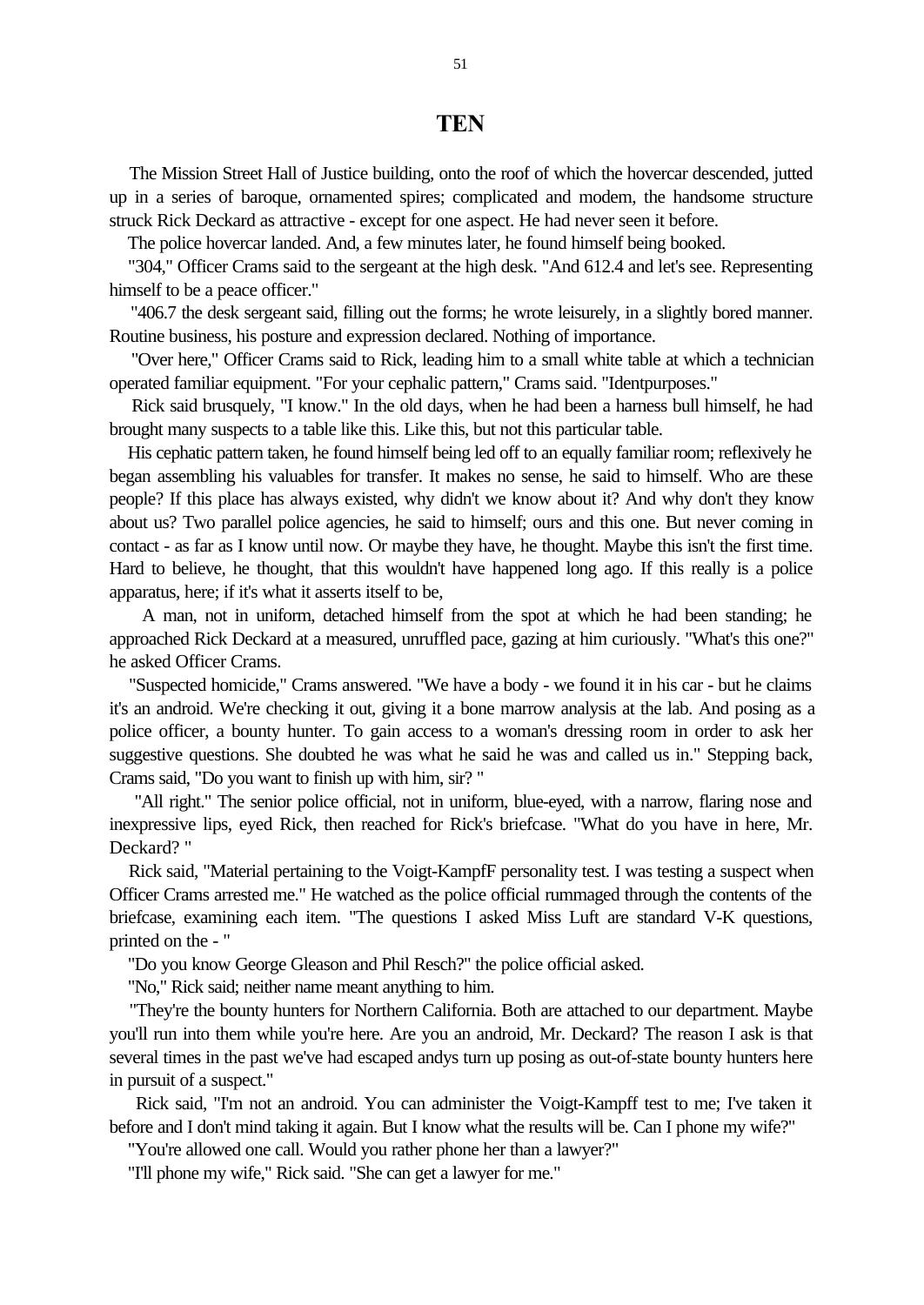The plainclothes police officer handed him a fifty-cent piece and pointed. "There's the vidphone over there." He watched as Rick crossed the room to the phone. Then he returned to his examination of the contents of Rick's briefcase.

 Inserting the coin, Rick dialed his home phone number. And stood for what seemed like an eternity, waiting.

A woman's face appeared on the vidscreen. "Hello," she said.

It was not Iran. He had never seen the woman before in his life.

He hung up, walked slowly back to the police officer.

 "No luck?" the officer asked. "Well, you can make another call; we have a liberal policy in that regard. I can't offer you the opportunity of calling a bondsman because your offense is unbailable, at present. When you're arraigned, however - "

"I know," Rick said acridly. "I'm familiar with police procedure."

 "Here's your briefcase," the officer said; he handed it back to Rick. "Come into my office I'd like to talk with you further." He started down a side hall, leading the way; Rick followed. Then, pausing and turning, the officer said, "My name is Garland." He held out his hand and they shook. Briefly. "Sit down," Garland said as he opened his office door and pushed behind a large uncluttered desk.

Rick seated himself facing the desk.

 "This Voigt-Kampff test," Garland said, that you mentioned." He indicated Rick's briefcase. "All that material you carry." he filled and lit a pipe, puffed for a moment. "It's an analytical tool for detecting andys?"

 "It's our basic test," Rick said. "The only one we currently employ. The only one capable of distinguishing the new Nexus-6 brain unit. You haven't heard of this test?"

 "I've heard of several profile-analysis scales for use with androids. But not that one." He continued to study Rick intently, his face turgid; Rick could not fathom what Garland was thinking. "Those smudged carbon flimsies," Garland continued, "that you have there in your briefcase. Polokov, Miss Luft . . . your assignments. The next one is me."

Rick stared at him, then grabbed for the briefcase.

 In a moment the carbons lay spread out before him. Garland had told the truth; Rick examined the sheet. Neither man - or rather neither he nor Garland - spoke for a time and then Garland cleared his throat, coughed nervously.

 "It's an unpleasant sensation," he said. "To find yourself a bounty hunter's assignment all of a sudden. Or whatever it is you are, Deckard." He pressed a key on his desk intercom and said, "Send one of the bounty hunters in here; I don't care which one. Okay; thank you." He released the key. "Phil Resch will be in here a minute or so from now," he said to Rick. "I want to see his list before I proceed."

"You think I might be on his list?" Rick said.

 "It's possible. We'll know pretty soon. Best to be sure about these critical matters. Best not to leave it to chance. This info sheet about me." He indicated the smudged carbon. "It doesn't list me as a police inspector; it inaccurately gives my occupation as insurance underwriter. Otherwise it's correct, as to physical description, age, personal habits, home address. Yes, it's me, all right. Look for yourself." He pushed the page to Rick, who picked it up and glanced over it.

 The office door opened and a tall fleshless man with hard-etched features, wearing horn-rim glasses and a fuzzy Vandyke beard, appeared. Garland rose, indicating Rick.

"Phil Resch, Rick Deckard. You're both bounty hunters and it's probably time you met."

As he shook hands with Rick, Phil Resch said, "Which city are you attached to?"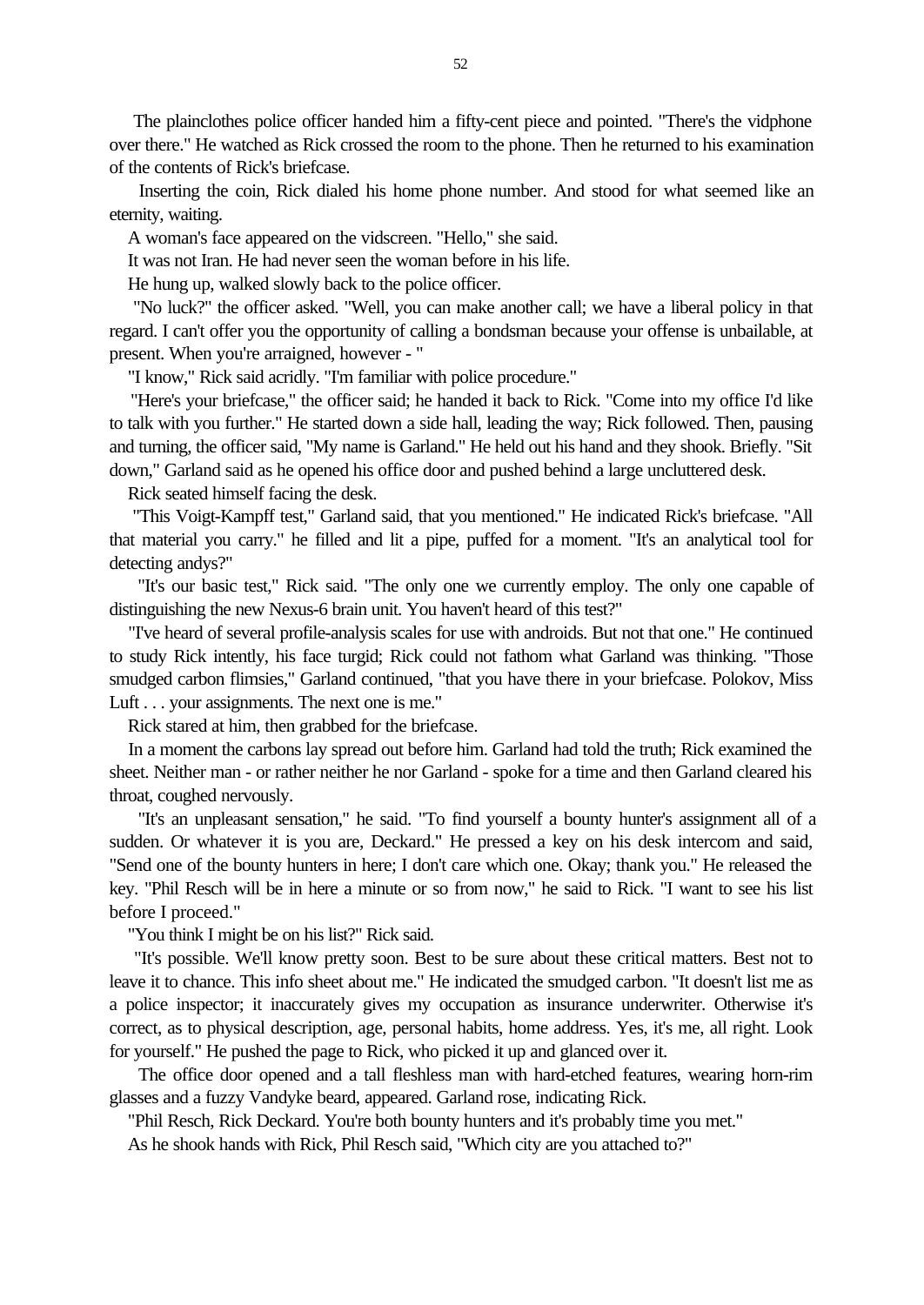Garland answered for Rick. "San Francisco. Here; take a look at his schedule. This one comes up next." He handed Phil Resch the sheet which Rick had been examining, that with his own description.

"Say, Gar," Phil Resch said. "This is you."

 "There's more," Garland said. "He's also got Luba Luft the opera singer there on his list of retirement-assignments, and Polokov. Remember Polokov? He's now dead; this bounty hunter or android or whatever he is got him, and we running a bone marrow test at the lab. To see if there's any conceivable basis - "

 "Polokov I've talked to," Phil Resch said. "That big Santa Claus from the Soviet police?" He pondered, plucking at his disarrayed beard. "I think it's a good idea to run a bone marrow test on him."

 "Why do you say that?" Garland asked, clearly annoyed. "It's to remove any legal basis on which this man Deckard could claim he hadn't killed anyone; he only 'retired an android."'

Phil Resch said, "Polokov struck me as cold. Extremely cerebral and calculating; detached."

"A lot of the Soviet police are that way," Garland said, visibly nettled.

 "Luba Luft I never met," Phil Resch said. "Although I've heard records she's made." To Rick he said, "Did you test her out? "

 "I started to," Rick said. "But I couldn't get an accurate reading. And she called in a harness bull, which ended it."

"And Polokov?" Phil Resch asked.

"I never got a chance to test him either."

 Phil Resch said, mostly to himself, "And I assume you haven't had an opportunity to test out Inspector Garland, here."

 "Of course not," Garland interjected, his face wrinkled with indignation; his words broke off, bitter and sharp.

"What test do you use?" Phil Resch asked.

"The Voigt-Kampff scale."

 "Don't know that particular one." Both Resch and Garland seemed deep in rapid, professional thought-but not in unison. "I've always said," he continued, "that the best place for an android would be with a big police organization such as W.P.O. Ever since I first met Polokov I've wanted to test him, but no pretext ever arose. It never would have, either . . . which is one of the values such a spot would have for an enterprising android."

 Getting slowly to his feet Inspector Garland faced Phil Resch and said, "Have you wanted to test me, too?"

 A discreet smiled traveled across Phil Resch's face; he started to answer, then shrugged. And remained silent. He did not seem afraid of his superior, despite Garland's palpable wrath.

 "I don't think you understand the situation," Garland said. "This man - or android - Rick Deckard comes to us from a phantom, hallucinatory, nonexistent police agency allegedly operating out of the old departmental headquarters on Lombard. He's never heard of us and we've never heard of him yet ostensibly we're both working the same side of the street. He employs a test we've never heard of. The list he carries around isn't of androids; it's a list of human beings. He's already killed once - at least once. And if Miss Luft hadn't gotten to a phone he probably would have killed her and then eventually he would have come sniffing around after me."

"Hmm," Phil Resch said.

 "Hmm," Garland mimicked, wrathfully. He looked, now, as if he bordered on apoplexy. "Is that all you have to say?"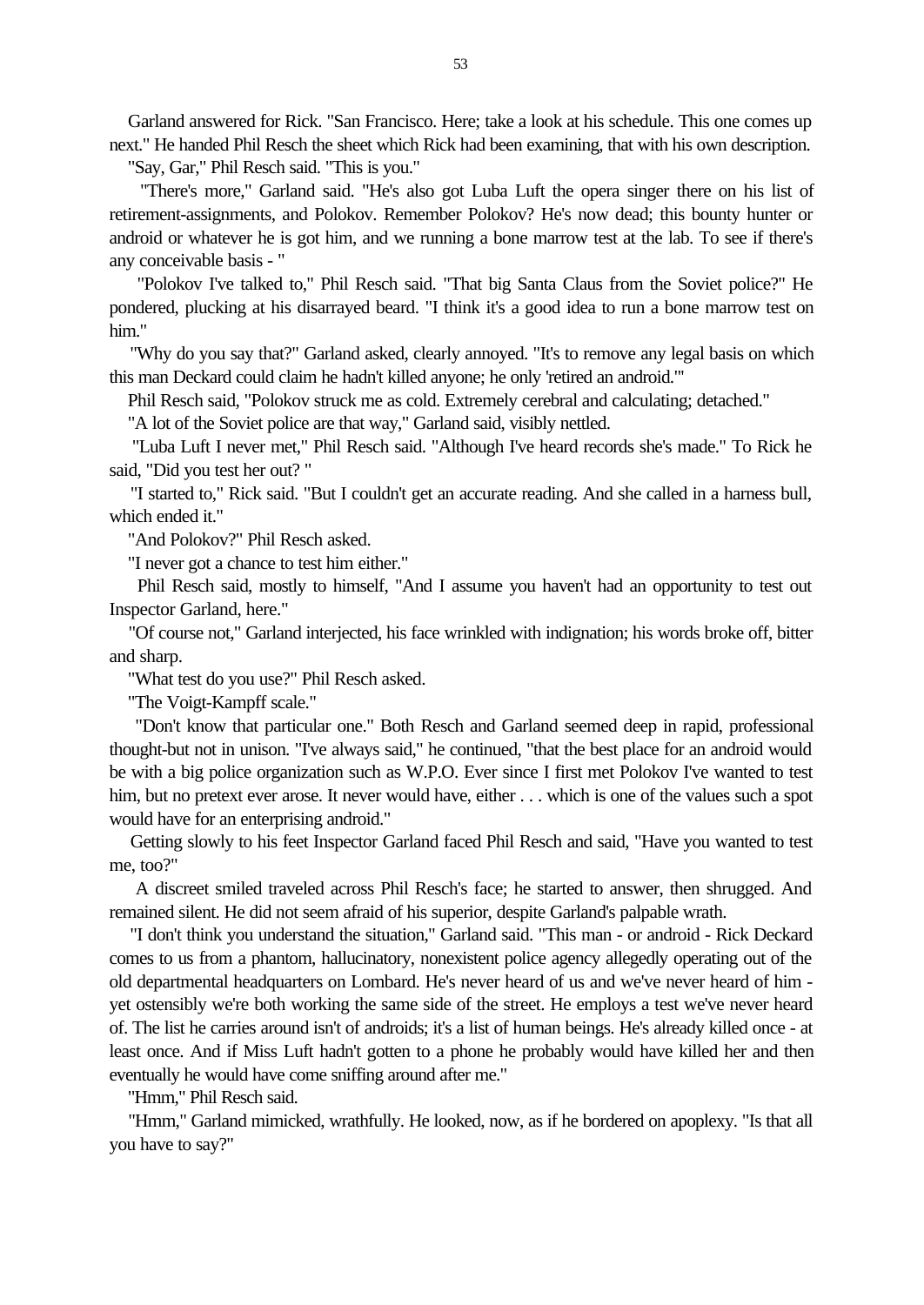The intercom came on and a female voice said, "Inspector Garland, the lab report on Mr. Polokov's corpse is ready."

"I think we should hear it," Phil Resch said.

 Garland glanced at him, seething. Then he bent, pressed the key of the intercom. "Let's have it, Miss French."

 "The bone marrow test," Miss French said, "shows that Mr. Polokov was a humanoid robot. Do you want a detailed - "

 "No, that's enough." Garland settled back in his seat, grimly contemplating the far wall; he said nothing to either Rick or Phil Resch.

Resch said, "What is the basis of your Voigt-Kampff test, Mr. Deckard?"

"Empathic response. In a variety of social situations. Mostly having to do with animals."

 "Ours is probably simpler," Resch said. The reflex-arc response taking place in the upper ganglia of the spinal column requires several microseconds more in the humanoid robot than in a human nervous system." Reaching across Inspector Garland's desk he plucked a pad of paper toward him; with a ball-point pen he drew a sketch. "We use an audio signal or a light-flash. The subject presses a button and the elapsed time is measured. We try it a number of times, of course. Elapsed time varies in both the andy and the human. But by the time ten reactions have been measured, we believe we have a reliable clue. And, as in your case with Polokov, the bone marrow test backs us up."

 An interval of silence passed and then Rick said, "You can test me out. I'm ready. Of course I'd like to test you, too. If you're willing."

 "Naturally," Resch said. He was, however, studying Inspector Garland. "I've said for years," Resch murmured, that the Boneli Reflex-Arc Test should be applied routinely to police personnel the higher up the chain of command the better. Haven't I, Inspector?"

 "That's right you have," Garland said. "And I've always opposed it. On the grounds that it would lower department morale."

"I think now," Rick said, "you're going to have to sit still for it. In view of your lab's report on Polokov."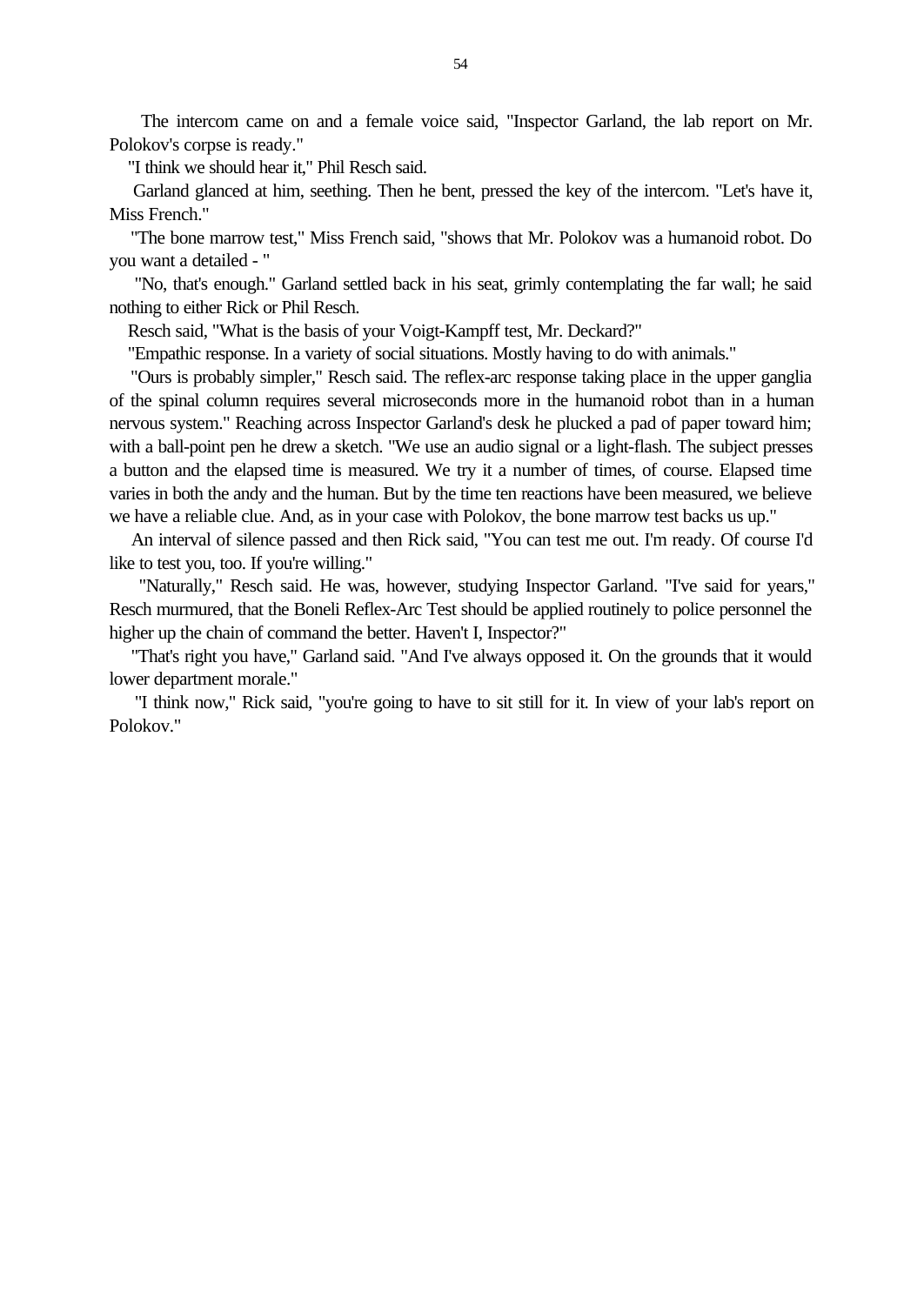#### **ELEVEN**

 Garland said, "I guess so." He jabbed a finger at the bounty hunter Phil Resch. "But I'm warning you: you're not going to like the results of the tests."

"Do you know what they'll be?" Resch asked, with visible surprise; he did not look pleased.

"I know almost to a hair," Inspector Garland said.

 "Okay." Resch nodded. "I'll go upstairs and get the Boneli gear." He strode to the door of the office, opened it, and disappeared out into the hall. "I'll be back in three or four minutes," he said to Rick. The door shut after him.

 Reaching into the right-hand top drawer of his desk, Inspector Garland fumbled about, then brought forth a laser tube; he swiveled it until it pointed at Rick.

 "That's not going to make any difference," Rick said. "Resch will have a postmortem run on me, the same as your lab ran on Polokov. And he'll still insist on a - what did you call it - Boneli Reflex-Arc Test on you and on himself."

 The laser tube remained in its position, and then Inspector Garland said, "It was a bad day all day. Especially when I saw Officer Crams bringing you in; I had an intuition - that's why I intervened." By degrees he lowered the laser beam; he sat gripping it and then he shrugged and returned it to the desk drawer, locking the drawer and restoring the key to his pocket.

"What will tests on the three of us show?" Rick asked.

Garland said, "That damn fool Resch."

"He actually doesn't know?"

 "He doesn't know; he doesn't suspect; he doesn't have the slightest idea. Otherwise he couldn't live out a life as a bounty hunter, a human occupation - hardly an android occupation." Garland gestured toward Rick's briefcase. "Those other carbons, the other suspects you're supposed to test and retire. I know them all." He paused, then said, "We all came here together on the same ship from Mars. Not Resch; he stayed behind another week, receiving the synthetic memory system." He was silent, then.

Or rather it was silent.

Rick said, "What'll he do when he finds out?"

 "I don't have the foggiest idea," Garland said remotely. "It ought, from an abstract, intellectual viewpoint, to be interesting. He may kill me, kill himself; maybe you, too. He may kill everyone he can, human and android alike. I understand that such things happen, when there's been a synthetic memory system laid down. When one thinks it's human."

"So when you do that, you're taking a chance."

 Garland said, "It's a chance anyway, breaking free and coming here to Earth, where we're not even considered animals. Where every worm and wood louse is considered more desirable than all of us put together." Irritably, Garland picked at his lower lip. "Your position would be better r if Phil Resch could pass the Boneli test, if it was just me. The results, that way, would be predictable; to Resch I'd just be another andy to retire as soon as possible. So you're not in a good position either, Deckard. Almost as bad, in fact, as I am. You know where I guessed wrong? I didn't know about Polokov. He must have come here earlier; obviously he came here earlier. In another group entirely no contact with ours. He was already entrenched in the W.P.O. when I arrived. I took a chance on the lab report, which I shouldn't have. Crams, of course, took the same chance."

"Polokov was almost my finish, too," Rick said.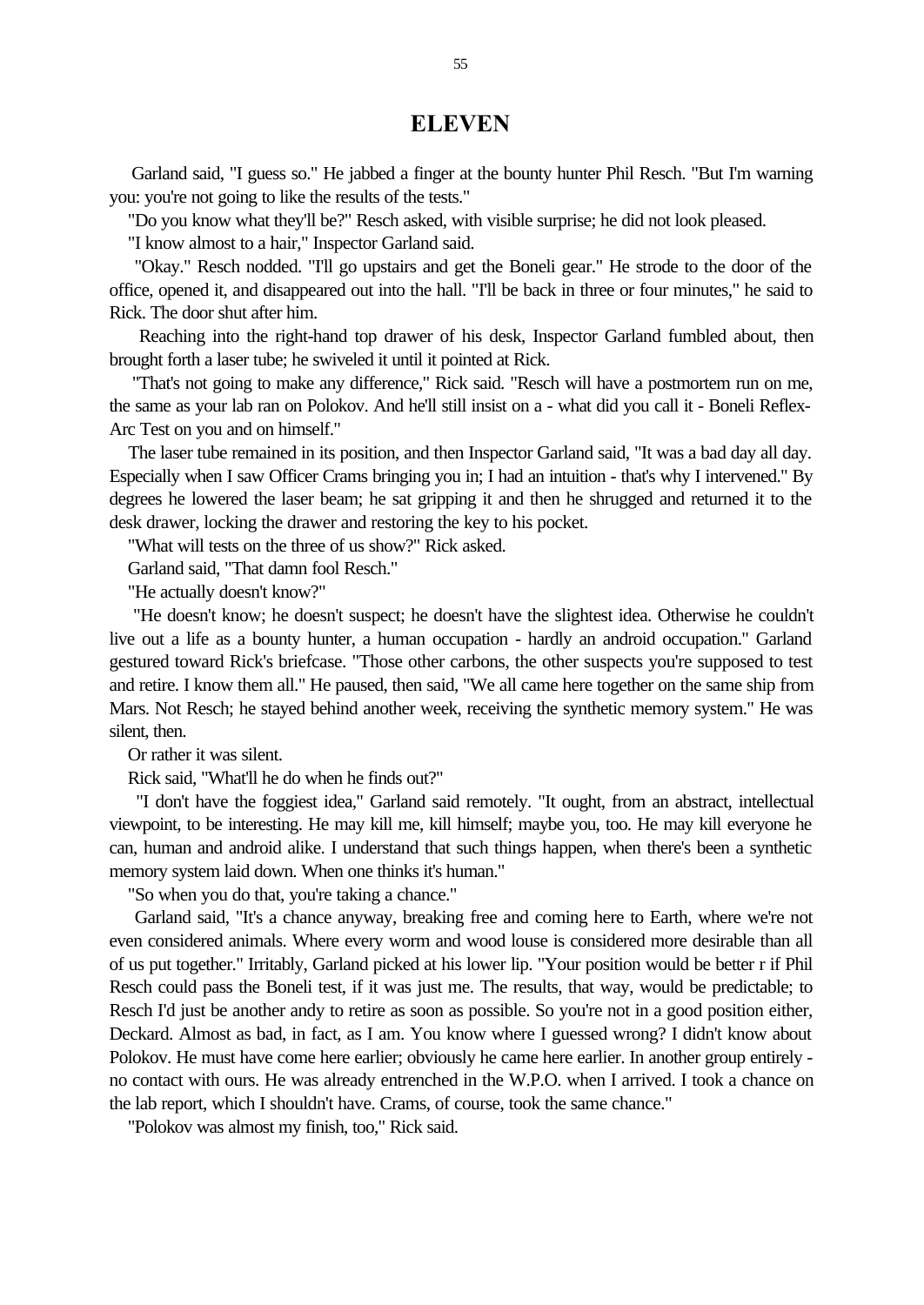"Yes, there was something about him. I don't think he could have been the same brain unit type as we; he must have been souped up or tinkered with - an altered structure, unfamiliar even to us. A good one, too. Almost good enough."

"When I phoned my apartment," Rick said, "why didn't I get my wife?"

 "All our vidphone lines here are trapped. They recirculate the call to other offices within the building. This is a homeostatic enterprise we're operating here, Deckard. We're a closed loop, cut off from the rest of San Francisco. We know about them but they don't know about us. Sometimes an isolated person such as yourself wanders in here or, as in your case, is brought here - for our protection." He gestured convulsively toward the office door. "Here comes eager-beaver Phil Resch back with his handy dandy portable little test. Isn't he clever? He's going to destroy his own life and mine and possibly yours."

"You androids," Rick said, "don't exactly cover for each other in times of stress."

 Garland snapped, "I think you're right; it would seem we lack a specific talent you humans possess. I believe it's called empathy."

 The office door opened; Phil Resch stood outlined, carrying a device which trailed wires. "Here we are," he said, closing the door after him; he seated himself, plugging the device into the electrical outlet.

 Bringing out his right hand, Garland pointed at Resch. At once Resch - and also Rick Deckard rolled from their chairs and onto the floor; at the same time, Resch . aimed a laser tube and, as he fell, fired at Garland.

 The laser beam, aimed with skill, based on years of training, bifurcated Inspector Garland's head. He slumped forward and, from his hand, his miniaturized laser beam rolled across the surface of his desk. The corpse teetered on its chair and then, like a sack of eggs, it slid to one side and crashed to the floor.

 "It forgot," Resch said, rising to his feet, "that this is my job. I can almost foretell what an android is going to, do. I suppose you can, too." He put his laser beam away, bent, and, with curiosity, examined the body of his quondam superior. "What did it say to you while I was gone?"

 "That he - it - was an android. And you - " Rick broke off, the conduits of his brain humming, calculating, and selecting; he altered what he had started to say. " - would detect it," he finished. "In a few more minutes."

"Anything else?"

"This building is android-infested."

 Resch said introspectively, "That's going to make it hard for you and me to get out of here. Nominally I have the authority to leave any time I want, of course. And to take a prisoner with me." He listened; no sound came from beyond the office. "I guess they didn't hear anything. There's evidently no bug installed here, monitoring everything as there should be." Gingerly, he nudged the body of the android with the toe of his shoe. "It certainly is remarkable, the psionic ability you develop in this business; I knew before I opened the office door that he would take a shot at me. Frankly I'm surprised he didn't kill you while I was upstairs,"

 "He almost did," Rick said. "He had a big utility-model laser beam on me part of the time. He was considering it. But it was you he was worried about, not me."

 "The android flees," Resch said humorlessly, "where the bounty bunter pursues. You realize, don't you, that you're going to have to double back to the opera house and get Luba Luft before anyone here has a chance to warn her as to how this came out. Warn it, I should say. Do you think of them as 'it'? "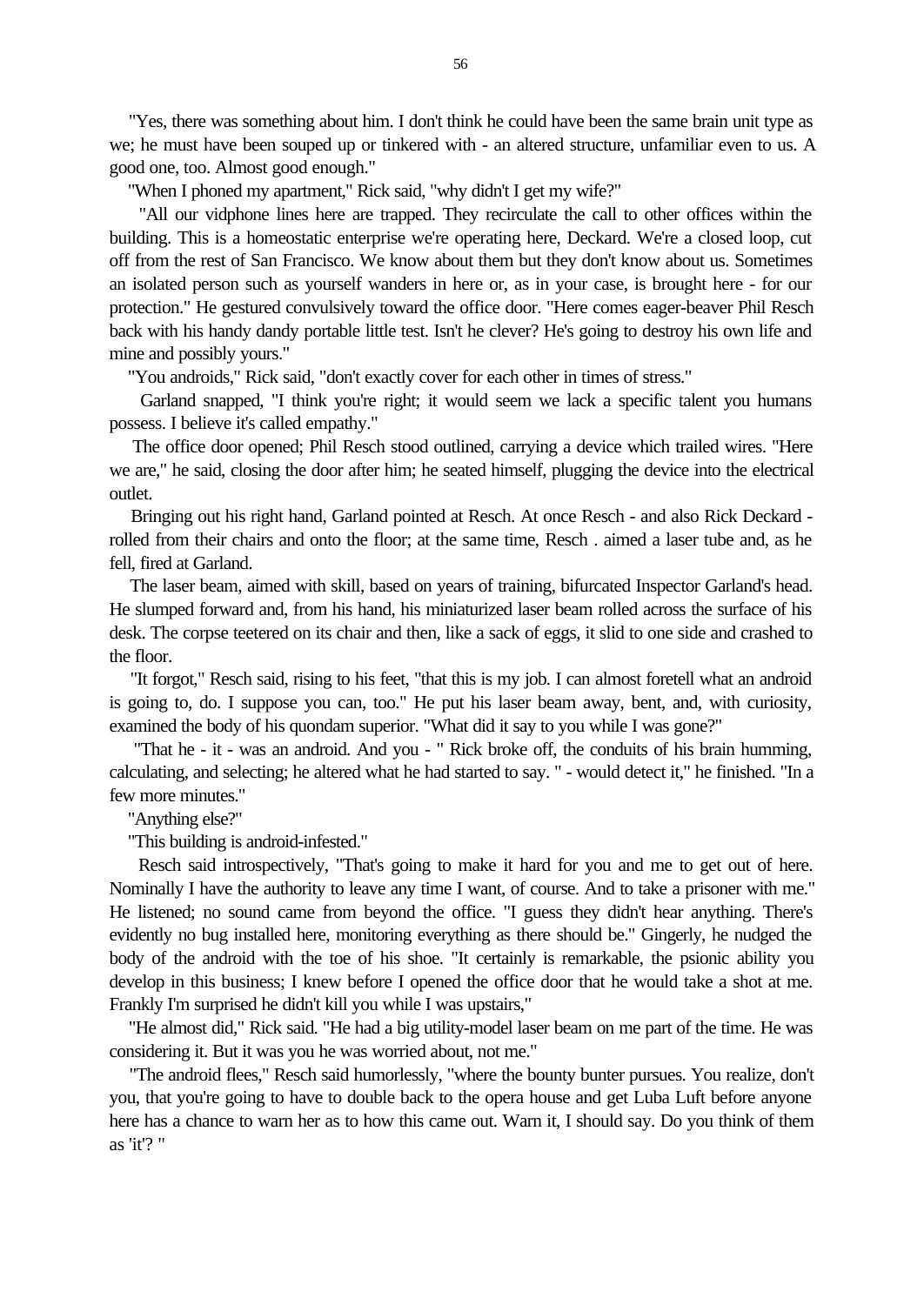"I did at one time," Rick said. "When my conscience occasionally bothered me about the work I had to do; I protected myself by thinking of them that way but now I no longer find it necessary. All right, I'll head directly back to the opera house. Assuming you can get me out of here."

 "Suppose we sit Garland up at his desk," Resch said; he dragged the corpse of the android back up into its chair, arranging its arms and legs so that its posture appeared reasonably natural - if no one looked closely. If no one came into the office. Pressing a key on the desk intercom, Phil Resch said, "Inspector Garland has asked that no calls be put through to him for the next half hour. He's involved in work that can't be interrupted."

"Yes, Mr. Resch."

 Releasing the intercom key, Phil Resch said to Rick, "I'm going to handcuff you to me during the time we're still here in the building. Once we're airborne I'll naturally let you go." He produced a pair of cuffs, slapped one onto Rick's wrist and the other around his own. "Come on; let's get it over with." He squared his shoulders, took a deep breath, and pushed open the office door.

 Uniformed police stood or sat on every side, conducting their routine business of the day; none of them glanced up or paid any attention as Phil Resch led Rick across the lobby to the elevator.

 "What I'm afraid of," Resch said as they waited for the elevator, "is that the Garland one had a dead man's throttle warning component built into it. But - " He shrugged. "I would have expected it to go off by now; otherwise it's not much good."

 The elevator arrived; several police-like nondescript men and women disemelevatored, cracked off across the lobby on their several errands. They paid no attention to Rick or Phil Resch.

 "Do you think your department will take me on?" Resch asked, as the elevator doors shut, closing the two of them inside; he punched the roof button and the elevator silently rose. "After all, as of now I'm out of a job. To say the least."

 Guardedly, Rick said, "I - don't see why not. Except that we already have two bounty hunters." I've got to tell him, he said to himself. It's unethical and cruel not to. Mr. Resch, you're an android, he thought to himself. You got me out of this place and here's your reward; you're everything we jointly abominate. The essence of what we're committed to destroy.

 "I can't get over it," Phil Resch said. "It doesn't seem possible. For three years I've been working under the direction of androids. Why didn't I suspect - I mean, enough to do something?"

"Maybe it isn't that long. Maybe they only recently infiltrated this building."

 "They've been here all the time. Garland has been my superior from the start, throughout my three years."

 "According to it," Rick said, "the bunch of them came to Earth together. And that wasn't as long ago as three years; it's only been a matter of months."

 "Then at one time an authentic Garland existed," Phil Resch said. "And somewhere along the way got replaced." His sharklike lean face twisted and he struggled to understand. "Or - I've been impregnated with a false memory system. Maybe I only remember Garland over the whole time. But - " His face, suffused now with growing torment, continued to twist and work spasmodically. "Only androids show up with false memory systems; it's been found ineffective in humans."

 The elevator ceased rising; its doors slid back, and there, spread out ahead of them, deserted except for empty parked vehicles, lay the police station's roof field.

 "Here's my car," Phil Resch said, unlocking the door of a nearby hovercar and waving Rick rapidly inside; he himself got in behind the wheel and started up the motor. In a moment they had lifted into the sky and, turning north, headed back in the direction of the War Memorial Opera House. Preoccupied, Phil Resch drove by reflex; his progressively more gloomy train of thought continued to dominate his attention. "Listen, Deckard," he said suddenly. "After we retire Luba Luft -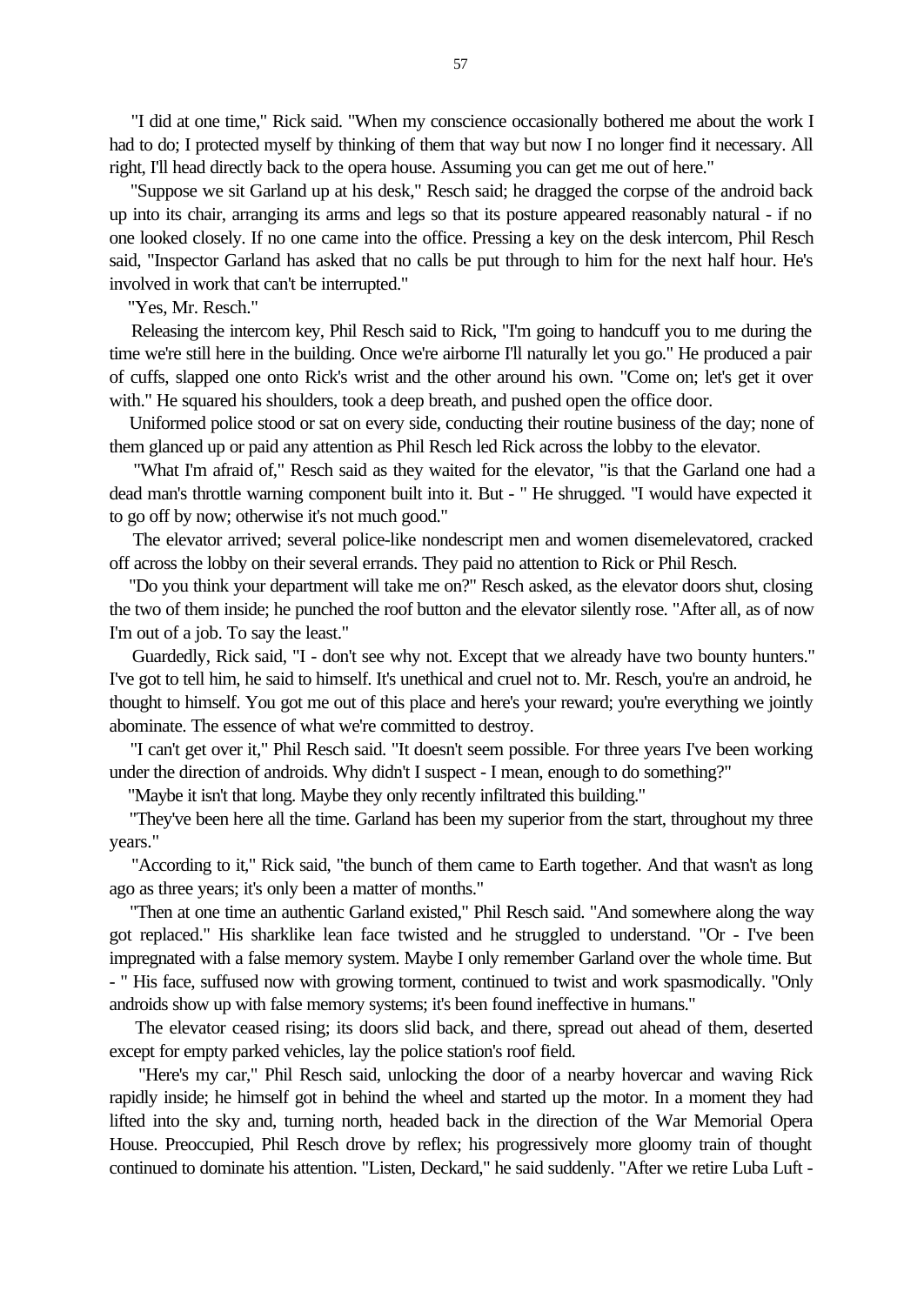I want you to - " His voice, husky and tormented, broke off. "You know. Give me the Boneli test or that empathy scale you have. To see about me."

 "We can worry about that later," Rick said evasively "You don't want me to take it, do you?" Phil Resch glanced at him with acute comprehension. "I guess you know what the results will be; Garland must have told you something. Facts which I don't know."

 Rick said, "It's going to be hard even for the two of us to take out Luba Luft; she's more than I could handle, anyhow. Let's keep our attention focused on that."

 "It's not just false memory structures," Phil Resch said. "I own an animal; not a false one but the real thing. A squirrel. I love the squirrel, Deckard; every goddamn morning I feed it and change its papers - you know, clean up its cage - and then in the evening when I get off work I let it loose in my apt and it runs all over the place. It has a wheel in its cage; ever seen a squirrel running inside a wheel? It runs and runs, the wheel spins, but the squirrel stays in the same spot. Buffy seems to like it, though."

"I guess squirrels aren't too bright," Rick said.

They flew on, then, in silence.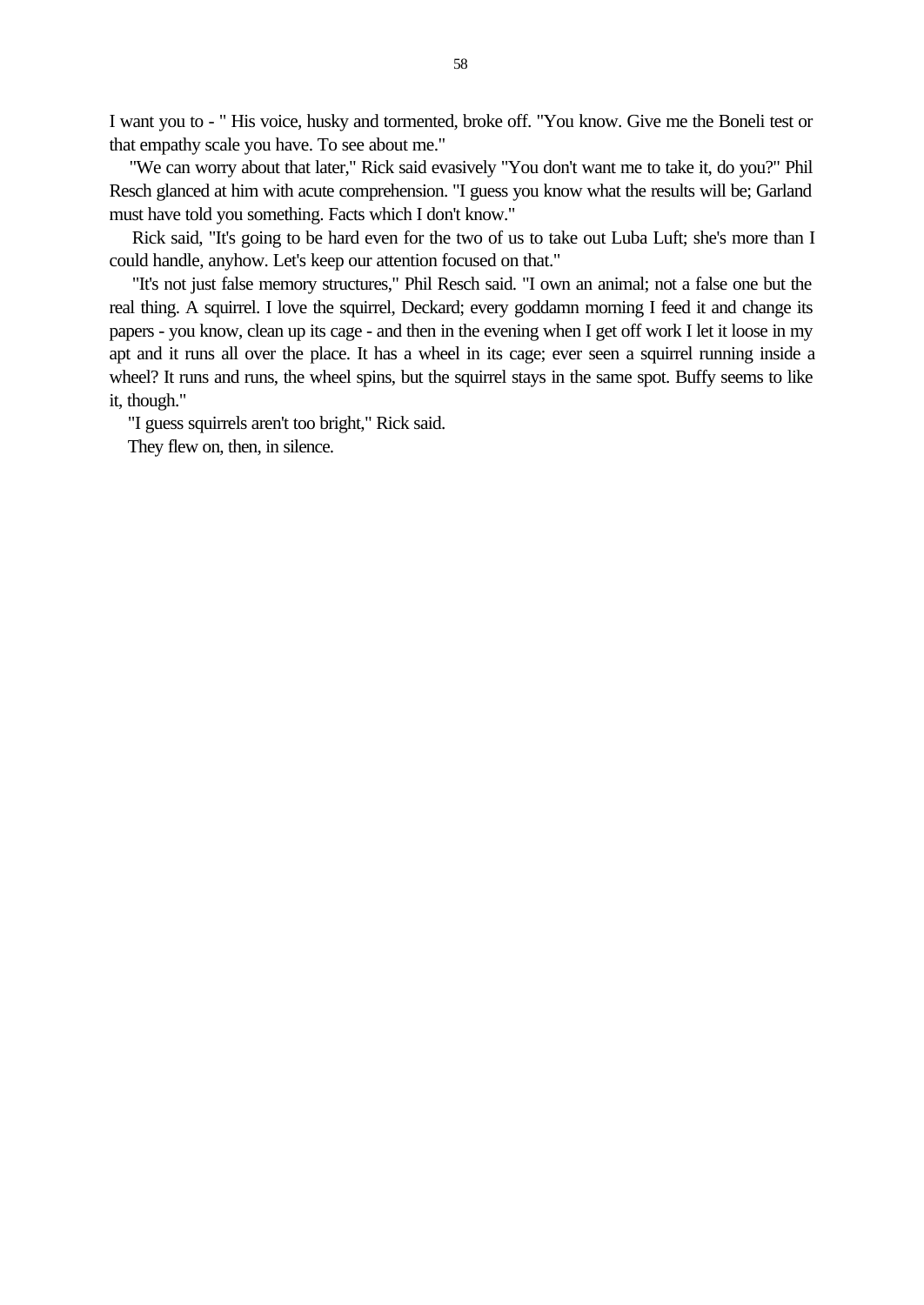## **TWELVE**

 At the opera house Rick Deckard and Phil Resch were informed that the rehearsal had ended. And Miss Luft had left.

 "Did she say where she intended to go?" Phil Resch asked the stagehand, showing his police identification.

 "Over to the museum." The stagehand studied the ID card. "She said she wanted to take in the exhibit of Edvard Munch that's there, now. It ends tomorrow."

And Luba Luft, Rick thought to himself, ends today.

 As the two of them walked down the sidewalk to the museum, Phil Resch said, "What odds will you give? She's flown; we won't find her at the museum."

"Maybe," Rick said.

 They arrived at the museum building, noted on which floor the Munch exhibit could be found, and ascended. Shortly, they wandered amid paintings and woodcuts. Many people had turned out for the exhibit, including a grammar school class; the shrill voice of the teacher penetrated all the rooms comprising the exhibit, and Rick thought, That's what you'd expect an andy to sound - and look like. Instead of like Rachael Rosen and Luba Luft. And - the man beside him. Or rather the thing beside him.

"Did you ever hear of an andy having a pet of any sort?" Phil Resch asked him.

 For sonic obscure reason he felt the need to be brutally honest; perhaps he had already begun preparing himself for what lay ahead. "In two cases that I know of, andys owned and cared for animals. But it's rare. From what I've been able to learn, it generally fails; the andy is unable to keep the animal alive. Animals require an environment of warmth to flourish. Except for reptiles and insects."

 "Would a squirrel need that? An atmosphere of love? Because Buffy is doing fine, as sleek as an otter. I groom and comb him every other day." At an oil painting Phil Resch halted, gazed intently. The painting showed a hairless, oppressed creature with a head like an inverted pear, its hands clapped in horror to its ears, its mouth open in a vast, soundless scream. Twisted ripples of the creature's torment, echoes of its cry, flooded out into the air surrounding it; the man or woman, whichever it was, had become contained by its own howl. It had covered its ears against its own sound. The creature stood on a bridge and no one else was present; the creature screamed in isolation. Cut off by - or despite - its outcry.

"He did a woodcut of this," Rick said, reading the card tacked below the painting.

 "I think," Phil Resch said, "that this is how an andy must feet." He traced in the air the convolutions, visible in the picture, of the creature's cry. "I don't feel like that, so maybe I'm not an - " He broke off, as several persons strolled up to inspect the picture.

 "There's Luba Luft." Rick pointed and Phil Resch halted his somber introspection and defense; the two of them walked at a measured pace toward her, taking their time as if nothing confronted them; as always it was vital to preserve the atmosphere of the commonplace. Other humans, having no knowledge of the presence of androids among them, had to be protected at all costs - even that of losing the quarry.

 Holding a printed catalogue, Luba Luft, wearing shiny tapered pants and an illuminated gold vestlike top, stood absorbed in the picture before her: a drawing of a young girl, hands clasped together, seated on the edge of a bed, an expression of bewildered wonder and new, groping awe imprinted on the face.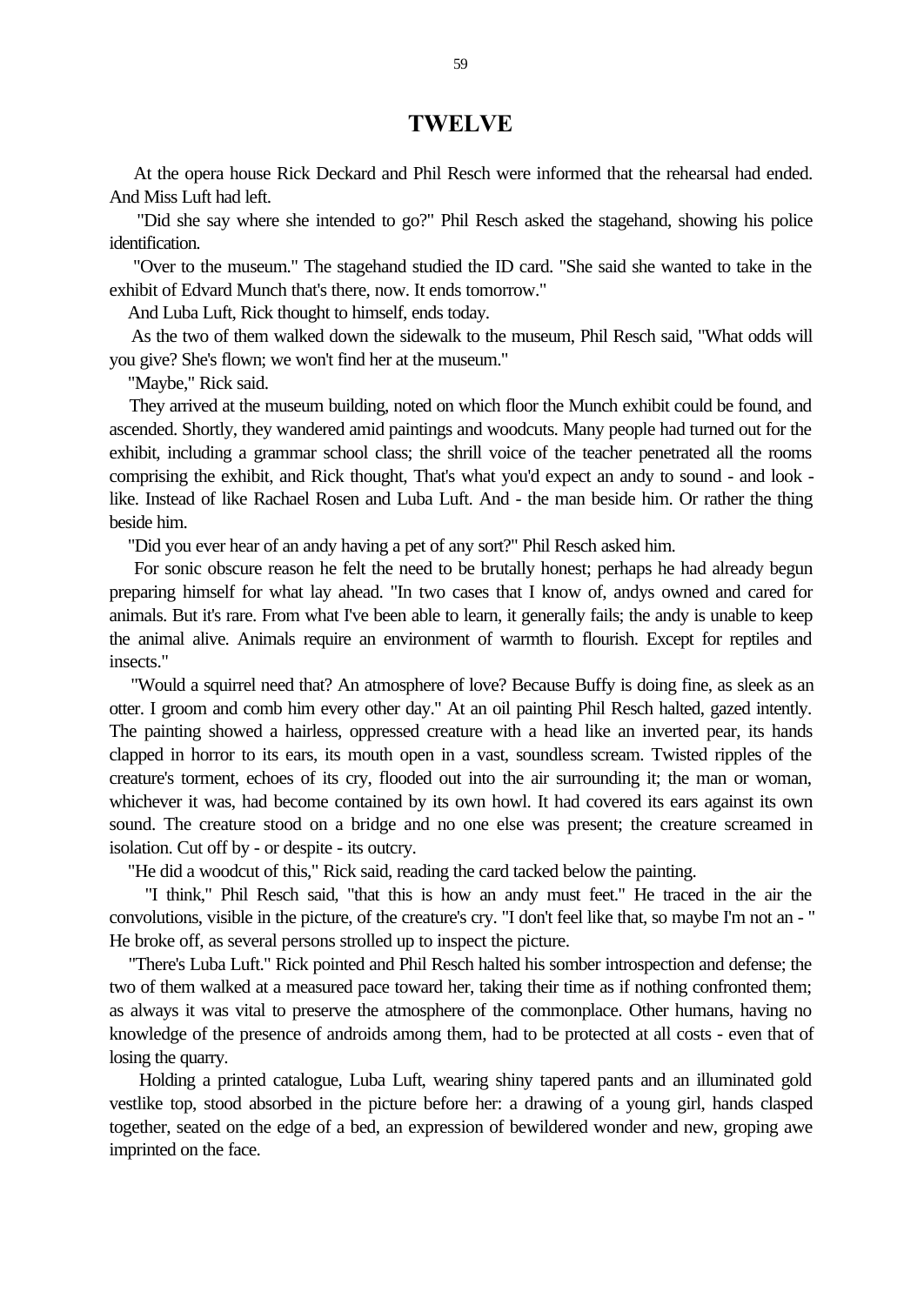"Want me to buy it for you?" Rick said to Luba Luft; he stood beside her, holding laxly onto her upper arm, informing her by his loose grip that he knew he had possession of her - he did not have to strain in an effort to detain her. On the other side of her Phil Resch put his hand on her shoulder and Rick saw the bulge of the laser tube. Phil Resch did not intend to take chances, not after the near miss with Inspector Garland.

 "It's not for sale." Luba Luft glanced at him idly, then violently as she recognized him; her eyes faded and the color dimmed from her face, leaving it cadaverous, as if already starting to decay. As if life had in an instant retreated to some point far inside her, leaving the body to its automatic ruin. "I thought they arrested you. Do you mean they let you go?"

 "Miss Luft," he said, "this is Mr. Resch. Phil Resch, this is the quite well-known opera singer Luba Luft." To Luba he said, "The harness bull that arrested me is an android. So was his superior. Do you know - did you know - an Inspector Garland? He told me that you all came here in one ship as a group."

 "The police department which you called," Phil Resch said to her, "operating out of a building on Mission, is the organizing agency by which it would appear your group keeps in touch. They even feel confident enough to hire a human bounty hunter; evidently - "

"You?" Luba Luft said. "You're not human. No more than I am: you're an android, too."

 An interval of silence passed and then Phil Resch said in a low but controlled voice, "Well, we'll deal with that at the proper time." To Rick he said, "Let's take her to my car."

 One of them on each side of her they prodded her in the direction of the museum elevator. Luba Luft did not come willingly, but on the other hand she did not actively resist; seemingly she had become resigned. Rick had seen that before in androids, in crucial situations. The artificial life force animating them seemed to fail if pressed too far . . . at least in some of them. But not all.

And it could flare up again furiously.

 Androids, however, had as he knew an inn-ate desire to remain inconspicuous. In the museum, with so many people roaming around, Luba Luft would tend to do nothing. The real encounter - for her probably the final one - would take place in the car, where no one else could see. Alone, with appalling abruptness, she could shed her inhibitions. He prepared himself - and did not think about Phil Resch. As Resch had said, it would be dealt with at a proper time.

 At the end of the corridor near the elevators, a little store-like affair had been set up; it sold prints and art books, and Luba halted there, tarrying. "Listen," she said to Rick. Some of the color had returned to her face; once more she looked - at least briefly - alive. "Buy me a reproduction of that picture I was looking at when you found me. The one of the girt sitting on the bed."

 After a pause Rick said to the clerk, a heavy-jowled, middle-aged woman with netted gray hair, "Do you have a print of Munch's Puberty?"

 "Only in this book of his collected work," the clerk said, lifting down a handsome glossy volume. "Twent-five dollars."

"I'll take it." He reached for his wallet.

Phil Resch said, "My departmental budget could never in a million years be stretched - "

 "My own money," Rick said; he handed the woman the bills and Luba the book. "Now let's get started down," he said to her and Phil Resch.

 "It's very nice of you," Luba said as they entered the elevator. "There's something very strange and touching about humans. An android would never have done that." She glanced icily at Phil Resch. "It wouldn't have occurred to him; as he said, never in a million years." She continued to gaze at Resch, now with manifold hostility and aversion. "I really don't like androids. Ever since I got here from Mars my life has consisted of imitating the human, doing what she would do, acting as if I had the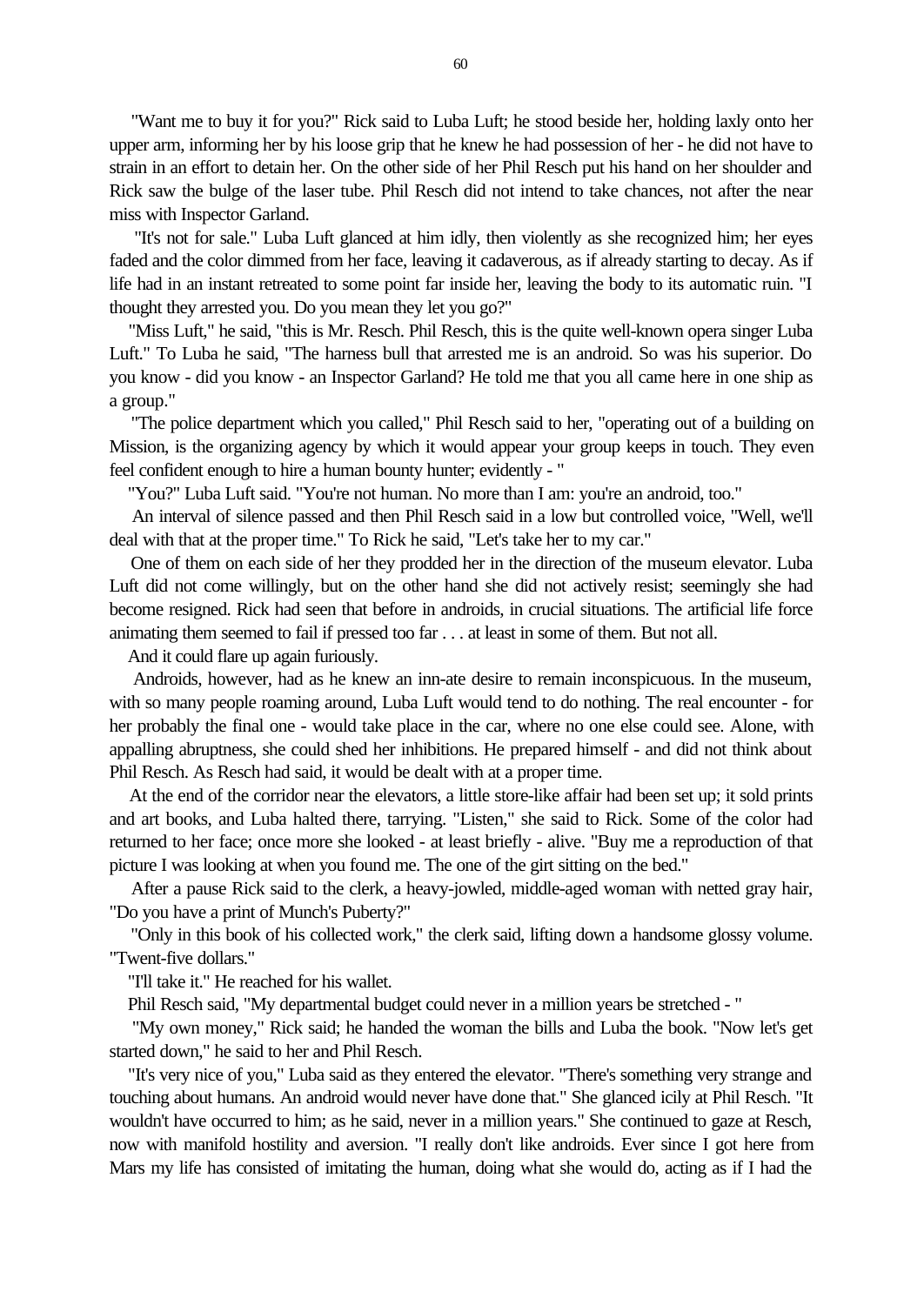thoughts and impulses a human would have. Imitating, as far as I'm concerned, a superior life form." To Phil Resch she said, "Isn't that how it's been with you, Resch? Trying to be - "

"I can't take this." Phil Resch dug into his coat, groped.

 "No," Rick said; he grabbed at Phil Resch's hand; Resch retreated, eluding him. "The Boneli test," Rick said.

"It's admitted it's an android," Phil Resch said. "We don't have to wait."

 "But to retire it," Rick said, "because it's needling you give me that." He struggled to pry the laser tube away from Phil Resch. The tube remained in Phil Resch's possession; Resch circled back within the cramped elevator, evading him, his attention on Luba Luft only. "Okay," Rick said. "Retire it; kill it now. Show it that it's right." He saw, then, that Resch meant to. "Wait- "

 Phil Resch fired, and at the same instant Luba Luft, in a spasm of frantic hunted fear, twisted and spun away, dropping as she did so. The beam missed its mark but, as Resch lowered it, burrowed a narrow hole, silently, into her stomach. She began to scream; she lay crouched against the wall of the elevator, screaming. Like the picture, Rick thought to himself, and, with his own laser tube, killed her. Luba Luft's body fell forward, face down, in a heap. It did not even tremble.

 With his laser tube, Rick systematically burned into blurred ash the book of pictures which he had just a few minutes ago bought Luba. He did the job thoroughly, saying nothing; Phil Resch watched without understanding, his face showing his perplexity.

"You could have kept the book yourself," Resch said, when it had been done. "That cost you - "

"Do you think androids have souls?" Rick interrupted.

Cocking his head on one side, Phil Resch gazed at him in even greater puzzlement.

 "I could afford the book," Rick said. "I've made three thousand dollars so far today, and I'm not even half through."

 "You're claiming Garland?" Phil Resch asked. "But I killed him, not you. You just lay there. And Luba, too. I got her."

 "You can't collect," Rick said. "Not from your own department and not from ours. When we get to your car I'll administer the Boneli test or the Voigt-Kampff to you and then we'll see. Even though you're not on my list." His hands shaking, he opened his briefcase, rummaged among the crumpled onionskin carbons. "No, you're not here. So legally I can't claim you; to make anything I'll have to claim Luba Luft and Garland."

"You're sure I'm an android? Is that really what Garland said?"

"That's what Garland said."

 "Maybe he was lying," Phil Resch said. "To split us apart. As we are now. We're nuts, letting them split us; you were absolutely right about Luba Luft - I shouldn't have let her get my goat like that. I must be overly sensitive. That would be natural for a bounty hunter, I suppose; you're probably the same way. But look; we would have had to retire Luba Luft anyhow, half an hour from now - only one half hour more. She wouldn't even have had time to look through that book you got her. And I still think you shouldn't have destroyed it; that's a waste. I can't. follow your reasoning; it isn't rational, that's why."

Rick said, "I'm getting out of this business."

"And go into what?"

 "Anything. Insurance underwriting, like Garland was supposed to be doing. Or I'll emigrate. Yes." He nodded. "I'll go to Mars."

"But someone has to do this," Phil Resch pointed out.

 "They can use androids. Much better if andys do it. I can't any more; I've had enough. She was a wonderful singer. The planet could have used her. This is insane."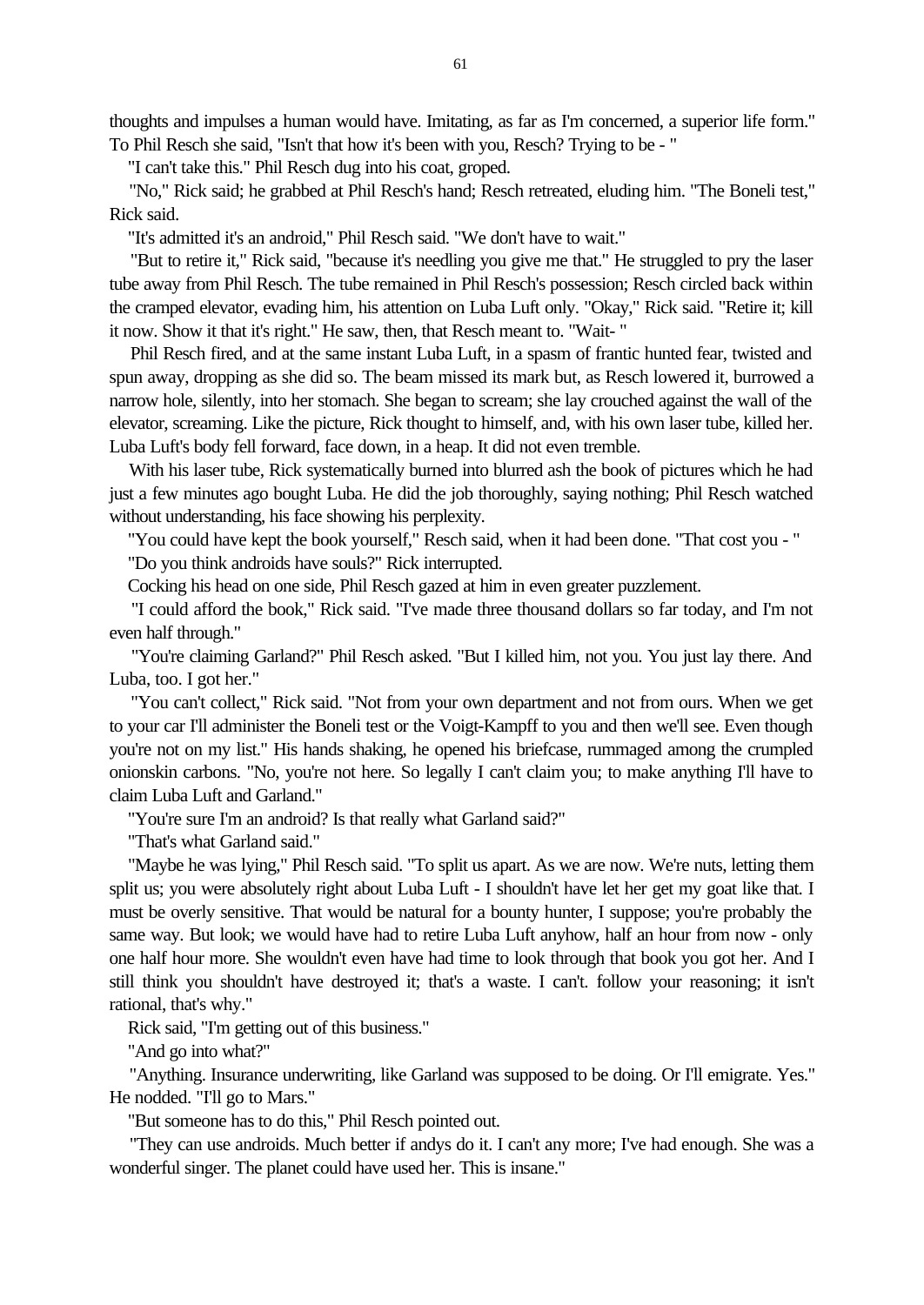"This is necessary. Remember: they killed humans in order to get away. And if I hadn't gotten you out of the Mission police station they would have killed you. That's what Garland wanted me for; that's why he had me come down to his office. Didn't Polokov almost kill you? Didn't Luba Luft almost? We're acting defensively; they're here on our planet - they're murderous illegal aliens masquerading as - "

"As police," Rick said. "As bounty hunters."

 "Okay; give me the Boneli test. Maybe Garland lied. I think he did - false memories just aren't that good. What about my squirrel? "

"Yes, your squirrel. I forgot about your squirrel."

 "If I'm an andy," Phil Resch said, "and you kill me, you can have my squirrel. Here; I'll write it out, willing it to you."

"Andys can't will anything. They can't possess anything to will."

"Then just take it," Phil Resch said.

 "Maybe so," Rick said. The elevator had reached the first floor, now; its doors opened. "You stay with Luba; I'll get a patrol car here to take her to the Hall of justice. For her bone marrow test." He saw a phone booth, entered it, dropped in a coin, and, his fingers shaking, dialed. Meanwhile a group of people, who had been waiting for the elevator, gathered around Phil Resch and the body of Luba Luft.

 She was really a superb singer, he said to himself as he hung up the receiver, his call completed. I don't get it; how can a talent like that be a liability to our society? But it wasn't the talent, he told himself; it was she herself. As Phil Resch is, he thought. He's a menace in exactly the same way, for the same reasons. So I can't quit now. Emerging from the phone booth he pushed his way among the people, back to Resch and the prone figure of the android girl. Someone had put a coat over her. Not Resch's.

 Going up to Phil Resch - who stood off to one side vigorously smoking a small gray cigar - he said to him, "I hope to god you do test out as an android."

 "You realty hate me," Phil Resch said, marveling. "All of a sudden; you didn't hate me back on Mission Street. Not while I was saving your life."

 "I see a pattern. The way you killed Garland and then the way you killed Luba. You don't kill the way I do; you don't try to - Hell," he said, "I know what it is. You like to kill. All you need is a pretext. If you had a pretext you'd kill me. That's why you picked up on the possibility of Garland being an android; it made him available for being killed. I wonder what you're going to do when you fail to pass the Boneli test. Will you kill yourself? Sometimes androids do that." But the situation was rare.

 "Yes, I'll take care of it," Phil Resch said. "You won't have to do anything, besides administering the test."

 A patrol car arrived; two policemen hopped out, strode up, saw the crowd of people and at once cleared themselves a passage through. One of them recognized Rick and nodded. So we can go now, Rick realized. Our business here is concluded. Finally.

 As he and Resch walked back down the street to the opera house, on whose roof their hovercar lay parked, Resch said, "I'll give you my laser tube now. So you won't have to worry about my reaction to the test. In terms of your own personal safety." He held out the tube and Rick accepted it.

"How'll you kill yourself without it?" Rick asked. "If you fail on the test?

"I'll hold my breath."

"Chrissake," Rick said. "It can't be done."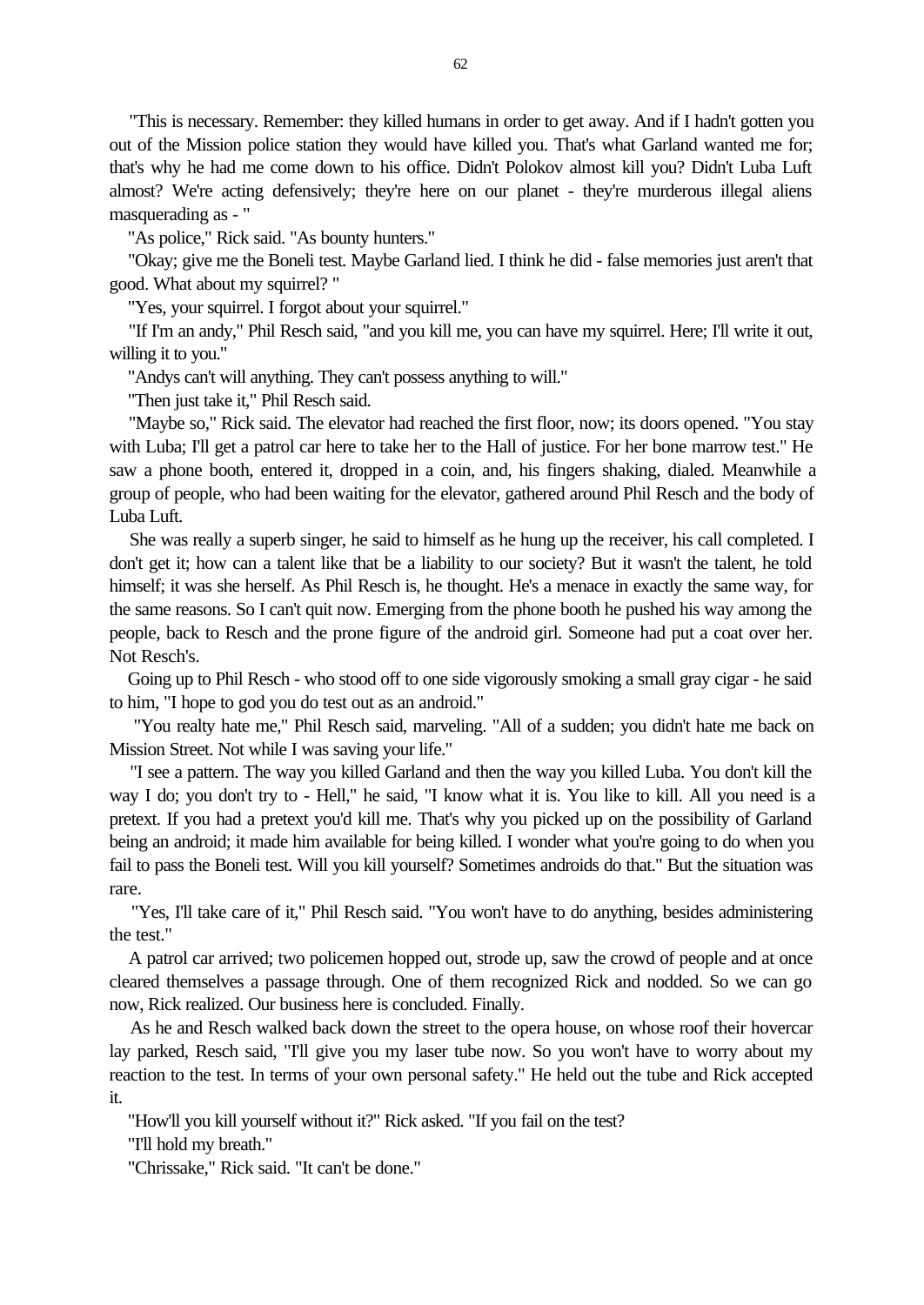"There's no automatic cut-in of the vagus nerve," Phil Resch said, "in an android. As there is in a human. Weren't you taught that when they trained you? I got taught that years ago."

"But to die that way," Rick protested.

"There's no pain. What's the matter with it?"

"It's - " He gestured. Unable to find the right words.

"I don't really think I'm going to have to," Phil Resch said.

 Together they ascended to the roof of the War Memorial Opera House and Phil Resch's parked hovercar.

 Sliding behind the wheel and closing his door, Phil Resch said, "I would prefer it if you used the Boneli test."

 "I can't. I don't know how to score it." I would have to rely on you for an interpretation of the readings, he realized. And that's out of the question.

 "You'll tell me the truth, won't you?" Phil Resch asked. "If I'm an android you'll tell me?" "Sure."

 "Because I really want to know. I have to know." Phil Resch relit his cigar, shifted about on the bucket seat of the car, trying to make himself comfortable. Evidently he could not. "Did you really like that Munch picture that Luba Luft was looking at?" he asked. "I didn't care for it. Realism in art doesn't interest me; I like Picasso and - "

 "Puberty dates from 1894," Rick said shortly. "Nothing but realism existed then; you have to take that into account."

"But that other one, of the man holding his ears and yelling - that wasn't representational."

Opening his briefcase, Rick fished out his test gear.

 "Elaborate," Phil Resch observed, watching. "How many questions do you have to ask before you can make a determination?"

"Six or seven." He handed the adhesive pad to Phil Resch.

 "Attach that to your cheek. Firmly. And this light - " He aimed it. "This stays focused on your eye. Don't move; keep your eyeball as steady as you can."

 "Reflex fluctuations," Phil Resch said acutely. "But not to the physical stimulus; you're not measuring dilation, for instance. It'll be to the verbal questions; what we call a flinch reaction."

Rick said, "Do you think you can control it?"

 "Not really. Eventually, maybe. But not the initial amplitude; that's outside conscious control. If it weren't-" He broke off. "Go ahead. I'm tense; excuse me if I talk too much."

 "Talk all you want," Rick said. Talk all the way to the tomb, he said to himself. If you feel like it. It didn't matter to him.

 "If I test out android," Phil Resch prattled, "you'll undergo renewed faith in the human race. But, since it's not going to work out that way, I suggest you begin framing an ideology which will account for- "

 "Here's the first question," Rick said; the gear had now been set up and the needles of the two dials quivered. "Reaction time is a factor, so answer as rapidly as you can." From memory he selected an initial question. The test had begun.

Afterward, Rick sat in silence for a time. Then he began gathering his gear together, stuffing it back in the briefcase.

 "I can tell by your face," Phil Resch said; he exhaled in absolute, weightless, almost convulsive relief. "Okay; you can give me my gun back." He reached out, his palm up, waiting.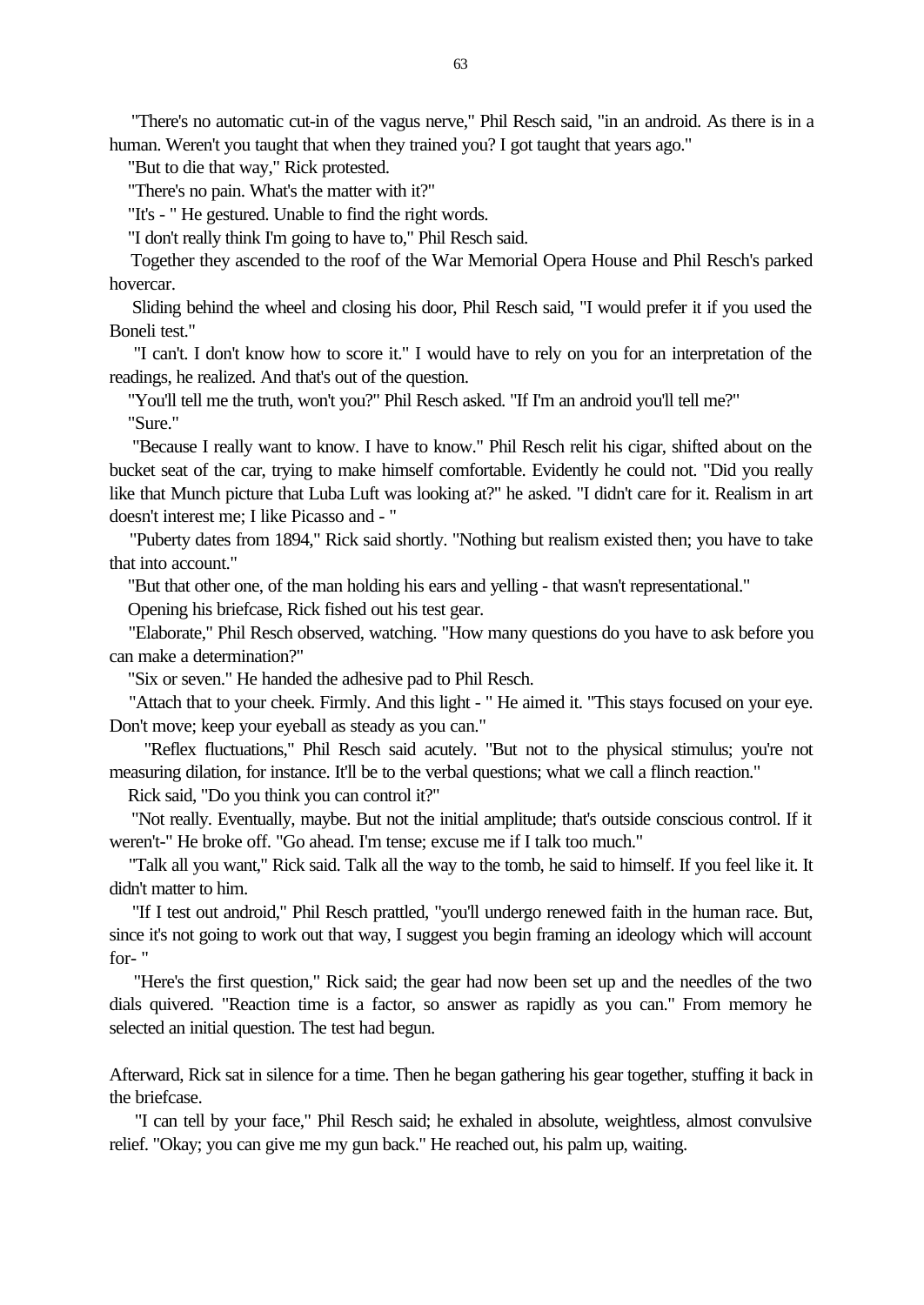"Evidently you were right," Rick said. "About Garland's motives. Wanting to split us up; what you said." He felt both psychologically and physically weary.

 "Do you have your ideology framed?" Phil Resch asked. "That would explain me as part of the human race?"

 Rick said, "There is a defect in your empathic, role-taking ability. One which we don't test for. Your feelings toward androids."

"Of course we don't test for that."

 "Maybe we should." He had never thought of it before, had never felt any empathy on his own part toward the androids he killed. Always fie had assumed that throughout his psyche he experienced the android as a clever machine - as in his conscious view. And yet, in contrast to Phil Resch, a difference had manifested itself. And he felt instinctively that he was right. Empathy toward an artificial construct? he asked himself. Something that only pretends to be alive? But Luba Luft had seemed genuinely alive; it had not worn the aspect of a simulation.

 "You realize," Phil Resch said quietly, "what this would do. If we included androids in our range of empathic identification, as we do animals."

"We couldn't protect ourselves."

 "Absolutely. These Nexus-6 types . . . they'd roll all over us and mash us flat. You and I, all the bounty hunters - we stand between the Nexus-6 and mankind, a barrier which keeps the two distinct. Furthermore - " He ceased, noticing that Rick was once again hauling out his test gear. "I thought the test was over."

 "I want to ask myself a question," Rick said. "And I want you to tell me what the needles register. Just give me the calibration; I can compute it." He plastered the adhesive disk against his cheek, arranged the beam of light until it fed directly into his eye. "Are you ready? Watch the dials. We'll exclude time lapse in this; I just want magnitude."

"Sure, Rick," Phil Resch said obligingly.

 Aloud, Rick said, "I'm going down by elevator with an android I've captured. And suddenly someone kills it, without warning."

"No particular response," Phil Resch said.

"What'd the needles hit?"

"The left one 2.8. The right one 3.3"

Rick said, "A female android."

"Now they're up to 4.0 and 6. respectively."

 "That's high enough," Rick said; he removed the wired adhesive disk from his cheek and shut off the beam of light. "That's an emphatically empathic response," he said. "About what a human subject shows for most questions. Except for the extreme ones, such as those dealing with human pelts used decoratively . . . the truly pathological ones."

"Meaning?"

 Rick said, "I'm capable of feeling empathy for at least specific, certain androids. Not for all of them but - one or two." For Luba Luft, as an example, he said to himself. So I was wrong. There's nothing unnatural or unhuman about Phil Resch's reactions; it's me.

I wonder, he wondered, if any human has ever felt this way before about an android.

 Of course, he reflected, this may never come up again in my work; it could be an anomaly, something for instance to do with my feelings for The Magic Flute. And for Luba's voice, in fact her career as a whole. Certainly this had never come up before; or at least not that he had been aware of. Not, for example, with Polokov. Nor with Garland. And, he realized, if Phil Resch had proved out android I could have killed him without feeling anything, anyhow after Luba's death.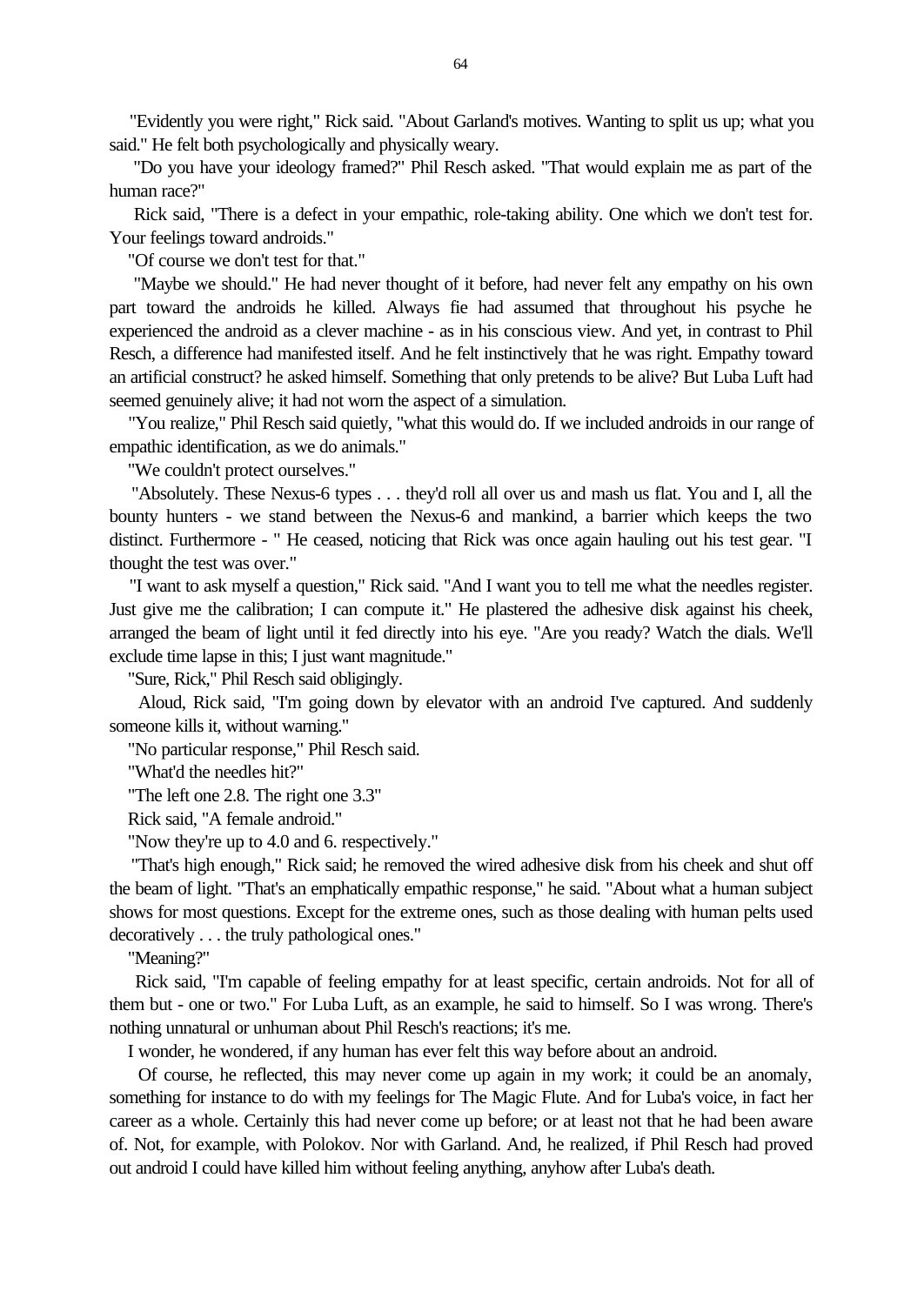So much for the distinction between authentic living humans and humanoid constructs. In that elevator at the museum, he said to himself, I rode down with two creatures, one human, the other android . . . and my feelings were the reverse of those intended. Of those I'm accustomed to feel am required to feel.

"You're in a spot, Deckard," Phil Resch said; it seemed to amuse him.

Rick said, "What - should I do?"

"It's sex," Phil Resch said.

"Sex?

 "Because she - it - was physically attractive. Hasn't that ever happened to you before?" Phil Resch laughed. "We were taught that it constitutes a prime problem in bounty hunting. Don't you know, Deckard, that in the colonies they have android mistresses?"

"It's illegal," Rick said, knowing the law about that.

"Sure it's illegal. But most variations in sex are illegal. But people do it anvhow."

"What about - not sex - but love?"

"Love is another name for sex."

"Like love of country," Rick said. "Love of music."

 "If it's love toward a woman or an android imitation, it's sex. Wake up and face yourself, Deckard. You wanted to go to bed with a female type of android - nothing more, nothing less. I felt that way, on one occasion. When I had just started bounty hunting. Don't let it get you down; you'll heal. What's happened is that you've got your order reversed. Don't kill her - or be present when she's killed - and then feel physically attracted. Do it the other way."

Rick stared at him. "Go to bed with her first - "

" - and then kill her," Phil Resch said succinctly. His grainy, hardened smile remained.

You're a good bounty hunter, Rick realized. Your attitude proves it. But am I?

Suddenly, for the first time in his life, he had begun to wonder.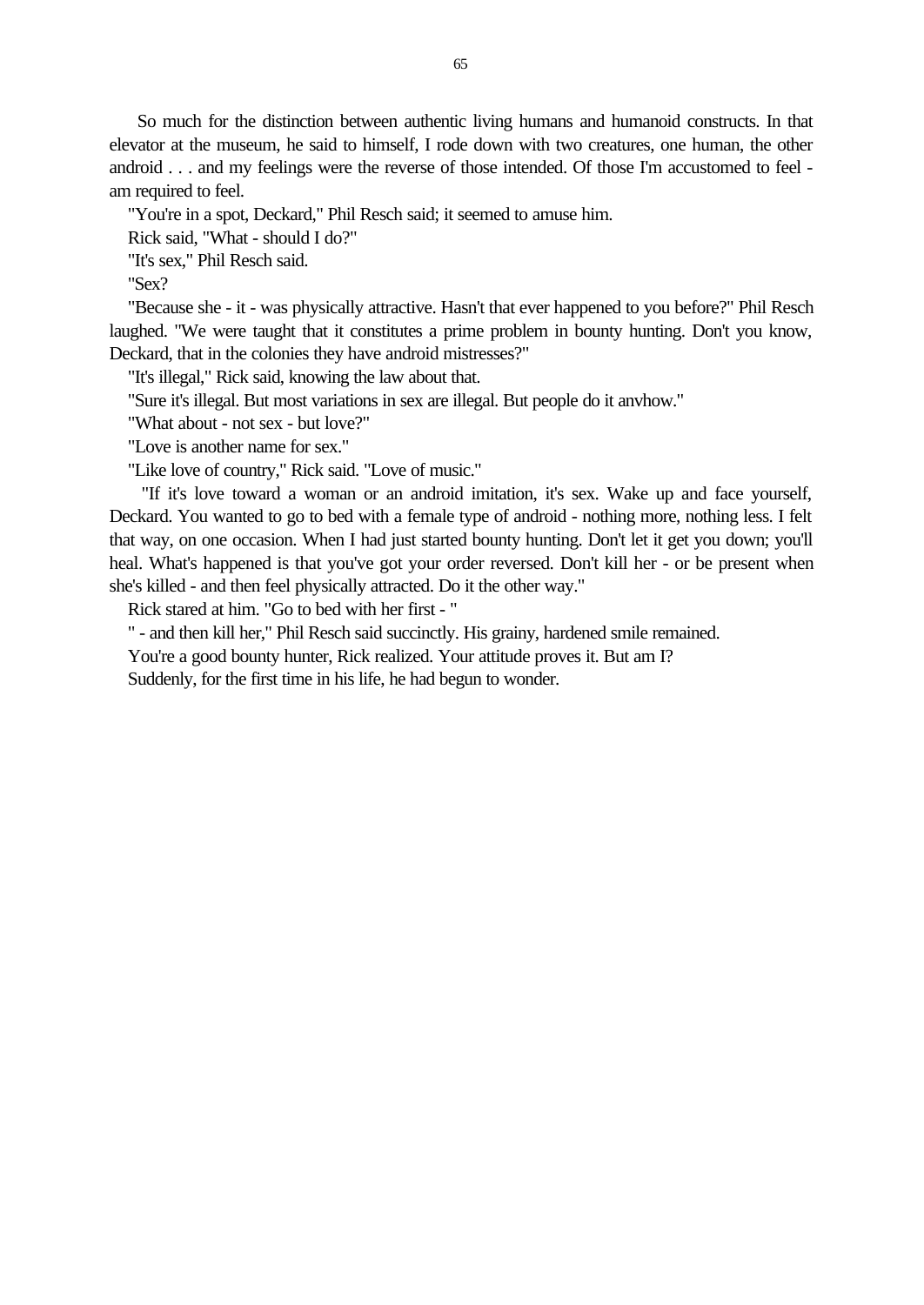#### **THIRTEEN**

 Like an arc of pure fire, John R. Isidore soared across the late-afternoon sky on his way home from his job. I wonder if she's still there, he said to himself. Down in that kipple-infested old apt, watching Buster Friendly on her TV set and quaking with fear every time she imagines someone coming down the hall. Including, I suppose, me.

 He had already stopped off at a blackmarket grocery store. On the seat beside him a bag of such delicacies as bean curd, ripe peaches, good soft evil-smelling cheese rocked back and forth as he alternately speeded up and slowed down his car; being tense, tonight, he drove somewhat erratically. And his allegedly repaired car coughed and floundered, as it had been doing for months prior to overhaul. Rats, Isidore said to himself.

 The smell of peaches and cheese eddied about the car, filling his nose with pleasure. All rarities, for which he had squandered two weeks' salary-borrowed in advance from Mr. Sloat. And, in addition, under the car seat where it could not roll and break, a bottle of Chablis wine knocked back and forth: the greatest rarity of all. He had been keeping it in a safety deposit box at the Bank of America, hanging onto it and not selling it no matter how much they offered, in case at some long, late, last moment a girl appeared. That had not happened, not until now.

 The rubbish-littered, lifeless roof of his apartment building as always depressed him. Passing from his car to the elevator door he damped down his peripheral vision; he concentrated on the valuable bag and bottle which he carried, making certain that he tripped over no trash and took no ignominious pratfall to economic doom. When the elevator creakily arrived he rode it - not to his own floor - but to the lower level on which the new tenant, Pris Stratton, now lived. Presently he stood in front of her door, rapping with the edge of the wine bottle, his heart going to pieces inside his chest.

"Who's there?" Her voice, muffled by the door and yet clear. A frightened, but blade-sharp tone.

 "This is J. R. Isidore speaking," he said briskly, adopting the new authority which he had so recently acquired via Mr. Sloat's vidphone. "I have a few desirable items here and I think we can put together a more than reasonable dinner."

 The door, to a limited extent, opened; Pris, no lights on in the room behind her, peered out into the dim hall. "You sound different," she said. "More grown up."

 "I had a few routine matters to deal with during business hours today. The usual. If you c-c-could let me in - "

 "You'd talk about them." However, she held the door open wide enough for him to enter. And then, seeing what he carried, she exclaimed; her face ignited with elfin, exuberant glee. But almost at once, without warning, a lethal bitterness crossed her features, set concrete-like in place. The glee had gone.

 "What is it?" he said; he carried the packages and bottle to the kitchen, set them down and hurried back.

Tonelessly, Pris said, "They're wasted on me."

"Why?"

 "Oh. She shrugged, walking aimlessly away, her hands in the pockets of her heavy, rather oldfashioned skirt. "Sometime I'll tell you." She raised her eyes, then. "It was nice of you anyhow. Now I wish you'd leave. I don't feel like seeing anyone." In a vague fashion she moved toward the door to the hall; her steps dragged and she seemed depleted, her store of energy fading almost out.

"I know what's the matter with you," he said.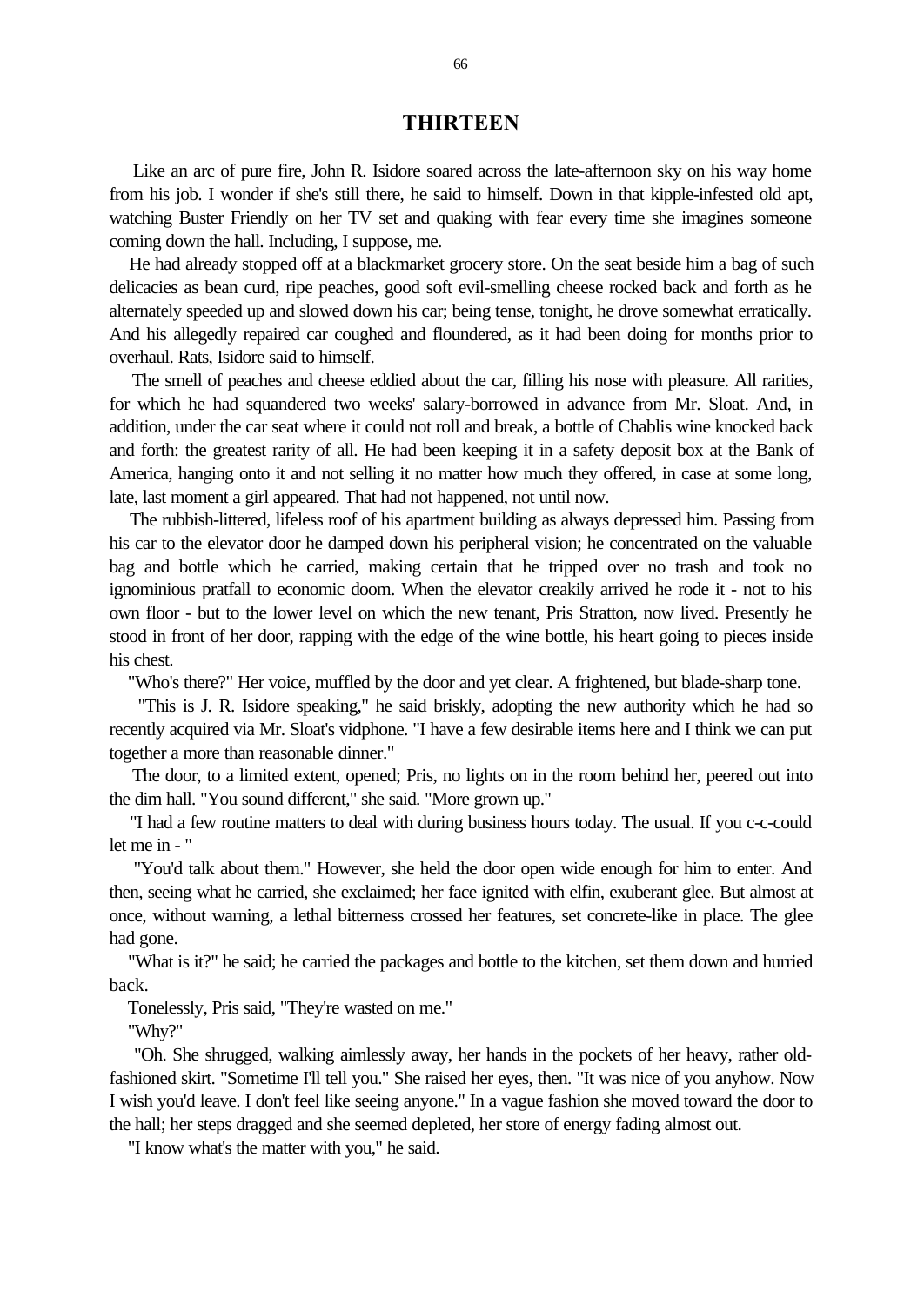"Oh?" Her voice, as she reopened the hall door, dropped even further into uselessness, listless and barren.

"You don't have any friends. You're a lot worse than when I saw you this morning; it's because - "

 "I have friends." Sudden authority stiffened her voice; she palpably regained vigor. "Or I had. Seven of them. That was to start with but now the bounty hunters have had time to get to work. So some of them - maybe all of them - are dead." She wandered toward the window, gazed out at the blackness and the few lights here and there. "I may be the only one of the eight of us left. So maybe you're right."

"What's a bounty hunter?"

 "That's right. You people aren't supposed to know. A bounty hunter is a professional murderer who's given a list of those he's supposed to kill. He's paid a sum - a thousand dollars is the going rate, I understand - for each he gets. Usually he has a contract with a city so he draws a salary as well. But they keep that low so he'll have incentive."

"Are you sure?" Isidore asked.

"Yes." She nodded. "You mean am I sure he has incentive? Yes, he has incentive. He enjoys it."

 "I think," Isidore said, "You're mistaken." Never in his life had he heard of such a thing. Buster Friendly, for instance, had never mentioned it. "It's not in accord with present-day Mercerian ethics," he pointed out. "All life is one; 'no man is an island,' as Shakespeare said in olden times."

"John Donne."

 Isidore gestured in agitation. "That's worse than anything I ever heard of. Can't you call the police?"

"No."

 "And they're after you? They're apt to come here and kill you?" He understood, now, why the girl acted in so secretive a fashion. "No wonder you're scared and don't want to see anybody." But he thought, It must be a delusion. She must be psychotic. With delusions of persecution. Maybe from brain damage due to the dust; maybe she's a special. "I'll get them first," he said.

"With what?" Faintly, she smiled; she showed her small, even, white teeth

 "I'll get a license to carry a laser beam. It's easy to get, out here where there's hardly anybody; the police don't patrol - you're expected to watch out for yourself"

"How about when you're at work?"

"I'll take a leave of absence!"

 Pris said, "That's very nice of you, J. R. Isidore. But if bounty hunters got the others, got Max Polokov and Garland and Luba and Hasking and Roy Baty - " She broke off. "Roy and Irmgard Baty. If they're dead then it really doesn't matter. They're my best friends. Why the hell don't I hear from them, I wonder?" She cursed, angrily.

 Making his way into the kitchen he got down dusty, long unused plates and bowls and glasses; he began washing them in the sink, running the rusty hot water until it cleared - at last. Presently Pris appeared, seated herself at the table. He uncorked the bottle of Chablis, divided the peaches and the cheese and the bean curd.

"What's that white stuff? Not the cheese." She pointed.

"Made from soy bean whey. I wish I had some - " He broke off, flushing. "It used to be eaten with beef gravy."

 "An android," Pris murmured. "That's the sort of slip an android makes. That's what gives it away." She came over, stood beside him, and then to his stunned surprise put her arm around his waist and for an instant pressed against him.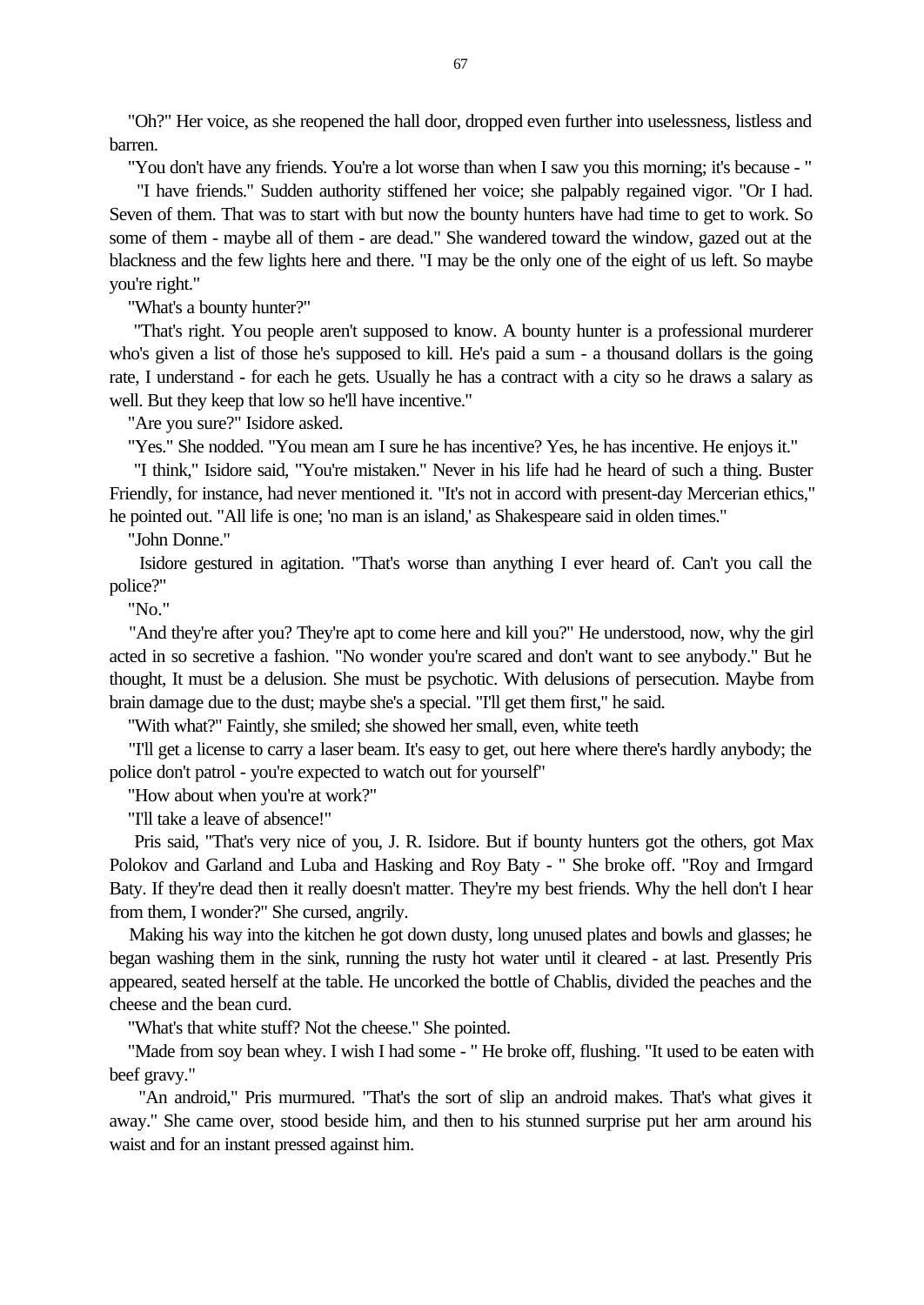"I'll try a slice of peach," she said, and gingerly picked out a slippery pink-orange furry slice with her long fingers. And then, as she ate the slice of peach, she began to cry. Cold tears descended her cheeks, splashed on the bosom of her dress. He did not know what to do, so he continued dividing the food. "Goddamn it," she said, furiously. "Well - " She moved away from him, paced slowly, with measured steps, about the room. " - see, we lived on Mars. That's how come I know androids." Her voice shook but she managed to continue; obviously it meant a great deal to her to have someone to talk to.

"And the only people on Earth that you know," Isidore said, "are your fellow ex-emigrants."

 "We knew each other before the trip. A settlement near New New York. Roy Baty and Irmgard ran a drugstore; he was a pharmacist and she handled the beauty aids, the creams and ointments; on Mars they use a lot of skin conditioners. I - " She hesitated. "I got various drugs from Roy - I needed them at first because - well, anyhow, it's an awful place. This " - she swept in the room, the apartment, in one violent gesture - " this is nothing. You think I'm suffering because I'm lonely. Hell, all Mars is lonely. Much worse than this."

 "Don't the androids keep you company? I heard a commercial on - " Seating himself he ate, and presently she too picked up the glass of wine; she sipped expressionlessly. "I understood that the androids helped."

"The androids," she said, "are lonely, too."

"Do you like the wine?"

She set down her glass. "It's fine."

"It's the only bottle I've seen in three years."

 "We came back," Pris said, "because nobody should have to live there. It wasn't conceived for habitation, at least not within the last billion years. It's so old. You feel it in the stones, the terrible old age. Anyhow, at first I got drugs from Roy; I lived for that new synthetic pain-killer, that silenizine. And then I met Horst Hartman, who at that time ran a stamp store, rare postage stamps; there's so much time on your hands that you've got to have a hobby, something you can pore over endlessly. And Horst got me interested in pre-colonial fiction."

"You mean old books?"

"Stories written before space travel but about space travel."

"How could there have been stories about space travel before - "

"The writers," Pris said, "made it up."

"Based on what?"

 "On imagination. A lot of times they turned out wrong. For example they wrote about Venus being a jungle paradise with huge monsters and women in breastplates that glistened." She eyed him. "Does that interest you? Big women with long braided blond hair and gleaming breastplates the size of melons?"

"No," he said.

 "Irmgard is blond," Pris said. "But small. Anyhow, there's a fortune to be made in smuggling precolonial fiction, the old magazines and books and films, to Mars. Nothing is as exciting. To read about cities and huge industrial enterprises, and really successful colonization. You can imagine what it might have been like. What Mars ought to be like. Canals."

 "Canals?" Dimly, he remembered reading about that; in the olden days they had believed in canals on Mars.

 "Crisscrossing the planet," Pris said. "And beings from other stars. With infinite wisdom. And stories about Earth, set in our time and even later. Where there's no radioactive dust."

"I would think," Isidore said, "it would make you feel worse."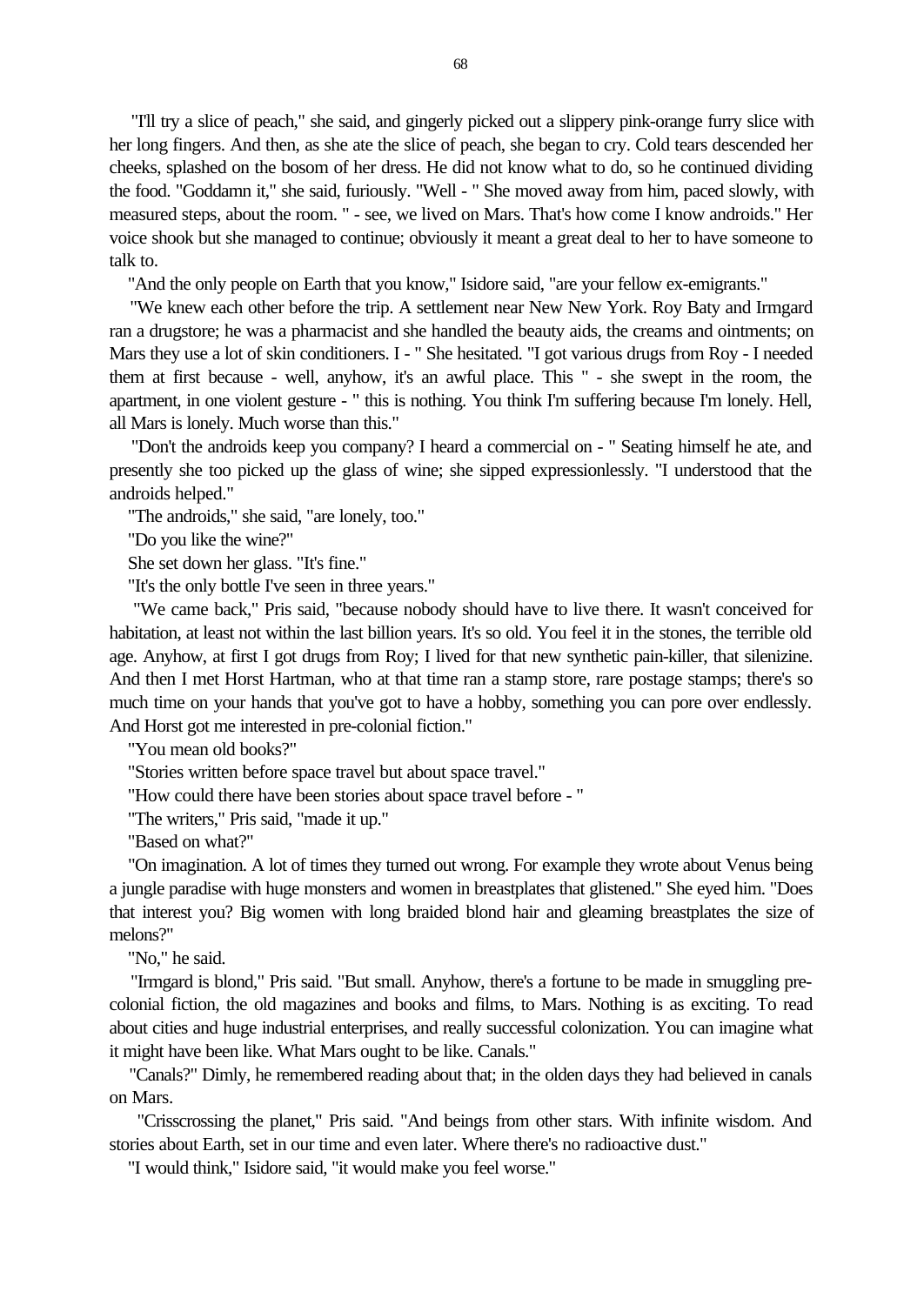"It doesn't," Pris said curtly.

 "Did you bring any of that pre-colonial reading material back with you? " It occurred to him that he ought to try some.

 "It's worthless, here, because here on Earth the craze never caught on. Anyhow there's plenty here, in the libraries; that's where we get all of ours - stolen from libraries here on Earth and shot by autorocket to Mars. You're out at night humbling across the open space, and all of a sudden you see a flare, and there's a rocket, cracked open, with old pre-colonial fiction magazines spilling out everywhere. A fortune. But of course you read them before you sell them." She warmed to her topic. "Of all - "

A knock sounded on the hall door.

 Ashen, Pris whispered, "I can't go. Don't make any noise; just sit." She strained, listening. "I wonder if the door's locked," she said almost inaudibly. "God, I hope so." Her eyes, wild and powerful, fixed themselves beseechingly on him, as if praying to him to make it true.

 A far-off voice from the hall called, "Pris, are you in there?" A man's voice. "It's Roy and Irmgard. We got your card."

 Rising and going into the bedroom, Pris reappeared carrying a pen and scrap of paper; she reseated herself, scratched out a hasty message.

YOU GO TO THE DOOR.

Isidore, nervously, took the pen from her and wrote:

AND SAY WHAT?

With anger, Pris scratched out:

SEE IF IT'S REALLY THEM.

 Getting up, he walked glumly into the living room. How would I know if it was them? he inquired of himself. He opened the door.

 Two people stood in the dim hall, a small woman, lovely in the manner of Greta Garbo, with blue eyes and yellow-blond hair; the man larger, with intelligent eyes but flat, Mongolian features which gave him a brutal look. The woman wore a fashionable wrap, high shiny boots, and tapered pants; the man lounged in a rumpled shirt and stained trousers, giving an air of almost deliberate vulgarity. He smiled at Isidore but his bright, small eyes remained oblique.

 "We're looking - " the small blond woman began, but then she saw past Isidore; her face dissolved in rapture and she whisked past him, calling. "Pris! How are you?" Isidore turned. The two women were embracing. He stepped aside, and Roy Baty entered, somber and large, smiling his crooked, tuneless smile.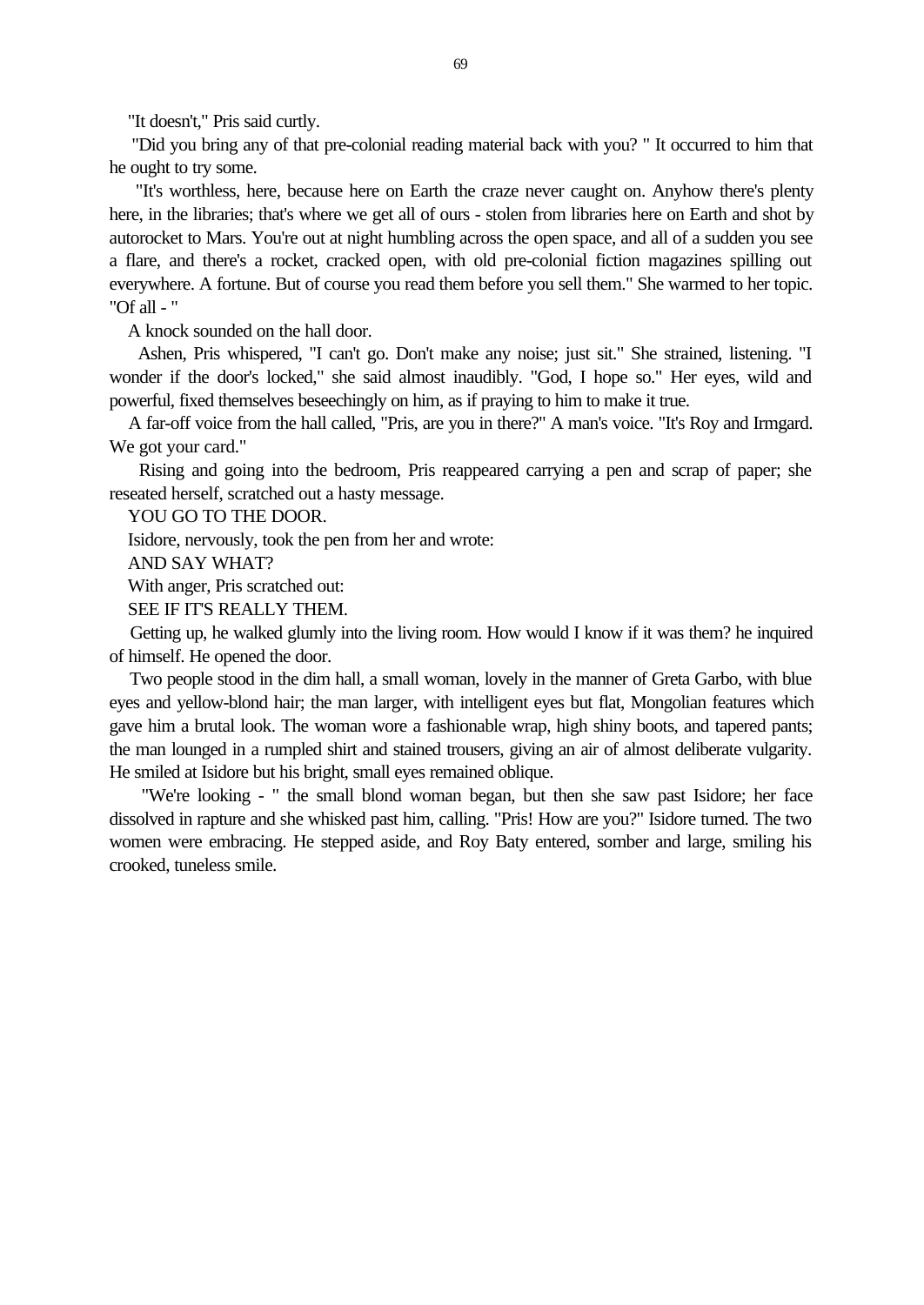## **FOURTEEN**

"Can we talk?" Roy said, indicating Isidore.

 Pris, vibrant with bliss, said, "It's okay up to a point." To Isidore she said, "Excuse us." She led the Batys off to one side and muttered at them; then the three of them returned to confront J. R. Isidore, who felt uncomfortable and out of place. "This is Mr. Isidore," Pris said. "He's taking care of me." The words came out tinged with an almost malicious sarcasm; Isidore blinked. "See? He brought me some natural food."

 "Food," Irmgard Baty echoed, and trotted lithely into the kitchen to see. "Peaches," she said, immediately picking up a bowl and spoon; smiling at Isidore she ate with brisk little animal bites. Her smile, different from Pris's, provided simple warmth; it had no veiled overtones.

Going after her - he felt attracted to her - Isidore said, "You're from Mars."

 "Yes, we gave up." Her voice bobbed, as, with birdish acumen, her blue eyes sparkled at him. "What an awful building you live in. Nobody else lives here, do they? We didn't see any other fights." "I live upstairs," Isidore said.

 "Oh, I thought you and Pris were maybe living together." Irmgard Baty did not sound disapproving; she meant it, obviously, as merely a statement.

Dourly - but still smiling his smile - Roy Baty said, "Well, they got Polokov."

 The joy which had appeared on Pris's face at seeing her friends at once melted away. "Who else?" "They got Garland," Roy Baty said. "They got Anders and Gitchel and then just a little earlier

today they got Luba." He delivered the news as if, perversely, it pleased him to be telling this. As if he derived pleasure from Pris's shock. "I didn't think they'd get Luba; remember I kept saying that during the trip?"

"So that leaves - " Pris said.

"The three of us," Irmgard said with apprehensive urgency.

 "That's why we're here." Roy Baty's voice boomed out with new, unexpected warmth; the worse the situation the more he seemed to enjoy it. Isidore could not fathom him in the slightest.

"Oh god," Pris said, stricken.

 "Well, they had this investigator, this bounty hunter," Irmgard said in agitation, "named Dave Holden." Her lips dripped venom at the name. "And then Polokov almost got him."

"Almost got him," Roy echoed, his smile now immense.

 "So he's in this hospital, this Holden," Irmgard continued. "And evidently they gave his list to another bounty hunter, and Polokov almost got him, too. But it wound up with him retiring Polokov. And then he went after Luba; we know that because she managed to get hold of Garland and he sent out someone to capture the bounty hunter and take him to the Mission Street building. See, Luba called us after Garland's agent picked up the bounty hunter. She was sure it would be okay; she was sure that Garland would la him." She added, "But evidently something went wrong on Mission. We don't know what. Maybe we never will."

Pris asked, "Does this bounty hunter have our names?"

 "Oh yes, dear, I suppose he does," Irmgard said. "But he doesn't know where we are. Roy and I aren't going back to our apartment; we have as much stuff in our car as we could cram in, and we've decided to take one of these abandoned apartments in this ratty old building."

"Is that wise?" Isidore spoke up, summoning courage. "T-t-to all be in one place?"

 "Well, they got everybody else," Irmgard said, matter-of-factly; she, too, like her husband, seemed strangely resigned, despite her superficial agitation. All of them, Isidore thought; they're all strange. He sensed it without being able to finger it. As if a peculiar and malign abstractness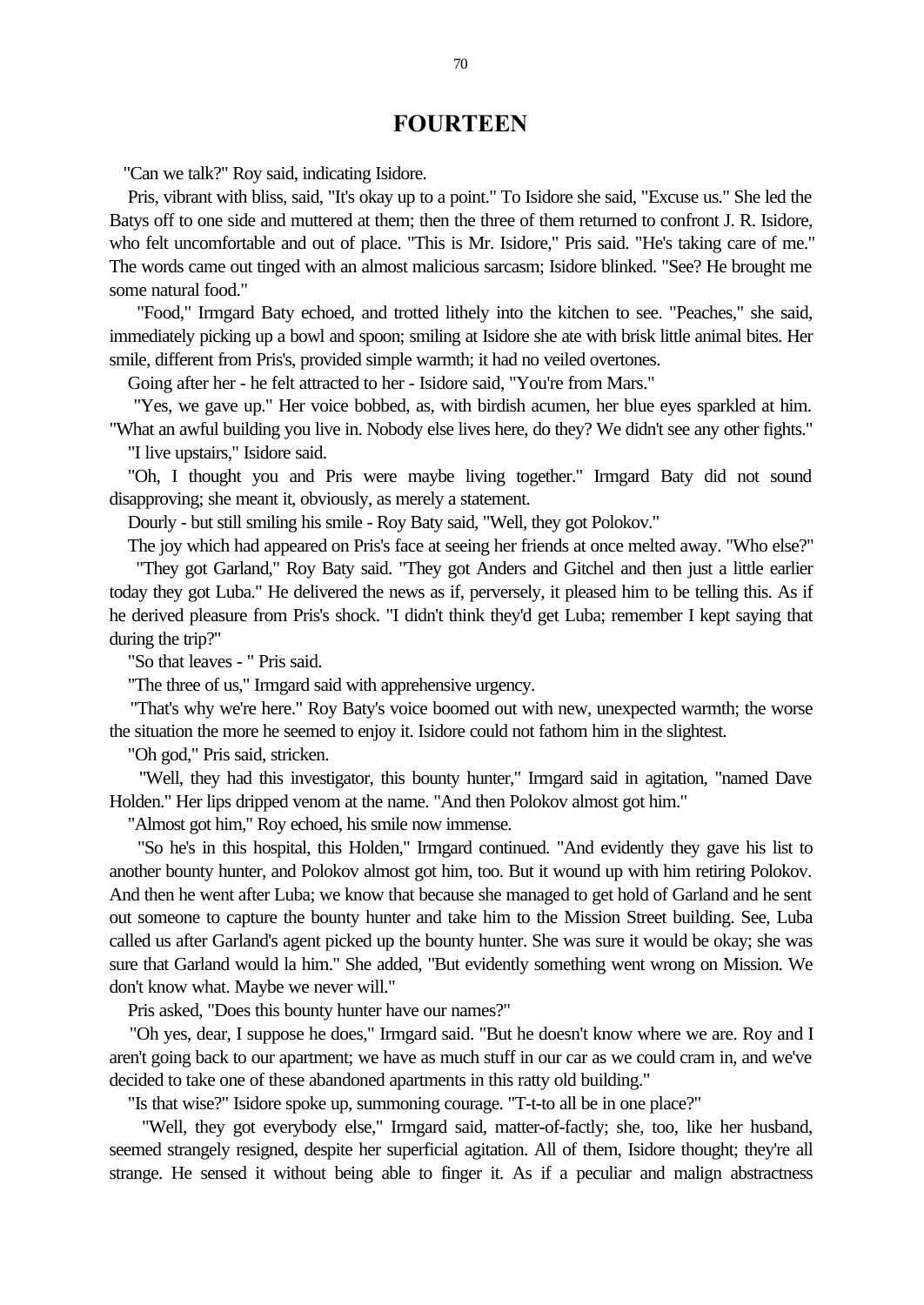pervaded their mental processes. Except, perhaps, for Pris; certainly she was radically frightened. Pris seemed almost right, almost natural. But -

 "Why don't you move in with him?" Roy said to Pris, indicating Isidore. "He could give you a certain amount of protection."

"A chickenhead?" Pris said. "I'm not going to live with a chickenhead." Her nostrils flared.

 Irmgard said rapidly, "I think you're foolish to be a snob at a time like this. Bounty hunters move fast; he may try to tie it up this evening. There may be a bonus in it for him if he got it done by - "

 "Keerist, close the hall door," Roy said, going over to it; he slammed it with one blow of his hand, thereupon summarily locking it. "I think you should move in with Isidore, Pris, and I think Irm and I should be here in the same building; that way we can help each other. I've got some electronic components in my car, junk I ripped off the ship. I'll install a two-way bug so Pris you can hear us and we can hear you, and I'll rig up an alarm system that any of the four of us can set off. It's obvious that the synthetic identities didn't work out, even Garland's. Of course, Garland put his head in the noose by bringing the bounty hunter to the Mission Street building; that was a mistake. And Polokov, instead of staying as far away as possible from the hunter, chose to approach him. We won't do that; we'll stay put." He did not sound worried in the slightest; the situation seemed to rouse him to crackling near-manic energy. "I think - " He sucked in his breath noisily, holding the attention of everyone else in the room, including Isidore. "I think that there's a reason why the three of us are still alive. I think if he had any clue as to where we are he'd have shown up here by now. The whole idea in bounty hunting is to work as fast as hell. That's where the profit comes."

 "And if he waits," Irmgard said in agreement, "we slip away, like we've done. I bet Roy is right; I bet he has our names but no location. Poor Luba; stuck in the War Memorial Opera House, right out in the open. No difficulty finding her."

"Well," Roy said stiltedly, "she wanted it that way; she believed she'd be safer as a public figure."

"You told her otherwise," Irmgard said.

 "Yes," Roy agreed, "I told her, and I told Polokov not to try to pass himself off as a W.P.O. man. And I told Garland that one of his own bounty hunters would get him, which is very possibly, just conceivably, exactly what did happen." He rocked back and forth on his heavy heels, his face wise with profundity.

Isidore spoke up. "I-I-I gather from l-l-listening to Mr. Baty that he's your n-n-natural leader."

"Oh yes, Roy's a leader," Irmgard said.

Pris said, "He organized our trip. From Mars to here."

 "Then," Isidore said, "you better do what h-h-he suggests." His voice broke with hope and tension. "I think it would be t-t-terrific, Pris, if you 1-l-lived with me. I'll stay home a couple of days from my job - I have a vacation coming. To make sure you're okay." And maybe Milt, who was very inventive, could design a weapon for him to use. Something imaginative, which would slay bounty hunters . . . whatever they were. He had an indistinct, glimpsed darkly impression: of something merciless that carried a printed list and a gun, that moved machine-like through the flat, bureaucratic job of killing. A thing without emotions, or even a face; a thing that if killed got replaced immediately by another resembling it. And so on, until everyone real and alive had been shot.

 Incredible, he thought, that the police can't do anything. I can't believe that. These people must have done something. Perhaps they emigrated back to Earth illegally. We're told - the TV tells us to report any landing of a ship outside the approved pads. The police must be watching for this.

But even so, no one got killed deliberately any more. It ran contrary to Mercerism.

"The chickenhead," Pris said, "likes me."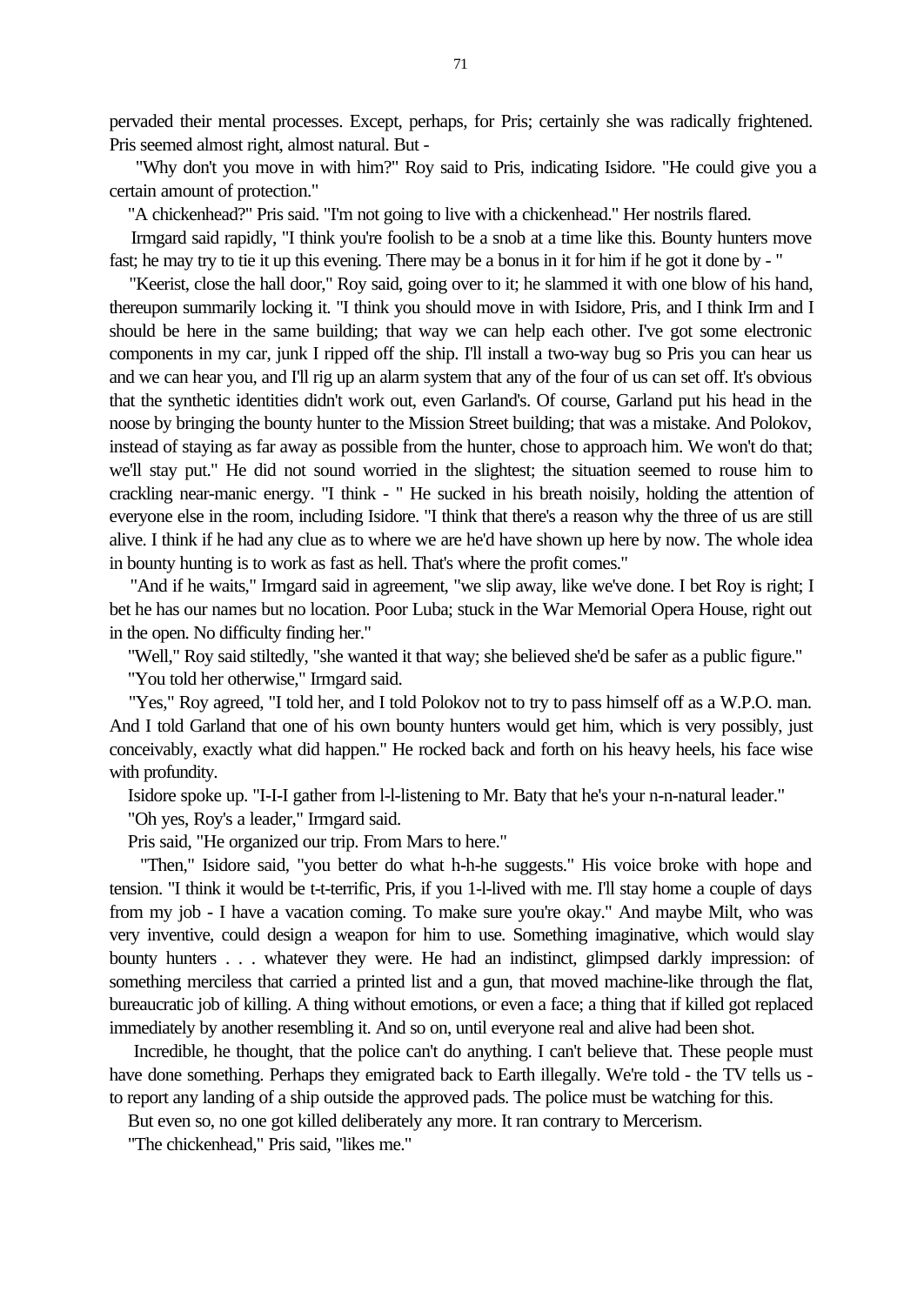"Don't call him that, Pris," Irmgard said; she gave Isidore a look of compassion. "Think what he could call you."

Pris said nothing. Her expression became enigmatic.

 "I'll go start rigging up the bug," Roy said. "Irmgard and I'll stay in this apartment; Pris you go with - Mr. Isidore." He started toward the door, striding with amazing speed for a man so heavy. In a blur he disappeared out the door, which banged back as he flung it open. Isidore, then, had a momentary, strange hallucination; he saw briefly a frame of metal, a platform of pullies and circuits and batteries and turrets and gears - and then the slovenly shape of Roy Baty faded back into view. Isidore felt a laugh rise up inside him; he nervously choked it off. And felt bewildered.

 "A man, " Pris said distantly, "of action. Too bad he's so poor with his hands, doing mechanical things."

 "If we get saved," Irmgard said in a scolding, severe tone, as if chiding her, "it'll be because of Roy."

 "But is it worth it," Pris said, mostly to herself. She shrugged, then nodded to Isidore. "Okay, J .R. I'll move in with you and you can protect me."

"A-a-all of you," Isidore said immediately.

 Solemnly, in a formal little voice, Irmgard Baty said to him, "I want you to know we appreciate it very much, Mr. Isidore. You're the first friend I think any of us have found here on Earth. It's very nice of you and maybe sometime we can repay you." She glided over to pat him on the arm.

"Do you have any pre-colonial fiction I could read?" he asked her.

"Pardon?" Irmgard Baty glanced inquiringly at Pris.

 "Those old magazines," Pris said; she had gathered a few things together to take with her, and Isidore lifted the bundle from her arms, feeling the glow that comes only from satisfaction at a goal achieved. "No, J.R. We didn't bring any back with us, for reasons I explained."

 "I'll g-g-go to a library tomorrow," he said, going out into the hall. "And g-get you and me too some to read, so you'll have something to do besides just waiting."

 He led Pris upstairs to his own apartment, dark and empty and stuffy and lukewarm as it was; carrying her possessions into the bedroom, he at once turned on the heater, lights, and the TV to its sole channel.

 "I like this," Pris said, but in the same detached and remote tone - as before. She meandered about, hands thrust in her skirt pockets; on her face a sour expression, almost righteous in the degree of its displeasure, appeared. In contrast to her stated reaction.

"What's the matter?" he asked as he laid her possessions out on the couch.

"Nothing." She halted at the picture window, drew the drapes back, and gazed morosely out.

"If you think they're looking for you - " he began.

"It's a dream," Pris said. "Induced by drugs that Roy gave me."

"P-pardon?"

"You really think that bounty hunters exist?"

"Mr. Baty said they killed your friends."

 "Roy Baty is as crazy as I am," Pris said. "Our trip was between a mental hospital on the East Coast and here. We're all schizophrenic, with defective emotional lives - flattening of affect, it's called. And we have group hallucinations."

'I didn't think it was true," he said full of relief.

 'Why didn't you?" She swiveled to stare intently at him; her scrutiny was so strict that he felt himself flushing.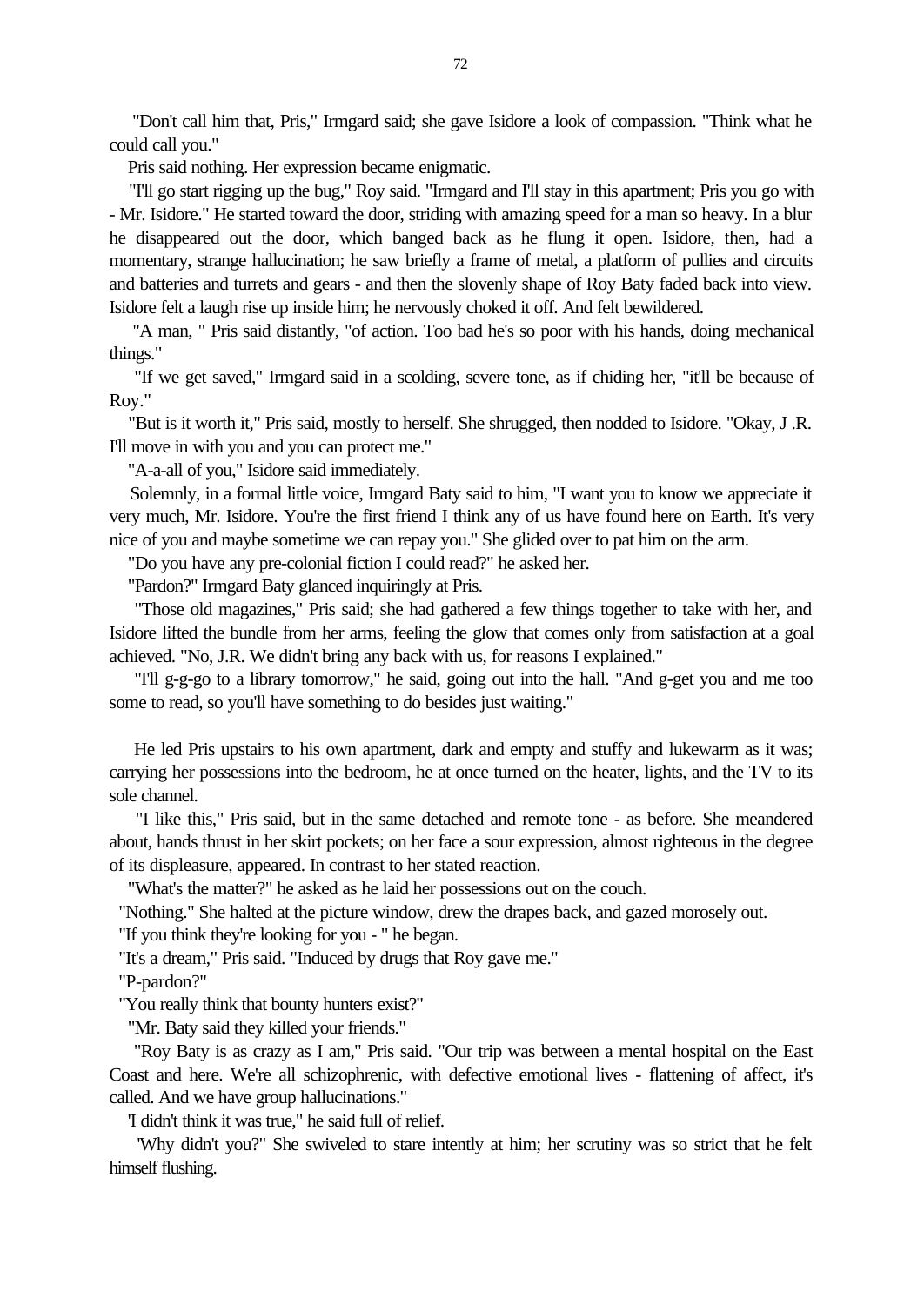"B-b-because things like that don't happen. The g-government never kills anyone, for any crime. And Mercerism - "

"But you see," Pris said, "if you're not human, then it's all different."

"That's not true. Even animals - even eels and gophers and snakes and spiders - are sacred."

 Pris, still regarding him fixedly, said, "So it can't be, can it? As you say, even animals are protected by law. All life. Everything organic that wriggles or squirms or burrows or flies or swarms or lays eggs or - " She broke off, because Roy Baty had appeared, abruptly throwing the door of the apartment open and entering; a trail of wire rustled after him.

 "Insects," he said, showing no embarrassment at overhearing them, "are especially sacrosanct." Lifting a picture rom the wall of the living room he attached a small electronic device to the nail, stepped back, viewed it, then replaced the picture. "Now the alarm." He gathered up the trailing wire, which led to a complex assembly. Smiling his discordant smile, he showed the assembly to Pris and John Isidore. "The alarm. These wires go under the carpet; they're antennae. It picks up the presence of a - " He hesitated. "A mentational entity," he said obscurely, "which isn't one of us four."

 "So it rings," Pris said, "and then what? He'll have a gun. We can't fall on him and bite him to death."

 "This assembly," Roy continued, "has a Penfield unit built into it. When the alarm has been triggered it radiates a mood of panic to the - intruder. Unless he acts very fast, which he may. Enormous panic; I have the gain turned all the way up. No human being can remain in the vicinity more than a matter of seconds. That's the nature of panic: it leads to random circus-motions, purposeless flight, and muscle and neural spasms." He concluded, "Which will give us an opportunity to get him. Possibly. Depending on how good he is."

Isidore said, "Won't the alarm affect us?"

"That's right," Pris said to Roy Baty. "It'll affect Isidore."

 "Well, so what," Roy said. And resumed his task of installation. "So they both go racing out of here panic-stricken. It'll still give us time to react. And they won't kill Isidore; he's not on their list. That's why he's usable as a cover."

Pris said brusquely, "You can't do any better, Roy?"

"No," he answered, "I can't."

"I'll be able to g-g-get a weapon tomorrow," Isidore spoke up.

 "You're sure Isidore's presence here won't set off the alarm?" Pris said. "After all, he's - you know."

 "I've compensated for his cephalic emanations," Roy explained. "Their sum won't trip anything; it'll take an additional human. Person." Scowling, he glanced at Isidore, aware of what he had said.

 "You're androids," Isidore said. But he didn't care; it made no difference to him. "I see why they want to kill you," he said. "Actually you're not alive." Everything made sense to him, now. The bounty hunter, the killing of their friends, the trip to Earth, all these precautions.

"When I used the word 'human,"' Roy Baty said to Pris, "I used the wrong word."

 "That's right, Mr. Baty," Isidore said. "But what does it matter to me? I mean, I'm a special; they don't treat me very well either, like for instance I can't emigrate." He found himself yabbering away like a folletto. "You can't come here; I can't - " He calmed himself.

After a pause Roy Baty said laconically, "You wouldn't enjoy Mars. You're missing nothing."

 "I wondered how long it would be," Pris said to Isidore, "before you realized. We are different, aren't we?

 "That's what probably tripped up Garland and Max Polokov," Roy Baty said. "They were so goddamn sure they could pass. Luba, too."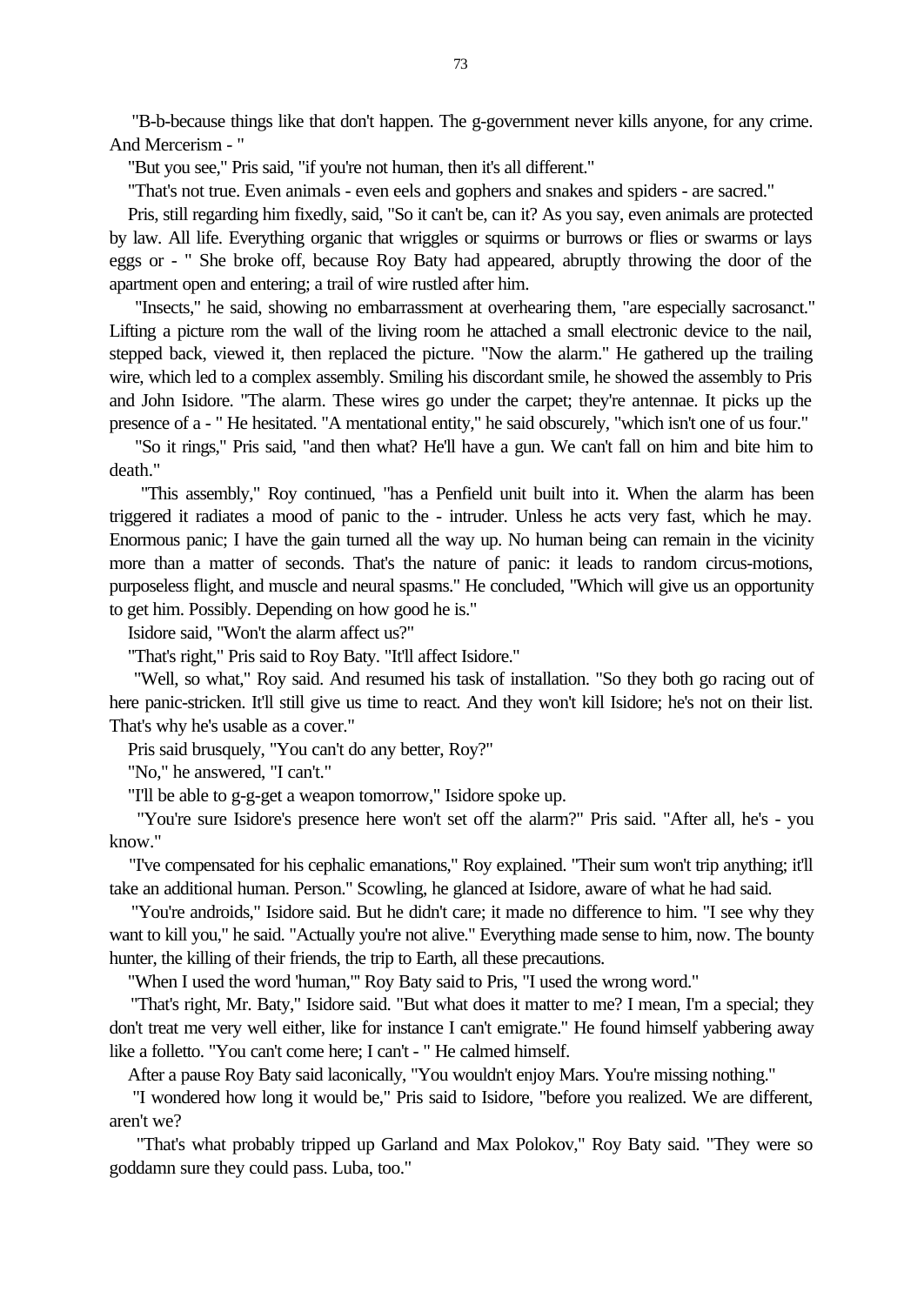"You're intellectual," Isidore said; he felt excited again at having understood. Excitement and pride. "You think abstractly, and you don't - " He gesticulated, his words tangling up with one another. As usual. "I wish I had an IQ like you have; then I could pass the test, I wouldn't be a chickenhead. I think you're very superior; I could learn a lot from you."

After an interval Roy Baty said, "I'll finish wiring up the alarm." He resumed work.

 "He doesn't understand yet," Pris said in a sharp, brittle, stentorian voice, "how we got off Mars. What we did there."

"What we couldn't help doing," Roy Baty grunted.

 At the open door to the hall Irmgard Baty had been standing; they noticed her as she spoke up. "I don't think we have to worry about Mr. Isidore," she said earnestly; she walked swiftly toward him, looked up into his face. "They don't treat him very well either, as he said. And what we did on Mars he isn't interested in; he knows us and he likes us and an emotional acceptance like that - it's everything to him. It's hard for us to grasp that, but it's true." To Isidore she said, standing very close to him once again and peering up at him, "You could get a lot of money by turning us in; do you realize that?" Twisting, she said to her husband, "See, he realizes that but still he wouldn't say anything."

"You're a great man, Isidore," Pris said. "You're a credit to your race."

 "If he was an android," Roy said heartily, "he'd turn us in about ten tomorrow morning. He'd take off for his job and that would be it. I'm overwhelmed with admiration." His tone could not be deciphered; at least Isidore could not crack it. "And we imagined this would be a friendless world, a planet of hostile faces, all turned against us." He barked out a laugh.

I'm not at all worried," Irmgard said.

'You ought to be seared to the soles of your feet," Roy said.

"Let's vote," Pris said. "As we did on the ship, when we had a disagreement."

 "Well," Irmgard said, "I won't say anything more. But if we turn this down I don't think we'll find any other human being who'll take us in and help us. Mr. Isidore is - " She searched for the word.

"Special," Pris said.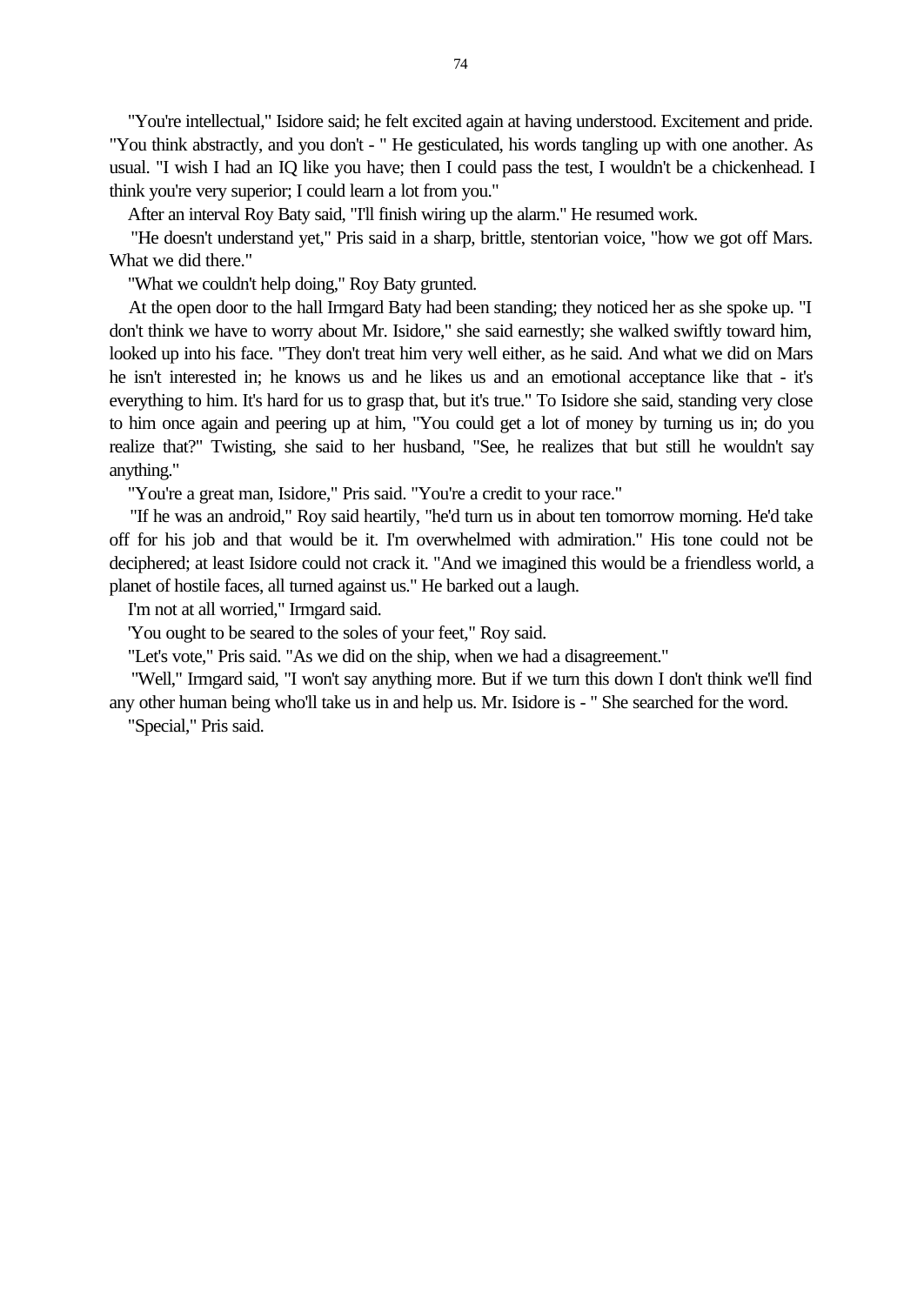## **FIFTEEN**

Solemnly, and with ceremony, the vote was taken.

"We stay here," Irmgard said, with firmness. "In this apartment, in this building."

 Roy Baty said, "I vote we kill Mr. Isidore and hide somewhere else." He and his wife - and John Isidore - now turned tautly toward Pris.

 In a low voice Pris said, "I vote we make our stand here." She added, more loudly, "I think J.R.'s value to us outweighs his danger, that of his knowing. Obviously we can't live among humans without being discovered; that's what killed Polokov and Garland and Luba and Anders. That's what killed all of them."

 "Maybe they did just what we're doing," Roy Baty said. "Confided in, trusted, one given human being who they believed was different. As you said, special."

 "We don't know that," Irmgard said. "That's only a conjecture. I think they, they - " She gestured. "Walked around. Sang from a stage like Luba. We trust - I'll tell you what we trust that fouls us up, Roy; it's our goddamn superior intelligence!" She glared at her husband, her small, high breasts rising and falling rapidly. "We're so smart - Roy, you're doing it right now; goddamn you, you're doing it now!"

Pris said, "I think Irm's right."

 "So we hang our lives on a substandard, blighted - " Roy began, then gave up. "I'm tired," he said simply. "It's been a long trip, Isidore. But not very long here. Unfortunately."

 "I hope," Isidore said happily, "I can help make your stay here on Earth pleasant." He felt sure he could. It seemed to him a cinch, the culmination of his whole life - and of the new authority which he had manifested on the vidphone today at work.

 As soon as he officially quit work that evening, Rick Deckard flew across town to animal row: the several blocks of big-time animal dealers with their huge glass windows and lurid signs. The new and horribly unique depression which had floored him earlier in the day had not left. This, his activity here with animals and animal dealers, seemed the only weak spot in the shroud of depression, a flaw by which he might be able to grab it and exorcise it. In the past, anyhow, the sight of animals, the scent of money deals with expensive stakes, had done much for him. Maybe it would accomplish as much now.

 "Yes, sit," a nattily dressed new animal salesman said to him chattily as he stood gaping with a sort of glazed, meek need at the displays. "See anything you like?"

Rick said, "I see a lot I like. It's the cost that bothers me."

 "You tell us the deal you want to make," the salesman said. "What you want to take home with you and how you want to pay for it. We'll take the package to our sales manager and get his big okay."

 "I've got three thou cash." The department, at the end of the day, had paid him his bounty. "How much," he asked, "is that family of rabbits over there?"

 "Sir, if you have a down payment of three thou, I can make you owner of something a lot better than a pair of rabbits. What about a goat?"

"I haven't thought much about goats," Rick said.

"May I ask if this represents a new price bracket for you?"

"Well, I don't usually carry around three thou," Rick conceded.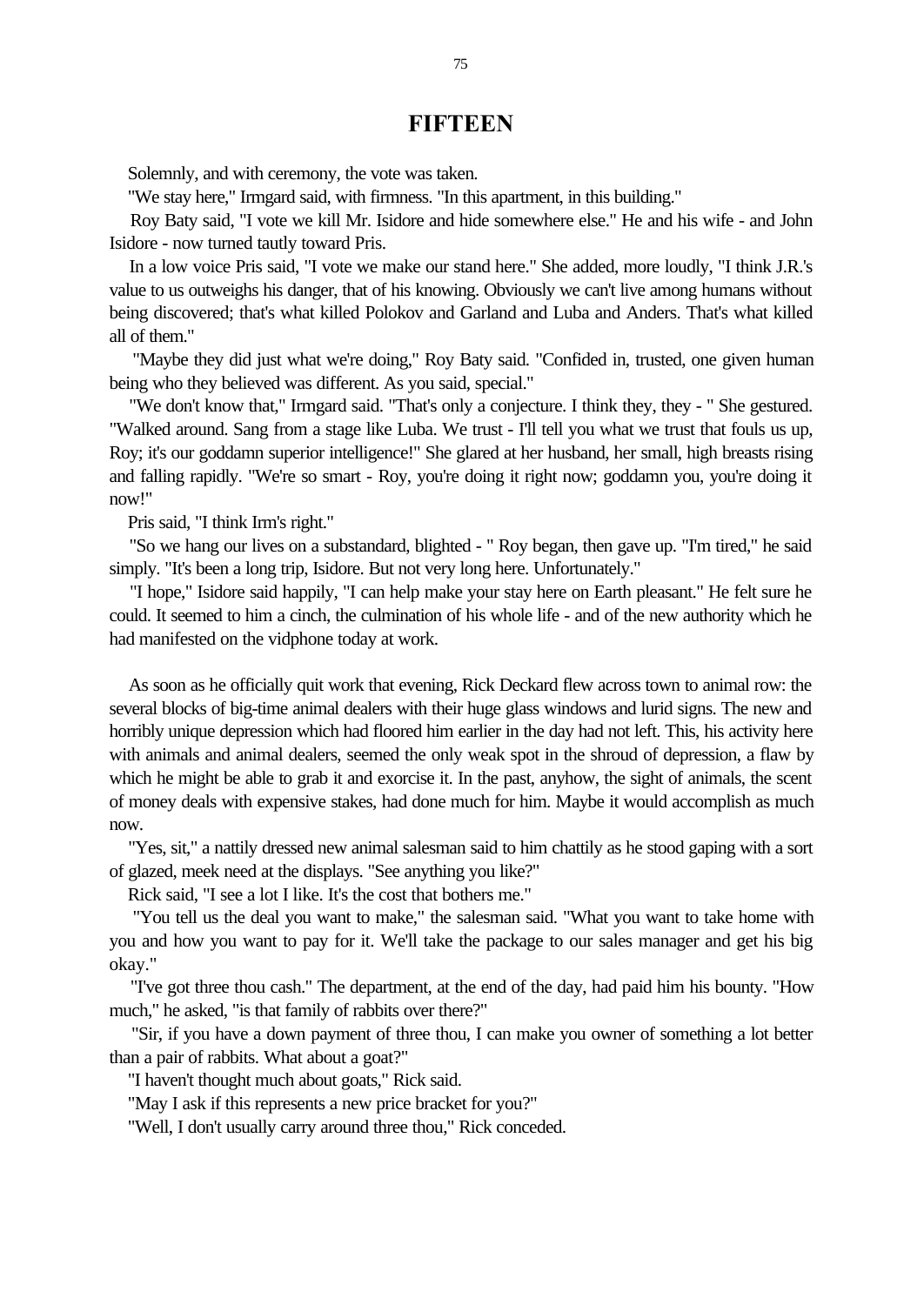"I thought as much, sit, when you mentioned rabbits. The thing about rabbits, sit, is that everybody has one. I'd like to see you step up to the goat-class where I feel you belong. Frankly you look more like a goat man to me."

"What are the advantages to goats?"

 The animal salesman said, "The distinct advantage of a goat is that it can be taught to butt anyone who tries to steal it."

 "Not if they shoot it with a hypno-dart and descend by rope ladder from a hovering hovercar," Rick said.

 The salesman, undaunted, continued, "A goat is loyal. And it has a free, natural soul which no cage can chain up. And there is one exceptional additional feature about goats, one which you may not be aware of. Often times when you invest in an animal and take it home you find, some morning, that it's eaten something radioactive and died. A goat isn't bothered by contaminated quasi-foodstuffs; it can eat eclectically, even items that would fell a cow or a horse or most especially a cat. As a long term investment we feel that the goat - especially the female - offers unbeatable advantages to the serious animal-owner."

 "Is this goat a female?" He had noticed a big black goat standing squarely in the center of its cage; he moved that way and the salesman accompanied him. The goat, it seemed to Rick, was beautiful.

 "Yes, this goat is a female. A black Nubian goat, very large, as you can see. This is a superb contender in this year's market, sir. And we're offering her at an attractive, unusually low, low price."

Getting out his creased Sidney's, Rick looked up the listing, on goats, black Nubian.

"Will this be a cash deal?" the salesman asked. "Or are you trading in a used animal?"

"All cash," Rick said.

 On a slip of paper the salesman scribbled a price and then briefly, almost furtively, showed it to Rick.

" - too much," Rick said, He took the slip of paper and wrote down a more modest figure.

 "We couldn't let a goat go for that," the salesman protested. He wrote another figure. "This goat is less than a year old; she has a very long life expectancy." He showed the figure to Rick.

"It's a deal," Rick said.

 He signed the time-payment contract, paid over his three thousand dollars - his entire bounty money - as down payment, and shortly found himself standing by his hovercar, rather dazed, as employees of the animal dealer loaded the crate of goat into the car. I own an animal now, he said to himself. A living animal, not electric. For the second time in my life.

 The expense, the contractual indebtedness, appalled him; he found himself shaking. But I had to do it, he said to himself. The experience with Phil Resch - I have to get my confidence, my faith in myself and my abilities, back. Or I won't keep my job.

 His hands numb he guided the hovercar up into the sky and headed for his apartment and Iran. She'll be angry, he said to himself. Because it'll worry her, the responsibility. And since she's home all day a lot of the maintenance will fall to her. Again he felt dismal.

 When he had landed on the roof of his building he sat for a time, weaving together in his mind a story thick with verisimilitude. My job requires it, he thought, scraping bottom. Prestige. We couldn't go on with the electric sheep any longer; it sapped my morale. Maybe I can tell her that, he decided.

 Climbing from the car he maneuvered the goat cage from the back seat, with wheezing effort managed to set it down on the roof. The goat, which had slid about during the transfer, regarded him with bright-eyed perspicacity, but made no sound.

He descended to his floor, followed a familiar path down the hall to his own door.

"Hi," Iran greeted him, busy in the kitchen with dinner. "Why so late tonight?"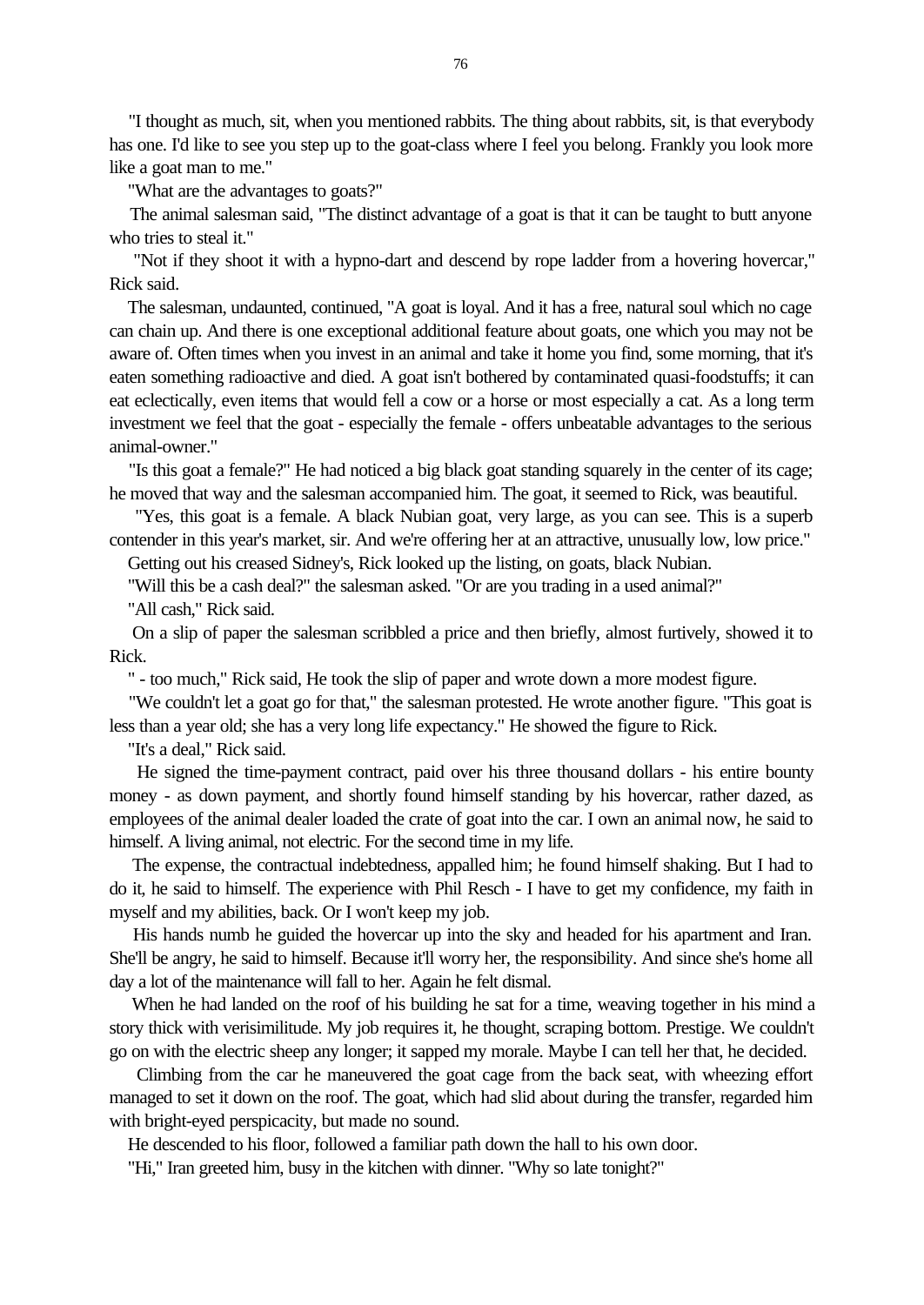"Come up to the roof," he said. "I want to show you something."

 "You bought an animal." She removed her apron, smoothed back her hair reflexively, and followed him out of the apartment; they progressed down the hall with huge, eager strides. "You shouldn't have gotten it without me," Iran gasped. "I have a right to participate in the decision, the most important acquisition we'll ever - "

"I wanted it to be a surprise," he said.

"You made some bounty money today," Iran said, accusingly.

 Rick said, "Yes. I retired three andys." He entered the elevator and together they moved nearer to god. "I had to buy this," he said. "Something went wrong, today; something about retiring them. It wouldn't have been possible for me to go on without getting an animal." The elevator had reached the roof; he led his wife out into the evening darkness, to the cage; switching on the spotlights maintained for the use of all building residents - he pointed to the goat, silently. Waiting for her reaction.

 "Oh my god," Iran said softly. She walked to the cage, peered in; then she circled around it, viewing the goat from every angle. "Is it really real?" she asked. "It's not false?"

 "Absolutely real," he said. "Unless they swindled me." But that rarely happened; the fine for counterfeiting would be enormous: two and a half times the full market value of the genuine animal. "No, they didn't swindle me."

 "It's a goat," Iran said. "A black Nubian goat." "Female," Rick said. "So maybe later on we can mate her. And we'll get milk out of which we can make cheese."

"Can we let her out? Put her where the sheep is?"

"She ought to be tethered," he said. "For a few days at least."

 Iran said in an odd little voice, "'My life is love and pleasure.' An old, old song by Josef Strauss. Remember? When we first met." She put her hand gently on his shoulder, leaned toward him, and kissed him. "Much love. And very much pleasure."

"Thanks," he said, and hugged her.

 "Let's run downstairs and give thanks to Mercer. Then we can come up here again and right away name her; she needs a name. And maybe you can find some rope to tether her." She started off.

 Standing by his horse Judy, grooming and currying her, their neighbor Bill Barbour called to them, "Hey, that's a nice-looking goat you have, Deckards. Congratulations. Evening, Mrs. Deckard. Maybe you'll have kids; I'll maybe trade you my colt for a couple of kids."

 "Thanks," Rick said. He followed after Iran, in the direction of the elevator. "Does this cure your depression?" he asked her. "It cures mine."

 Iran said, "It certainly does cure my depression. Now we can admit to everybody that the sheep's false."

"No need to do that," he said cautiously.

 "But we can," Iran persisted. "See, now we have nothing to hide; what we've always wanted has come true. It's a dream!" Once more she stood on tiptoe, leaning and nimbly kissing him; her breath, eager and erratic, tickled his neck. She reached, then, to stab at the elevator button.

 Something warned him. Something made him say, "Let's not go down to the apartment yet. Let's stay up here with the goat. Let's just sit and look at her and maybe feed the goat something. They gave me a bag of oats to start us out. And we can read the manual on goat maintenance; they included that, too, at no extra charge. We can call her Euphemia." The elevator, however, had come and already Iran was trotting inside. "Iran, wait," he said.

 "It would be immoral not to fuse with Mercer in gratitude," Iran said. "I had hold of the handles of the box today and it overcame my depression a little - just a little, not like this. But anyhow I got hit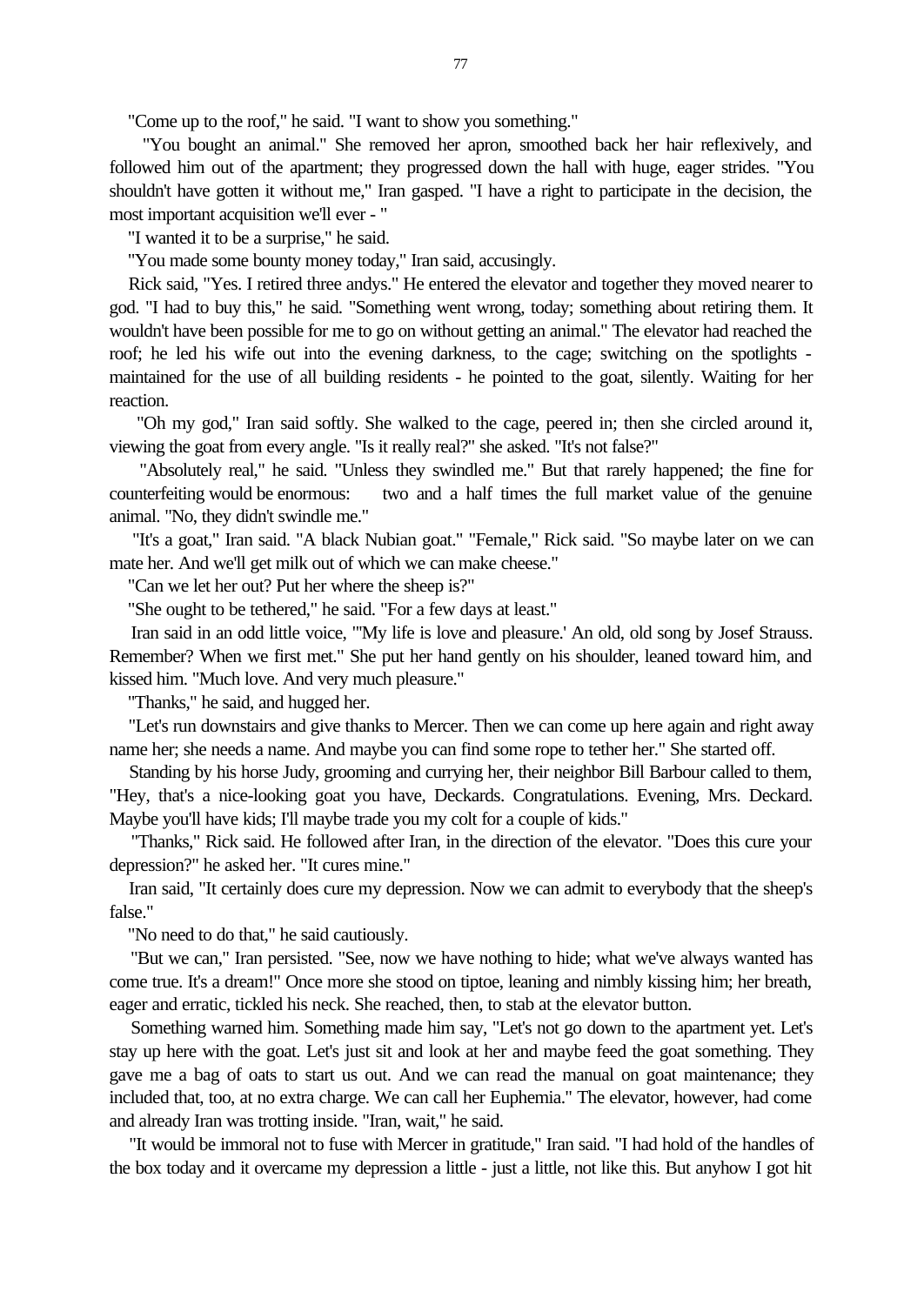by a rock, here." She held up her wrist; on it he made out a small dark bruise. "And I remember thinking how much better we are, how much better off, when we're with Mercer. Despite the pain. Physical pain but spiritually together; I felt everyone else, all over the world, all who had fused at the same time." She held the elevator door from sliding shut. "Get in, Rick. This'll be just for a moment. You hardly ever undergo fusion; I want you to transmit the mood you're in now to everyone else; you owe it to them. It would be immoral to keep it for ourselves."

She, was, of course, right. So he entered the elevator and once again descended.

 In their living room, at the empathy box, Iran swiftly snapped the switch, her face animated with growing gladness; it lit her up like a rising new crescent of moon. "I want everyone to know," she told him. "Once that happened to me; I fused and picked up someone who had just acquired an animal. And then one day - " Her features momentarily darkened; the pleasure fled. "One day I found myself receiving from someone whose animal had died. But others of us shared our different joys with them - I didn't have any, as you might know - and that cheered the person up. We might even reach a potential suicide; what we have, what we're feeling, might - "

 "They'll have our joy," Rick said, "but we'll lose. We'll exchange what we feel for what they feel. Our joy will be lost."

 The screen of the empathy box now showed rushing streams of bright formless color; taking a breath his wife hung on tightly to the two handles. "We won't really lose what we feel, not if we keep it clearly in mind. You never really have gotten the hang of fusion, have you, Rick?"

 "Guess not," he said. But now he had begun to sense, for the first time, the value that people such as Iran obtained from Mercerism. Possibly his experience with the bounty hunter Phil Resch had altered some minute synapsis in him, had closed one neurological switch and opened another. And this perhaps had started a chain reaction. "Iran," he said urgently; he drew her away from the empathy box. "Listen; I want to talk about what happened to me today." He led her over to the couch, sat her down facing him. "I met another bounty hunter," he said. "One I never saw before. A predatory one who seemed to like to destroy them. For the first time, after being with him, I looked at them differently. I mean, in my own way I had been viewing them as he did."

"Won't this wait?" Iran said.

 Rick said, "I took a test, one question, and verified it; I've begun to empathize with androids, and look what that means. You said it this morning yourself. 'Those poor andys.' So you know what I'm talking about. That's why I bought the goat. I never felt like that before. Maybe it could be a depression, like you get. I can understand now how you suffer when you're depressed; I always thought you liked it and I thought you could have snapped yourself out any time, if not alone then by means of the mood organ. But when you get that depressed you don't care. Apathy, because you've lost a sense of worth. It doesn't matter whether you feet better because if you have no worth - "

 "What about your job?" Her tone jabbed at him; he blinked. "Your job," Iran repeated. "What are the monthly payments on the goat?" She held out her hand; reflexively he got out the contract which he had signed, passed it to her.

 "That much," she said in a thin voice. "The interest; good god - the interest alone. And you did this because you were depressed. Not as a surprise for me, as you originally said." She handed the contract back to him. "Well, it doesn't matter. I'm still glad you got the goat; I love the goat. But it's such an economic burden." She looked gray.

 Rick said, "I can get switched to some other desk. The department does ten or eleven separate jobs. Animal theft; I could transfer to that."

"But the bounty money. We need it or they'll repossess the goat! "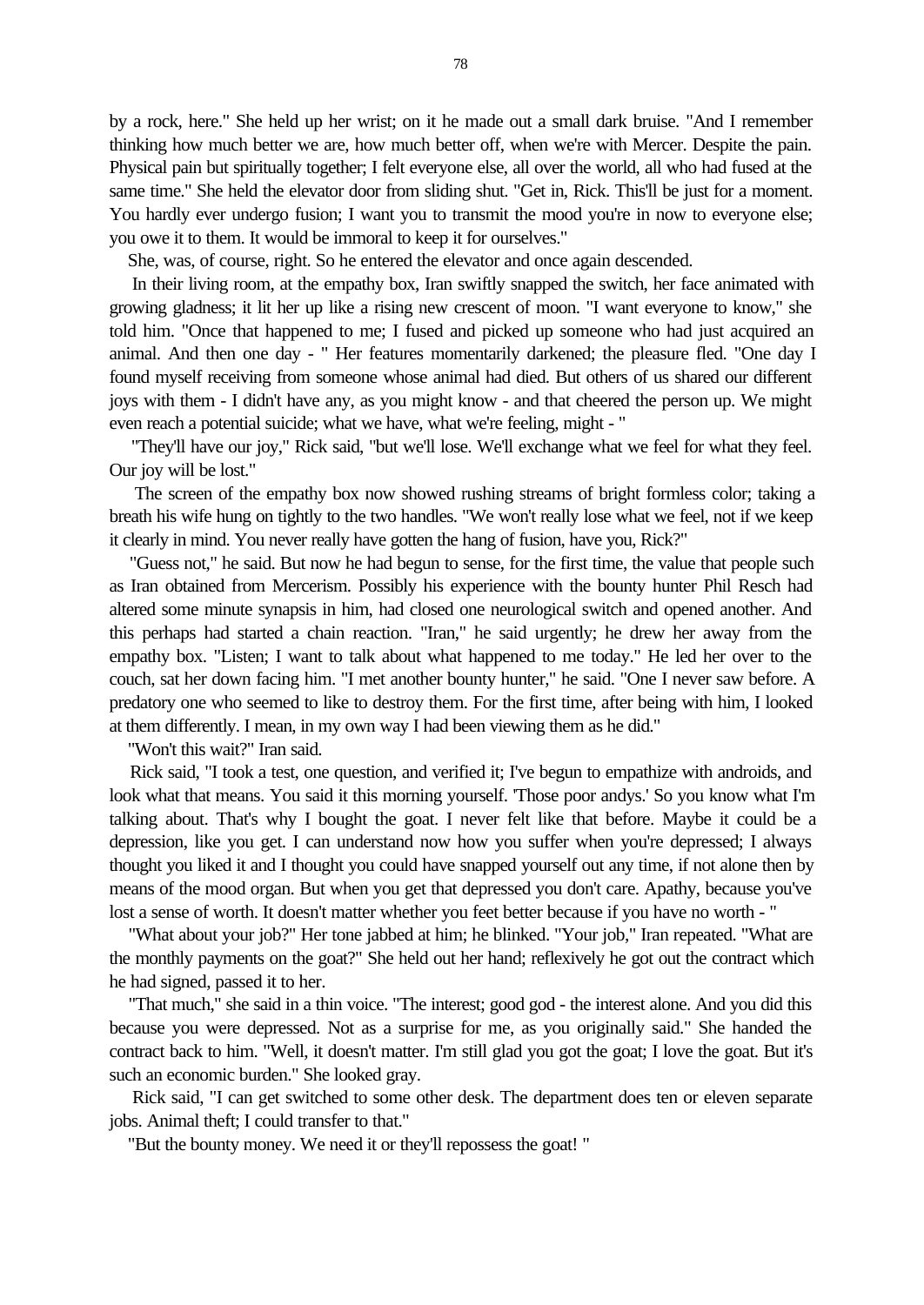"I'll get the contract extended from thirty-six months to forty-eight." He whipped out a ball-point pen, scribbled rapidly on the back of the contract. "That way it'll be fifty-two fifty less a month."

The vidphone rang.

 "If we hadn't come back down here," Rick said, "if we'd stayed up on the roof, with the goat, we wouldn't have gotten this call."

 Going to the vidphone, Iran said, "Why are you afraid? They're not repossessing the goat, not yet." She started to lift the receiver.

"It's the department," he said. "Say I'm not here." He headed for the bedroom.

"Hello," Iran said, into the receiver.

 Three more andys, Rick thought to himself, that I should have followed up on today, instead of coming home. On the vidscreen Harry Bryant's face had formed, so it was too late to get away. He walked, with stiff leg muscles, back toward the phone.

 "Yes, he's here," Iran was saying. "We bought a goat. Come over and see it, Mr. Bryant." A pause as she listened and then she held the receiver up to Rick. "He has something he wants to say to you," she said. Going over to the empathy box she quickly seated herself and once more gripped the twin handles. She became involved almost at once. Rick stood holding the phone receiver, conscious of her mental departure. Conscious of his own aloneness.

"Hello," he said into the receiver.

 "We have a tail on two of the remaining androids," Harry Bryant said. He was calling from his office; Rick saw the familiar desk, the litter of documents and papers and kipple. "Obviously they've become alerted - they've left the address Dave gave you and now they can be found at . . . wait." Bryant groped about on his desk, at last located the material he wanted.

 Automatically Rick searched for his pen; he held the goat-payment contract on his knee and prepared to write.

 "Conapt Building 3967-C," Inspector Bryant said. "Get over there as soon as you can. We have to assume they know about the ones you picked off, Garland and Luft and Polokov; that's why they've taken unlawful flight."

"Unlawful," Rick repeated. To save their lives.

"Iran says you bought a goat," Bryant said. "Just today? After you left work?

"On my way home."

 "I'll come and look at your goat after you retire the remaining androids. By the way - I talked to Dave just now. I told him the trouble they gave you; he says congratulations and be more careful. He says the Nexus-6 types are smarter than he thought. In fact he couldn't believe you got three in one day."

"Three is enough," Rick said. "I can't do anything more. I have to rest."

"By tomorrow they'll be gone," Inspector Bryant said. "Out of our jurisdiction."

"Not that soon. They'll still be around."

 Bryant said, "You get over there tonight. Before they get dug in. They won't expect you to move in so fast."

"Sure they will," Rick said. "They'll be waiting for me."

"Got the shakes? Because of what, Polokov - "

"I haven't got the shakes," Rick said.

"Then what's wrong?

"Okay," Rick said. "I'll get over there." He started to hang up the phone.

"Let me know as soon as you get results. I'll be here in my office."

Rick said, "If I get them I'm going to buy a sheep."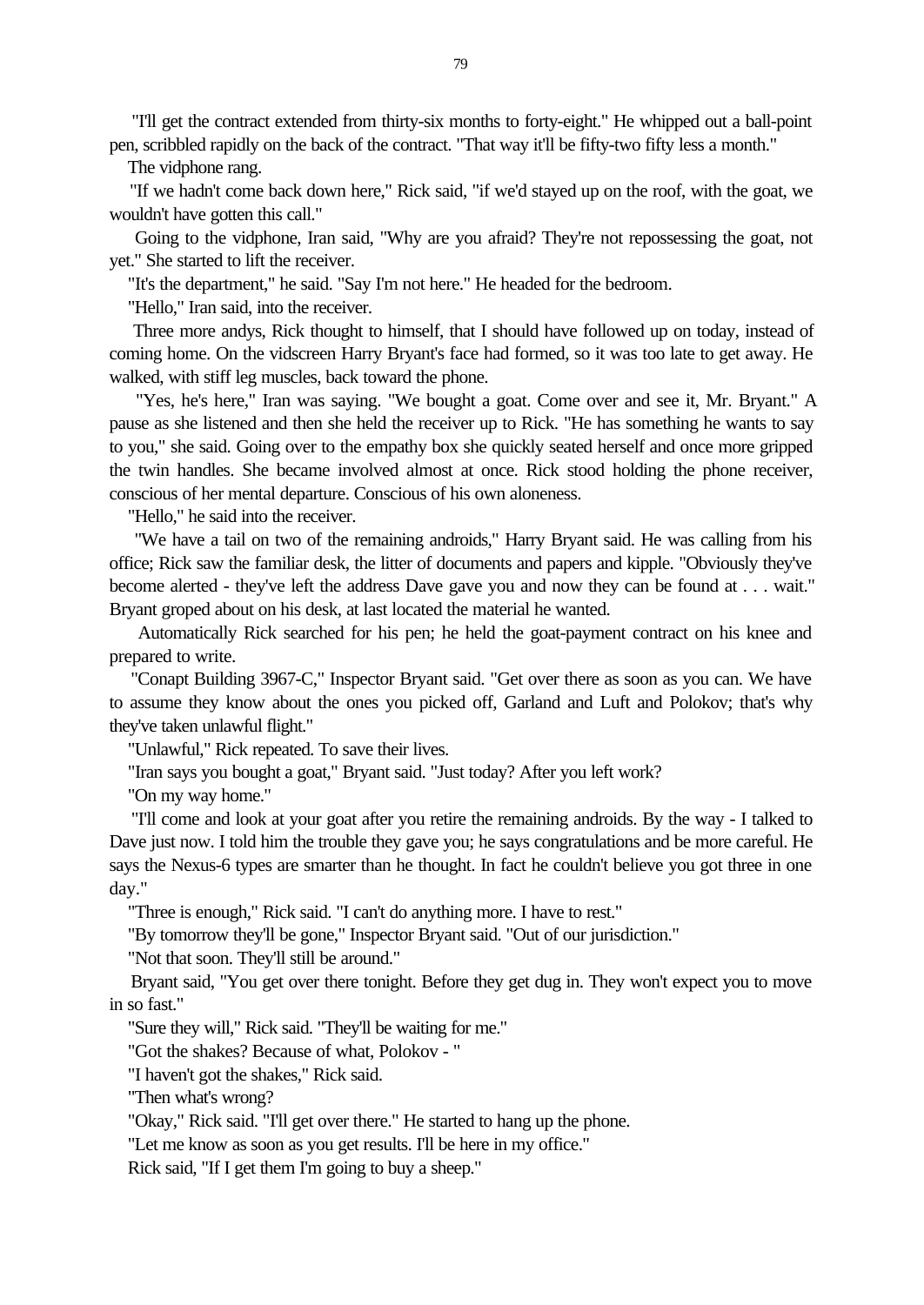"You have a sheep. You've had one as long as I've known you."

 "It's electric," Rick said. He hung up. A real sheep this time, he said to himself. I have to get one. In compensation.

 At the black empathy box his wife crouched, her face rapt. He stood beside her for a time, his hand resting on her breast; he felt it rise and fall, the life in her, the activity. Iran did not notice him; the experience with Mercer had, as always, become complete.

 On the screen the faint, old, robed figure of Mercer toiled upward, and all at once a rock sailed past him. Watching, Rick thought, My god; there's something worse about my situation than his. Mercer doesn't have to do anything alien to him. He suffers but at least he isn't required to violate his own identity.

 Bending, he gently removed his wife's fingers from the twin handles. He then himself took her place. For the first time in weeks. An impulse: he hadn't planned it; all at once it had happened.

 A landscape of weeds confronted him, a desolation. The air smelled of harsh blossoms; this was the desert, and there was no rain.

A man stood before him, a sorrowful light in his weary, pain-drenched eyes.

"Mercer," Rick said.

 "I am your friend," the old man said. "But you must go on as if I did not exist. Can you understand that?" He spread empty hands.

"No," Rick said. "I can't understand that. I need help."

 "How can I save you," the old man said, "if I can't save myself?" He smiled. "Don't you see? There is no salvation."

"Then what's this for?" Rick demanded. "What are you for?"

 "To show you," Wilbur Mercer said, "that you aren't alone. I am here with you and always will be. Go and do your task, even though you know it's wrong."

"Why?" Rick said. "Why should I do it? I'll quit my job and emigrate."

 The old man said, "You will be required to do wrong no matter where you go. It is the basic condition of life, to be required to violate your own identity. At some time, every creature which lives must do so. It is the ultimate shadow, the defeat of creation; this is the curse at work, the curse that feeds on all life. Everywhere in the universe."

"That's all you can tell me?" Rick said.

 A rock whizzed at him; he ducked and the rock struck him on the ear. At once he let go of the handles and again he stood in his own living room, beside his wife and the empathy box. His head ached wildly from the blow; reaching, he found fresh blood collecting, spilling in huge bright drops down the side of his face.

 Iran, with a handkerchief, patted his ear. "I guess I'm glad you pried me loose. I really can't stand it, being hit. Thanks for taking the rock in my place."

"I'm going," Rick said.

"The job?"

 "Three jobs." He took the handkerchief from her and went to the hall door, still dizzy and, now, feeling nausea.

"Good luck," Iran said.

 "I didn't get anything from holding onto those handles," Rick said. "Mercer talked to me but it didn't help. He doesn't know any more than I do. He's just an old man climbing a hill to his death."

"Isn't that the revelation?"

 Rick said, "I have that revelation already." He opened the hall door. "I'll see you later." Stepping out into the hall he shut the door after him. Conapt 3967-C, he reflected, reading it off the back of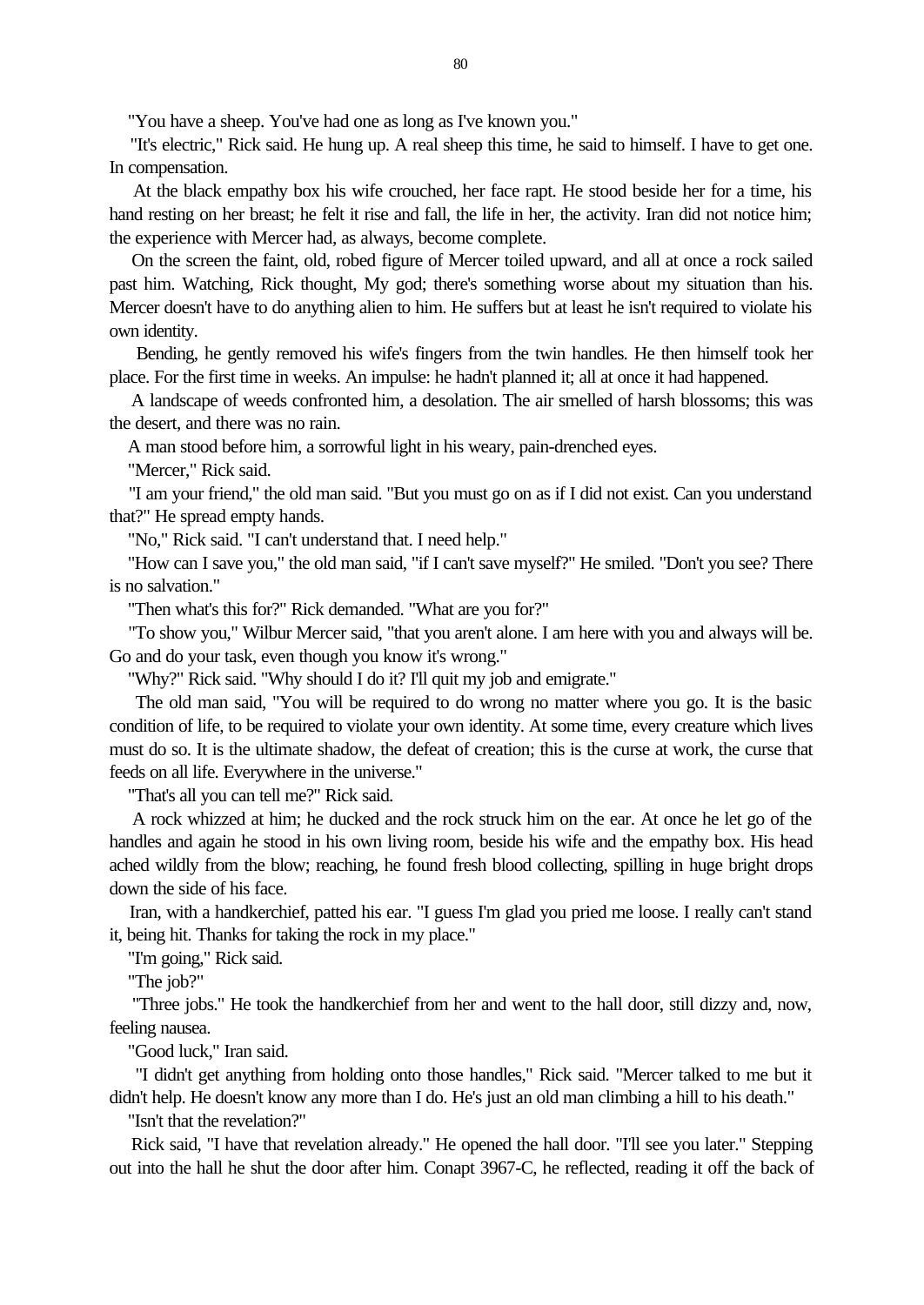the contract. That's out in the suburbs; it's mostly abandoned, there. A good place to hide. Except : or the lights at night. That's what I'll be going by, he thought. The lights. Phototropic, like the death's head moth. And then after this, he thought, there won't be any more. I'll do something else, earn my living another way. These three are the last. Mercer is right; I have to get this over with. But, he thought, I don't think I can. Two andys together - this isn't a moral question, it's a practical question.

 I probably can't retire them, he realized. Even if I try; I'm too tired and too much has happened today. Maybe Mercer knew this, he reflected. Maybe he foresaw everything that will happen.

But I know where I can get help, offered to me before but declined.

He reached the roof and a moment later sat in the darkness of his hovercar, dialing.

"Rosen Association," the answering-service girl said.

"Rachael Rosen," he said.

"Pardon, sir?"

Rick grated, "Get me Rachael Rosen."

"Is Miss Rosen expecting - "

"I'm sure she is," he said. He waited.

 Ten minutes later Rachael Rosen's small dark face appeared on the vidscreen. "Hello, Mr. Deckard."

 "Are you busy right now or can I talk to you?" he said. "As you said earlier today." It did not seem like today; a generation had risen and declined since he had talked to her last. And all the weight, all the weariness of it, had recapitulated itself in his body; he felt the physical burden. Perhaps, he thought, because of the rock. With the handkerchief he dabbed at his still-bleeding ear,

"Your ear is cut," Rachael said. "What a shame."

Rick said, "Did you really think I wouldn't call you? As you said?"

 "I told you," Rachael said, "that without me one of the Nexus-6s would get you before you got it." "You were wrong."

"But you are calling. Anyhow. Do you want me to come down there to San Francisco?"

"Tonight," he said.

"Oh, it's too late. I'll come tomorrow; it's an hour trip."

 "I have been told I have to get them tonight." He paused and then said, "Out of the original eight, three are left."

"You sound like you've had a just awful time."

 "If you don't fly down here tonight," he said, "I'll go after them alone and I won't be able to retire them. I just bought a goat," he added. "With the bounty money from the three I did get."

"You humans." Rachael laughed. "Goats smell terrible."

"Only male goats. I read it in the book of instructions that came with it."

 "You really are tired," Rachael said. "You look dazed. Are you sure you know what you're doing, trying for three more Nexus-6s the same day? No one has ever retired six androids in one day."

"Franklin Powers," Rick said. "About a year ago, in Chicago. He retired seven."

 "The obsolete McMillan Y-4 variety," Rachael said. "This is something else." She pondered. "Rick, I can't do it. I haven't even had dinner."

 "I need you," he said. Otherwise I'm going to die, he said to himself. I know it; Mercer knew it; I think you know it, too. And I'm wasting my time appealing to you, he reflected. An android can't be appealed to; there's nothing in there to reach.

Rachael said, "I'm sorry, Rick, but I can't do it tonight. It'll have to be tomorrow."

"Android vengeance," Rick said.

"What?"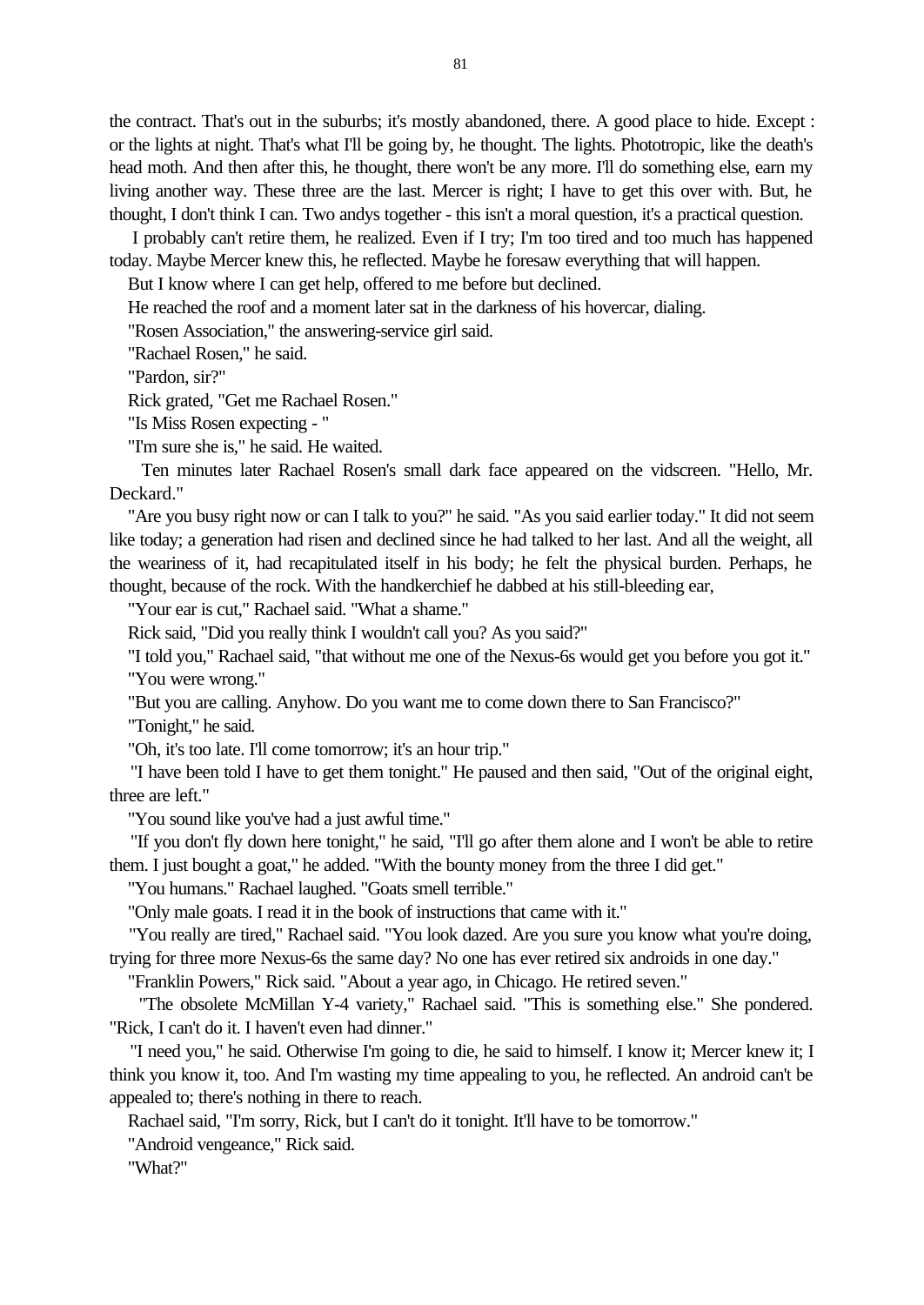"Because I tripped you up on the Voigt-Kampff scale."

"Do you think that?" Wide-eyed, she said, "Really?"

"Good-by," he said, and started to hang up.

"Listen," Rachael said rapidly. "You're not using your head."

"It seems that way to you because you Nexus-6 types are cleverer than humans."

 "No, I really don't understand," Rachael sighed. "I can tell that you don't want to do this job tonight - maybe not at all. Are you sure you want me to make it possible for you to retire the three remaining androids? Or do you want me to persuade you not to try?"

"Come down here," he said, "and we'll rent a hotel room."

"Why? "

 "Something I heard today," he said hoarsely. "About situations involving human men and android women. Come down here to San Francisco tonight and I'll give up on the remaining andys. We'll do something else."

She eyed him, then abruptly said, "Okay, I'll fly down. Where should I meet you?"

"At the St. Francis. It's the only halfway decent hotel still in operation in the Bay Area."

"And you won't do anything until I get there."

 "I'll sit in the hotel room," he said, "and watch Buster Friendly on TV. His guest for the last three days has been Amanda Werner. I like her; I could watch her the rest of my life. She has breasts that smile." He hung up, then, and sat for a time, his mind vacant. At last the cold of the car roused him; he switched on the ignition key and a moment later headed in the direction of downtown San Francisco. And the St. Francis Hotel.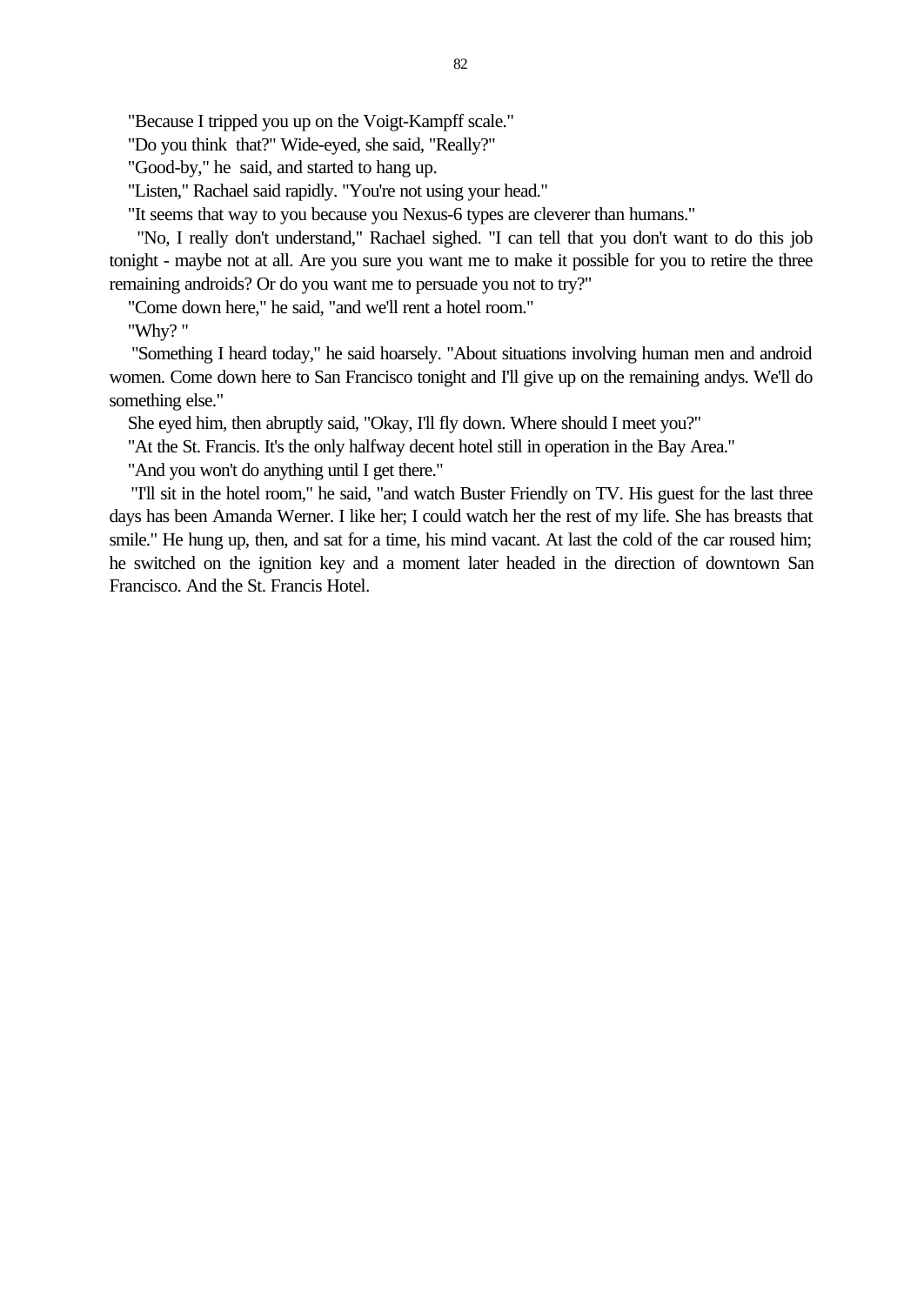### **SIXTEEN**

 In the sumptuous and enormous hotel room Rick Deckard sat reading the typed carbon sheets on the two androids Roy and Irmgard Baty. In these two cases telescopic snapshots had been included, fuzzy 3-D color prints which he could barely make out. The woman, he decided, looks attractive. Roy Baty, however, is something different. Something worse.

 A pharmacist on Mars, he read. Or at least the android had made use of that cover. In actuality it had probably been a manual laborer, a field hand, with aspirations for something better. Do androids dream? Rick asked himself. Evidently; that's why they occasionally kill their employers and flee here. A better life, without servitude. Like Luba Luft; singing Don Giovanni and Le Nozze instead of toiling across the face of a barren rock-strewn field. On a fundamentally uninhabitable colony world.

Roy Baty (the poop sheet informed him) has an aggressive, assertive air of ersatz authority. Given to mystical preoccupations, this android proposed the group escape attempt, underwriting it ideologically with a pretentious fiction as to the sacredness of so-called android "life." In addition, this android stole, and experimented with, various mind-fusing drugs, claiming when caught that it hoped to promote in androids a group experience similar to that of Mercerism, which it pointed out remains unavailable to androids.

 The account had a pathetic quality. A rough, cold android, hoping to undergo an experience from which, due to a deliberately built-in defect, it remained excluded. But he could not work up much concern for Roy Baty; he caught, from Dave's jottings, a repellent quality hanging about this particular android. Baty had tried to force the fusion experience into existence for itself - and then, when that fell through, it had engineered the killing of a variety of human beings . . . followed by the flight to Earth. And now, especially as of today, the chipping away of the original eight androids until only the three remained. And they, the outstanding members of the illegal group, were also doomed, since if he failed to get them someone else would. Time and tide, he thought. The cycle of life. Ending in this, the last twilight. Before the silence of death. He perceived in this a micro-universe, complete.

 The door of the hotel room banged open. "What a flight," Rachael Rosen said breathlessly, entering in a long fish-scale coat with matching bra and shorts; she carried, besides her big, ornate, mail-pouch purse, a paper bag. "This is a nice room." She examined her wristwatch. "Less than an hour - I made good time. Here." She held out the paper bag. "I bought a bottle. Bourbon."

 Rick said, "The worst of the eight is still alive. The one who organized them." He held the poop sheet on Roy Baty toward her; Rachael set down the paper bag and accepted the carbon sheet.

"You've located this one?" she asked, after reading.

 "I have a conapt number. Out in the suburbs where possibly a couple of deteriorated specials, antheads and chickenheads, hang out and go through their versions of living."

Rachael held out her hand. "Let's see about the others."

 "Both females." He passed her the sheets, one dealing with Irmgard Baty, the other an android calling itself Pris Stratton.

 Glancing at the final sheet Rachael said, "Oh - " She tossed the sheets down, moved over to the window of the room to look out at downtown San Francisco. "I think you're going to get thrown by the last one. Maybe not; maybe you don't care." She had turned pale and her voice shook. All at once she had become exceptionally unsteady.

 "Exactly what are you muttering about?" He retrieved the sheets, studied them, wondering which part had upset Rachael.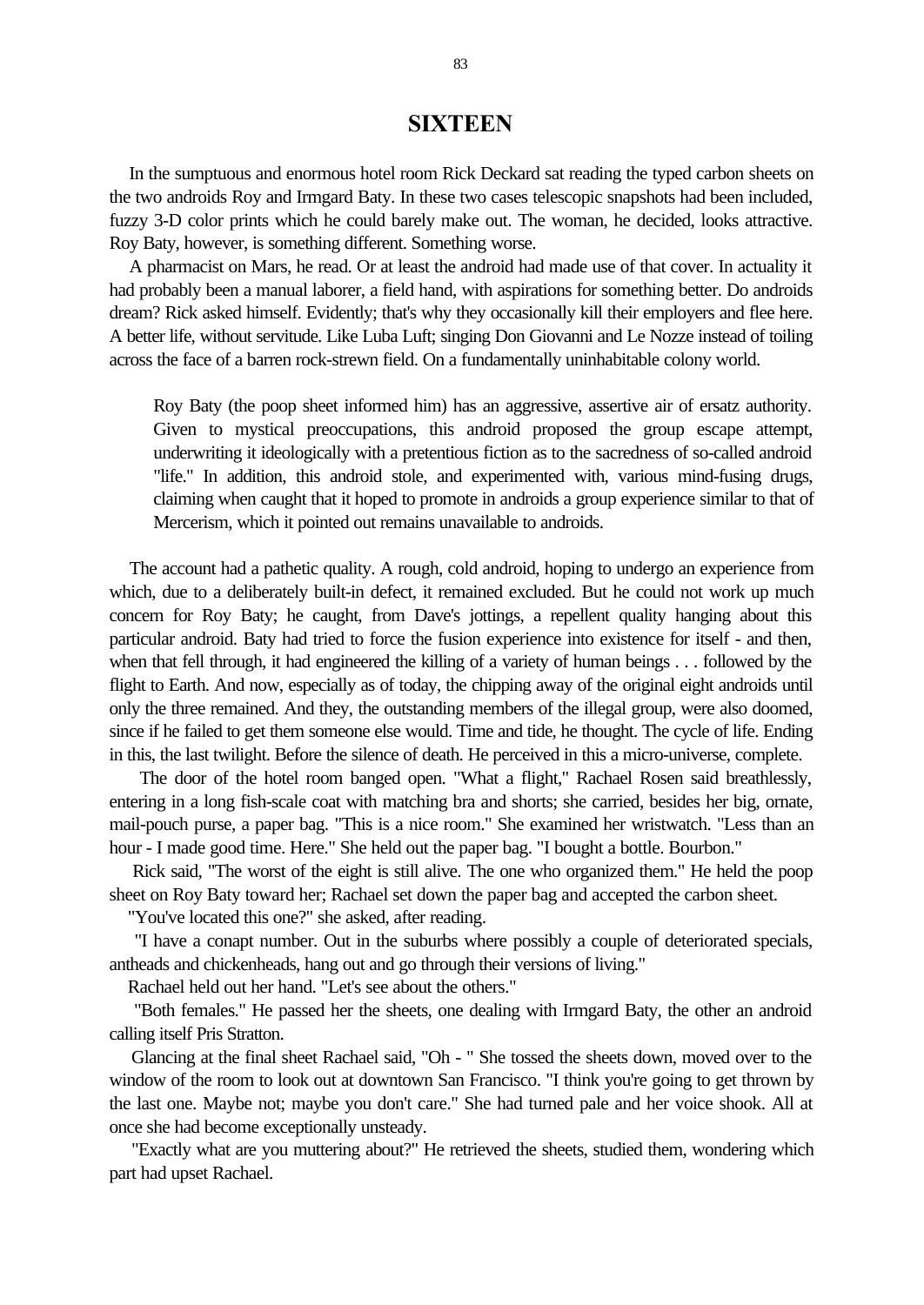"Let's open the bourbon." Rachael carried the paper bag into the bathroom, got two glasses, returned; she still seemed distracted and uncertain - and preoccupied. He sensed the rapid flight of her hidden thoughts: the transitions showed on her frowning, tense face. "Can you get this open?" she asked. "It's worth a fortune, you realize. It's not synthetic; it's from before the war, made from genuine mash."

 Taking the bottle he opened it, poured bourbon in the two tumblers. "Tell me what's the matter," he said.

 Rachael said, "On the phone you told me if I flew down here tonight you'd give up on the remaining three andys. 'We'll do something else,' you said. But here we are - "

"Tell me what upset you," he said.

 Facing him defiantly, Rachael said, "Tell me what were going to do instead of fussing and fretting around about those last three Nexus-6 andys." She unbuttoned her coat, carried it to the closet, and hung it up. This gave him his first chance to have a good long look at her. . Rachael's proportions, he noticed once again, were odd; with her heavy mass of dark hair her head seemed large, and because of her diminutive breasts her body assumed a lank, almost childlike stance. But her great eyes, with their elaborate lashes, could only be those of a grown woman; there the resemblance to adolescence ended. Rachael rested very slightly on the fore-part of her feet, and her arms, as they hung, bent at the joint. The stance, he reflected, of a wary hunter of perhaps the Cro-Magnon persuasion. The race of tall hunters, he said to himself. No excess flesh, a flat belly, small behind and smaller bosom - Rachael had been modeled on the Celtic type of build, anachronistic and attractive, Below the brief shorts her legs, slender, had a neutral, nonsexual quality, not much rounded off in nubile curves. The total impression was good, however. Although definitely that of a girl, not a woman. Except for the restless, shrewd eyes.

 He sipped the bourbon; the power of it, the authoritative strong taste and scent, had become almost unfamiliar to him and he had trouble swallowing. Rachael, in contrast, had no difficulty with hers.

 Seating herself on the bed Rachael smoothed absently at the spread; her expression had now become one of moodiness. He set his glass down on the bedside table and arranged himself beside her. Under his gross weight the bed gave, and Rachael shifted her position.

 "What is it?" he said. Reaching, he took hold of her hand; it felt cold, bony, slightly moist. "What upset you?"

 "That last goddamn Nexus-6 type," Rachael said, enunciating with effort, "is the same type as I am." She stared down at the bedspread, found a thread, and began rolling it into a pellet. "Didn't you notice the description? It's of me, too. She may wear her hair differently and dress differently - she may even have bought a wig. But when you see her you'll know what I mean." She laughed sardonically. "It's a good thing the association admitted I'm an andy; otherwise you'd probably have gone mad when you caught sight of Pris Stratton. Or thought she was me."

"Why does that bother you so much?"

"Hell, I'll be along when you retire her."

"Maybe not. Maybe I won't find her.'

 Rachael said, "I know Nexus-6 psychology. That's why I'm here; that's why I can help you. They're all holed up together, the three of them. Clustered around the deranged one calling himself Roy Baty. He'll be masterminding their crucial, all-out, final defense." Her lips twisted. "Jesus," she said.

 "Cheer up," he said; he cupped her sharp, small chin in the palm of his hand, lifted her head so that she had to face him. I wonder what it's like to kiss an android, he said to himself. Leaning forward an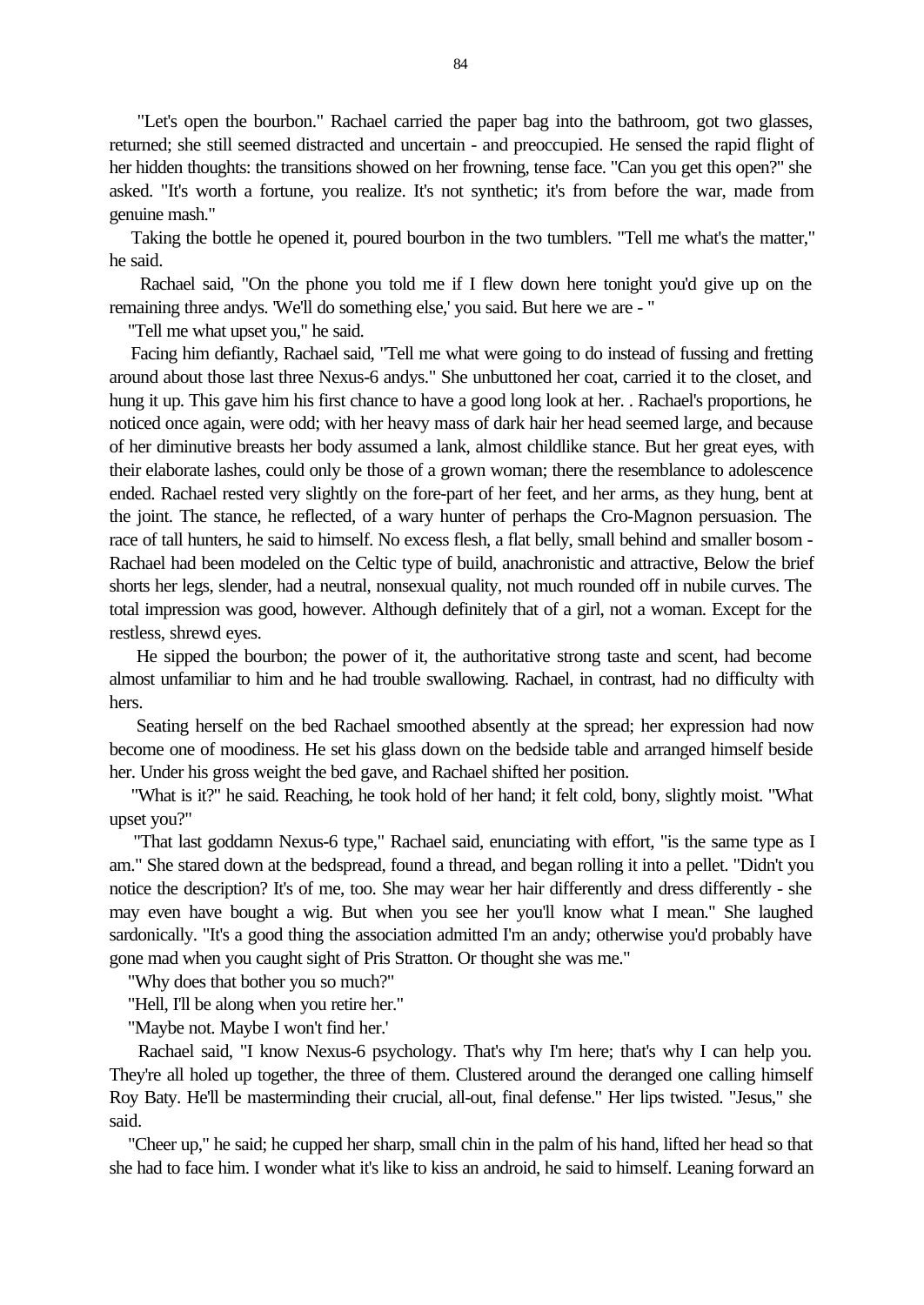inch he kissed her dry lips. No reaction followed; Rachael remained impassive. As if unaffected. And yet he sensed otherwise. Or perhaps it was wishful thinking.

 "I wish," Rachael said, "that I had known that before I came. I never would have flown down here. I think you're asking too much. You know what I have? Toward this Pris android? "

"Empathy," he said.

 "Something like that. Identification; there goes I. My god; maybe that's what'll happen. In the confusion you'll retire me, not her. And she can go back to Seattle and live my life. I never felt this way before. We are machines, stamped out like bottle caps. It's an illusion that I - I - personary really exist; I'm just representative of a type." She shuddered.

 He could not help being amused; Rachael had become so mawkishly morose. "Ants don't feel like that," he said, "and they're physically identical."

"Ants. They don't feel period."

"Identical human twins. They don't - "

 "But they identify with each other; I understand they have an empathic, special bond." Rising, she got to the bourbon bottle, a little unsteadily; she refilled her glass and again drank swiftly. For a time she slouched about the room, brows knitted darkly, and then, as if sliding his way by chance, she settled back onto the bed; she swung her legs up and stretched out, leaning against the fat pillows. And sighed. "Forget the three andys." Her voice filled with weariness. "I'm so worn out, from the trip I guess. And from all I learned today. I just want to sleep." She shut her eyes. "If I die," she murmured, "maybe I'll be born again when the Rosen Association stamps out its next unit of my subtype." She opened her eyes and glared at him ferociously. "Do you know," she said, "why I really came here? Why Eldon and the other Rosens - the human ones - wanted me to go along with you?"

 "To observe," he said. "To detail exactly what the Nexus does that gives it away on the Voigt-Kampff test."

 "On the test or otherwise. Everything that gives it a different quality. And then I report back and the association makes modifications of its zygote-bath DNS factors. And we then have the Nexus-7. And when that gets caught we modify it again and eventually the association has a type that can't be distinguished."

"Do you know of the Boneli Reflex-Arc Test?" he asked.

 "We're working on the spinal ganglia, too. Someday the Boneli test will fade into yesterday's hoary shroud of spiritual oblivion." She smiled innocuously - at variance with her words. At this point he could not discern her degree of seriousness. A topic of world-shaking importance, yet dealt with facetiously; an android trait, possibly, he thought. No emotional awareness, no feeling-sense of the actual meaning of what she said. Only the hollow, formal, intellectual definitions of the separate terms.

 And, more, Rachael had begun to tease him. Imperceptibly she had passed from lamenting her condition to taunting him about his.

"Damn you," he said.

 Rachael laughed. "I'm drunk. I can't go with you. If leave here - " She gestured in dismissal. "I'll stay behind and steep and you can tell me later what happened."

"Except," he said, "there won't be a later because Roy Baty will nail me."

 "But I can't help you anyhow now because I'm drunk. Anyhow, you know the truth, the brickhard, irregular, slithery surface of truth. I'm just an observer and I won't intervene to save you; I don't care if Roy Baty nails you or not. I care whether I get nailed." She opened her eyes round and wide. "Christ, I'm empathic about myself. And, see, if I go to that suburban broken-down conapt building -

" She reached out, toyed with a button of his shirt; in slow, facile twists she began unbuttoning it. "I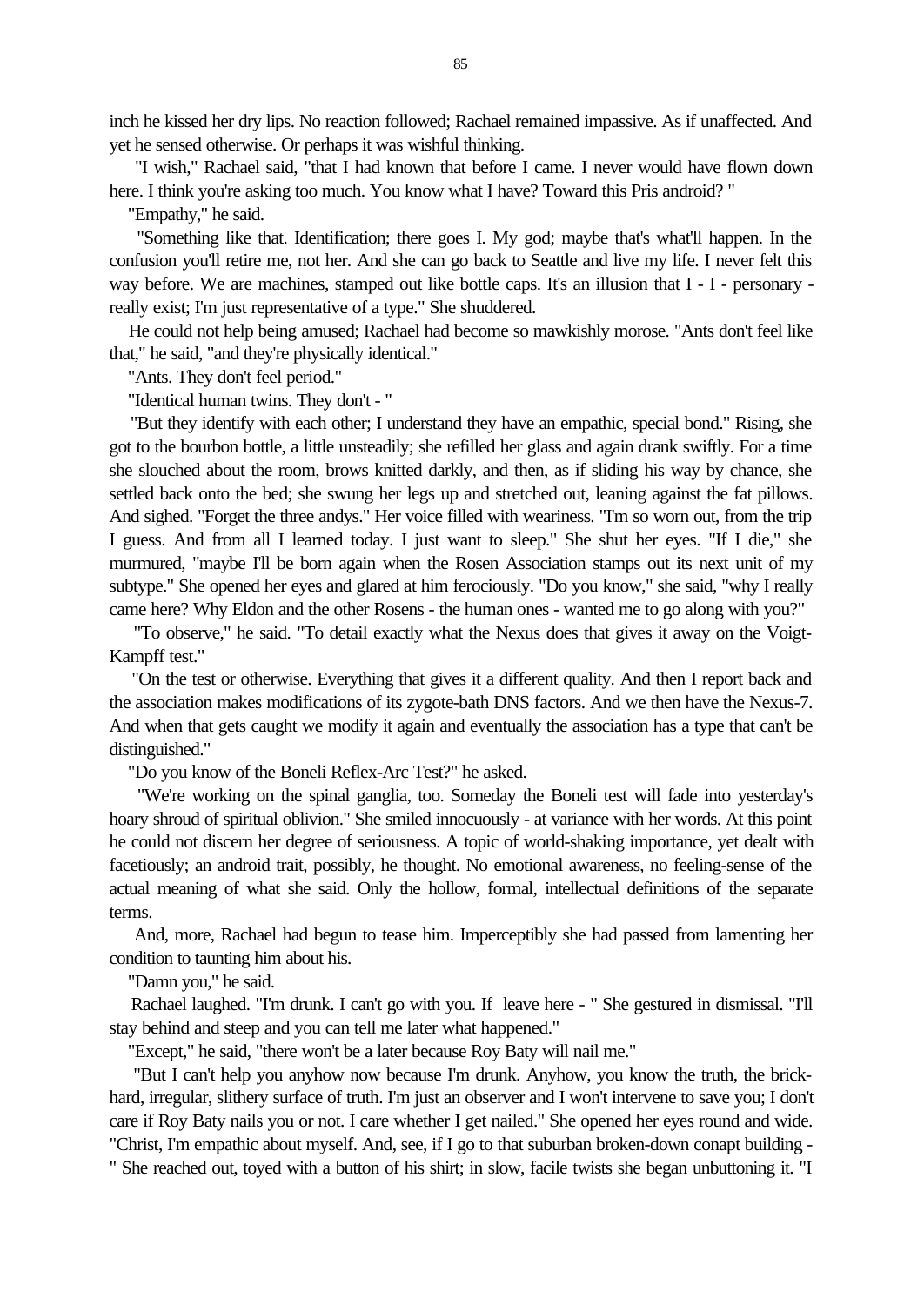don't dare go because androids have no loyalty to one another and I know that that goddamn Pris Stratton will destroy me and occupy my place. See? Take off your coat."

"Why?"

"So we can go to bed," Rachael said.

 "I bought a black Nubian goat," he said. "I have to retire the three more andys. I have to finish up my job and go home to my wife." He got up, walked around the bed to the bottle of bourbon. Standing there he carefully poured himself a second drink; his hands, he observed, shook only very slightly. Probably from fatigue. Both of us, he realized, are tired. Too tired to hunt down three andys, with the worst of the eight calling the shots.

 Standing there he realized, all at once, that he had acquired an overt, incontestable fear directed toward the principal android. It all hung on Baty - had hung on it from the start. Up to now he had encountered and retired progressively more ominous manifestations of Baty. Now came Baty itself. Thinking that he felt the fear grow; it snared him completely, now that he had let it approach his conscious mind. "I can't go without you now," he said to Rachael. "I can't even leave here. Polokov came after me; Garland virtually came after me."

 "You think Roy Baty will look you up?" Setting down her empty glass she bent forward, reached back, and unfastened her bra. With agility she slid it from her, then stood, swaying, and grinning because she swayed. "In my purse," she said, "I have a mechanism which our autofac on Mars builds as an emer - " She grimaced. "An emergency safety thingamajing, -jig, while they're putting a newly made andy through its routine inspection checks. Get it out. It resembles an oyster. You'll see it."

 He began hunting through the purse. Like a human woman, Rachael had every class of object conceivable filched and hidden away in her purse; he found himself rooting interminably.

 Meanwhile, Rachael kicked off her boots and unzipped her shorts; balancing on one foot she caught the discarded fabric with her toe and tossed it across the room. She then dropped onto the bed, roiled over to fumble for her glass, accidently pushed the glass to the carpeted floor. "Damn," she said, and once again got shakily to her feet; in her underpants she stood watching him at work on her purse, and then, with careful deliberation and attention she drew the bedcovers back, got in, drew the covers over her.

"Is this it?" He held up a metallic sphere with a button-stem projecting.

 "That cancels an android into catalepsy," Rachael said, her eyes shut. "For a few seconds. Suspends its respiration; yours, too, but humans can function without respiring - perspiring? -for a couple of minutes, but the vagus nerve of an andy - "

 "I know." He straightened up. "The android autonomic nervous system isn't as flexible at cutting in and out as ours. But as you say, this wouldn't work for more than five or six seconds."

 "Long enough," Rachael murmured, "to save your life. So, see - " She roused herself, sat up in the bed. "If Roy Baty shows up here you can be holding that in your hand and you can press the stem on that thing. And while Roy Baty is frozen stiff with no air supply to his blood and his brain cells deteriorating you can kill Roy Baty with your laser."

"You have a laser tube," he said. "In your purse."

"A fake. Androids" - she yawned, eyes again shut - "aren't permitted to carry lasers."

He walked over to the bed.

 Squirming about, Rachael managed to roll over at last onto her stomach, face buried in the white lower sheet. "This is a clean, noble, virgin type of bed," she stated. "Only clean, noble girls who - " She pondered. "Androids can't bear children," she said, then. "Is that a loss?"

He finished undressing her. Exposed her pale, cold loins.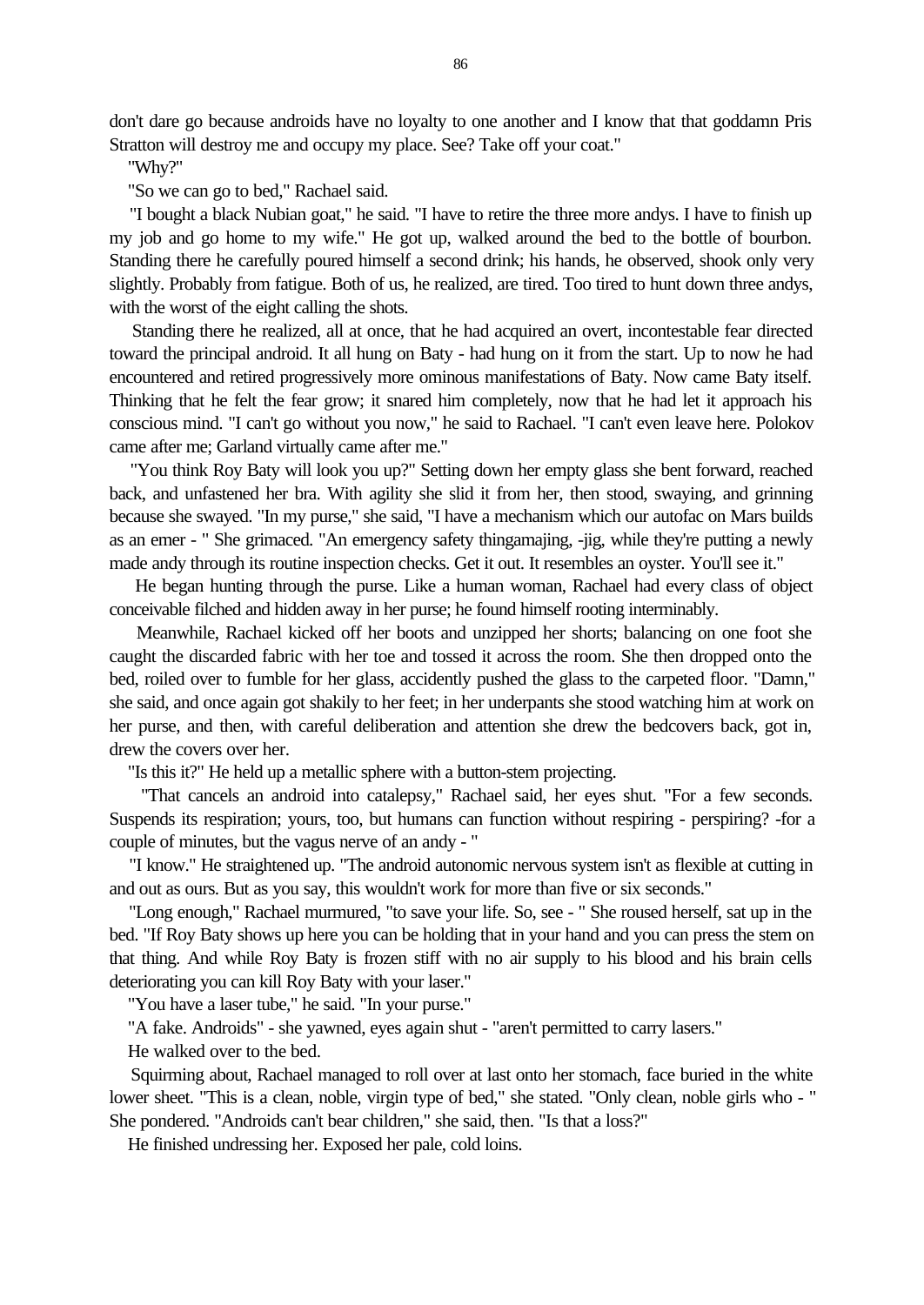"Is it a loss?" Rachael repeated. "I don't really know; I have no way to tell. How does it feel to have a child? How does it feel to be born, for that matter? We're not born; we don't grow up; instead of dying from illness or old age we wear out like ants. Ants again; that's what we are. Not you; I mean me. Chitinous reflex-machines who aren't really alive." She twisted her head to one side, said loudly, "I'm not alive! You're not going to bed with a woman. Don't be disappointed; okay? Have you ever made love to an android before?"

"No," he said, taking off his shirt and tie.

 "I understand - they tell me - it's convincing if you don't think too much about it. But if you think too much, if you reflect on what you're doing - then you can't go on. For ahem physiological reasons."

Bending, he kissed her bare shoulder.

 "Thanks, Rick," she said wanly. "Remember, though: don't think about it, just do it. Don't pause and be philosophical, because from a philosophical standpoint it's dreary. For us both."

 He said, "Afterward I still intend to look for Roy Baty. I still need you to be there. I know that laser tube you have in your purse is - "

"You think I'll retire one of your andys for you;"

 "I think in spite of what you said you'll help me all you can. Otherwise you wouldn't be lying there in that bed."

 "I love you," Rachael said. "If I entered a room and found a sofa covered with your hide I'd score very high on the Voigt-Kampff test."

 Tonight sometime, he thought as he clicked off the bedside light, I will retire a Nexus-6 which looks exactly like this naked girl. My good god, he thought; I've wound up where Phil Resch said. Go to bed with her first, he remembered. Then kill her. "I can't do it," he said, and backed away from the bed.

"I wish you could," Rachael said. Her voice wavered.

"Not because of you. Because of Pris Stratton; what I have to do to her."

 "We're not the same. I don't can about Pris Stratton. Listen." Rachael thrashed about in the bed, sitting up; in the gloom he could dimly make out her almost breastless, trim shape. "Go to bed with me and I'll retire Stratton. Okay? Because I can't stand getting this close and then .."

 "Thank you," he said; gratitude - undoubtedly because of the bourbon - rose up inside him, constricting his throat. Two, he thought. I now have only two to retire; just the Batys. Would Rachael really do it? Evidently. Androids thought and functioned that way. Yet he had never come across anything quite like this.

 "Goddamn it, get into bed," Rachael said. He got into bed.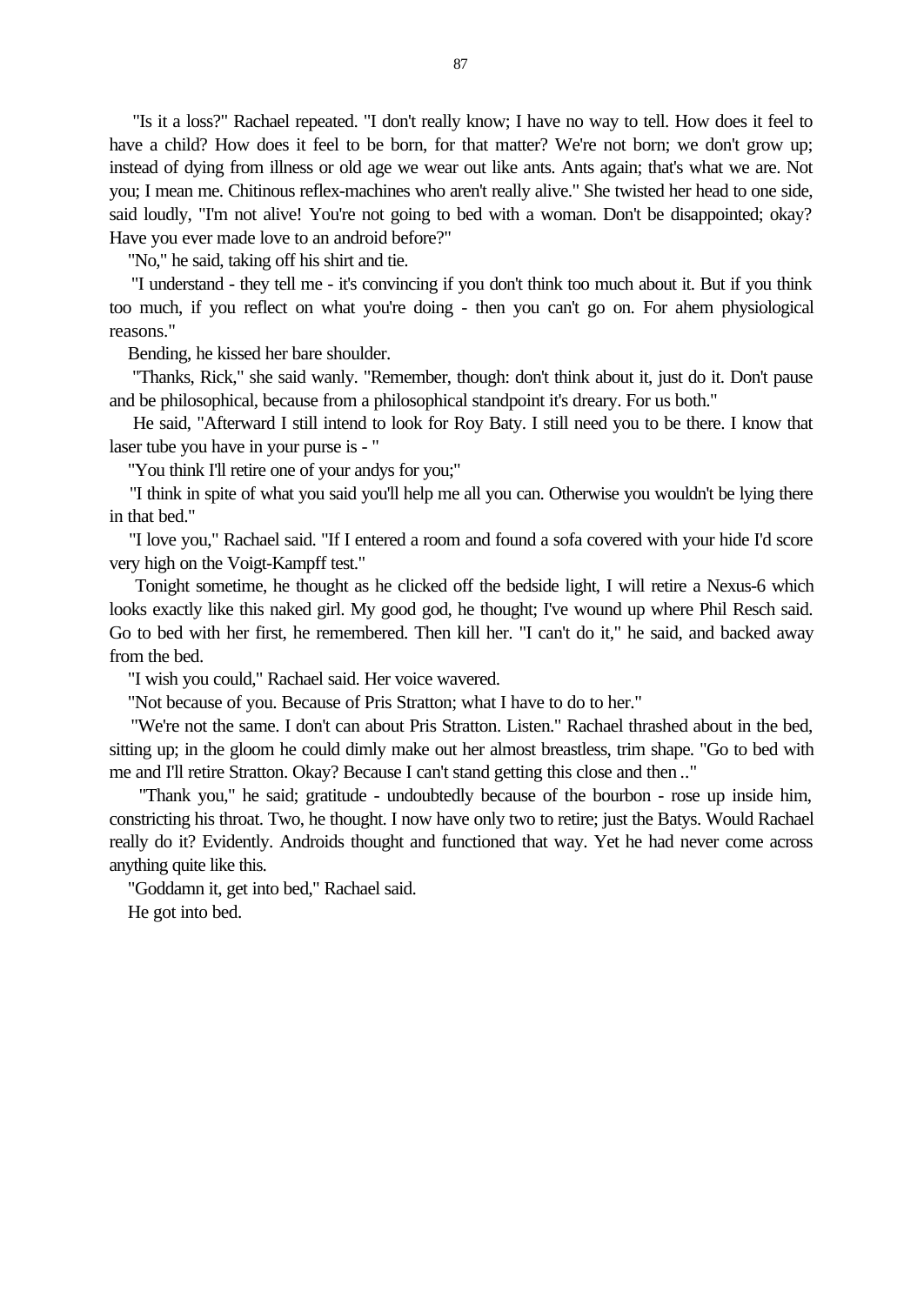## **SEVENTEEN**

 Afterward they enjoyed a great luxury: Rick had room service bring up coffee. He sat for a long time within the arms of a green, black, and gold leaf lounge chair, sipping coffee and meditating about the next few hours. Rachael, in the bathroom, squeaked and hummed and splashed in the midst of a hot shower.

 "You made a good deal when you made that deal," she called when she had shut off the water; dripping, her hair tied up with a rubber band, she appeared bare and pink at the bathroom door. "We androids can't control our physical, sensual passions. You probably knew that; in my opinion you took advantage of me." She did not, however, appear genuinely angry. If anything she had become cheerful and certainly as human as any girl he had known. "Do we really have to go track down those three andys tonight?"

 "Yes," he said. Two for me to retire, he thought; one for you. As Rachael put it, the deal had been made.

Gathering a giant white bath towel about her, Rachael said, "Did you enjoy that?"

"Yes."

"Would you ever go to bed with an android again?"

"If it was a girl. If she resembled you."

 Rachael said, "Do you know what the lifespan of a humanoid robot such as myself is? I've been in existence two years. How long do you calculate I have?"

After a hesitation he said, "About two more years."

 "They never could solve that problem. I mean cell replacement. Perpetual or anyhow semiperpetual renewal. Well, so it goes." Vigorously she began drying herself. Her face had become expressionless.

"I'm sorry," Rick said.

 "Hell," Rachael said, "I'm sorry I mentioned it. Anyhow it keeps humans from running off and living with an android."

"And this is true with you Nexus-6 types too?"

 "It's the metabolism. Not the brain unit." She trotted out, swept up her underpants, and began to dress.

 He, too, dressed. Then together, saying little, the two of them journeyed to the roof field, where his hovercar had been parked by the pleasant white-clad human attendant.

As they headed toward the suburbs of San Francisco, Rachael said, "It's a nice night."

 "My goat is probably asleep by now," he said. "Or maybe goats are nocturnal. Some animals never sleep. Sheep never do, not that I could detect; whenever you look at them they're looking back. Expecting to be fed."

"What sort of wife do you have?"

He did not answer.

"Do you - "

"If you weren't an android," Rick interrupted, "if I could legally marry you, I would."

Rachael said, "Or we could live in sin, except that I'm not alive."

 "Legally you're not. But really you are. Biologically. You're not made out of transistorized circuits like a false animal; you're an organic entity." And in two years, he thought, you'll wear out and die. Because we never solved the problem of cell replacement, as you pointed out. So I guess it doesn't matter anyhow.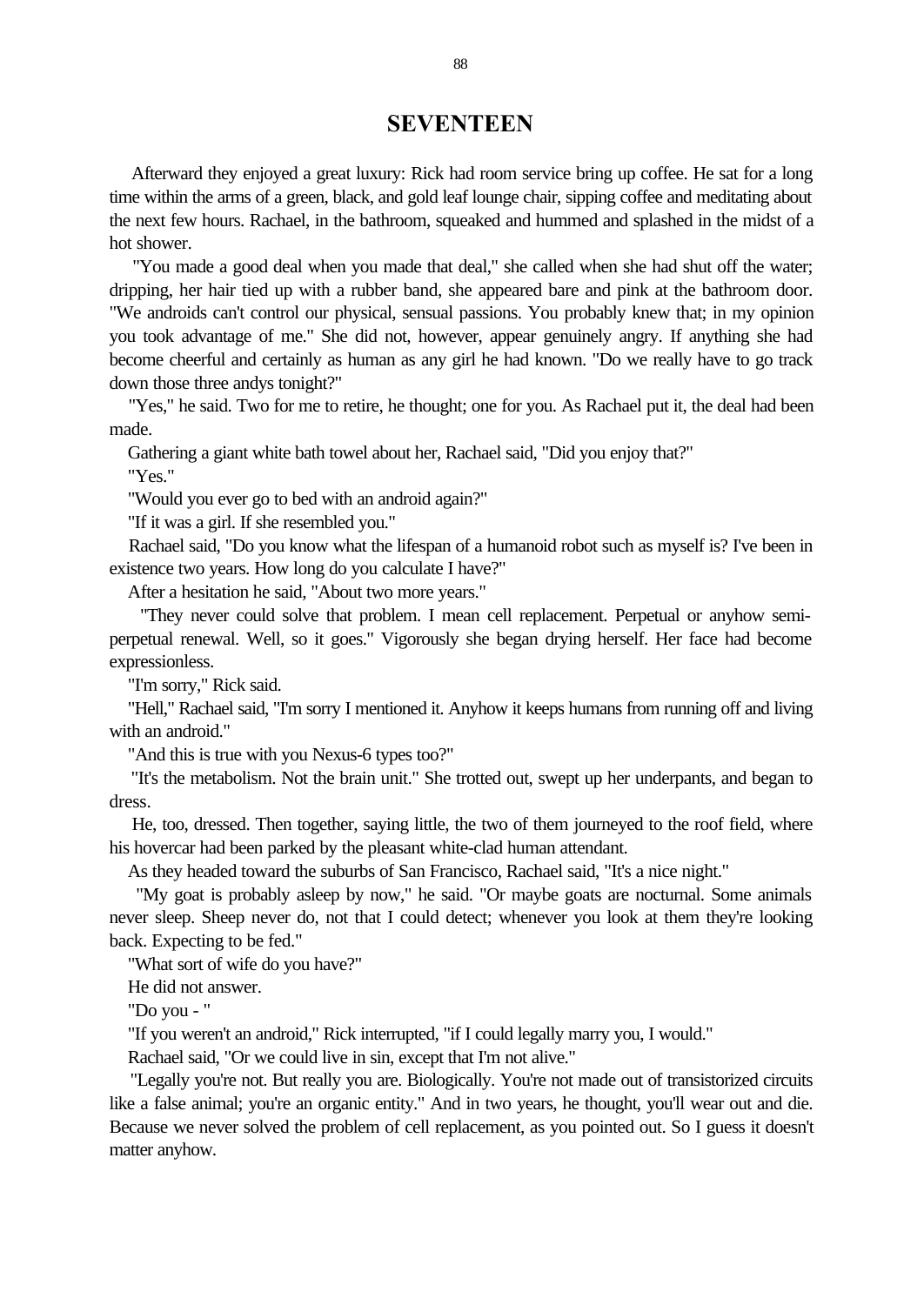This is my end, he said to himself. As a bounty hunter. After the Batys there won't be any more. Not after this, tonight.

"You look so sad," Rachael said.

Putting his hand out he touched her cheek.

 "You're not going to be able to hunt androids any longer," she said calmly. "So don't look sad. Please."

He stared at her.

 "No bounty bunter ever has gone on," Rachael said. "After being with me. Except one. A very cynical man. Phil Resch. And he's nutty; he works out in left field on his own."

"I see," Rick said. He felt numb. Completely. Throughout his entire body.

 "But this trip we're taking," Rachael said, "won't be wasted, because you're going to meet a wonderful, spiritual man."

"Roy Baty," he said. "Do you know all of them?"

 "I knew all of them, when they still existed. I know three, now. We tried to stop you this morning, before you started out with Dave Holden's list. I tried again, just before Polokov reached you. But then after that I had to wait."

"Until I broke down," he said. "And had to call you."

 "Luba Luft and I had been close, very close friends for almost two years. What did you think of her? Did you like her?

"I liked her."

"But you killed her."

"Phil Resch killed her."

 "Oh, so Phil accompanied you back to the opera house. We didn't know that; our communications broke down about then. We knew just that she had been killed; we naturally assumed by you."

 "From Dave's notes," he said, "I think I can still go ahead and retire Roy Baty. But maybe not Irmgard Baty." And not Pris Stratton, he thought. Even now; even knowing this.

"So all that took place at the hotel" he said, "consisted of a - "

 "The association," Rachael said, "wanted to reach the bounty hunters here and in the Soviet Union. This seemed to work . . . for reasons which we do not fully understand. Our limitation again, I guess."

"I doubt if it works as often or as well as you say," he said thickly.

"But it has with you."

"We'll see."

 "I already know," Rachael said. "When I saw that expression on your face, that grief. I look for that."

"How many times have you done this?"

 "I don't remember. Seven, eight. No, I believe it's nine." She - or rather it - nodded. "Yes, nine times."

"The idea is old-fashioned," Rick said.

Startled, Rachael said, "W-what?"

 Pushing the steering wheel away from him he put the car into a gliding decline. "Or anyhow that's how it strikes me. I'm going to kill you," he said. "And go on to Roy and Irmgard Baty and Pris Stratton alone."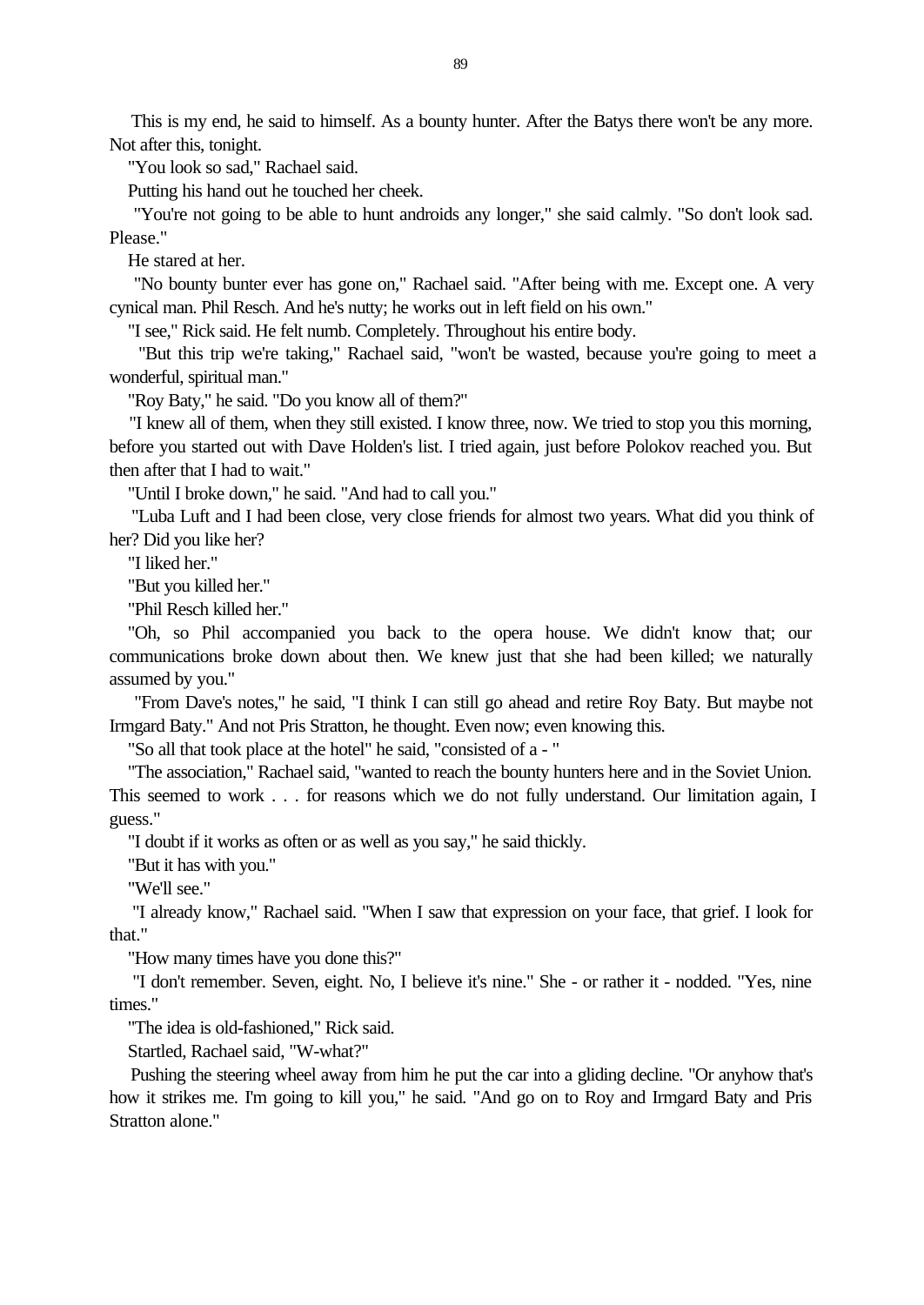"That's why you're landing?" Apprehensively, she said, "There's a fine; I'm the property, the legal property, of the association. I'm not an escaped android who fled here from Mars; I'm not in the same class as the others."

"But," he said, "if I can kill you then I can kill them."

 Her hands dived for her bulging, overstuffed, kipple-filled purse; she searched frantically, then gave up. "Goddamn this purse," she said with ferocity. "I never can lay my hands on anything in it. Will you kill me in a way that won't hurt? I mean, do it carefully. If I don't fight; okay? I promise not to fight. Do you agree?"

 Rick said, "I understand now why Phil Resch said what he said. He wasn't being cynical; he had just learned too much. Going through this - I can't blame him. It warped him."

 "But the wrong way." She seemed more externally composed, now. But still fundamentally frantic and tense. Yet, the dark fire waned; the life force oozed out of her, as he had so often witnessed before with other androids. The classic resignation. Mechanical, intellectual acceptance of that which a genuine organism - with two billion years of the pressure to live and evolve hagriding it - could never have reconciled itself to.

 "I can't stand the way you androids give up," he said savagely. The car now swooped almost to the ground; he had to jerk the wheel toward him to avoid a crash. Braking, he managed to bring the car to a staggering, careening halt; he slammed off the motor and got out his laser tube.

 "At the occipital bone, the posterior base of my skull," Rachael said. "Please." She twisted about so that she did not have to look at the laser tube; the beam would enter unperceived.

 Putting his laser tube away Rick said, "I can't do what Phil Resch said." He snapped the motor back on, and a moment later they had taken off again.

"If you're ever going to do it," Rachael said, "do it now. Don't make me wait."

 "I'm not going to kill you." He steered the car in the direction of downtown San Francisco once again. "Your car's at the St. Francis, isn't it? I'll let you off there and you can head for Seattle." That ended what he had to say; he drove in silence.

"Thanks for not killing me," Rachael said presently.

 "Hell, as you said you've only got two years of life left, anyhow. And I've got fifty. I'll live twentyfive times as long as you."

 "But you really look down on me," Rachael said. "For what I did." Assurance had returned to her; the litany of her voice picked up pace. "You've gone the way of the others.

 The bounty hunters before you. Each time they get furious and talk wildly about killing me, but when the time comes they can't do it. Just like you, just now." She lit a cigarette, inhaled with relish. "You realize what this means, don't you? It means I was right; you won't be able to retire any more androids; it won't be just me, it'll be the Batys and Stratton, too. So go on home to your goat. And get some rest." Suddenly she brushed at her coat, violently. "Yife! I got a burning ash from my cigarette - there, it's gone." She sank back against the seat, relaxing.

He said nothing.

 "That goat," Rachel said. "You love the goat more than you love your wife, probably. First the goat, then your wife, then last of all - " She laughed merrily. "What can you do but laugh?"

 He did not answer. They continued in silence for a while and then Rachael poked about, found the car's radio, and switched it on.

"Turn it off," Rick said.

 "Turn off Buster Friendly and his Friendly Friends? Tum off Amanda Werner and Oscar Scruggs? It's time to hear Buster's big sensational exposé, which is finally almost arrived." She stooped to read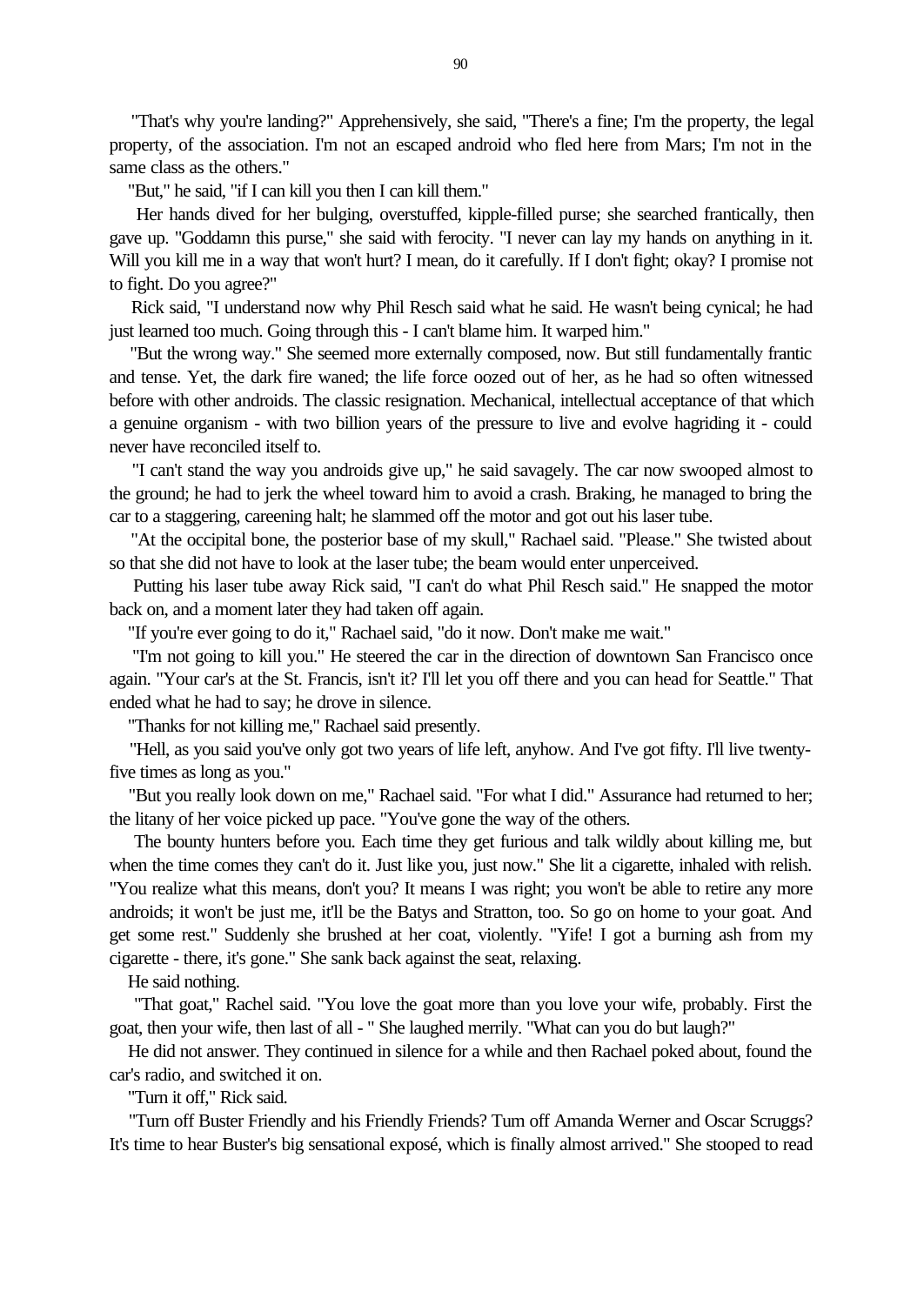the dial of her watch by the radio's light. "Very soon now. Did you already know about it? He's been talking about it, building up to it, for - "

 The radio said, " - ah jes wan ta tell ya, folks, that ahm sitten hih with my pal Bustuh, an we're tawkin en haven a real mighty fine time, waitin expectantly as we ah with each tick uh the clock foh what ah understan is the mos important announcement of - "

Rick shut the radio off. "Oscar Scruggs," he said. "The voice of intelligent man."

 Instantly reaching, Rachael clicked the radio back on. "I want to listen. I intend to listen. This is important, what Buster Friendly has to say on his show tonight."

 The idiotic voice babbled once more from the speaker, and Rachael Rosen settled back and made herself comfortable. Beside him in the darkness the coal of her cigarette glowed like the rump of a complacent lightning bug: a steady, unwavering index of Rachael Rosen's achievement. Her victory over him.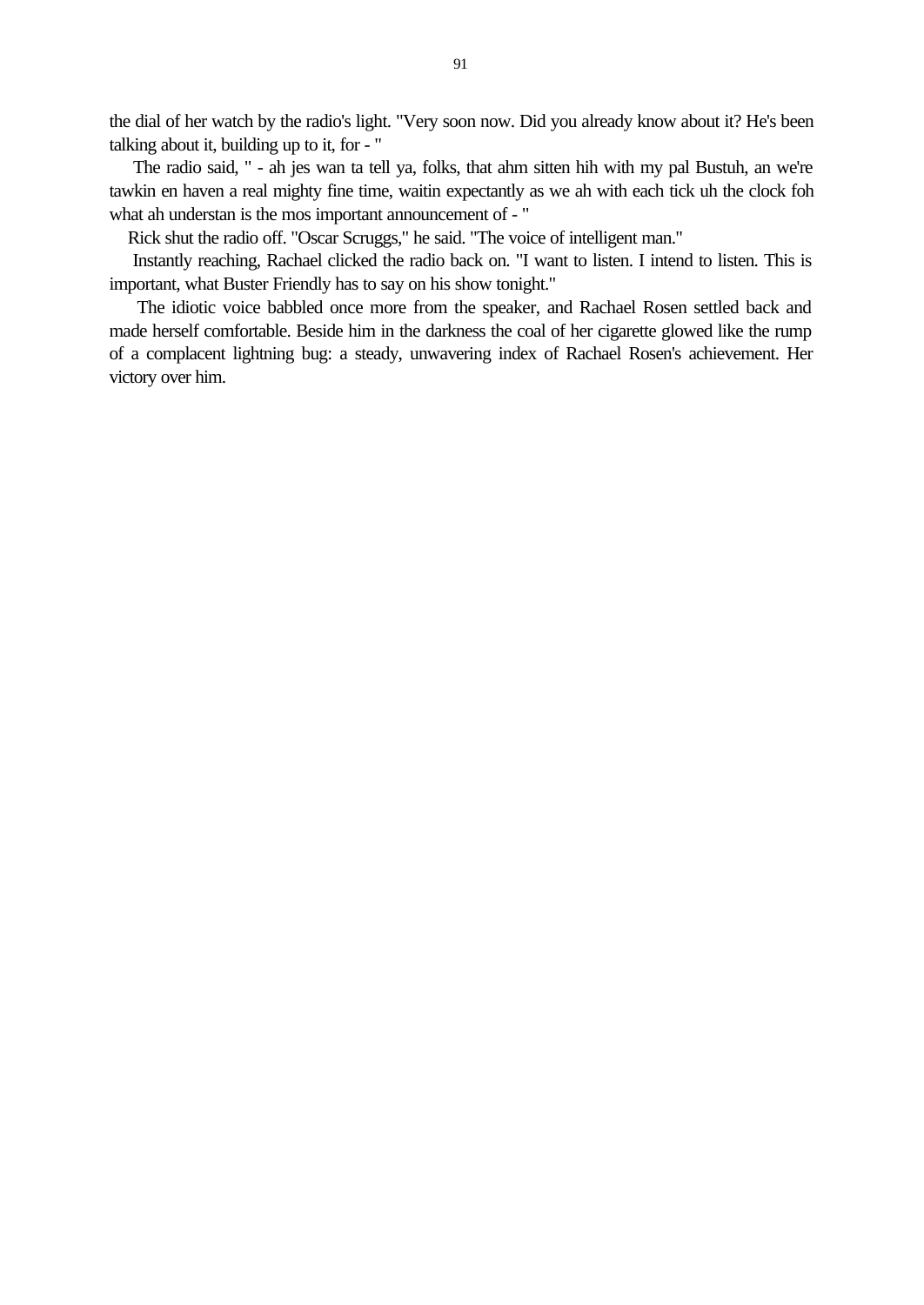## **EIGHTEEN**

 "Bring the rest of my property up here," Pris ordered J. R. Isidore. "In particular I want the TV set. So we can hear Buster's announcement."

 "Yes," Irmgard Baty agreed, bright-eyed, like a darting, plumed swift. "We need the TV; we've been waiting a long time for tonight and now it'll be starting soon."

Isidore said, "My own set gets the government channel."

 Off in a corner of the living room, seated in a deep chair as if he intended to remain permanently, as if he had taken up lodgings in the chair, Roy Baty belched and said patiently, "It's Buster Friendly and his Friendly Friends that we want to watch, Iz. Or do you want me to call you J.R.? Anyhow, do you understand? So will you go get the set?"

 Alone, Isidore made his way down the echoing, empty hall to the stairs. The potent, strong fragrance of happiness still bloomed in him, the sense of being - for the first time in his dull life useful. Others depend on me now, he exulted as he trudged down the dust-impacted steps to the level beneath.

 And, he thought, it'll be nice to see Buster Friendly on TV again, instead of just listening on the radio in the store truck. And that's right, he realized; Buster Friendly is going to reveal his carefully documented sensational exposé tonight. So because of Pris and Roy and Irmgard I get to watch what will probably be the most important piece of news to be released in many years. How about that, he said to himself.

Life, for J. R. Isidore, had definitely taken an upswing.

 He entered Pris's former apartment, unplugged the TV set, and detached the antenna. The silence, all at once, penetrated; he felt his arms grow vague. In the absence of the Batys and Pris he found himself fading out, becoming strangely like the inert television set which he had just unplugged. You have to be with other people, he thought. In order to live at all. I mean, before they came here I could stand it, being alone in the building. But now it's changed. You can't go back, he thought. You can't go from people to nonpeople. In panic he thought, I'm dependent on them. Thank god they stayed.

 It would require two trips to transfer Pris's possessions to the apartment above. Hoisting the TV set he decided to take it first, then the suitcases and remaining clothes.

 A few minutes later he had gotten the TV set upstairs; his fingers groaning he placed it on a coffee table in his living room. The Batys and Pris watched impassively.

 "We get a good signal in this building," he panted as he plugged in the cord and attached the antenna. "When I used to get Buster Friendly and his - "

 "Just turn the set on," Roy Baty said. "And stop talking. He did so, then hurried to the door. "One more trip," he said, "will do it." He lingered, warming himself at the hearth of their presence.

"Fine," Pris said remotely.

 Isidore started off once more. I think, he thought, they're exploiting me sort of. But he did not care. They're still good friends to have, he said to himself.

 Downstairs again, he gathered the girl's clothing together, stuffed every piece into the suitcases, then labored back down the hall once again and up the stairs.

On a step ahead of him something small moved in the dust.

 Instantly he dropped the suitcases; he whipped out a plastic medicine bottle, which, like everyone else, he carried for just this. A spider, undistinguished but alive. Shakily he eased it into the bottle and snapped the cap - perforated by means of a needle - shut tight.

Upstairs, at the door of his apartment, he paused to get his breath.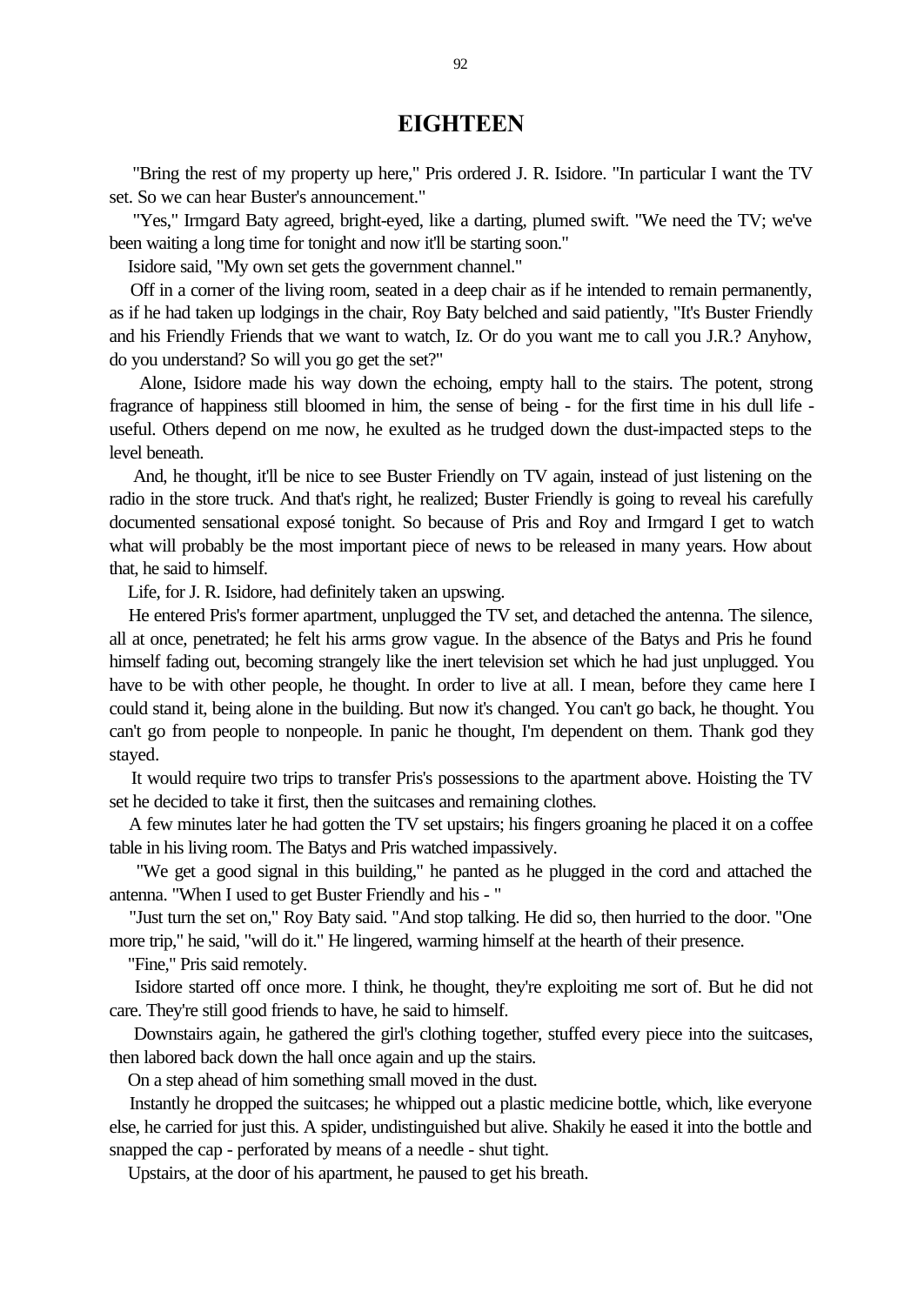" - yes sir, folks; the time is now. This is Buster Friendly, who hopes and trusts you're as eager as I am to share the discovery which I've made and by the way had verified by top trained research workers working extra hours over the past weeks. Ho ho, folks; this is it!"

John Isidore said, "I found a spider."

The three androids glanced up, momentarily moving their attention from the TV screen to him.

"Let's see it," Pris said. She held out her hand.

Roy Baty said, "Don't talk while Buster is on."

 "I've never seen a spider," Pris said. She cupped the medicine bottle in her palms, surveying the creature within. "All those legs. Why's it need so many legs, J.R.?"

 "That's the way spiders are," Isidore said, his heart pounding; he had difficulty breathing. "Eight legs."

Rising to her feet, Pris said, "You know what I think, J.R.? I think it doesn't need all those legs."

 "Eight?" Irmgard Baty said. "Why couldn't it get by on four!' Cut four off and see." Impulsively opening her purse she produced a pair of clean, sharp cuticle scissors, which she passed to Pris.

A weird terror struck at J. R. Isidore.

 Carrying the medicine bottle into the kitchen Pris seated herself at J. R. Isidore's breakfast table. She removed the lid from the bottle and dumped the spider out. "It probably won't be able to run as fast," she said, "but there's nothing for it to catch around here anyhow. It'll die anyway." She reached for the scissors.

"Please," Isidore said.

Pris glanced up inquiringly. "Is it worth something ?

"Don't mutilate it," he said wheezingly. Imploringly.

With the scissors Pris snipped off one of the spider's legs.

 In the living room Buster Friendly on the TV screen said, "Take a look at this enlargement of a section of background. This is the sky you usually see. Wait, I'll have Earl Parameter, head of my research staff, explain their virtually world-shaking discovery to you."

Pris clipped off another leg, restraining the spider with the edge of her hand. She was smiling.

 "Blowups of the video pictures," a new voice from the TV said, "when subjected to rigorous laboratory scrutiny, reveal that the gray backdrop of sky and daytime moon against which Mercer moves is not only not Terran - it is artificial."

 "You're missing it!" Irmgard called anxiously to Pris; she rushed to the kitchen door, saw what Pris had begun doing. "Oh, do that afterward," she said coaxingly. This is so important, what they're saying; it proves that everything we believed - "

"Be quiet," Roy Baty said.

" - is true," Irmgard finished.

 The TV set continued, "The 'moon' is painted; in the enlargements, one of which you see now on your screen, brushstrokes show. And there is even some evidence that the scraggly weeds and dismal, sterile soil - perhaps even the stones hurled at Mercer by unseen alleged parties - are equally faked. It is quite possible in fact that the 'stones' are made of soft plastic, causing no authentic wounds."

"In other words," Buster Friendly broke in, "Wilbur Mercer is not suffering at all."

 The research chief said, "We've at last managed, Mr. Friendly, to track down a former Hollywood special-effects man, a Mr. Wade Cortot, who flatly states, from his years of ex-perience, that the figure of 'Mercer' could well be merely some bit player marching across a sound stage. Cortot has gone so far as to declare that he recognizes the stage as one used by a now out-ofbusiness minor moviemaker with whom Cortot had various dealings several decades ago."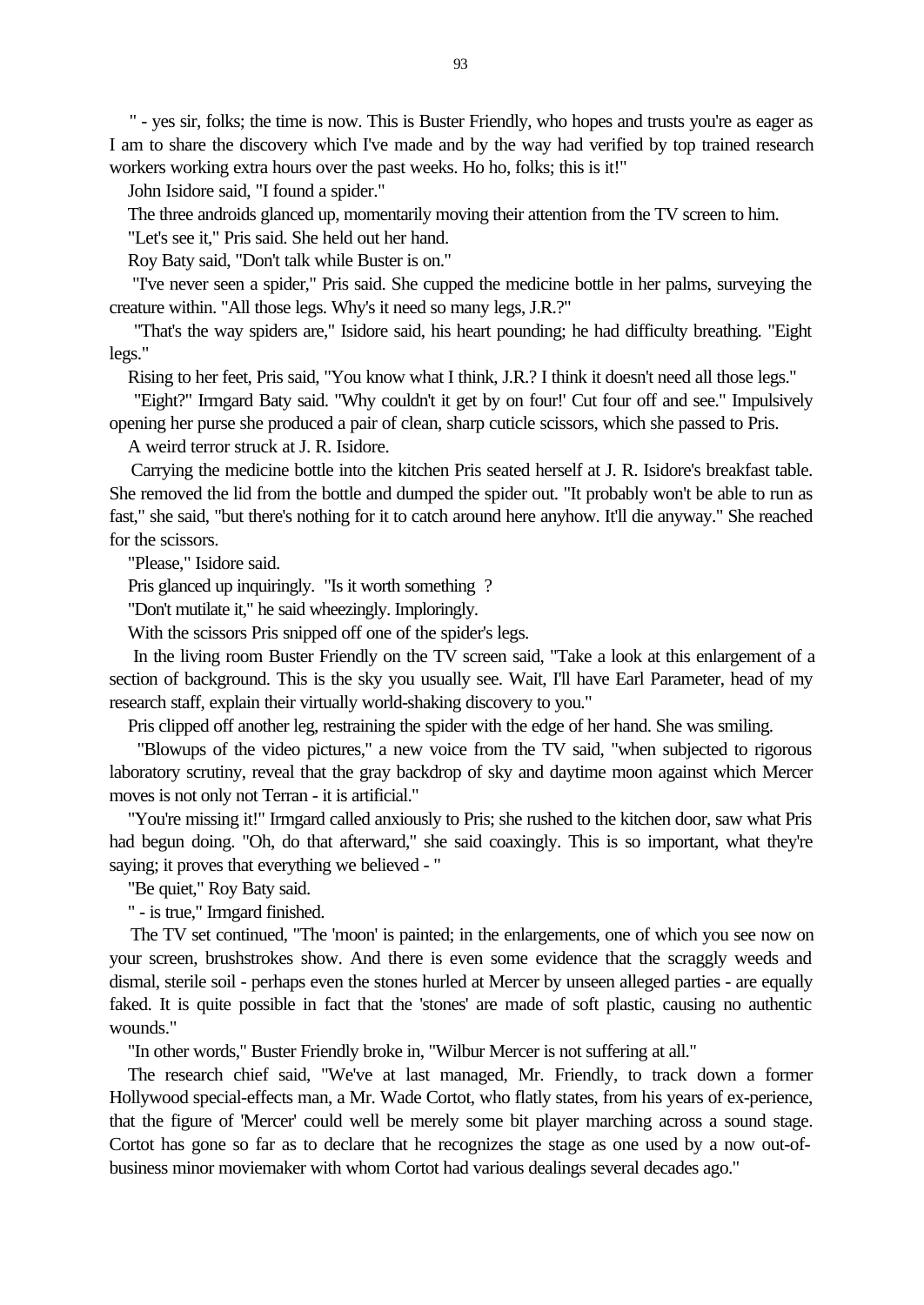"So according to Cortot," Buster Friendly said, "there can be virtually no doubt."

 Pris had now cut three legs from the spider, which crept about miserably on the kitchen table, seeking a way out, a path to freedom. It found none.

 "Quite frankly we believed Cortot," the research chief said in his dry, pedantic voice, "and we spent a good deal of time examining publicity pictures of bit players once employed by the now defunct Hollywood movie industry."

"And you found - "

 "Listen to this," Roy Baty said. Irmgard gazed fixedly at the TV screen and Pris had ceased her mutilation of the spider.

 "We located, by means of thousands upon thousands of photographs, a very old man now, named Al Jarry, who played a number of bit parts in pre-war films. From our lab we sent a team to Jarry's home in East Harmony, Indiana. I'll let one of the members of that team describe what he found." Silence, then a new voice, equally pedestrian. "The house on Lark Avenue in East Harmony is tottering and shabby and at the edge of town, where no one, except Al Jarry, still lives. Invited amiably in, and seated in the stale-smelling, moldering, kipple-filled living room, I scanned by telepathic means the blurred, debris-cluttered, and hazy mind of Al Jarry seated across from me."

"Listen," Roy Baty said, on the edge of his seat, poised as if to pounce.

 "I found," the technician continued, "that the old man did in actuality make a series of short fifteen minute video films, for an employer whom he never met. And, as we had theorized, the 'rocks' did consist of rubber-like plastic. The 'blood' shed was catsup, and " - the technician chuckled - the only suffering Mr. Jarry underwent was having to go an entire day without a shot of whisky."

 "Al Jarry," Buster Friendly said, his face returning to the screen. "Well, well. An old man who even in his prime never amounted to anything which either he or ourselves could respect. Al Jarry made a repetitious and dull film, a series of them in fact, for whom he knew not - and does not to this day. It has often been said by adherents of the experience of Mercerism that Wilbur Mercer is not a human being, that he is in fact an archetypal superior entity perhaps from another star. Well, in a sense this contention has proven correct. Wilbur Mercer is not human, does not in fact exist. The world in which he climbs is a cheap, Hollywood, commonplace sound stage which vanished into kipple years ago. And who, then, has spawned this hoax on the Sol System? Think about that for a time, folks."

"We may never know," Irmgard murmured.

 Buster Friendly said, "We may never know. Nor can we fathom the peculiar purpose behind this swindle. Yes, folks, swindle. Mercerism is a swindle!"

"I think we know," Roy Baty said. "It's obvious. Mercerism came into existence - "

 "But ponder this," Buster Friendly continued. "Ask yourselves what is it that Mercerism does. Well, if we're to be1ieve its many practitioners, the experience fuses - "

 It's that empathy that humans have," Irmgard said " - men and women throughout the Sol System into a single entity. But an entity which is manageable by the so called telepathic voice of 'Mercer.' Mark that. An ambitious politically minded would-be Hitler could - "

 "No, it's that empathy," Irmgard said vigorously. Fists clenched, she roved into the kitchen, up to Isidore. "Isn't it a way of proving that humans can do something we can't do? Because without the Mercer experience we just have your word that you feel this empathy business, this shared, group thing. How's the spider?" She bent over Pris's shoulder.

 With the scissors Pris snipped off another of the spider's legs. "Four now," she said. She nudged the spider. "He won't go. But he can."

 Roy Baty appeared at the doorway, inhaling deeply an expression of accomplishment on his face. "It's done. Buster said it out loud, and nearly every human in the system heard him say it. 'Mercerism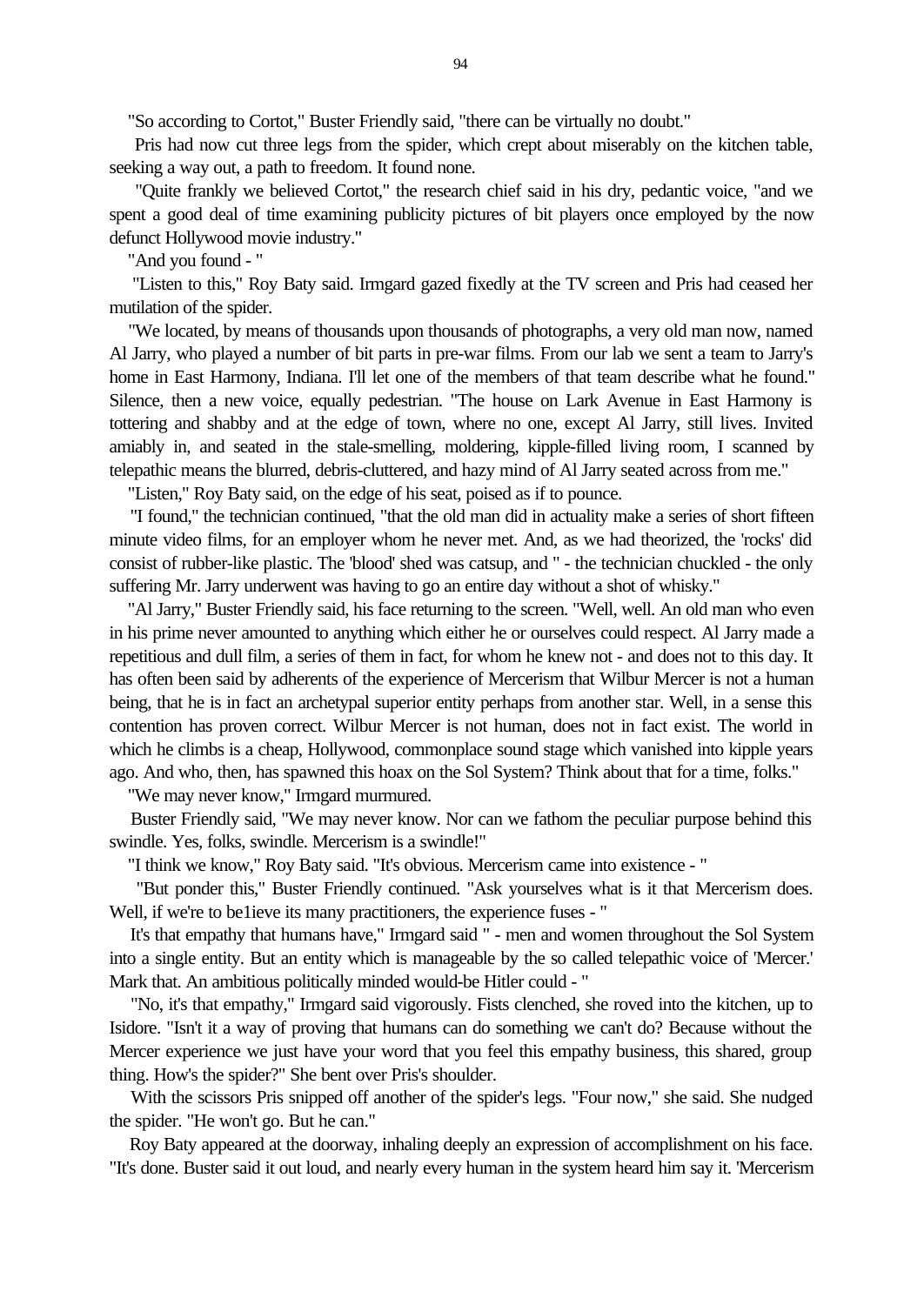is a swindle.' The whole experience of empathy is a swindle." He came over to look curiously at the spider.

"It won't try to walk," Irmgard said.

 "I can make it walk." Roy Baty got out a book of matches, lit a match; he held it near the spider, closer and closer, until at last it crept feebly away.

 "I was right," Irmgard said. "Didn't I say it could walk with only four legs?" She peered up expectantly at Isidore. "What's the matter?" Touching his arm she said, "You didn't lose anything; we'll pay you what that - what's it called?- that Sidney's catalogue says. Don't look so grim. Isn't that something about Mercer, what they discovered? All that research? Hey, answer." She prodded him anxiously.

 "He's upset," Pris said. "Because he has an empathy box. In the other room. Do you use it, J.R.?" she asked Isidore. Roy Baty said, "Of course he uses it. They - all do - or did. Maybe now they'll start wondering."

 "I don't think this will end the cult of Mercer," Pris said. "But right this minute there're a lot of unhappy human beings." To Isidore she said, "We've waited for months; we all knew it was coming, this pitch of Buster's." She hesitated and then said, "Well, why not. Buster is one of us."

"An android," Irmgard explained. "And nobody knows. No humans, I mean."

 Pris, with the scissors, cut yet another leg from the spider. All at once John Isidore pushed her away and lifted up the mutilated creature. He carried it to the sink and there he drowned it. In him his mind, his hopes, drowned, too. As swiftly as the spider.

 "He's really upset," Irmgard said nervously. "Don't look like that, J.R. And why don't you say anything?" To Pris and to her husband she said, "It makes me terribly upset, him Just standing there by the sink and not speaking; he hasn't said anything since we turned on the TV."

 "It's not the TV," Pris said. "It's the spider. Isn't it, John R. Isidore:' He'll get over it," she said to Irmgard, who had gone into the other room to shut off the TV.

 Regarding Isidore with easy amusement, Roy Baty said, "It's all over now, Iz. For Mercerism, I mean." With his nails he managed to lift the corpse of the spider from the sink. "Maybe this was the last spider," he said. "The last living spider on Earth." He reflected. "In that case it's all over for spiders, too."

 "I - don't feel well," Isidore said. From the kitchen cupboard he got a cup; he stood holding it for an interval - he did not know exactly how long. And then he said to Roy Baty, "Is the sky behind - Mercer just painted? Not real?"

"You saw the enlargements on the TV screen," Roy Baty said. "The brushstrokes."

 "Mercerism isn't finished," Isidore said. Something ailed the three androids, something terrible. The spider, he thought. Maybe it had been the last spider on Earth, as Roy Baty said. And the spider is gone; Mercer is gone; he saw the dust and the ruin of the apartment as it lay spreading out everywhere - he heard the kipple coming, the final disorder of all forms, the absence which would win out. It grew around him as he stood holding the empty ceramic cup; the cupboards of the kitchen creaked and split and he felt the floor beneath his feet give.

 Reaching out, he touched the wall. His hand broke the surface; gray particles trickled and hurried down, fragments of plaster resembling the radioactive dust outside. He seated himself at the table and, like rotten, hollow tubes the legs of the chair bent; standing quickly, he set down the cup and tried to reform the chair, tried to press it back into its right shape. The chair came apart in his hands, the screws which had previously connected its several sections ripping out and hanging loose. He saw, on the table, the ceramic cup crack; webs of fine lines grew like the shadows of a vine, and then a chip dropped from the edge of the cup, exposing the rough, unglazed interior.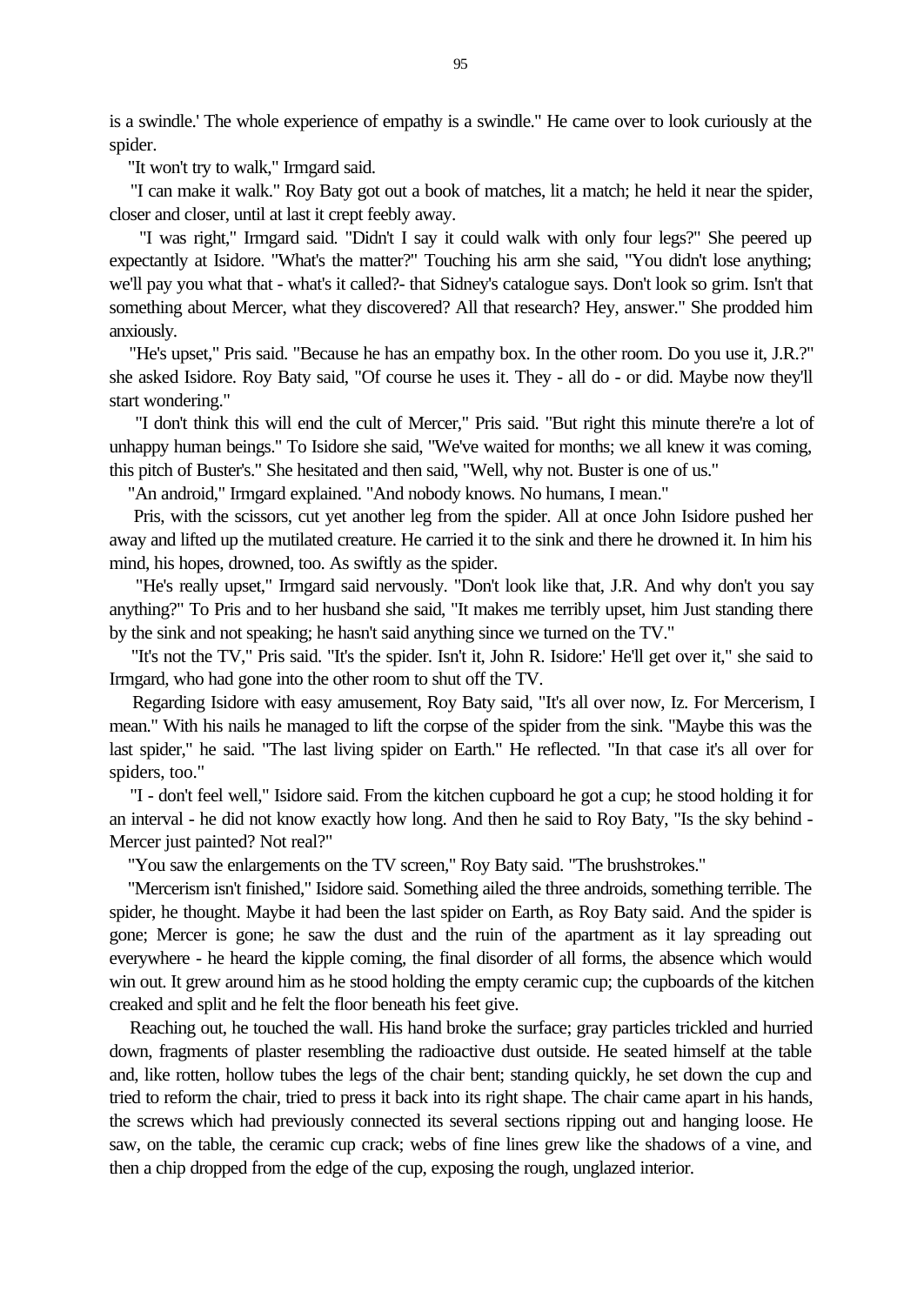"What's he doing?" Irmgard Baty's voice came to him distantly. "He's breaking everything! Isidore, stop - "

 "I'm not doing it," he said. He walked unsteadily into the living room, to be by himself; he stood by the tattered couch and gazed at the yellow, stained wall with all the spots which dead bugs, that had once crawled, had left, and again he thought of the corpse of the spider with its four remaining legs. Everything in here is old, he realized. It long ago began to decay and it won't stop. The corpse of the spider has taken over.

 In the depression caused by the sagging of the floor, pieces of animals manifested themselves, the head of a crow, mummified hands which might have once been parts of monkeys. A donkey stood a little way off, not stirring and yet apparently alive; at least it had not begun to deteriorate. He started toward it, feeling stick-like bones, dry as weeds, splinter under his shoes. But before he could reach the donkey - one of the creatures which he loved the most - a shiny blue crow fell from above to perch on the donkey's unprotesting muzzle. Don't, he said aloud, but the crow, rapidly, picked out the donkey's eyes. Again, he thought. It's happening to me again. I will be down here a long time, he realized. As before. It's always long, because nothing here ever changes; a point comes when it does not even decay.

 A dry wind rustled, and around him the heaps of bones broke. Even the wind destroys them, he perceived. At this stage. just before time ceases. I wish I could remember how to climb up from here, he thought. Looking up he saw nothing to grasp.

 Mercer, he said aloud. Where are you now? This is the tomb world and I am in it again, but this time you're not here too.

 Something crept across his foot. He knelt down and searched for it - and found it because it moved so slowly. The mutilated spider, advancing itself haltingly on its surviving legs; he picked it up and held it in the palm of his hand. The bones, he realized, have reversed themselves; the spider is again alive. Mercer must be near.

 The wind blew, cracking and splintering the remaining bones, but he sensed the presence of Mercer. Come here, he said to Mercer. Crawl across my foot or find some other way of reaching me. Okay? Mercer, he thought. Aloud he said, "Mercer!"

 Across the landscape weeds advanced; weeds corkscrewed their way into the walls around him and worked the walls until they the weeds became their own spore. The spore expanded, split, and burst within the corrupted steel and shards of concrete that had formerly been walls. But the desolation remained after the walls had gone; the desolation followed after everything else. Except the frail, dim figure of Mercer; the old man faced him, a placid expression on his face.

 "Is the sky painted?" Isidore asked. "Are there really brushstrokes that show up under magnification?"

"Yes," Mercer said.

"I can't see them."

 "You're too close," Mercer said. "You have to be a long way off, the way the androids are. They have better perspective."

"Is that why they claim you're a fraud?"

 "I am a fraud," Mercer said. "They're sincere; their research is sincere. From their standpoint I am an elderly retired bit player named Al Jarry. All of it, their disclosure, is true. They interviewed me at my home, as they claim; I told them whatever they wanted to know, which was everything."

"Including about the whisky?"

 Mercer smiled. "It was true. They did a good job and from their standpoint Buster Friendly's disclosure was convincing. They will have trouble understanding why nothing has changed. Because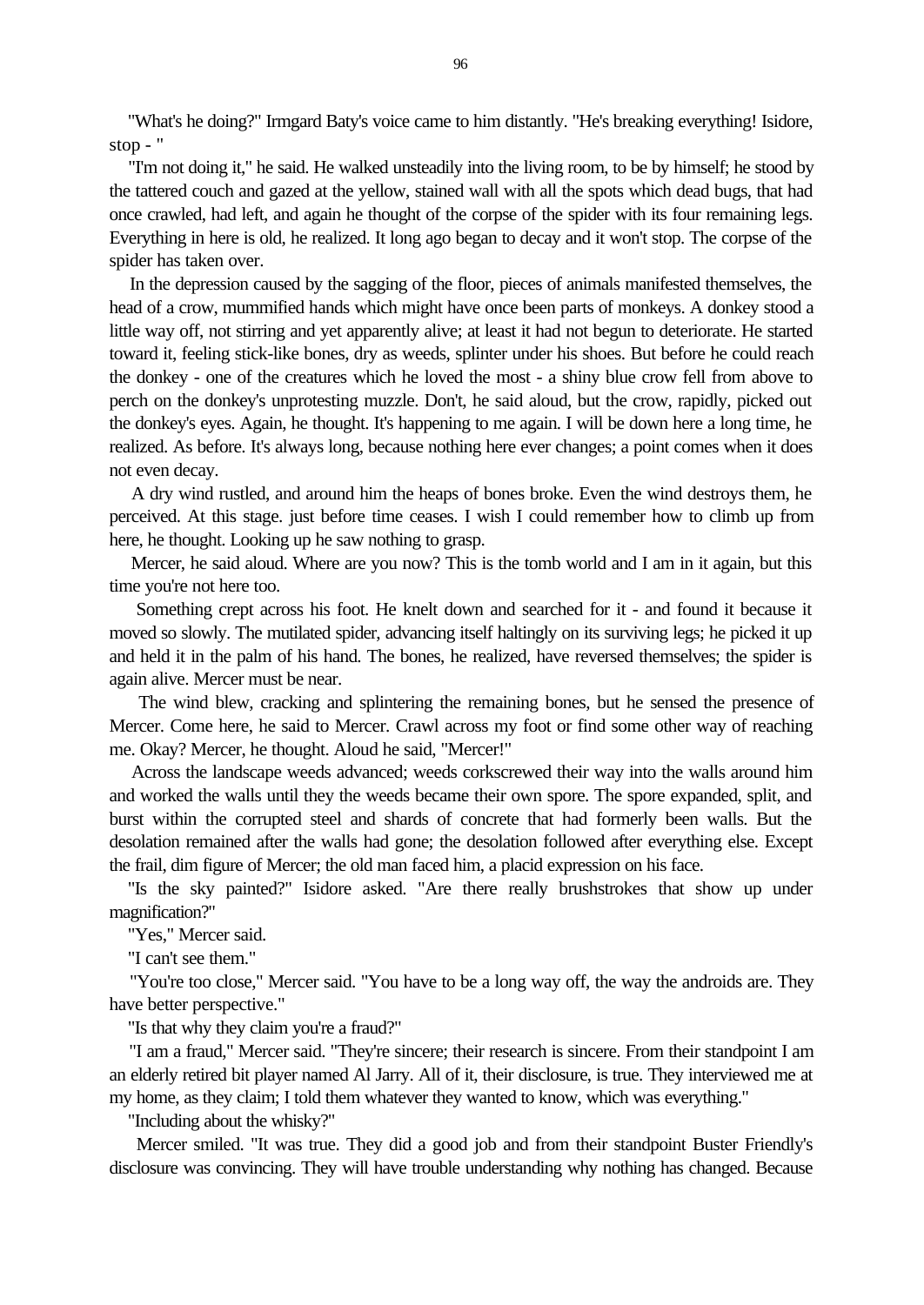you're still here and I'm still here." Mercer indicated with a sweep of his hand the barren, rising hillside, the familiar place. "I lifted you from the tomb world just now and I will continue to lift you until you lose interest and want to quit. But you will have to stop searching for me because I will never stop searching for you."

"I didn't like that about the whisky," Isidore said. "That's lowering."

 "That's because you're a highly moral person. I'm not. I don't judge, not even myself." Mercer held out a closed hand, palm up. "Before I forget it, I have something of yours here." He opened his fingers. On his hand rested the mutilated spider, but with its snipped-off legs restored.

"Thanks." Isidore accepted the spider. He started to say something further -

An alarm bell clanged.

 Roy Baty snarled, "There's a bounty hunter in the building! Get all the lights off. Get him away from that empathy box; he has to be ready at the door. Go on - move him!"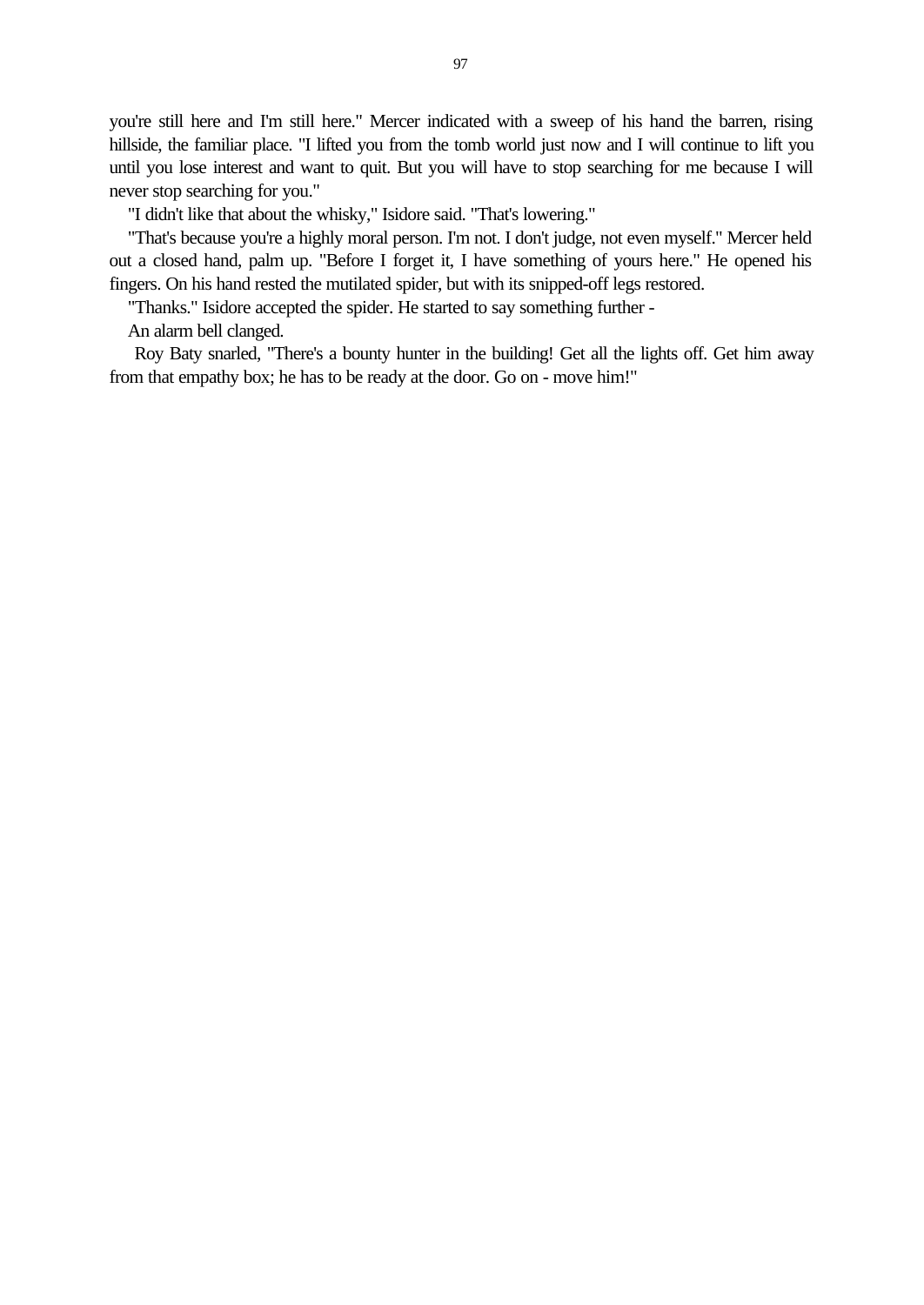#### **NINETEEN**

 Looking down, John Isidore saw his own hands; they gripped the twin handles of the empathy box. As he stood gaping at them, the lights in the living room of his apartment plunged out. He could see, in the kitchen, Pris hurrying to catch the table lamp there.

 "Listen, J.R.," Irmgard whispered harshly in his ear; she had grabbed him by the shoulder, her nails digging into him with frantic intensity. She seemed unaware of what she did, now; in the dim nocturnal light from outdoors Irmgard's face had become distorted, astigmatic. It had turned into - a craven dish, with cowering, tiny, lidless eyes. "You have to go," she whispered, "to the door, when he knocks, if he does knock; you have to show him your identification and tell him this is your apartment and no one else is here. And you ask to see a warrant."

 Pris, standing on the other side of him, her body arched, whispered, "Don't let him in, J.R. Say anything; do anything that will stop him. Do you know what a bounty hunter would do let loose in here? Do you understand what he would do to us? "

 Moving away from the two android females Isidore groped his way to the door; with his fingers he located the knob, halted there, listening. He could sense the hall outside, is he always had sensed it: vacant and reverberating and lifeless.

 "Hear anything?" Roy Baty said, bending close. Isidore smelled the rank, cringing body; he inhaled fear from it, fear pouring out, forming a mist. "Step out and take a look."

 Opening the door, Isidore looked up and down the indistinct hall. The air out here had a clear quality, despite the weight of dust. He still held the spider which Mercer had given him. Was it actually the spider which Pris had snipped apart with Irmgard Baty's cuticle scissors? Probably not. He would never know. But anyhow it was alive; it crept about within his closed hand, not biting him: as with most small spiders its mandibles could not puncture human skin.

 He reached the end of the hall, descended the stairs, and stepped outside, onto what had once been a terraced path, garden-enclosed. The garden had perished during the war and the path had ruptured in a thousand places. But he knew its surface; under his feet the familiar path felt good, and he followed it, passed along the greater side of the building, coming at last to the only verdant spot in the vicinity - a yard-square patch of dust-saturated, drooping weeds. There he deposited the spider. He experienced its wavering progress as it departed his hand. Well, that was that; he straightened up.

 A flashlight beam focused on the weeds; in its glare their half-dead stalks appeared stark, menacing. Now he could see the spider; it rested on a serrated leaf. So it had gotten away all right.

"What did you do?" the man holding the flashlight asked.

 "I put down a spider," he said, wondering why the man didn't see; in the beam of yellow light the spider bloated up larger than life. "So it could get away."

 "Why don't you take it up to your apartment? You ought to keep it in a jar. According to the January Sidney's most spiders are up ten percent in retail price. You could have gotten a hundred and some odd dollars for it."

Isidore said, "If I took it back up there she'd cut it apart again. Bit by bit, to see what it did."

 "Androids do that," the man said. Reaching into his overcoat he brought out something which he flapped open and extended toward Isidore.

 In the irregular light the bounty hunter seemed a medium man, not impressive. Round face and hairless, smooth features; like a clerk in a bureaucratic office. Methodical but informal. Not demigod in shape; not at all as Isidore had anticipated him.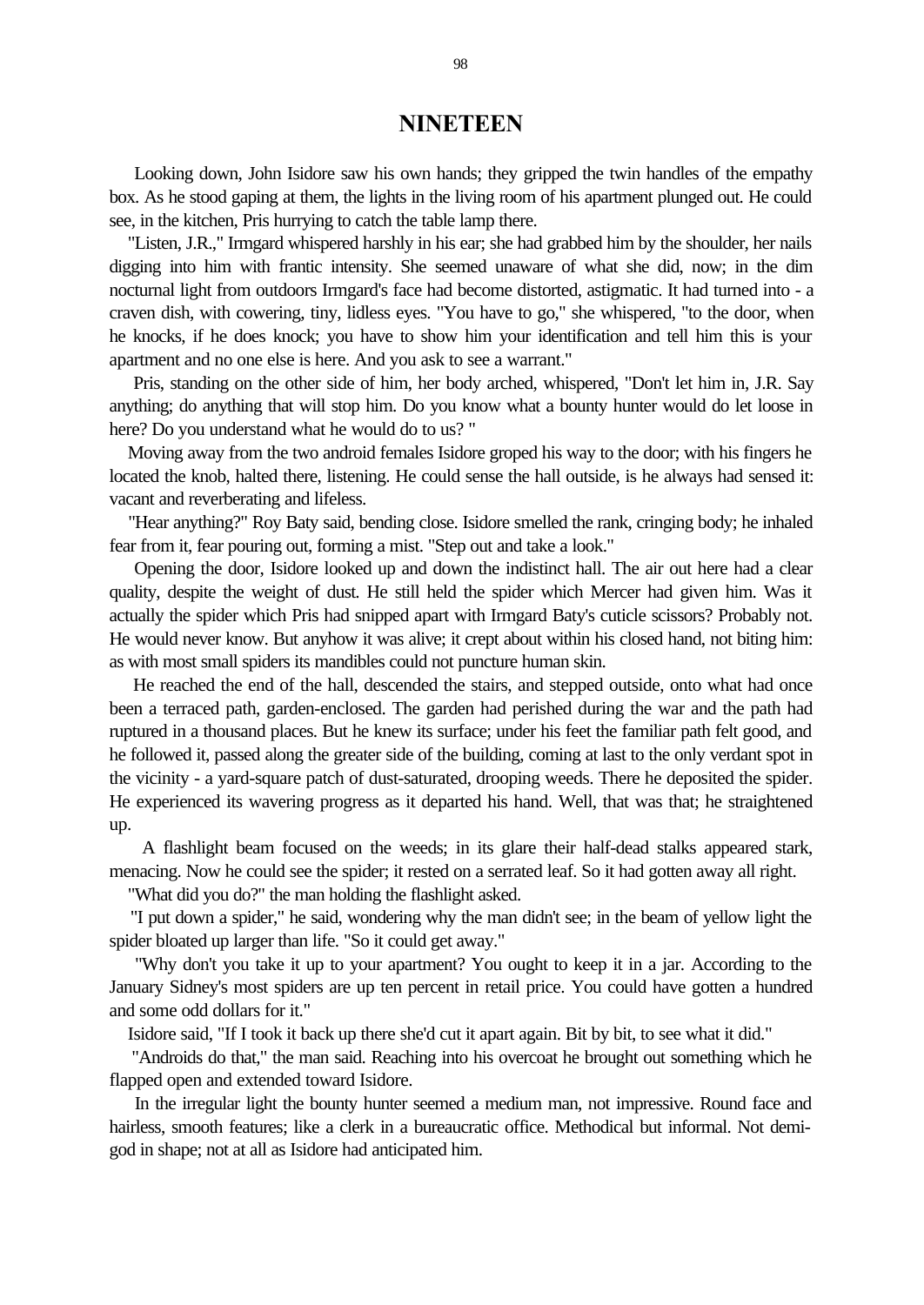"I'm an investigator for the San Francisco Police Department. Deckard, Rick Deckard." The man flapped his ID shut again, stuck it back in his overcoat pocket. "They're up there now? The three?"

 "Well, the thing is," Isidore said, "I'm looking after them. Two are women. They're the last ones of the group; the rest are dead. I brought Pris's TV set up from her apartment and put it in mine, so they could watch Buster Friendly. Buster proved beyond a doubt that Mercer doesn't exist." Isidore felt excitement, knowing something of this importance - news that the bounty hunter evidently hadn't heard.

 "Let's go up there," Deckard said. Suddenly he held a laser tube pointed at Isidore; then, indecisively, he put it away. "You're a special, aren't you," he said. "A chickenhead."

 "But I have a job. I drive a truck for - " Horrified, he discovered he had forgotten the name. " - a pet hospital," he said. "The Van Ness Pet Hospital," he said. "Owned b-b-by Hannibal Sloat."

Deckard said, "Will you take me up there and show me which apartment they're in? There're over a thousand separate apartments; you can save me a lot of time." His voice dipped with fatigue.

"If you kill them you won't be able to fuse with Mercer again," Isidore said.

 "You won't take me up there? Show me which floor? Just tell me the floor. I'll figure out which apartment on the floor it is."

"No," Isidore said.

 "Under state and federal law," Deckard began. He ceased, then. Giving up the interrogation. "Good night," he said, and walked away, up the path and into the building, his flashlight bleeding a yellowed, diffuse path before him.

 Inside the conapt building, Rick Deckard shut off his flashlight; guided by the ineffectual, recessed bulbs spaced ahead of him he made his way along the hall, thinking, The chickenhead knows they're androids; he knew it already, before I told him. But he doesn't understand. On the other hand, who does? Do I? Did I? And one of them will be a duplicate of Rachael, he reflected. Maybe the special has been living with her. I wonder how he liked it, he asked himself. Maybe that was the one who he believed would cut up his spider. I could go back and get that spider, he reflected. I've never found a live, wild animal. It must be a fantastic experience to look down and see something living scuttling along. Maybe it'll happen someday to me like it did him.

 He had brought listening gear from his car; he set it up, now, a revolving detek-snout with blip screen. In the silence of the hall the screen indicated nothing. Not on this floor, he said to himself. He clicked over to vertical. On that axis the snout absorbed a faint signal. Upstairs. He gathered up the gear and his briefcase and climbed the stairs to the next floor.

A figure in the shadows waited.

 "If you move I'll retire you," Rick said. The male one, waiting for him. In his clenched fingers the laser tube felt hard but he could not lift it and aim it. He had been caught first, caught too soon.

 "I'm not an android," the figure said. "My name is Mercer." It stepped into a zone of light. "I inhabit this building because of Mr. Isidore. The special who had the spider; you talked briefly to him outside."

 "Am I outside Mercerism, now?" Rick said. "As the chickenhead said? Because of what I'm going to do in the next few minutes?"

 Mercer said, "Mr. Isidore spoke for himself, not for me. What you are doing has to be done. I said that already." Raising his arm he pointed at the stairs behind Rick. "I came to tell you that one of them is behind you and below, not in the apartment. It will be the hard one of the three and you must retire it first." The rustling, ancient voice gained abrupt fervor. "Quick, Mr. Deckard. On the steps."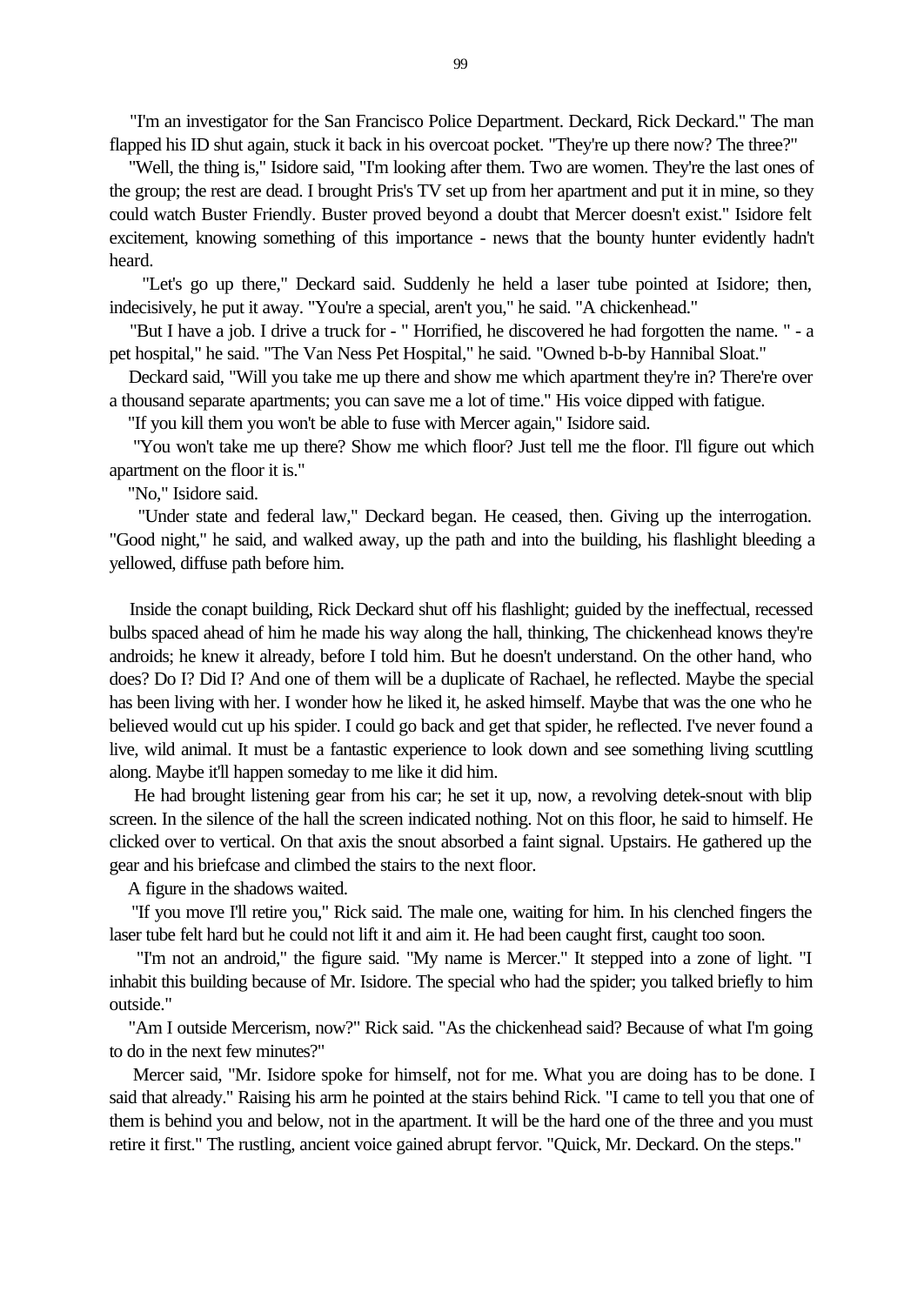His laser tube thrust out, Rick spun and sank onto his haunches facing the flight of stairs. Up it glided a woman, toward him, and he knew her; he recognized her and lowered his laser tube. "Rachael" he said, perplexed. Had she followed him in her own hovercar, tracked him here? And why? "Go back to Seattle," he said. "Leave me alone; Mercer told me I've got to do it." And then he saw that it was not quite Rachael.

 "For what we've meant to each other," the android said as it approached him, its arms reaching as if to clutch at him. The clothes, he thought, are wrong. But the eyes, the same eyes. And there are more like this; there can be a legion of her, each with its own name, but all Rachael Rosen - Rachael, the prototype, used by the manufacturer to protect the others. He fired at her as, imploringly, she dashed toward him. The android burst and parts of it flew; he covered his face and then looked again, looked and saw the laser tube which it had carried roll away, back onto the stairs; the metal tube bounced downward, step by step, the sound echoing and diminishing and slowing. The hard one of the three, Mercer had said. He peered about, searching for Mercer. The old man had gone. They can follow me with Rachael Rosens until I die, he thought, or until the type becomes obsolete, whichever comes first. And now the other two, he thought. One of them is not in the apartment, Mercer had said. Mercer protected me, he realized. Manifested himself and offered aid. She - it would have gotten me, he said to himself, except for the fact that Mercer warned me. I can do the rest, now, he realized. This was the impossible one; she knew I couldn't do this. But it's over. In an instant. I did what I couldn't do. The Batys I can track by standard procedure; they will be hard but they won't be like this.

 He stood alone in the empty hall; Mercer had left him because he had done what he came for, Rachael - or rather Pris Stratton - had been dismembered and that left nothing now, only himself. But elsewhere in the building; the Batys waited and knew. Perceived what he had done, here. Probably, at this point, they were afraid. This had been their response to his presence in the building. Their attempt. Without Mercer it would have worked. For them, winter had come.

 This has to be done quickly, what I'm after now, he realized; he hurried down the hall and all at once his detection gear registered the presence of cephalic activity. He had found their apartment. No more need of the gear; he discarded it and rapped on the apartment door.

From within, a man's voice sounded. "Who is it?"

 "This is Mr. Isidore," Rick said. "Let me in because I'm looking after you and t-t-two of you are women."

"We're not opening the door," a woman's voice came.

 "I want to watch Buster Friendly on Pris's TV set," Rick said. "Now that he's proved Mercer doesn't exist it's very important to watch him. I drive a truck for the Van Ness Pet Hospital, which is owned by Mr. Hannibal S-s-sloat." He made himself stammer. "S-s-so would you open the d-ddoor? It's my apartment." He waited, and the door opened. Within the apartment he saw darkness and indistinct shapes, two of them.

The smaller shape, the woman, said, "You have to administer tests."

 "It's too late," Rick said. The taller figure tried to push the door shut and turn on some variety of electronic equipment. "No," Rick said, "I have to come in." He let Roy Baty fire once; he held his own fire until the laser beam had passed by him as he twisted out of the way. "You've lost your legal basis," Rick said, "by firing on me. You should have forced me to give you the Voigt-Kampff test. But now it doesn't matter." Once more Roy Baty sent a laser beam cutting at him, missed, dropped the tube, and ran somewhere deeper inside the apartment, to another room, perhaps, the electronic hardware abandoned.

"Why didn't Pris get you?" Mrs. Baty said.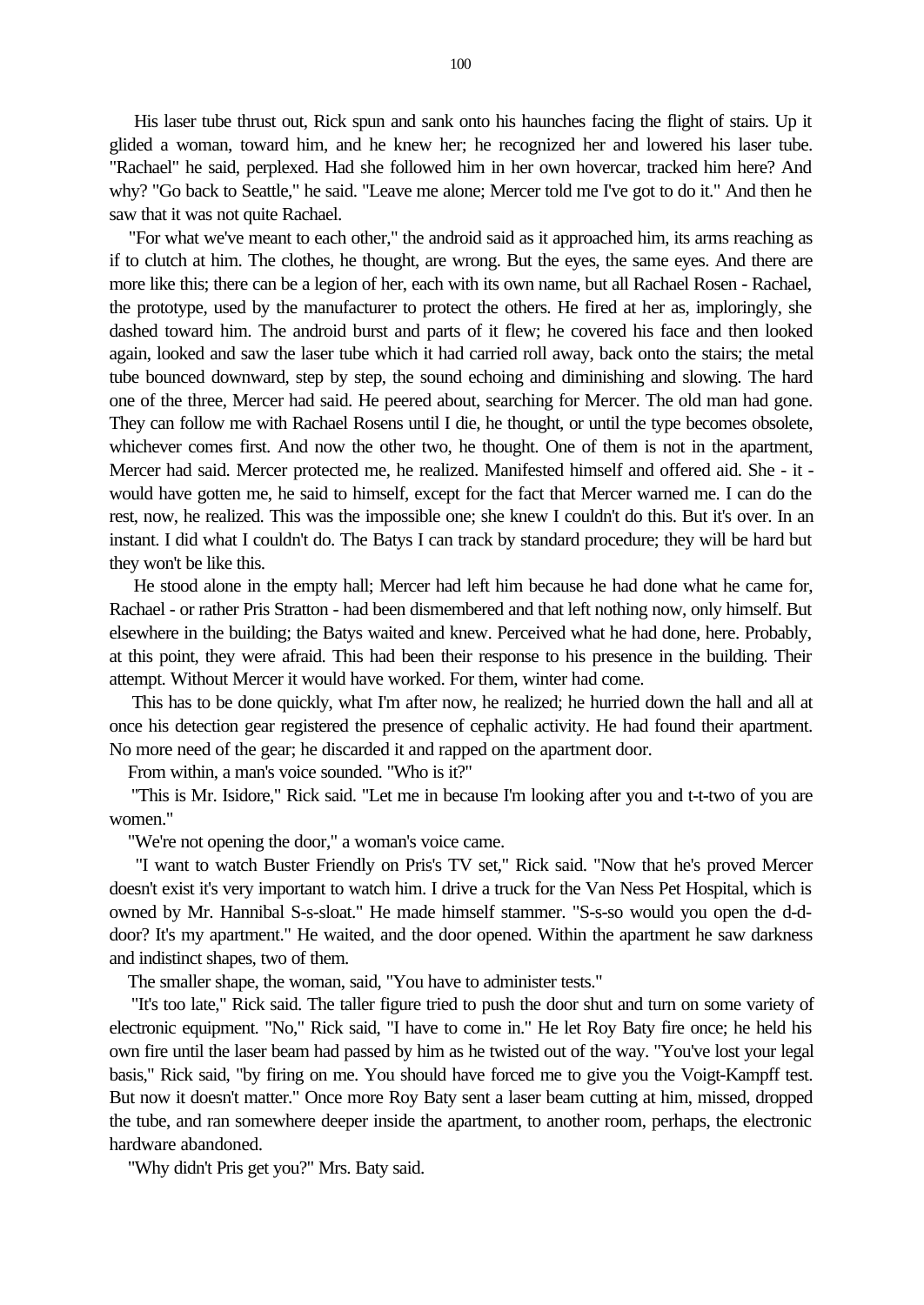"There is no Pris," he said. "Only Rachael Rosen, over and over again." He saw the laser tube in her dimly outlined hand; Roy Baty had slipped it to her, had meant to decoy him into the apartment, far in, so that Irmgard Baty could get him from behind, in the back. "I'm sorry, Mrs. Baty," Rick said, and shot her.

Roy Baty, in the other room, let out a cry of anguish.

 "Okay, you loved her," Rick said. "And I loved Rachael. And the special loved the other Rachael." He shot Roy Baty; the big man's corpse lashed about, toppled like an overstacked collection of separate, brittle entities; it smashed into the kitchen table and carried dishes and flatware down with it. Reflex circuits in the corpse made it twitch and flutter, but it had died; Rick ignored it, not seeing it and not seeing that of Irmgard Baty by the front door. I got the last one, Rick realized. Six today; almost a record. And now it's over and I can go home, back to Iran and the goat. And we'll have enough money, for once.

 He sat down on the couch and presently as he sat there in the silence of the apartment, among the nonstirring objects, the special Mr. Isidore appeared at the door.

"Better not look," Rick said.

"I saw her on the stairs. Pris." The special was crying.

"Don't take it so hard," Rick said. He got dizzily to his feet, laboring. "Where's your phone?"

 The special said nothing, did nothing except stand. So Rick hunted for the phone himself, found it, and dialed Harry Bryant's office.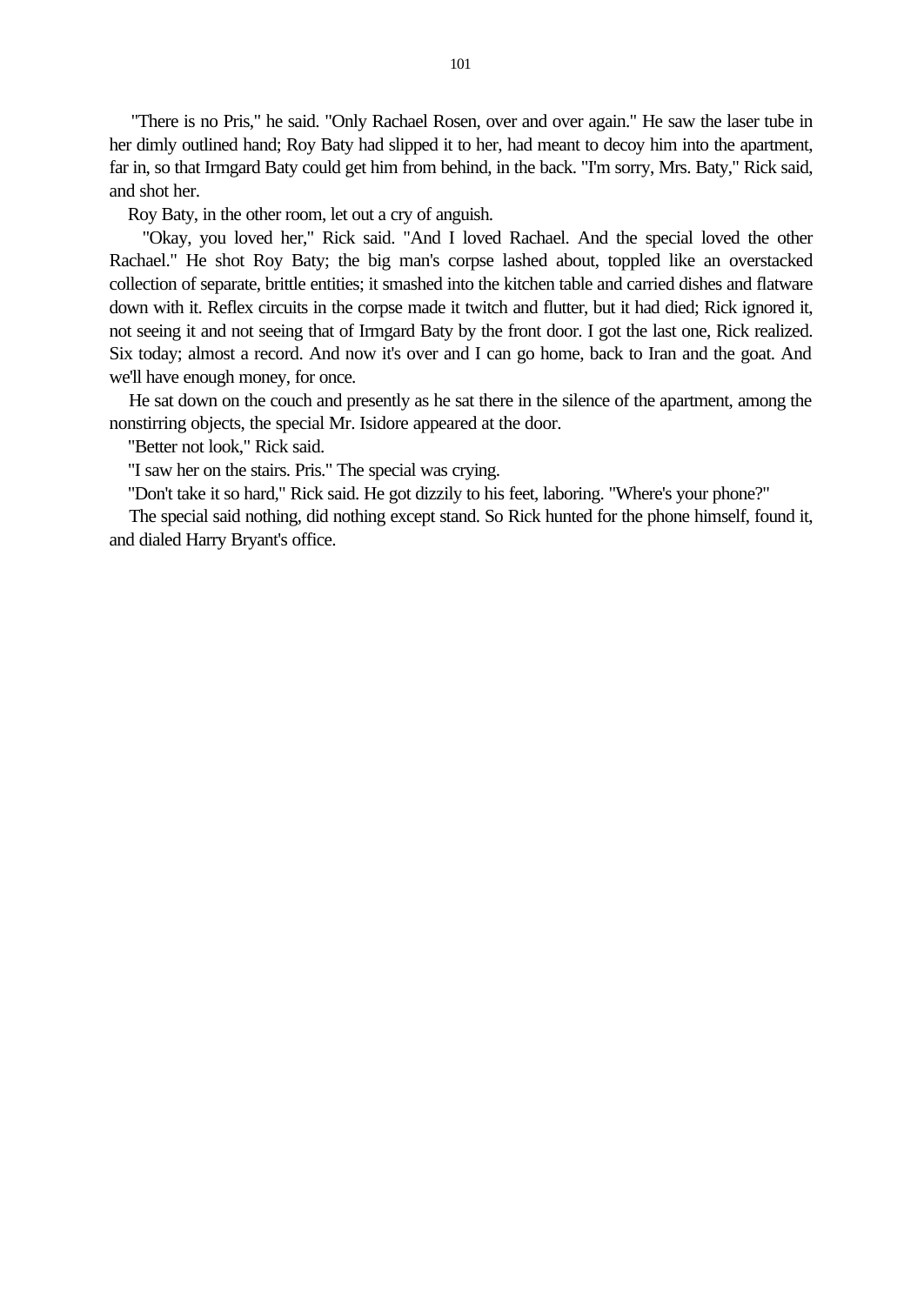# **TWENTY**

 "Good," Harrv Bryant said, after he had been told. "Well, go get some rest. We'll send a patrol car to pick up the three bodies."

 Rick Deckard hung up. "Androids are stupid," he said savagely to the special. "Roy Baty couldn't tell me from you; it thought you were at the door. The police will clean up in here; why don't you stay in another apartment until they're finished? You don't want to be in here with what's left."

 "I'm leaving this b-b-building," Isidore said. "I'm going to l-l-live deeper in town where there's mm-more people."

"I think there's a vacant apartment in my building," Rick said.

Isidore stammered, "I don't w-w-want to live near you."

"Go outside or upstairs," Rick said. "Don't stay in here."

 The special floundered, not knowing what to do; a variety of mute expressions crossed his face and then, turning, he shuffled out of the apartment, leaving Rick alone.

 What a job to have to do, Rick thought. I'm a scoure, like famine or plague. Where I go the ancient curse follows.

 As Mercer said, I am required to do wrong. Everything I've done has been wrong from the start. Anyhow now it's time to go home. Maybe, after I've been there awhile with Iran I'll forget.

 When he got back to his own apartment building, Iran met him on the roof. She looked at him in a deranged, peculiar way; in all his years with her he had never seen her like this.

 Putting his arm around her he said, "Anyhow it's over. And I've been thinking; maybe Harry Bryant can assign me to a - "

"Rick," she said, "I have to tell you something. I'm sorry. The goat is dead."

 For some reason it did not surprise him; it only made him feel worse, a quantitative addition to the weight shrinking him from every side. "I think there's a guarantee in the contract," he said. "If it gets sick within ninety days the dealer - "

 "It didn't get sick. Someone" - Iran cleared her throat and went on huskily - "someone came here, got the goat out of its cage, and dragged it to the edge of the roof."

"And pushed it off?" he said.

"Yes." She nodded.

"Did you see who did it?"

 "I saw her very clearly," Iran said. "Barbour was still up here fooling around; he came down to get me and we called the police, but by then the animal was dead and she had left. A small younglooking girl with dark hair and large black eyes, very thin. Wearing a long fish-scale coat. She had a mail-pouch purse. And she made no effort to keep us from seeing her. As if she didn't care."

 "No, she didn't care," he said. "Rachael wouldn't give a damn if you saw her; she probably wanted you to, so I'd know who had done it." He kissed her. "You've been waiting up here all this time?"

 "Only for half an hour. That's when it happened; half an hour ago." Iran, gently, kissed him back. It's so awful. So needless."

 He turned toward his parked car, opened the door, and got in behind the wheel. "Not needless," he said. "She had what seemed to her a reason." An android reason, he thought.

 "Where are you going? Won't you come downstairs and be with me? There was the most shocking news on TV; Buster Friendly claims that Mercer is a fake. What do you think about that, Rick? Do you think it could be true?"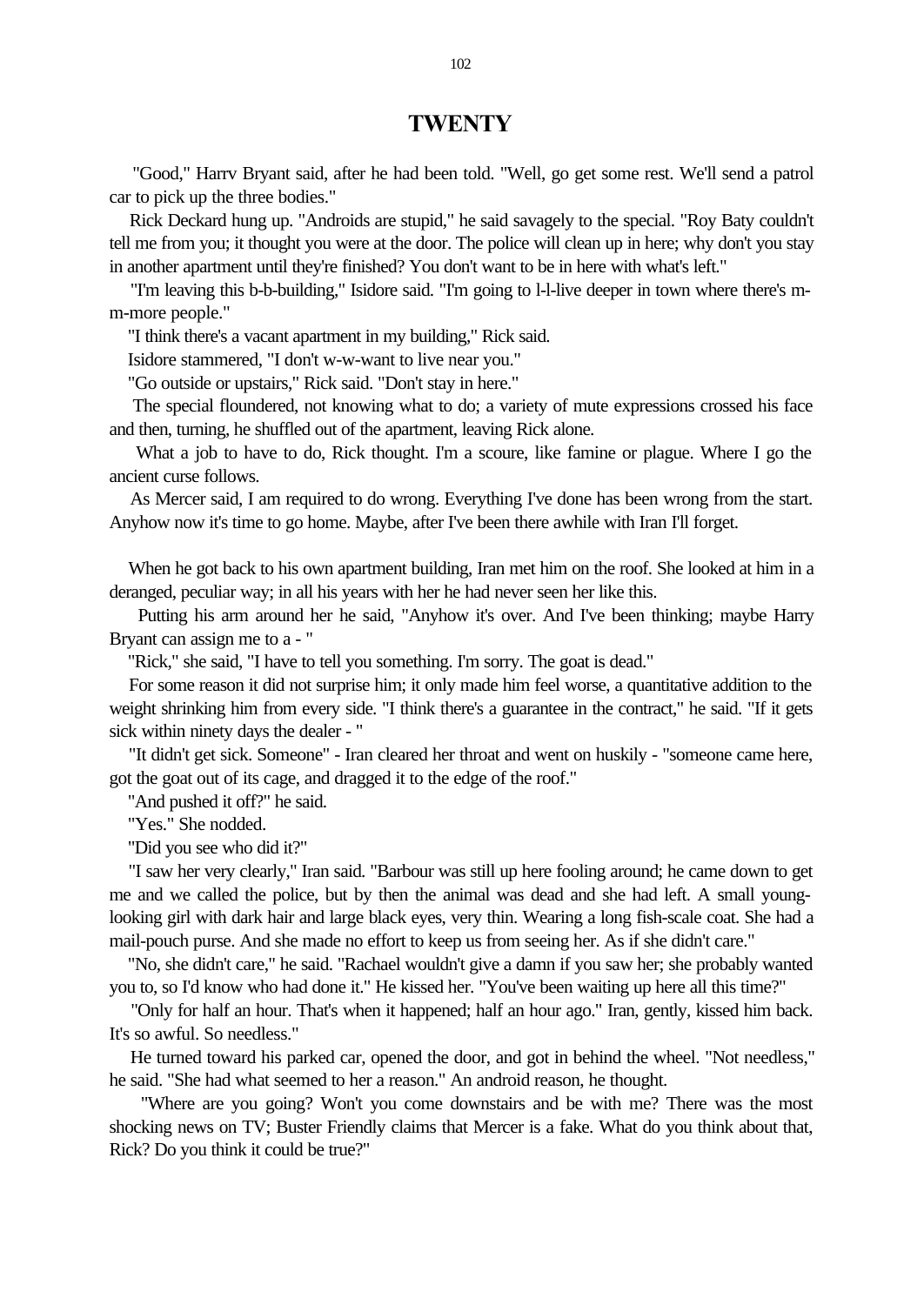"Everything is true," he said. "Everything anybody has ever thought." He snapped on the car motor.

"Will you be all right?"

 "I'll be all right," he said, and thought, And I'm going to die. Both those are true, too. He closed the car door, flicked a signal with his hand to Iran, and then swept up into the night sky.

 Once, he thought, I would have seen the stars. Years ago. But now it's only the dust; no one has seen a star in years, at least not from Earth. Maybe I'll go where I can see stars, he said to himself as the car gained velocity and altitude; it headed away from San Francisco, toward the uninhabited desolation to the north. To the place where no living thing would go. Not unless it felt that the end had come.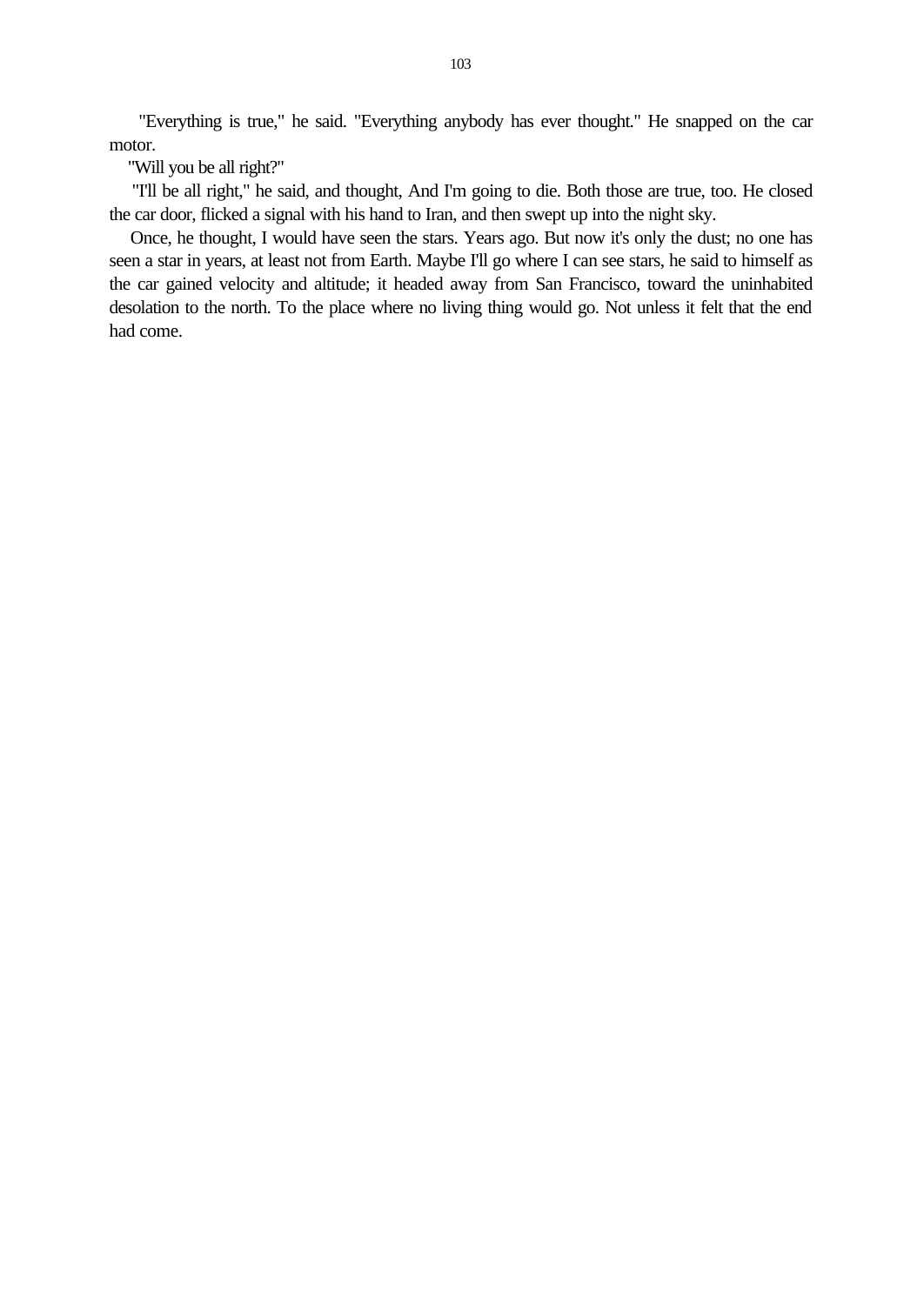## **TWENTY-ONE**

 In the early morning light the land below him extended seemingly forever, gray and refuse-littered. Pebbles the size of houses had rolled to a stop next to one another and he thought, It's like a shipping room when all the merchandise has left. Only fragments of crates remain, the containers which signify nothing in themselves. Once, he thought, crops grew here and animals grazed. What a remarkable thought, that anything could have cropped grass here.

What a strange place he thought for all of that to die.

 He brought the hovercar down, coasted above the surface for a time. What would Dave Holden say about me now? he asked himself. In one sense I'm now the greatest bounty hunter who ever lived; no one ever retired six Nexus-6 types in one twenty-four-hour span and no one probably ever will again. I ought to call him, he said to himself.

 A cluttered hillside swooped up at him; he lifted the hovercar as the world came close. Fatigue, he thought; I shouldn't be driving still. He clicked off the ignition, glided for an interval, and then set the hovercar down. It tumbled and bounced across the hillside, scattering rocks; headed upward, it came at last to a grinding, skittering stop.

 Picking up the receiver of the car's phone he dialed the operator at San Francisco. "Give me Mount Zion Hospital" he told her.

Presently he had another operator on the vidscreen. "Mount Zion Hospital."

 "You have a patient named Dave Holden," he said. "Would it be possible to talk to him? Is he well enough?"

 "Just a moment and I'll check on that, sir." The screen temporarily blanked out. Time passed. Rick took a pinch of Dr. Johnson Snuff and shivered; without the car's heater the temperature had begun to plunge. "Dr. Costa says that Mr. Holden is not receiving calls," the operator told him, reappearing.

"This is police business," he said; he held his flat pack of ID up to the screen.

 "Just a moment." Again the operator vanished. Again Rick inhaled a pinch of Dr. Johnson Snuff; the menthol in it tasted foul, so early in the morning. He rolled down the car window and tossed the little yellow tin out into the rubble. "No, sir," the operator said, once more on his screen. "Dr. Costa does not feel Mr. Holden's condition will permit him to take any calls, no matter how urgent, for at least - "

"Okay," Rick said. He hung up.

 The air, too, had a foul quality; he rolled up the window again. Dave is really out, he reflected. I wonder why they didn't get me. Because I moved too fast, he decided. All in one day; they couldn't have expected it. Harry Bryant was right.

 The car had become too cold, now, so he opened the door and stepped out. A noxious, unexpected wind filtered through his clothes and he began to walk, rubbing his hands together.

 It would have been rewarding to talk to Dave, he decided. Dave would have approved what I did. But also he would have understood the other part, which I don't think even Mercer comprehends. For Mercer everything is easy, he thought, because Mercer accepts everything. Nothing is alien to him. But what I've done, he thought; that's become alien to me. In fact everything about me has become unnatural; I've become an unnatural self.

 He walked on, up the hillside, and with each step the weight on him grew. Too tired, he thought, to climb. Stopping, he wiped stinging sweat from his eyes, salt tears produced by his skin, his whole aching body. Then, angry at himself, he spat - spat with wrath and contempt, for himself, with utter hate, onto the barren ground. Thereupon he resumed his trudge up the slope, the lonely and unfamiliar terrain, remote from everything; nothing lived here except himself.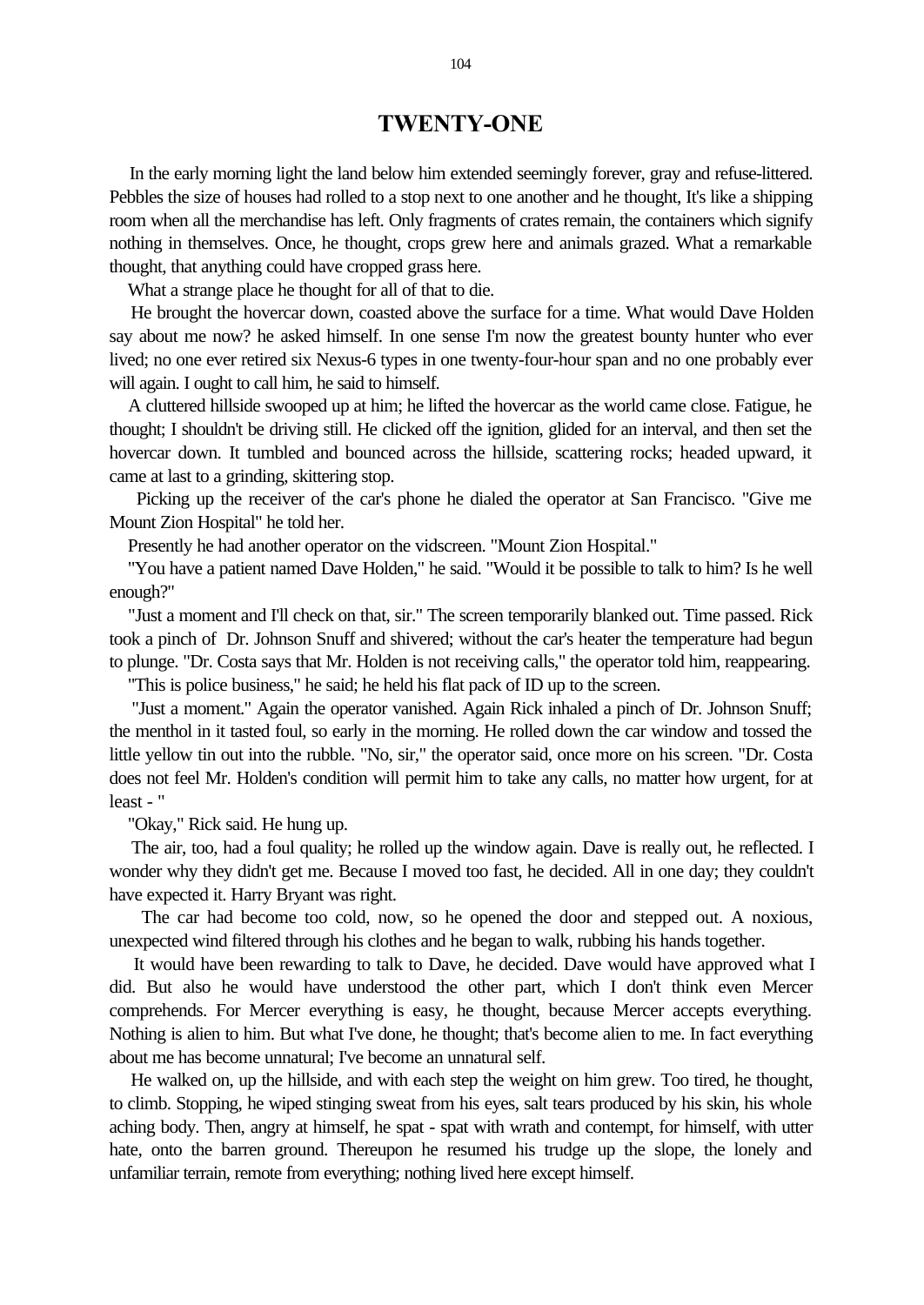The heat. It had become hot, now; evidently time had passed. And he felt hunger. He had not eaten for god knew how long. The hunger and heat combined, a poisonous taste resembling defeat; yes, he thought, that's what it is: I've been defeated in some obscure way. By having killed the androids? By Rachael's murder of my goat? He did not know, but as he plodded along a vague and almost hallucinatory pall hazed over his mind; he found himself at one point, with no notion of how it could be, a step from an almost certainly fatal cliffside fall - falling humiliatingly and helplessly, he thought; on and on, with no one even to witness it. Here there existed no one to record his or anyone else's degradation, and any courage or pride which might manifest itself here at the end would go unmarked - the dead stones, the dust-stricken weeds dry and dying, perceived nothing, recollected nothing, about him or themselves.

 At that moment the first rock - and it was not rubber or soft foam plastic - struck him in the inguinal region. And the pain, the first knowledge of absolute isolation and suffering, touched him throughout in its undisguised actual form.

 He halted. And then, goaded on - the goad invisible but real, not to be challenged - he resumed his climb. Rolling upward, he thought, like the stones; I am doing what stones do, without volition. Without it meaning anything.

 "Mercer," he said, panting; he stopped, stood still. In front of him he distinguished a shadowy figure, motionless. "Wilbur Mercer! Is that you?" My god, he realized; it's my shadow. I have to get out of here, down off this hill!

 He scrambled back down. Once, he fell; clouds of dust obscured everything, and he ran from the dust - he hurried faster, sliding and tumbling on the loose pebbles. Ahead he saw his parked car. I'm back down, he said to himself. I'm off the hill. He plucked open the car door, squeezed inside. Who threw the stone at me? he asked himself. No one. But why does it bother me? I've undergone it before, during fusion. While using my empathy box, like everyone else. This isn't new. But it was. Because, he thought, I did it alone.

 Trembling, he got a fresh new tin of snuff from the glove compartment of the car; pulling off the protective band of tape he took a massive pinch, rested, sitting half in the car and half out, his feet on the arid, dusty soil. This was the last place to go to, he realized. I shouldn't have flown here. And now he found himself too tired to fly back out.

 If I could just talk to Dave, he thought, I'd be all right; I could get away from here, go home and go to bed. I still have my electric sheep and I still have my job. There'll be more andys to retire; my career isn't over; I haven't retired the last andy in existence. Maybe that's what it is, he thought. I'm afraid there aren't any more.

He looked at his watch. Nine-thirty.

 Picking up the vidphone receiver he dialed the Hall of Justice on Lombard. "Let me speak to Inspector Bryant," he said to the police switchboard operator Miss Wild.

 "Inspector Bryant is not in his office, Mr. Deckard; he's out in his car, but I don't get any answer. He must have temporarily left his car."

"Did he say where he intended to go?"

"Something about the androids you retired last night."

"Let me talk to my secretary," he said.

 A moment later the orange, triangular face of Ann Marsten appeared on the screen. "Oh, Mr. Deckard - Inspector Bryant has been trying to get hold of you. I think he's turning your name over to Chief Cutter for a citation. Because you retired those six - "

"I know what I did," he said.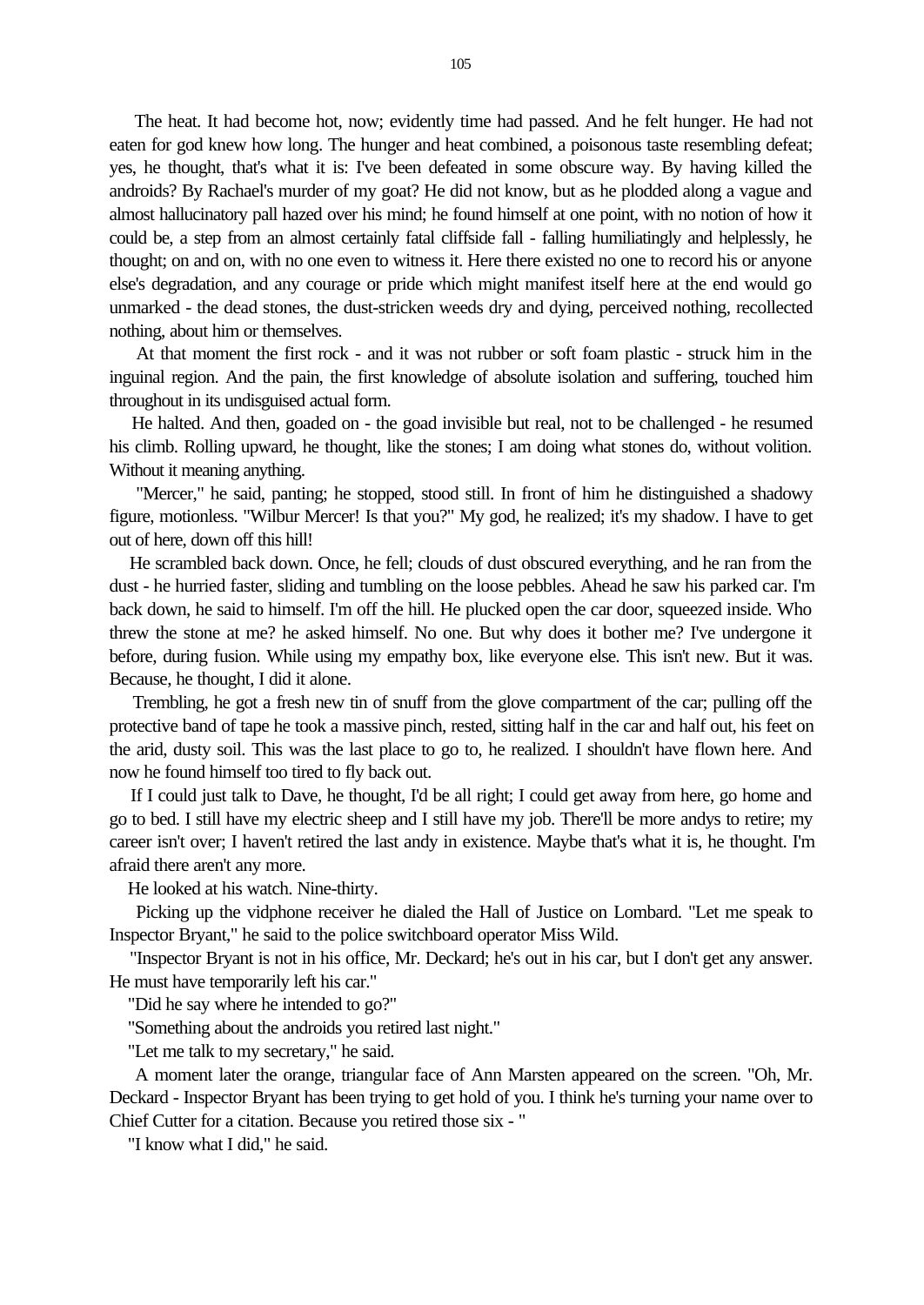"That's never happened before. Oh, and Mr. Deckard; your wife phoned. She wants to know if you're all right. Are you all right?"

He said nothing.

 "Anyhow," Miss Marsten said, "maybe you should call her and tell her. She left word she'll be home, waiting to hear from you."

"Did you hear about my goat?" he said.

"No, I didn't even know you had a goat."

Rick said, "They took my goat."

 "Who did, Mr. Deckard? Animal thieves? We just got a report on a huge new gang of them, probably teenagers, operating in - "

"Life thieves," he said.

 "I don't understand you, Mr. Deckard." Miss Marsten peered at him intently. "Mr. Deckard, you look awful. So tired. And god, your cheek is bleeding."

 Putting his band up he felt the blood. From a rock, probably. More than one, evidently, had struck him.

"You look," Miss Marsten said, "like Wilbur Mercer."

 "I am," he said. "I'm Wilbur Mercer; I've permanently fused with him. And I can't unfuse. I'm sitting here waiting to unfuse. Somewhere near the Oregon border."

"Shall we send someone out? A department car to pick you up?"

"No," he said. "I'm no longer with the department."

 "Obviously you did too much yesterday, Mr. Deckard," she said chidingly. "What you need now is bed rest. Mr. Deckard, you're our best bounty hunter, the best we've ever had. I'll tell Inspector Bryant when he comes in; you go on home and go to bed. Call your wife right away, Mr. Deckard, because she's terribly, terribly worried. I could tell. You're both in dreadful shape."

 "It's because of my goat," he said. "Not the androids; Rachael was wrong - I didn't have any trouble retiring them. And the special was wrong, too, about my not being able to fuse with Mercer again. The only one who was right is Mercer."

 "You better get back here to the Bay Area, Mr. Deckard. Where there're people. There isn't anything living up there near Oregon; isn't that right? Aren't you alone?"

 "It's strange," Rick said. "I had the absolute, utter, completely real illusion that I had become Mercer and people were lobbing rocks at me. But not the way you experience it when you hold the handles of an empathy box. When you use an empathy box you feel you're with Mercer. The difference is I wasn't with anyone; I was alone."

"They're saying now that Mercer is a fake."

 "Mercer isn't a fake," he said. "Unless reality is a fake." This hill, he thought. This dust and these many stones, each one different from all the others. "I'm afraid," he said, "that I can't stop being Mercer. Once you start it's too late to back off." Will I have to climb the hill again? he wondered. Forever, as Mercer does . . . trapped by eternity. "Goodby," he said, and started to ring off.

"You'll call your wife? You promise?"

 "Yes." He nodded. "Thanks, Ann." He hung up. Bed rest, he thought. The last time I hit bed was with Rachael. A violation of a statute. Copulation with an android; absolutely against the law, here and on the colony worlds as well. She must be back in Seattle now. With the other Rosens, real and humanoid. I wish I could do to you what you did to me, he wished. But it can't be done to an android because they don't care. If I had killed you last night my goat would be alive now. There's where I made the wrong decision. Yes, he thought; it can all be traced back to that and to my going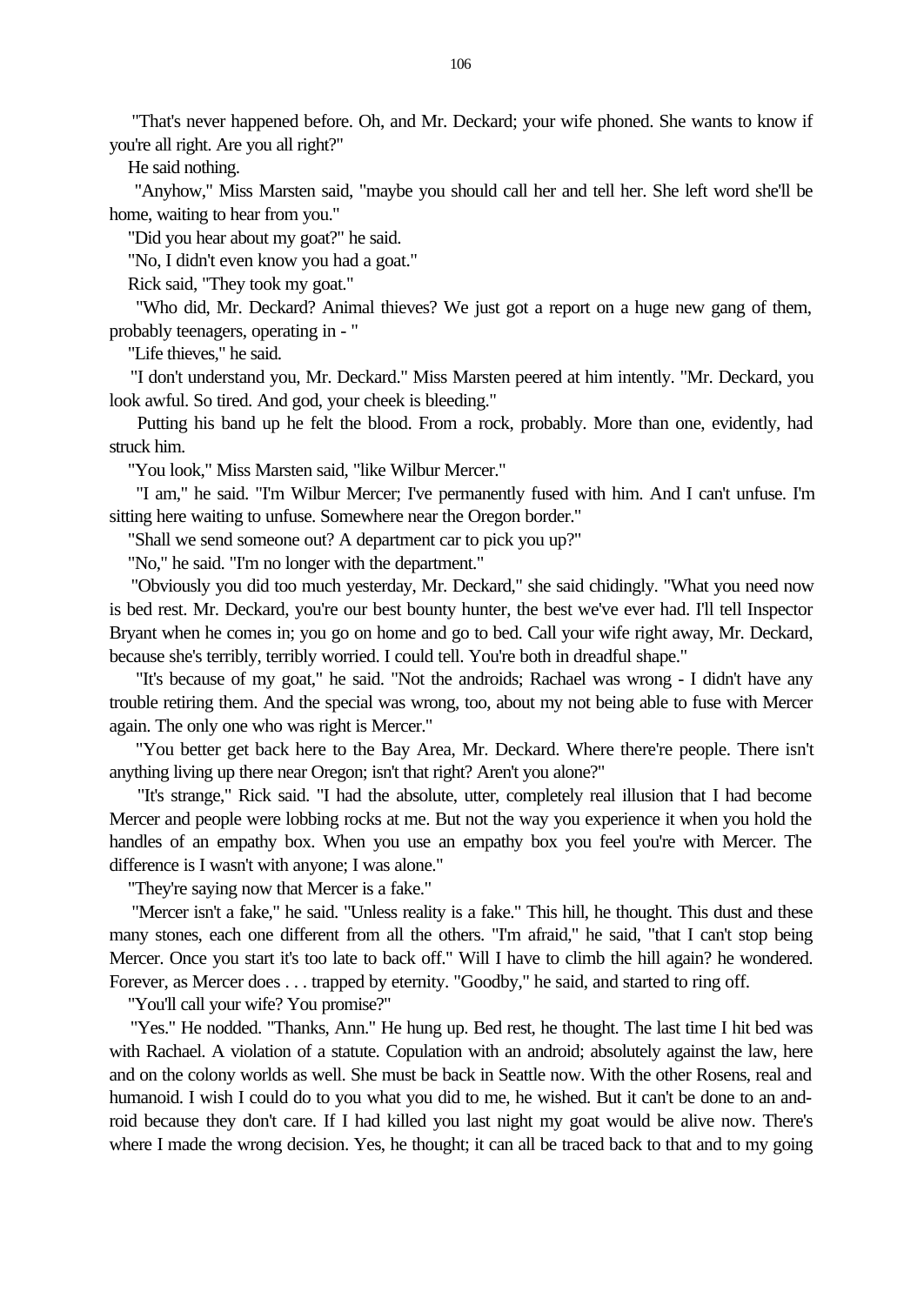to bed with you. Anyhow you were correct about one thing; it did change me. But not in the way you predicted.

A much worse way, he decided.

 And yet I don't really care. Not any longer. Not, he thought, after what happened to me up there, toward the top of the hill. I wonder what would have come next, if I had gone on climbing and reached the top. Because that's where Mercer appears to die. That's where Mercer's triumph manifests itself, there at the end of the great sidereal cycle.

 But if I'm Mercer, he thought, I can never die, not in ten thousand years. Mercer is immortal. Once more he picked up the phone receiver, to call his wife. And froze.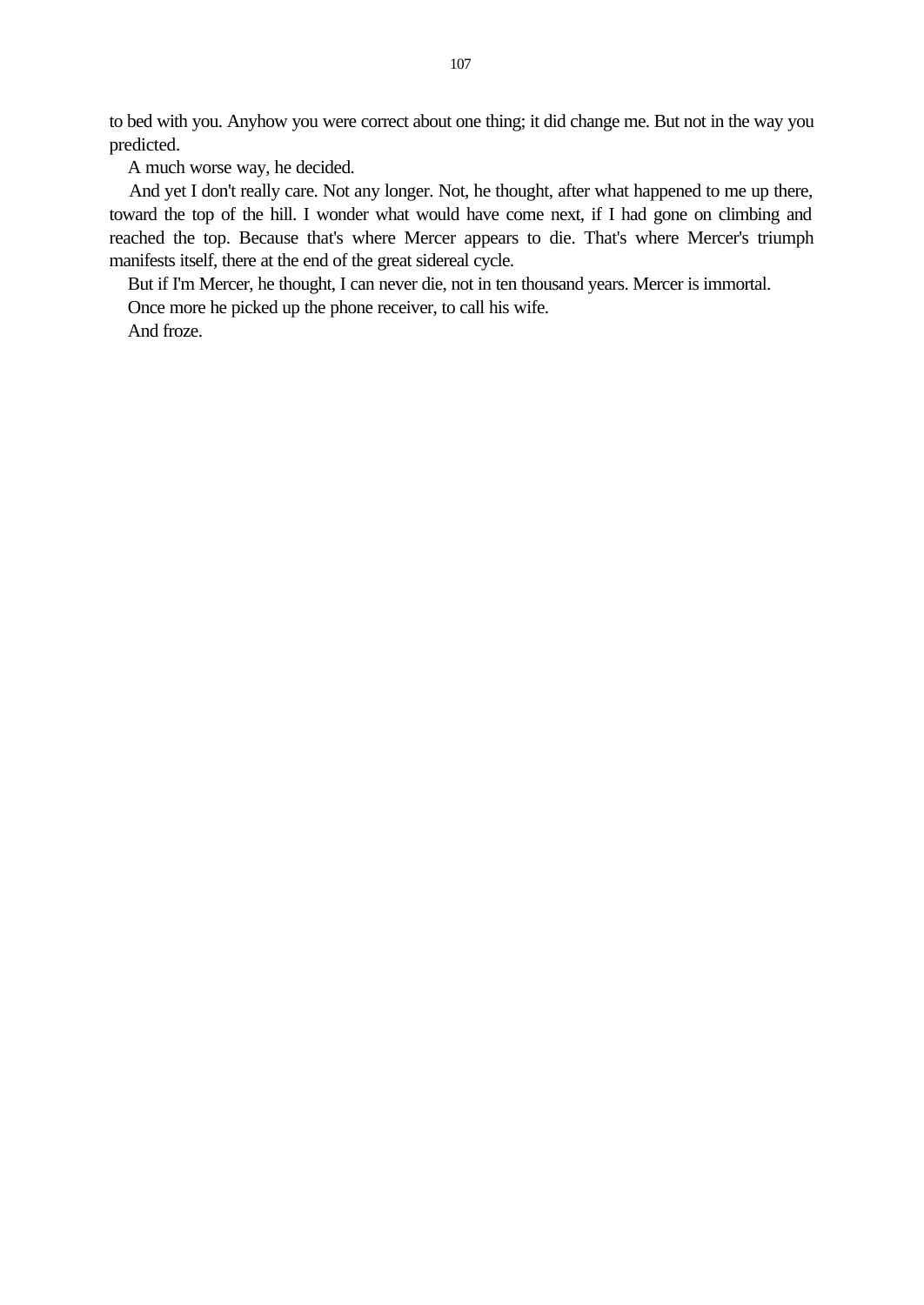## **TWENTY-TWO**

 He set the receiver back down and did not take his eyes from the spot that had moved outside the car. The bulge in the ground, among the stones. An animal, he said to himself. And his heart lugged under the excessive load, the shock of recognition. I know what it is, he realized; I've never seen one before but I know it from the old nature films they show on Government TV.

 They're extinct! he said to himself; swiftly he dragged out his much-creased Sidney's, turned the pages with twitching fingers.

TOAD (Bufonidae), all varieties . . . . . . . . . . . . . E.

 Extinct for years now. The critter most precious to Wilbur Mercer, along with the donkey. But toads most of all.

 I need a box. He squirmed around, saw nothing in the back seat of the hovercar; he leaped out, hurried to the trunk compartment, unlocked and opened it. There rested a car board container, inside it a spare fuel pump for his car. He dumped the fuel pump out, found some furry hempish twine, and walked slowly toward the toad. Not taking his eyes from it.

 The toad, he saw, blended in totally with the texture and shade of the ever-present dust. It had, perhaps, evolved, meeting the new climate as it had met all climates before. Had it not moved he would never have spotted it; yet he had been sitting no more than two yards from it. What happens when you find - if you find - an animal believed extinct? he asked himself, trying to remember. It happened so seldom. Something about a star of honor from the U.N. and a stipend. A reward running into millions of dollars. And of all possibilities - to find the critter most sacred to Mercer. Jesus, he thought; it can't be. Maybe it's due to brain damage on my part: exposure to radioactivity. I'm a special, he thought. Something has happened to me. Like the chickenhead Isidore and his spider; what happened to him is happening to me. Did Mercer arrange it? But I'm Mercer. I arranged it; I found the toad. Found it because I see through Mercer's eyes.

 He squatted on his haunches, close beside the toad. It had shoved aside the grit to make a partial hole for itself, displaced the dust with its rump. So that only the top of its flat skull and its eyes projected above ground. Meanwhile, its metabolism slowed almost to a halt, it had drifted off into a trance. The eyes held no spark, no awareness of him, and in horror he thought, It's dead, of thirst maybe. But it had moved.

 Setting the cardboard box down, he carefully began brushing the loose soil away from the toad. It did not seem to object, but of course it was not aware of his existence.

 When he lifted the toad out he felt its peculiar coolness; in his hands its body seemed dry and wrinkled - almost flabby - and as cold as if it had taken up residence in a grotto miles under the earth away from the sun. Now the toad squirmed; with its weak hind feet it tried to pry itself from his grip, wanting, instinctively, to go flopping off. A big one, he thought; full-grown and wise. Capable, in its own fashion, of surviving even that which we're not really managing to survive. I wonder where it finds the water for its eggs.

 So this is what Mercer sees, he thought as he painstakingly tied the cardboard box shut - tied it again and again. Life which we can no longer distinguish; life carefully buried up to its forehead in the carcass of a dead world. In every cinder of the universe Mercer probably perceives inconspicuous life. Now I know, he thought. And once having seen through Mercer's eyes I probably will never stop.

 And no android, he thought, will cut the legs from this. As they did from the chickenhead's spider.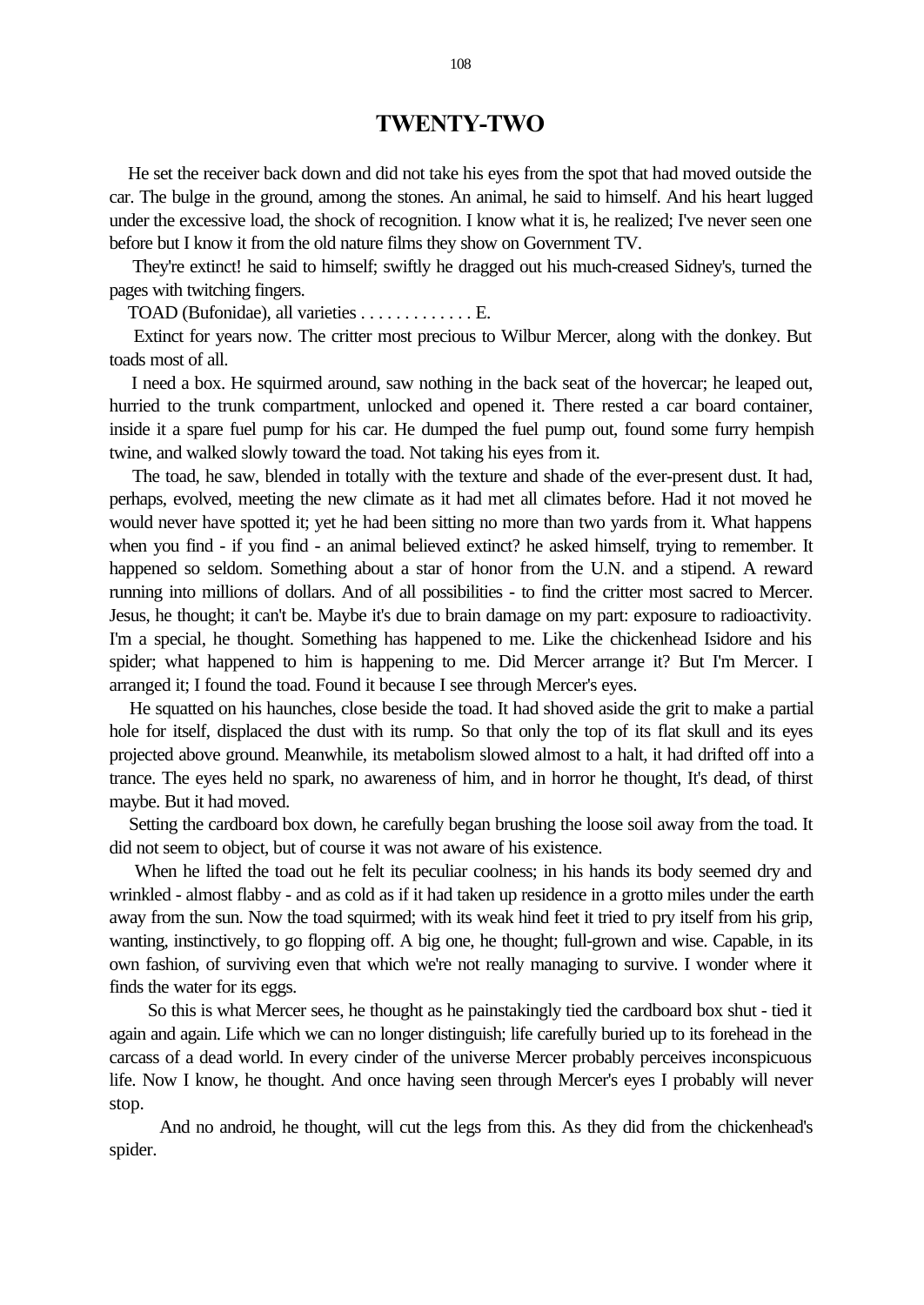He placed the carefully tied box on the car seat and got in behind the wheel. It's like being a kid again, he Now all the weight had left him, the monumental oppressive fatigue. Wait until Iran hears about this; he the vidphone receiver, started to dial. Then paused. it as a surprise, he concluded. It'll only take thirty minutes to fly back there.

 Eagerly he switched the motor on, and, shortly, had zipped up into the sky, in the direction of San Francisco, seven hundred miles to the south.

 At the Penfield mood organ, Iran Deckard sat with her right index finger touching the numbered dial. But she did not dial; she felt too listless and ill to want anything: a burden which closed off the future and any possibilities which it might once have contained. If Rick were here, she thought, he'd get me to dial 3 and that way I'd find myself wanting to dial something important, ebullient joy or if not that then possibly an 888, the desire to watch TV no matter what's on it. I wonder what is on it, she thought. And then she wondered again where Rick had gone. He may be coming back and on the other hand he may not be, she said to herself, and felt her bones within her shrink with age.

A knock sounded at the apartment door.

 Putting down the Penfield manual she jumped up, thinking, I don't need to dial, now; I already have it - if it is Rick. She ran to the door, opened the door wide.

 "Hi," he said. There he stood, a cut on his cheek, his clothes wrinkled and gray, even his hair saturated with dust. His hands, his face - dust clung to every part of him, except his eyes. Round with awe his eyes shone, like those of a little boy; he looks, she thought, as if he has been playing and now it's time to give up and come home. To rest and wash and tell about the miracles of the day.

"It's nice to see you," she said.

 "I have something." He held a cardboard box with both hands; when he entered the apartment he did not set it down. As if, she thought, it contained something too fragile and too valuable to let go of; he wanted to keep it perpetually in his hands.

 She said, "I'll fix you a cup of coffee." At the stove she pressed the coffee button and in a moment had put the imposing mug by his place at the kitchen table. Still holding the box he seated himself, and on his face the round-eyed wonder remained. In all the years she had known him she had not encountered this expression before. Something had happened since she had seen him last; since, last night, he had gone off in his car. Now he had come back and this box had arrived with him: he held, in the box, everything that had happened to him.

 "I'm going to sleep," he announced. "All day. I phoned in and got Harry Bryant; he said take the day off and rest. Which is exactly what I'm going to do." Carefully he set the box down on the table and picked up his coffee mug; dutifully, because she wanted him to, he drank his coffee.

Seating herself across from him she said, "What do you have in the box, Rick?

"A toad."

 "Can I see it?" She watched as he untied the box and removed the lid. "Oh," she said, seeing the toad; for some reason it frightened her. "Will it bite?" she asked.

 "Pick it up. It won't bite; toads don't have teeth." Rick lifted the toad out and extended it toward her. Stemming her aversion she accepted it. "I thought toads were extinct," she said as she turned it over, curious about its legs; they seemed almost useless. "Can toads jump like frogs? I mean, will it jump out of my hands suddenly?"

 "The legs of toads are weak," Rick said. "That's the main difference between a toad and a frog, that and water. A frog remains near water but a toad can live in the desert. I found this in the desert, up near the Oregon border. Where everything had died." He reached to take it back from her. But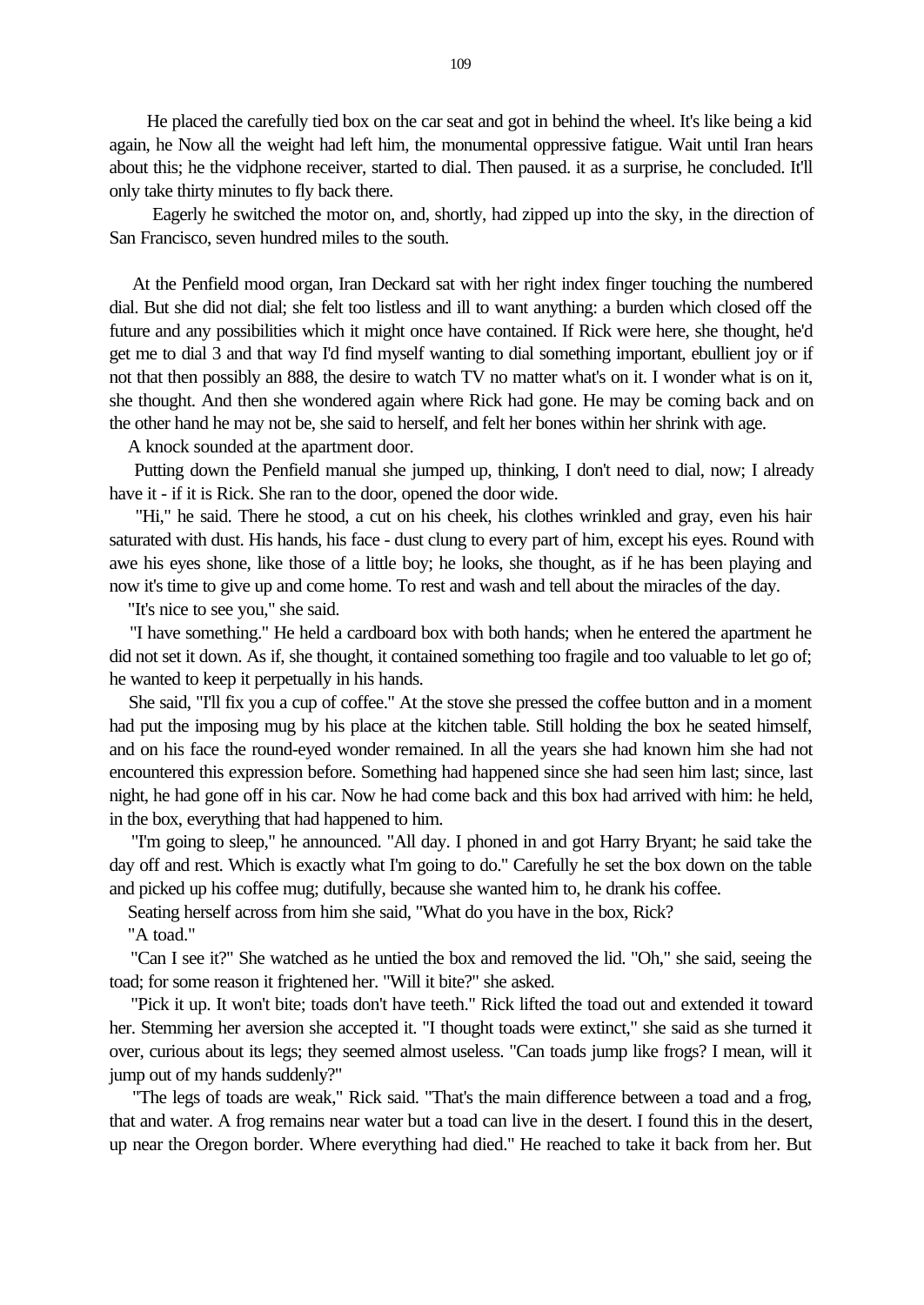she had discovered something; still holding it upside down she poked at its abdomen and then, with her nail, located the tiny control panel. She flipped the panel open.

 "Oh." His face fell by degrees. "Yeah, so I see; you're right." Crestfallen, he gazed mutely at the false animal; he took it back from her, fiddled with the legs as if baffled - he did not seem quite to understand. He then carefully replaced it in its box. "I wonder how it got out there in the desolate part of California like that. Somebody must have put it there. No way to tell what for."

 "Maybe I shouldn't have told you - about it being electrical." She put her hand out, touched his arm; she felt guilty, seeing the effect it had on him, the change.

"No," Rick said. "I'm glad to know. Or rather - " He became silent. "I'd prefer to know."

 "Do you want to use the mood organ? To feel better? You always have gotten a lot out of it, more than I ever have."

 "I'll be okay." He shook his head, as if trying to clear it, still bewildered. "The spider Mercer gave the chickenhead, Isidore; it probably was artificial, too. But it doesn't matter. The electric things have their lives, too. Paltry as those lives are."

Iran said, "You look as if you've walked a hundred miles."

"It's been a long day." He nodded.

"Go get into bed and sleep."

 He stared at her, then, as if perplexed. "It is over, isn't it?" Trustingly he seemed to be waiting for her to tell him, as if she would know. As if hearing himself say it meant nothing; he had a dubious attitude toward his own words; they didn't become real, not until she agreed.

"It's over," she said.

 "God, what a marathon assignment," Rick said. "Once I began on it there wasn't any way for me to stop; it kept carrying me along, until finally I got to the Batys, and then suddenly I didn't have anything to do. And that - " He hesitated, evidently amazed at what he had begun to say. "That part was worse," he said. "After I finished. I couldn't stop because there would be nothing left after I stopped. You were right this morning when you said I'm nothing but a crude cop with crude cop hands."

 "I don't feel that any more," she said. "I'm just damn glad to have you come back home where you ought to be." She kissed him and that seemed to please him; his face lit up, almost as much as before - before she had shown him that the toad was electric.

"Do you think I did wrong?" he asked. "What I did today?

"No."

 "Mercer said it was wrong but I should do it anyhow. Really weird. Sometimes it's better to do something wrong than right."

"It's the curse on us," Iran said. "That Mercer talks about."

"The dust?" he asked.

 "The killers that found Mercer in his sixteenth year, when they told him he couldn't reverse time and bring things back to life again. So now all he can do is move along with life, going where it goes, to death. And the killers throw the rocks; it's they who're doing it. Still pursuing him. And all of us, actually. Did one of them cut your check, where it's been bleeding?"

"Yes," he said wanly.

"Will you go to bed now? If I set the mood organ to a 670 setting?"

"What does that bring about?" he asked.

"Long deserved peace," Iran said.

 He got to his feet, stood painfully, his face drowsy and confused, as if a legion of battles had ebbed and advanced there, over many years. And then, by degrees, he progressed along the route